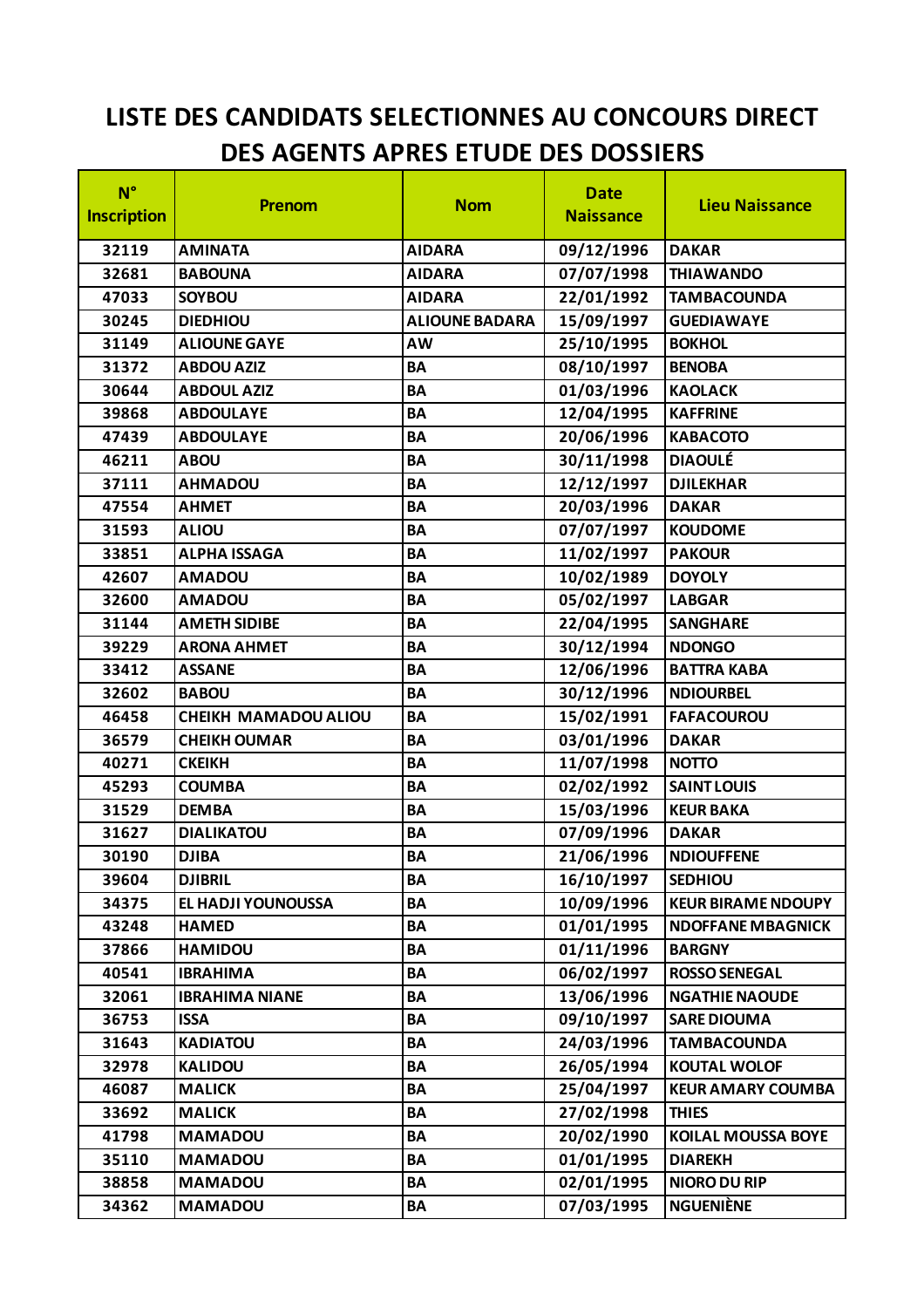| 34578 | <b>MAMADOU</b>           | <b>BA</b>       | 07/04/1996 | <b>THIOUROUM</b>                      |
|-------|--------------------------|-----------------|------------|---------------------------------------|
| 38110 | <b>MAMADOU</b>           | <b>BA</b>       | 05/06/1996 | <b>MBODIENE</b>                       |
| 37091 | <b>MAMADOU</b>           | BA              | 15/10/1996 | <b>KAOLACK</b>                        |
| 46722 | <b>MAMADOU</b>           | <b>BA</b>       | 19/01/1998 | <b>SAINT LOUIS</b>                    |
| 30593 | <b>MAMADOU</b>           | BA              | 03/04/1998 | <b>BAILA NDOUR</b>                    |
| 38986 | <b>MAMADOU</b>           | BA              | 12/04/1998 | <b>LATMINGUE</b>                      |
| 34051 | <b>MAMADOU LAMINE</b>    | BA              | 17/05/1996 | <b>KAOLACK</b>                        |
| 38907 | <b>MAMADOU LAMINE</b>    | <b>BA</b>       | 04/03/1997 | <b>NDIAWALDY</b>                      |
| 32792 | <b>MAMOUDOU</b>          | BA              | 20/03/1991 | <b>GAMADJI SARE</b>                   |
| 39351 | <b>MBABA COURA</b>       | BA              | 15/10/1997 | <b>BOULAL</b>                         |
| 30380 | <b>MOHAMETH</b>          | BA              | 12/04/1995 | <b>TELLAYARGOUYE</b>                  |
| 35702 | <b>MOUHAMED</b>          | <b>BA</b>       | 26/08/1993 | <b>KEBEMER</b>                        |
| 42955 | MOUHAMMAD ABDALLAH       | BA              | 06/05/1998 | <b>THIES</b>                          |
| 45853 | <b>MOUSTAPHA</b>         | BA              | 14/01/1991 | <b>KEUR MAMADOU</b><br><b>AÏSSATA</b> |
| 36747 | <b>NDIOGOU SAER</b>      | <b>BA</b>       | 14/05/1995 | <b>NIORO DU RIP</b>                   |
| 47485 | <b>OMAR SIRE</b>         | <b>BA</b>       | 20/08/1999 | <b>PAYAR</b>                          |
| 38184 | <b>OUSMANE</b>           | BA              | 16/06/1996 | <b>KOLDA</b>                          |
| 38319 | <b>OUSSEYNOU</b>         | <b>BA</b>       | 10/12/1992 | <b>KOUNGHEUL</b>                      |
| 40832 | PAPA ALIOUNE BADARA      | <b>BA</b>       | 17/03/1997 | <b>FOUNDIOUGNE</b>                    |
| 40418 | <b>SAMBA</b>             | <b>BA</b>       | 14/03/1997 | <b>KEUR GALLO</b>                     |
| 32854 | <b>SAMBA</b>             | <b>BA</b>       | 20/05/1998 | <b>KEUR YORO DOIP</b>                 |
| 30656 | <b>SAMBA GUEYE</b>       | <b>BA</b>       | 01/01/1996 | <b>COLOBANE</b>                       |
| 44015 | <b>SEMOU</b>             | <b>BA</b>       | 05/02/1993 | <b>KOLDA</b>                          |
| 37601 | SOULEYMANE               | Ba              | 29/06/1995 | <b>YEUMBEUL</b>                       |
| 37354 | <b>SOULEYMANE ABDOUL</b> | <b>BA</b>       | 21/09/1997 | <b>PODOR</b>                          |
| 32090 | <b>TALLA</b>             | <b>BA</b>       | 09/08/1998 | <b>REFFANE</b>                        |
| 30768 | YAYE FATOU               | BA              | 23/06/1997 | <b>THIES</b>                          |
| 41023 | <b>MOR LAYE</b>          | <b>BAAR</b>     | 10/09/1998 | <b>THIES</b>                          |
| 42102 | <b>CHEIKH</b>            | <b>BABOU</b>    | 10/05/1997 | <b>MONE</b>                           |
| 45147 | <b>SEYDOU</b>            | <b>BABOU</b>    | 21/05/1994 | <b>DAHRA</b>                          |
| 30713 | <b>CHEIKH</b>            | <b>BADIANE</b>  | 25/05/1996 | <b>TAÏBA NDIAYE</b>                   |
| 47767 | <b>IBRAHIMA</b>          | <b>BADIANE</b>  | 10/01/1997 | <b>GUINGUINEO</b>                     |
| 38212 | <b>JEAN MICHEL</b>       | <b>BADIANE</b>  | 15/08/1993 | <b>CABROUSSE NIALOU</b>               |
| 34004 | <b>LANDING</b>           | <b>BADIANE</b>  | 12/04/1994 | <b>NIAGUIS</b>                        |
| 35147 | <b>MARIE</b>             | <b>BADIANE</b>  | 26/08/1996 | <b>KAFFRINE</b>                       |
| 38420 | <b>MOUHAMED</b>          | <b>BADIANE</b>  | 31/07/1996 | <b>KEUR YABA DIOP</b>                 |
| 44904 | <b>NICOLAS</b>           | <b>BADIANE</b>  | 18/02/1989 | <b>TAMBACOUNDA</b>                    |
| 39817 | <b>PATRICK FERDINAND</b> | <b>BADIANE</b>  | 14/02/1995 | <b>BIGNONA</b>                        |
| 34294 | <b>PIERRE LAMINE</b>     | <b>BADIANE</b>  | 01/02/1996 | <b>KAOLACK</b>                        |
| 41528 | <b>SEYDOU</b>            | <b>BADIANE</b>  | 11/11/1997 | <b>BIGNONA</b>                        |
| 34446 | <b>JEAN LOUIS</b>        | <b>BADIETTE</b> | 12/03/1996 | <b>ADEANE</b>                         |
| 45928 | <b>ABDOU KHADRY</b>      | <b>BADIO</b>    | 01/05/1998 | <b>ZIGUINCHOR</b>                     |
| 31923 | <b>ABDOU</b>             | <b>BADJI</b>    | 15/11/1997 | <b>SINDIAN</b>                        |
| 47243 | <b>ADAMA</b>             | <b>BADJI</b>    | 22/01/1992 | <b>BALINGORE</b>                      |
| 35140 | <b>ALIOU</b>             | <b>BADJI</b>    | 20/02/1991 | <b>BOUGHARY</b>                       |
| 43396 | <b>ALPHA</b>             | <b>BADJI</b>    | 25/09/1995 | <b>DAKAR</b>                          |
| 43054 | <b>AMETH CHAOUI</b>      | <b>BADJI</b>    | 02/06/1997 | <b>FINTHIOCK</b>                      |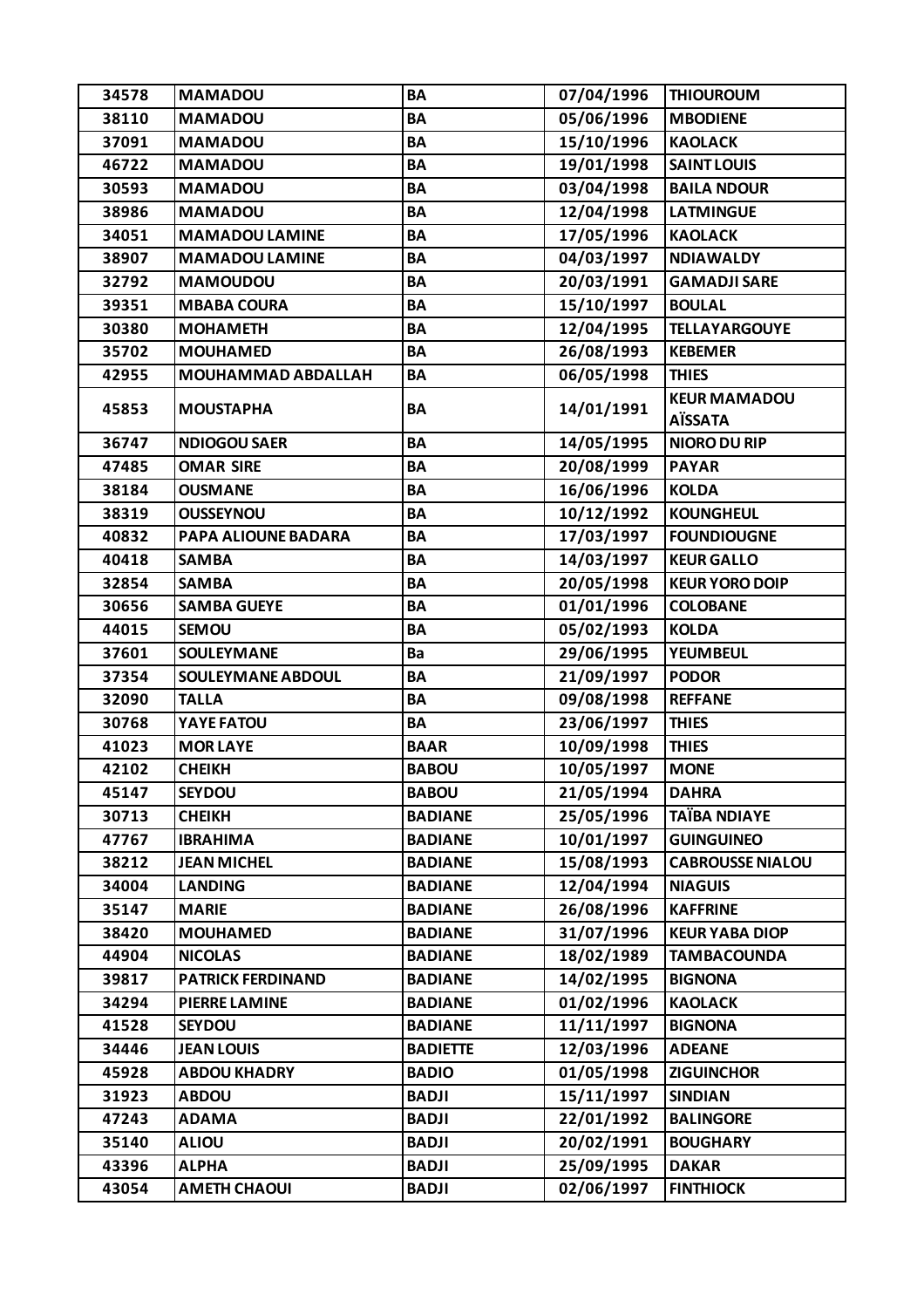| 36332 | <b>AMIDOU</b>               | <b>BADJI</b>    | 17/01/1991 | <b>BIGNONA</b>        |
|-------|-----------------------------|-----------------|------------|-----------------------|
| 36457 | <b>ARFANG DJIBRIL</b>       | <b>BADJI</b>    | 07/09/1995 | <b>PIKINE</b>         |
| 41559 | <b>BOULY</b>                | <b>BADJI</b>    | 09/08/1990 | <b>BIGNONA</b>        |
| 31474 | <b>CHERIF SIDY IBRAHIMA</b> | <b>BADJI</b>    | 17/01/1990 | <b>BIGNONA</b>        |
| 35863 | <b>DAOUDA</b>               | <b>BADJI</b>    | 19/04/1995 | YEUMBEUL NORD         |
| 42554 | <b>DIDIER</b>               | <b>BADJI</b>    | 06/01/1998 | <b>KAOLACK</b>        |
| 39136 | <b>ELLYASSE</b>             | <b>BADJI</b>    | 18/10/1992 | <b>YEUMBEUL</b>       |
| 46681 | <b>GAOUSSOU BACARY</b>      | <b>BADJI</b>    | 02/01/1999 | <b>BIGNONA</b>        |
| 31263 | <b>JACOB</b>                | <b>BADJI</b>    | 02/03/1996 | <b>DAKAR</b>          |
| 42622 | <b>JACQUES MARTIN</b>       | <b>BADJI</b>    | 26/03/1997 | <b>FATICK</b>         |
| 38933 | <b>JEAN MARCK DASYLVA</b>   | <b>BADJI</b>    | 22/09/1995 | <b>BIGNONA</b>        |
| 31357 | <b>JUSTIN ETIENNE</b>       | <b>BADJI</b>    | 27/09/1998 | <b>NIOMOUNE</b>       |
| 47730 | <b>KHALIFA</b>              | <b>BADJI</b>    | 06/04/1990 | <b>THIONCK-ESSYL</b>  |
| 43195 | <b>KHALILOU</b>             | <b>BADJI</b>    | 06/06/1998 | <b>SINDIAN</b>        |
| 46232 | <b>LAMINE</b>               | <b>BADJI</b>    | 30/04/1991 | <b>ONLAMPANE</b>      |
| 30809 | <b>LAMINE</b>               | <b>BADJI</b>    | 20/03/1996 | <b>BIGNONA</b>        |
| 39729 | <b>LANDING</b>              | <b>BADJI</b>    | 14/01/1997 | <b>SINDIAN</b>        |
| 43557 | <b>LUCIEN</b>               | <b>BADJI</b>    | 11/11/1994 | <b>DIENGUE</b>        |
| 37796 | <b>MADIA</b>                | <b>BADJI</b>    | 05/02/1996 | <b>KAGNOBON</b>       |
| 36100 | <b>MALANG</b>               | <b>BADJI</b>    | 12/09/1992 | <b>SEDHIOU</b>        |
| 30668 | <b>MALANG</b>               | <b>BADJI</b>    | 04/01/1996 | <b>MANDEGANE</b>      |
| 42366 | <b>MALANG</b>               | <b>BADJI</b>    | 14/11/1996 | <b>DJILACOUNE</b>     |
| 37307 | <b>MALICK</b>               | <b>BADJI</b>    | 11/11/1996 | <b>SINDIAN</b>        |
| 40072 | <b>MAMADOU</b>              | <b>BADJI</b>    | 24/03/1996 | K                     |
| 36167 | <b>MAMADOU LAMINE</b>       | <b>BADJI</b>    | 09/01/1995 | <b>TAMBACOUNDA</b>    |
| 33759 | <b>MAMADY</b>               | <b>BADJI</b>    | 11/05/1995 | <b>SOUKOU</b>         |
| 48041 | <b>MOUSSA</b>               | <b>BADJI</b>    | 07/12/1996 | <b>KAGUITTE</b>       |
| 34733 | <b>OUSMANE</b>              | <b>BADJI</b>    | 03/02/1996 | <b>BIGNONA</b>        |
| 36781 | <b>PASCAL</b>               | <b>BADJI</b>    | 05/11/1990 | <b>TENDOUCK</b>       |
| 33064 | <b>ROSE BERTHE LEA</b>      | <b>Badji</b>    | 13/05/1997 | <b>BIGNONA</b>        |
| 40769 | <b>SANA CAMARA</b>          | <b>BADJI</b>    | 12/02/1997 | <b>MEDINA GOUNASS</b> |
| 32341 | <b>SECOU</b>                | <b>BADJI</b>    | 10/03/1998 | <b>KAGNOBON</b>       |
| 34809 | <b>YANCOUBA</b>             | <b>BADJI</b>    | 01/12/1993 | <b>DJINOUNGUE</b>     |
| 44227 | <b>FABACARY</b>             | <b>BADJINKA</b> | 07/11/1993 | BÉMET-DIATTACONDA     |
| 46555 | SOULEYMANE                  | ΒΑΚΗΑΥΟΚΗΟ      | 05/06/1997 | <b>NIORO DU RIP</b>   |
| 46450 | <b>AMATH</b>                | <b>BAKHOUM</b>  | 08/09/1996 | <b>DIOUROUP</b>       |
| 36298 | <b>ASSANE</b>               | <b>BAKHOUM</b>  | 19/09/1998 | <b>DJILASSE</b>       |
| 44801 | <b>DIBECOR</b>              | <b>BAKHOUM</b>  | 04/01/1999 | <b>MBOLTOGNE</b>      |
| 35179 | Jean                        | <b>BAKHOUM</b>  | 11/03/1995 | <b>NIAKHAR</b>        |
| 38900 | <b>MAMADOU</b>              | <b>BAKHOUM</b>  | 01/01/1992 | <b>KEUR ALY GUEYE</b> |
| 41205 | <b>MBAGNICK</b>             | <b>BAKHOUM</b>  | 03/04/1997 | <b>DIAKHAO</b>        |
| 32325 | <b>NICOLAS</b>              | <b>BAKHOUM</b>  | 24/07/1996 | <b>NDIAGAMBA</b>      |
| 33803 | <b>SAYODO</b>               | <b>BAKHOUM</b>  | 10/10/1995 | <b>GNOLANEME</b>      |
| 41756 | <b>THIERNO</b>              | <b>BAKHOUM</b>  | 06/05/1997 | <b>DIOUROUP</b>       |
| 36831 | YAYA                        | <b>BAKHOUM</b>  | 12/09/1996 | <b>TOUBACOUTA</b>     |
| 47201 | <b>ABDOULAYE</b>            | <b>BALDE</b>    | 29/08/1989 | <b>DAKAR</b>          |
| 38311 | <b>ABDOULAYE</b>            | <b>BALDE</b>    | 10/12/1996 | <b>KOLDA</b>          |
| 47410 | <b>ABDOULAYE</b>            | <b>BALDE</b>    | 15/03/1998 | <b>ANICE</b>          |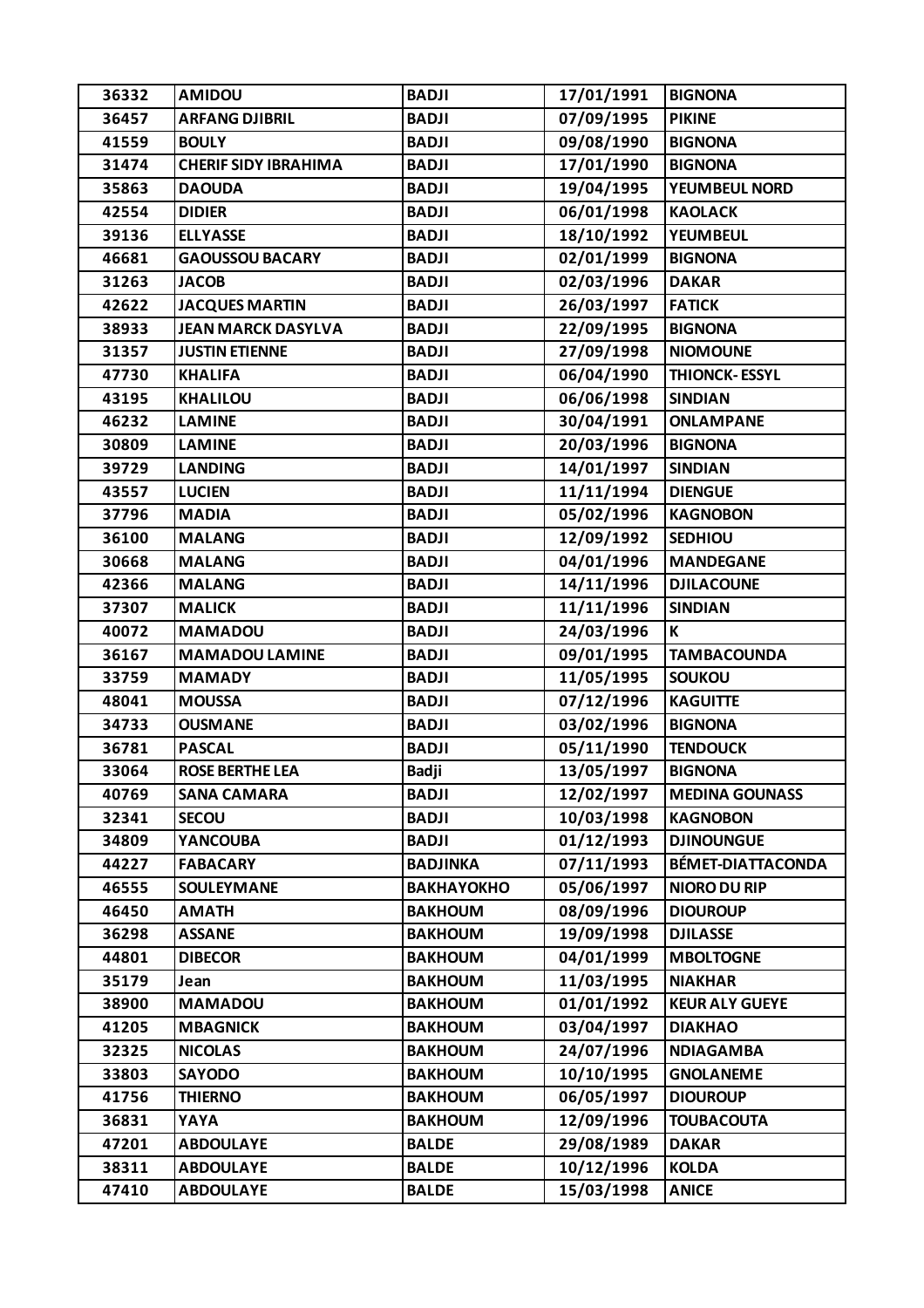| 27/02/1995<br>31323<br><b>ALASSANE</b><br><b>BALDE</b><br><b>KOLDA</b><br><b>BANTANCOUNTOU</b><br>30/11/1996<br>46362<br><b>ALY</b><br><b>BALDE</b><br><b>MAOUNDE</b><br><b>GALLO</b><br>02/01/1999<br>34093<br><b>BALDE</b><br><b>KAOLACK</b><br><b>IBRAHIMA</b><br><b>BALDE</b><br>15/10/1998<br><b>THIAR</b><br>35310<br><b>BALDE</b><br>17/05/1992<br><b>SARE MBOYDO</b><br>46287<br><b>LANDING</b><br>18/10/1992<br><b>MAMADOU</b><br><b>BALDE</b><br><b>KOLDA</b><br>42534<br>07/05/1996<br><b>BALDE</b><br>31460<br><b>MAMADOU</b><br><b>DABO</b><br>10/12/1996<br><b>MOUNTAGA</b><br><b>SAMPATHE</b><br>38445<br><b>BALDE</b><br><b>BALDE</b><br>02/10/1993<br>37174<br><b>MOUSSA</b><br><b>KOUNKANE</b><br>01/04/1995<br><b>MOUSSA</b><br><b>BALDE</b><br><b>DIALAMBERE</b><br>31108<br>17/03/1996<br><b>BALDE</b><br>34436<br><b>OUMAR</b><br><b>DIOULAYEL</b><br>09/07/1997<br><b>MEDINA YORO FOULAH</b><br>35736<br><b>OUMAR</b><br><b>BALDE</b><br>27/11/1996<br><b>BALDE</b><br>31075<br><b>SADOU</b><br><b>KOLDA</b><br>10/02/1999<br><b>BALDE</b><br>38060<br><b>SANA</b><br><b>BANTANCOUNTOUYEL</b><br>15/02/1993<br><b>SOULEYMANE</b><br><b>BALDE</b><br><b>BOTO</b><br>31625<br><b>BANTACOUNTOU</b><br>03/12/1996<br>33770<br><b>SOUNKAROU</b><br><b>BALDE</b><br><b>MAOUNDE</b><br><b>BALDÉ</b><br>17/09/1996<br>33841<br><b>ABDOULAYE</b><br><b>KOLDA</b><br><b>BALDÉ</b><br>14/04/1994<br>32022<br><b>FALLY</b><br><b>VILINGARA</b><br><b>BALDÉ</b><br>01/01/1998<br>42636<br><b>THIERNO MAMADOU</b><br><b>FARABA</b><br>15/01/1995<br>30147<br>Abdoulaye<br><b>BALL</b><br><b>AERE LAO</b><br><b>SERIGNE MOR</b><br>05/02/1998<br>41922<br><b>BAME</b><br><b>DIOMKHEL</b><br>07/11/1996<br>36962<br><b>MAURICE GABIN</b><br><b>BANDAGNY</b><br><b>DAKAR</b><br>01/06/1996<br>33041<br><b>VELINGARA</b><br><b>HONORE PATRICK</b><br><b>BANDIAKY</b><br>26/06/1991<br>48911<br><b>BARAYE</b><br><b>ZIGUINCHOR</b><br><b>LIONEL</b><br>06/03/1998<br>40735<br>Bambey<br><b>MAMADOU</b><br><b>Baro</b><br><b>BAMBOUGAR MALICK</b><br>26/10/1998<br>40369<br><b>LAMINE</b><br><b>BARRO</b><br><b>NDIAYE</b><br>03/08/1994<br>33863<br><b>ADAMA</b><br><b>BARRY</b><br><b>SARE DEMBAYEL</b><br>10/04/1998<br>36999<br><b>AMADOU</b><br><b>BARRY</b><br><b>MERETO</b><br><b>AMADOU TIDIANE</b><br>01/06/1993<br>38462<br><b>BARRY</b><br><b>THIOBON</b><br>23/07/1998<br>45829<br><b>MAMADOU ALIOU</b><br><b>BARRY</b><br><b>TAMBACOUNDA</b><br>24/11/1996<br>30695<br><b>MOHAMED</b><br><b>DIALACOTO</b><br><b>BARRY</b><br>10/12/1994<br>30689<br><b>TIVAOUANE</b><br><b>OUSMANE</b><br><b>BARRY</b><br>10/11/1997<br>36186<br><b>TIDIANE</b><br><b>BARRY</b><br><b>MBADAKHOUNE</b><br>02/03/1997<br>33825<br><b>IBRAHIMA DIOGOYE</b><br><b>BASSE</b><br><b>DIOFIOR</b><br>08/08/1996<br>34106<br><b>IDRISSA</b><br><b>BASSE</b><br><b>NGUESSINE</b><br>22/10/1996<br>35663<br><b>BASSE</b><br><b>DIOFIOR</b><br><b>MAMADOU</b><br><b>BASSE</b><br>11/02/1996<br>36758<br><b>MOUSSA</b><br><b>DIOFIOR</b><br>05/04/1995<br><b>SOULEYMANE</b><br><b>BASSE</b><br><b>DIOFIOR</b><br>32725<br>13/03/1997<br>35617<br><b>AUGUSTIN</b><br><b>BASSENE</b><br><b>CANDJINALIE</b><br>08/01/1993<br>35337<br><b>EMILE SOMABA</b><br><b>BASSENE</b><br><b>SELEKY</b><br>10/08/1996<br>34195<br><b>DIAKENE DIOLA</b><br><b>FELIX</b><br><b>BASSENE</b><br>03/05/1995<br><b>MARIETTE ETOUMBÉ</b><br>42055<br><b>BASSENE</b><br><b>ETAMA</b><br>11/11/1991<br>38475<br>PIERRE BERTRAND DJIMIATA<br><b>BASSENE</b><br><b>BOUROFAYE DIOLA</b><br>30/07/1998<br>45929<br><b>BATHILY</b><br><b>OUKOUT</b><br><b>MAMADOU</b><br>09/07/1996<br>32318<br><b>BATIGA</b><br><b>DIALANG</b><br><b>PATERNE DENIS</b> | 39295 | <b>ADAMA</b> | <b>BALDE</b> | 28/02/1996 | <b>TAMBACOUNDA</b> |
|----------------------------------------------------------------------------------------------------------------------------------------------------------------------------------------------------------------------------------------------------------------------------------------------------------------------------------------------------------------------------------------------------------------------------------------------------------------------------------------------------------------------------------------------------------------------------------------------------------------------------------------------------------------------------------------------------------------------------------------------------------------------------------------------------------------------------------------------------------------------------------------------------------------------------------------------------------------------------------------------------------------------------------------------------------------------------------------------------------------------------------------------------------------------------------------------------------------------------------------------------------------------------------------------------------------------------------------------------------------------------------------------------------------------------------------------------------------------------------------------------------------------------------------------------------------------------------------------------------------------------------------------------------------------------------------------------------------------------------------------------------------------------------------------------------------------------------------------------------------------------------------------------------------------------------------------------------------------------------------------------------------------------------------------------------------------------------------------------------------------------------------------------------------------------------------------------------------------------------------------------------------------------------------------------------------------------------------------------------------------------------------------------------------------------------------------------------------------------------------------------------------------------------------------------------------------------------------------------------------------------------------------------------------------------------------------------------------------------------------------------------------------------------------------------------------------------------------------------------------------------------------------------------------------------------------------------------------------------------------------------------------------------------------------------------------------------------------------------------------------------------------------------------------------------------------------------------------------------------------------------------------------------------------------------------------------------------------------------------------------------------------------------------------------------------------------------------------------------------------------------------------------------------------------------------------------------------------------------------------------------------------------------------------------------------------------------------------|-------|--------------|--------------|------------|--------------------|
|                                                                                                                                                                                                                                                                                                                                                                                                                                                                                                                                                                                                                                                                                                                                                                                                                                                                                                                                                                                                                                                                                                                                                                                                                                                                                                                                                                                                                                                                                                                                                                                                                                                                                                                                                                                                                                                                                                                                                                                                                                                                                                                                                                                                                                                                                                                                                                                                                                                                                                                                                                                                                                                                                                                                                                                                                                                                                                                                                                                                                                                                                                                                                                                                                                                                                                                                                                                                                                                                                                                                                                                                                                                                                                                |       |              |              |            |                    |
|                                                                                                                                                                                                                                                                                                                                                                                                                                                                                                                                                                                                                                                                                                                                                                                                                                                                                                                                                                                                                                                                                                                                                                                                                                                                                                                                                                                                                                                                                                                                                                                                                                                                                                                                                                                                                                                                                                                                                                                                                                                                                                                                                                                                                                                                                                                                                                                                                                                                                                                                                                                                                                                                                                                                                                                                                                                                                                                                                                                                                                                                                                                                                                                                                                                                                                                                                                                                                                                                                                                                                                                                                                                                                                                |       |              |              |            |                    |
|                                                                                                                                                                                                                                                                                                                                                                                                                                                                                                                                                                                                                                                                                                                                                                                                                                                                                                                                                                                                                                                                                                                                                                                                                                                                                                                                                                                                                                                                                                                                                                                                                                                                                                                                                                                                                                                                                                                                                                                                                                                                                                                                                                                                                                                                                                                                                                                                                                                                                                                                                                                                                                                                                                                                                                                                                                                                                                                                                                                                                                                                                                                                                                                                                                                                                                                                                                                                                                                                                                                                                                                                                                                                                                                |       |              |              |            |                    |
|                                                                                                                                                                                                                                                                                                                                                                                                                                                                                                                                                                                                                                                                                                                                                                                                                                                                                                                                                                                                                                                                                                                                                                                                                                                                                                                                                                                                                                                                                                                                                                                                                                                                                                                                                                                                                                                                                                                                                                                                                                                                                                                                                                                                                                                                                                                                                                                                                                                                                                                                                                                                                                                                                                                                                                                                                                                                                                                                                                                                                                                                                                                                                                                                                                                                                                                                                                                                                                                                                                                                                                                                                                                                                                                |       |              |              |            |                    |
|                                                                                                                                                                                                                                                                                                                                                                                                                                                                                                                                                                                                                                                                                                                                                                                                                                                                                                                                                                                                                                                                                                                                                                                                                                                                                                                                                                                                                                                                                                                                                                                                                                                                                                                                                                                                                                                                                                                                                                                                                                                                                                                                                                                                                                                                                                                                                                                                                                                                                                                                                                                                                                                                                                                                                                                                                                                                                                                                                                                                                                                                                                                                                                                                                                                                                                                                                                                                                                                                                                                                                                                                                                                                                                                |       |              |              |            |                    |
|                                                                                                                                                                                                                                                                                                                                                                                                                                                                                                                                                                                                                                                                                                                                                                                                                                                                                                                                                                                                                                                                                                                                                                                                                                                                                                                                                                                                                                                                                                                                                                                                                                                                                                                                                                                                                                                                                                                                                                                                                                                                                                                                                                                                                                                                                                                                                                                                                                                                                                                                                                                                                                                                                                                                                                                                                                                                                                                                                                                                                                                                                                                                                                                                                                                                                                                                                                                                                                                                                                                                                                                                                                                                                                                |       |              |              |            |                    |
|                                                                                                                                                                                                                                                                                                                                                                                                                                                                                                                                                                                                                                                                                                                                                                                                                                                                                                                                                                                                                                                                                                                                                                                                                                                                                                                                                                                                                                                                                                                                                                                                                                                                                                                                                                                                                                                                                                                                                                                                                                                                                                                                                                                                                                                                                                                                                                                                                                                                                                                                                                                                                                                                                                                                                                                                                                                                                                                                                                                                                                                                                                                                                                                                                                                                                                                                                                                                                                                                                                                                                                                                                                                                                                                |       |              |              |            |                    |
|                                                                                                                                                                                                                                                                                                                                                                                                                                                                                                                                                                                                                                                                                                                                                                                                                                                                                                                                                                                                                                                                                                                                                                                                                                                                                                                                                                                                                                                                                                                                                                                                                                                                                                                                                                                                                                                                                                                                                                                                                                                                                                                                                                                                                                                                                                                                                                                                                                                                                                                                                                                                                                                                                                                                                                                                                                                                                                                                                                                                                                                                                                                                                                                                                                                                                                                                                                                                                                                                                                                                                                                                                                                                                                                |       |              |              |            |                    |
|                                                                                                                                                                                                                                                                                                                                                                                                                                                                                                                                                                                                                                                                                                                                                                                                                                                                                                                                                                                                                                                                                                                                                                                                                                                                                                                                                                                                                                                                                                                                                                                                                                                                                                                                                                                                                                                                                                                                                                                                                                                                                                                                                                                                                                                                                                                                                                                                                                                                                                                                                                                                                                                                                                                                                                                                                                                                                                                                                                                                                                                                                                                                                                                                                                                                                                                                                                                                                                                                                                                                                                                                                                                                                                                |       |              |              |            |                    |
|                                                                                                                                                                                                                                                                                                                                                                                                                                                                                                                                                                                                                                                                                                                                                                                                                                                                                                                                                                                                                                                                                                                                                                                                                                                                                                                                                                                                                                                                                                                                                                                                                                                                                                                                                                                                                                                                                                                                                                                                                                                                                                                                                                                                                                                                                                                                                                                                                                                                                                                                                                                                                                                                                                                                                                                                                                                                                                                                                                                                                                                                                                                                                                                                                                                                                                                                                                                                                                                                                                                                                                                                                                                                                                                |       |              |              |            |                    |
|                                                                                                                                                                                                                                                                                                                                                                                                                                                                                                                                                                                                                                                                                                                                                                                                                                                                                                                                                                                                                                                                                                                                                                                                                                                                                                                                                                                                                                                                                                                                                                                                                                                                                                                                                                                                                                                                                                                                                                                                                                                                                                                                                                                                                                                                                                                                                                                                                                                                                                                                                                                                                                                                                                                                                                                                                                                                                                                                                                                                                                                                                                                                                                                                                                                                                                                                                                                                                                                                                                                                                                                                                                                                                                                |       |              |              |            |                    |
|                                                                                                                                                                                                                                                                                                                                                                                                                                                                                                                                                                                                                                                                                                                                                                                                                                                                                                                                                                                                                                                                                                                                                                                                                                                                                                                                                                                                                                                                                                                                                                                                                                                                                                                                                                                                                                                                                                                                                                                                                                                                                                                                                                                                                                                                                                                                                                                                                                                                                                                                                                                                                                                                                                                                                                                                                                                                                                                                                                                                                                                                                                                                                                                                                                                                                                                                                                                                                                                                                                                                                                                                                                                                                                                |       |              |              |            |                    |
|                                                                                                                                                                                                                                                                                                                                                                                                                                                                                                                                                                                                                                                                                                                                                                                                                                                                                                                                                                                                                                                                                                                                                                                                                                                                                                                                                                                                                                                                                                                                                                                                                                                                                                                                                                                                                                                                                                                                                                                                                                                                                                                                                                                                                                                                                                                                                                                                                                                                                                                                                                                                                                                                                                                                                                                                                                                                                                                                                                                                                                                                                                                                                                                                                                                                                                                                                                                                                                                                                                                                                                                                                                                                                                                |       |              |              |            |                    |
|                                                                                                                                                                                                                                                                                                                                                                                                                                                                                                                                                                                                                                                                                                                                                                                                                                                                                                                                                                                                                                                                                                                                                                                                                                                                                                                                                                                                                                                                                                                                                                                                                                                                                                                                                                                                                                                                                                                                                                                                                                                                                                                                                                                                                                                                                                                                                                                                                                                                                                                                                                                                                                                                                                                                                                                                                                                                                                                                                                                                                                                                                                                                                                                                                                                                                                                                                                                                                                                                                                                                                                                                                                                                                                                |       |              |              |            |                    |
|                                                                                                                                                                                                                                                                                                                                                                                                                                                                                                                                                                                                                                                                                                                                                                                                                                                                                                                                                                                                                                                                                                                                                                                                                                                                                                                                                                                                                                                                                                                                                                                                                                                                                                                                                                                                                                                                                                                                                                                                                                                                                                                                                                                                                                                                                                                                                                                                                                                                                                                                                                                                                                                                                                                                                                                                                                                                                                                                                                                                                                                                                                                                                                                                                                                                                                                                                                                                                                                                                                                                                                                                                                                                                                                |       |              |              |            |                    |
|                                                                                                                                                                                                                                                                                                                                                                                                                                                                                                                                                                                                                                                                                                                                                                                                                                                                                                                                                                                                                                                                                                                                                                                                                                                                                                                                                                                                                                                                                                                                                                                                                                                                                                                                                                                                                                                                                                                                                                                                                                                                                                                                                                                                                                                                                                                                                                                                                                                                                                                                                                                                                                                                                                                                                                                                                                                                                                                                                                                                                                                                                                                                                                                                                                                                                                                                                                                                                                                                                                                                                                                                                                                                                                                |       |              |              |            |                    |
|                                                                                                                                                                                                                                                                                                                                                                                                                                                                                                                                                                                                                                                                                                                                                                                                                                                                                                                                                                                                                                                                                                                                                                                                                                                                                                                                                                                                                                                                                                                                                                                                                                                                                                                                                                                                                                                                                                                                                                                                                                                                                                                                                                                                                                                                                                                                                                                                                                                                                                                                                                                                                                                                                                                                                                                                                                                                                                                                                                                                                                                                                                                                                                                                                                                                                                                                                                                                                                                                                                                                                                                                                                                                                                                |       |              |              |            |                    |
|                                                                                                                                                                                                                                                                                                                                                                                                                                                                                                                                                                                                                                                                                                                                                                                                                                                                                                                                                                                                                                                                                                                                                                                                                                                                                                                                                                                                                                                                                                                                                                                                                                                                                                                                                                                                                                                                                                                                                                                                                                                                                                                                                                                                                                                                                                                                                                                                                                                                                                                                                                                                                                                                                                                                                                                                                                                                                                                                                                                                                                                                                                                                                                                                                                                                                                                                                                                                                                                                                                                                                                                                                                                                                                                |       |              |              |            |                    |
|                                                                                                                                                                                                                                                                                                                                                                                                                                                                                                                                                                                                                                                                                                                                                                                                                                                                                                                                                                                                                                                                                                                                                                                                                                                                                                                                                                                                                                                                                                                                                                                                                                                                                                                                                                                                                                                                                                                                                                                                                                                                                                                                                                                                                                                                                                                                                                                                                                                                                                                                                                                                                                                                                                                                                                                                                                                                                                                                                                                                                                                                                                                                                                                                                                                                                                                                                                                                                                                                                                                                                                                                                                                                                                                |       |              |              |            |                    |
|                                                                                                                                                                                                                                                                                                                                                                                                                                                                                                                                                                                                                                                                                                                                                                                                                                                                                                                                                                                                                                                                                                                                                                                                                                                                                                                                                                                                                                                                                                                                                                                                                                                                                                                                                                                                                                                                                                                                                                                                                                                                                                                                                                                                                                                                                                                                                                                                                                                                                                                                                                                                                                                                                                                                                                                                                                                                                                                                                                                                                                                                                                                                                                                                                                                                                                                                                                                                                                                                                                                                                                                                                                                                                                                |       |              |              |            |                    |
|                                                                                                                                                                                                                                                                                                                                                                                                                                                                                                                                                                                                                                                                                                                                                                                                                                                                                                                                                                                                                                                                                                                                                                                                                                                                                                                                                                                                                                                                                                                                                                                                                                                                                                                                                                                                                                                                                                                                                                                                                                                                                                                                                                                                                                                                                                                                                                                                                                                                                                                                                                                                                                                                                                                                                                                                                                                                                                                                                                                                                                                                                                                                                                                                                                                                                                                                                                                                                                                                                                                                                                                                                                                                                                                |       |              |              |            |                    |
|                                                                                                                                                                                                                                                                                                                                                                                                                                                                                                                                                                                                                                                                                                                                                                                                                                                                                                                                                                                                                                                                                                                                                                                                                                                                                                                                                                                                                                                                                                                                                                                                                                                                                                                                                                                                                                                                                                                                                                                                                                                                                                                                                                                                                                                                                                                                                                                                                                                                                                                                                                                                                                                                                                                                                                                                                                                                                                                                                                                                                                                                                                                                                                                                                                                                                                                                                                                                                                                                                                                                                                                                                                                                                                                |       |              |              |            |                    |
|                                                                                                                                                                                                                                                                                                                                                                                                                                                                                                                                                                                                                                                                                                                                                                                                                                                                                                                                                                                                                                                                                                                                                                                                                                                                                                                                                                                                                                                                                                                                                                                                                                                                                                                                                                                                                                                                                                                                                                                                                                                                                                                                                                                                                                                                                                                                                                                                                                                                                                                                                                                                                                                                                                                                                                                                                                                                                                                                                                                                                                                                                                                                                                                                                                                                                                                                                                                                                                                                                                                                                                                                                                                                                                                |       |              |              |            |                    |
|                                                                                                                                                                                                                                                                                                                                                                                                                                                                                                                                                                                                                                                                                                                                                                                                                                                                                                                                                                                                                                                                                                                                                                                                                                                                                                                                                                                                                                                                                                                                                                                                                                                                                                                                                                                                                                                                                                                                                                                                                                                                                                                                                                                                                                                                                                                                                                                                                                                                                                                                                                                                                                                                                                                                                                                                                                                                                                                                                                                                                                                                                                                                                                                                                                                                                                                                                                                                                                                                                                                                                                                                                                                                                                                |       |              |              |            |                    |
|                                                                                                                                                                                                                                                                                                                                                                                                                                                                                                                                                                                                                                                                                                                                                                                                                                                                                                                                                                                                                                                                                                                                                                                                                                                                                                                                                                                                                                                                                                                                                                                                                                                                                                                                                                                                                                                                                                                                                                                                                                                                                                                                                                                                                                                                                                                                                                                                                                                                                                                                                                                                                                                                                                                                                                                                                                                                                                                                                                                                                                                                                                                                                                                                                                                                                                                                                                                                                                                                                                                                                                                                                                                                                                                |       |              |              |            |                    |
|                                                                                                                                                                                                                                                                                                                                                                                                                                                                                                                                                                                                                                                                                                                                                                                                                                                                                                                                                                                                                                                                                                                                                                                                                                                                                                                                                                                                                                                                                                                                                                                                                                                                                                                                                                                                                                                                                                                                                                                                                                                                                                                                                                                                                                                                                                                                                                                                                                                                                                                                                                                                                                                                                                                                                                                                                                                                                                                                                                                                                                                                                                                                                                                                                                                                                                                                                                                                                                                                                                                                                                                                                                                                                                                |       |              |              |            |                    |
|                                                                                                                                                                                                                                                                                                                                                                                                                                                                                                                                                                                                                                                                                                                                                                                                                                                                                                                                                                                                                                                                                                                                                                                                                                                                                                                                                                                                                                                                                                                                                                                                                                                                                                                                                                                                                                                                                                                                                                                                                                                                                                                                                                                                                                                                                                                                                                                                                                                                                                                                                                                                                                                                                                                                                                                                                                                                                                                                                                                                                                                                                                                                                                                                                                                                                                                                                                                                                                                                                                                                                                                                                                                                                                                |       |              |              |            |                    |
|                                                                                                                                                                                                                                                                                                                                                                                                                                                                                                                                                                                                                                                                                                                                                                                                                                                                                                                                                                                                                                                                                                                                                                                                                                                                                                                                                                                                                                                                                                                                                                                                                                                                                                                                                                                                                                                                                                                                                                                                                                                                                                                                                                                                                                                                                                                                                                                                                                                                                                                                                                                                                                                                                                                                                                                                                                                                                                                                                                                                                                                                                                                                                                                                                                                                                                                                                                                                                                                                                                                                                                                                                                                                                                                |       |              |              |            |                    |
|                                                                                                                                                                                                                                                                                                                                                                                                                                                                                                                                                                                                                                                                                                                                                                                                                                                                                                                                                                                                                                                                                                                                                                                                                                                                                                                                                                                                                                                                                                                                                                                                                                                                                                                                                                                                                                                                                                                                                                                                                                                                                                                                                                                                                                                                                                                                                                                                                                                                                                                                                                                                                                                                                                                                                                                                                                                                                                                                                                                                                                                                                                                                                                                                                                                                                                                                                                                                                                                                                                                                                                                                                                                                                                                |       |              |              |            |                    |
|                                                                                                                                                                                                                                                                                                                                                                                                                                                                                                                                                                                                                                                                                                                                                                                                                                                                                                                                                                                                                                                                                                                                                                                                                                                                                                                                                                                                                                                                                                                                                                                                                                                                                                                                                                                                                                                                                                                                                                                                                                                                                                                                                                                                                                                                                                                                                                                                                                                                                                                                                                                                                                                                                                                                                                                                                                                                                                                                                                                                                                                                                                                                                                                                                                                                                                                                                                                                                                                                                                                                                                                                                                                                                                                |       |              |              |            |                    |
|                                                                                                                                                                                                                                                                                                                                                                                                                                                                                                                                                                                                                                                                                                                                                                                                                                                                                                                                                                                                                                                                                                                                                                                                                                                                                                                                                                                                                                                                                                                                                                                                                                                                                                                                                                                                                                                                                                                                                                                                                                                                                                                                                                                                                                                                                                                                                                                                                                                                                                                                                                                                                                                                                                                                                                                                                                                                                                                                                                                                                                                                                                                                                                                                                                                                                                                                                                                                                                                                                                                                                                                                                                                                                                                |       |              |              |            |                    |
|                                                                                                                                                                                                                                                                                                                                                                                                                                                                                                                                                                                                                                                                                                                                                                                                                                                                                                                                                                                                                                                                                                                                                                                                                                                                                                                                                                                                                                                                                                                                                                                                                                                                                                                                                                                                                                                                                                                                                                                                                                                                                                                                                                                                                                                                                                                                                                                                                                                                                                                                                                                                                                                                                                                                                                                                                                                                                                                                                                                                                                                                                                                                                                                                                                                                                                                                                                                                                                                                                                                                                                                                                                                                                                                |       |              |              |            |                    |
|                                                                                                                                                                                                                                                                                                                                                                                                                                                                                                                                                                                                                                                                                                                                                                                                                                                                                                                                                                                                                                                                                                                                                                                                                                                                                                                                                                                                                                                                                                                                                                                                                                                                                                                                                                                                                                                                                                                                                                                                                                                                                                                                                                                                                                                                                                                                                                                                                                                                                                                                                                                                                                                                                                                                                                                                                                                                                                                                                                                                                                                                                                                                                                                                                                                                                                                                                                                                                                                                                                                                                                                                                                                                                                                |       |              |              |            |                    |
|                                                                                                                                                                                                                                                                                                                                                                                                                                                                                                                                                                                                                                                                                                                                                                                                                                                                                                                                                                                                                                                                                                                                                                                                                                                                                                                                                                                                                                                                                                                                                                                                                                                                                                                                                                                                                                                                                                                                                                                                                                                                                                                                                                                                                                                                                                                                                                                                                                                                                                                                                                                                                                                                                                                                                                                                                                                                                                                                                                                                                                                                                                                                                                                                                                                                                                                                                                                                                                                                                                                                                                                                                                                                                                                |       |              |              |            |                    |
|                                                                                                                                                                                                                                                                                                                                                                                                                                                                                                                                                                                                                                                                                                                                                                                                                                                                                                                                                                                                                                                                                                                                                                                                                                                                                                                                                                                                                                                                                                                                                                                                                                                                                                                                                                                                                                                                                                                                                                                                                                                                                                                                                                                                                                                                                                                                                                                                                                                                                                                                                                                                                                                                                                                                                                                                                                                                                                                                                                                                                                                                                                                                                                                                                                                                                                                                                                                                                                                                                                                                                                                                                                                                                                                |       |              |              |            |                    |
|                                                                                                                                                                                                                                                                                                                                                                                                                                                                                                                                                                                                                                                                                                                                                                                                                                                                                                                                                                                                                                                                                                                                                                                                                                                                                                                                                                                                                                                                                                                                                                                                                                                                                                                                                                                                                                                                                                                                                                                                                                                                                                                                                                                                                                                                                                                                                                                                                                                                                                                                                                                                                                                                                                                                                                                                                                                                                                                                                                                                                                                                                                                                                                                                                                                                                                                                                                                                                                                                                                                                                                                                                                                                                                                |       |              |              |            |                    |
|                                                                                                                                                                                                                                                                                                                                                                                                                                                                                                                                                                                                                                                                                                                                                                                                                                                                                                                                                                                                                                                                                                                                                                                                                                                                                                                                                                                                                                                                                                                                                                                                                                                                                                                                                                                                                                                                                                                                                                                                                                                                                                                                                                                                                                                                                                                                                                                                                                                                                                                                                                                                                                                                                                                                                                                                                                                                                                                                                                                                                                                                                                                                                                                                                                                                                                                                                                                                                                                                                                                                                                                                                                                                                                                |       |              |              |            |                    |
|                                                                                                                                                                                                                                                                                                                                                                                                                                                                                                                                                                                                                                                                                                                                                                                                                                                                                                                                                                                                                                                                                                                                                                                                                                                                                                                                                                                                                                                                                                                                                                                                                                                                                                                                                                                                                                                                                                                                                                                                                                                                                                                                                                                                                                                                                                                                                                                                                                                                                                                                                                                                                                                                                                                                                                                                                                                                                                                                                                                                                                                                                                                                                                                                                                                                                                                                                                                                                                                                                                                                                                                                                                                                                                                |       |              |              |            |                    |
|                                                                                                                                                                                                                                                                                                                                                                                                                                                                                                                                                                                                                                                                                                                                                                                                                                                                                                                                                                                                                                                                                                                                                                                                                                                                                                                                                                                                                                                                                                                                                                                                                                                                                                                                                                                                                                                                                                                                                                                                                                                                                                                                                                                                                                                                                                                                                                                                                                                                                                                                                                                                                                                                                                                                                                                                                                                                                                                                                                                                                                                                                                                                                                                                                                                                                                                                                                                                                                                                                                                                                                                                                                                                                                                |       |              |              |            |                    |
|                                                                                                                                                                                                                                                                                                                                                                                                                                                                                                                                                                                                                                                                                                                                                                                                                                                                                                                                                                                                                                                                                                                                                                                                                                                                                                                                                                                                                                                                                                                                                                                                                                                                                                                                                                                                                                                                                                                                                                                                                                                                                                                                                                                                                                                                                                                                                                                                                                                                                                                                                                                                                                                                                                                                                                                                                                                                                                                                                                                                                                                                                                                                                                                                                                                                                                                                                                                                                                                                                                                                                                                                                                                                                                                |       |              |              |            |                    |
|                                                                                                                                                                                                                                                                                                                                                                                                                                                                                                                                                                                                                                                                                                                                                                                                                                                                                                                                                                                                                                                                                                                                                                                                                                                                                                                                                                                                                                                                                                                                                                                                                                                                                                                                                                                                                                                                                                                                                                                                                                                                                                                                                                                                                                                                                                                                                                                                                                                                                                                                                                                                                                                                                                                                                                                                                                                                                                                                                                                                                                                                                                                                                                                                                                                                                                                                                                                                                                                                                                                                                                                                                                                                                                                |       |              |              |            |                    |
|                                                                                                                                                                                                                                                                                                                                                                                                                                                                                                                                                                                                                                                                                                                                                                                                                                                                                                                                                                                                                                                                                                                                                                                                                                                                                                                                                                                                                                                                                                                                                                                                                                                                                                                                                                                                                                                                                                                                                                                                                                                                                                                                                                                                                                                                                                                                                                                                                                                                                                                                                                                                                                                                                                                                                                                                                                                                                                                                                                                                                                                                                                                                                                                                                                                                                                                                                                                                                                                                                                                                                                                                                                                                                                                |       |              |              |            |                    |
|                                                                                                                                                                                                                                                                                                                                                                                                                                                                                                                                                                                                                                                                                                                                                                                                                                                                                                                                                                                                                                                                                                                                                                                                                                                                                                                                                                                                                                                                                                                                                                                                                                                                                                                                                                                                                                                                                                                                                                                                                                                                                                                                                                                                                                                                                                                                                                                                                                                                                                                                                                                                                                                                                                                                                                                                                                                                                                                                                                                                                                                                                                                                                                                                                                                                                                                                                                                                                                                                                                                                                                                                                                                                                                                |       |              |              |            |                    |
|                                                                                                                                                                                                                                                                                                                                                                                                                                                                                                                                                                                                                                                                                                                                                                                                                                                                                                                                                                                                                                                                                                                                                                                                                                                                                                                                                                                                                                                                                                                                                                                                                                                                                                                                                                                                                                                                                                                                                                                                                                                                                                                                                                                                                                                                                                                                                                                                                                                                                                                                                                                                                                                                                                                                                                                                                                                                                                                                                                                                                                                                                                                                                                                                                                                                                                                                                                                                                                                                                                                                                                                                                                                                                                                |       |              |              |            |                    |
|                                                                                                                                                                                                                                                                                                                                                                                                                                                                                                                                                                                                                                                                                                                                                                                                                                                                                                                                                                                                                                                                                                                                                                                                                                                                                                                                                                                                                                                                                                                                                                                                                                                                                                                                                                                                                                                                                                                                                                                                                                                                                                                                                                                                                                                                                                                                                                                                                                                                                                                                                                                                                                                                                                                                                                                                                                                                                                                                                                                                                                                                                                                                                                                                                                                                                                                                                                                                                                                                                                                                                                                                                                                                                                                |       |              |              |            |                    |
|                                                                                                                                                                                                                                                                                                                                                                                                                                                                                                                                                                                                                                                                                                                                                                                                                                                                                                                                                                                                                                                                                                                                                                                                                                                                                                                                                                                                                                                                                                                                                                                                                                                                                                                                                                                                                                                                                                                                                                                                                                                                                                                                                                                                                                                                                                                                                                                                                                                                                                                                                                                                                                                                                                                                                                                                                                                                                                                                                                                                                                                                                                                                                                                                                                                                                                                                                                                                                                                                                                                                                                                                                                                                                                                |       |              |              |            |                    |
|                                                                                                                                                                                                                                                                                                                                                                                                                                                                                                                                                                                                                                                                                                                                                                                                                                                                                                                                                                                                                                                                                                                                                                                                                                                                                                                                                                                                                                                                                                                                                                                                                                                                                                                                                                                                                                                                                                                                                                                                                                                                                                                                                                                                                                                                                                                                                                                                                                                                                                                                                                                                                                                                                                                                                                                                                                                                                                                                                                                                                                                                                                                                                                                                                                                                                                                                                                                                                                                                                                                                                                                                                                                                                                                |       |              |              |            |                    |
|                                                                                                                                                                                                                                                                                                                                                                                                                                                                                                                                                                                                                                                                                                                                                                                                                                                                                                                                                                                                                                                                                                                                                                                                                                                                                                                                                                                                                                                                                                                                                                                                                                                                                                                                                                                                                                                                                                                                                                                                                                                                                                                                                                                                                                                                                                                                                                                                                                                                                                                                                                                                                                                                                                                                                                                                                                                                                                                                                                                                                                                                                                                                                                                                                                                                                                                                                                                                                                                                                                                                                                                                                                                                                                                |       |              |              |            |                    |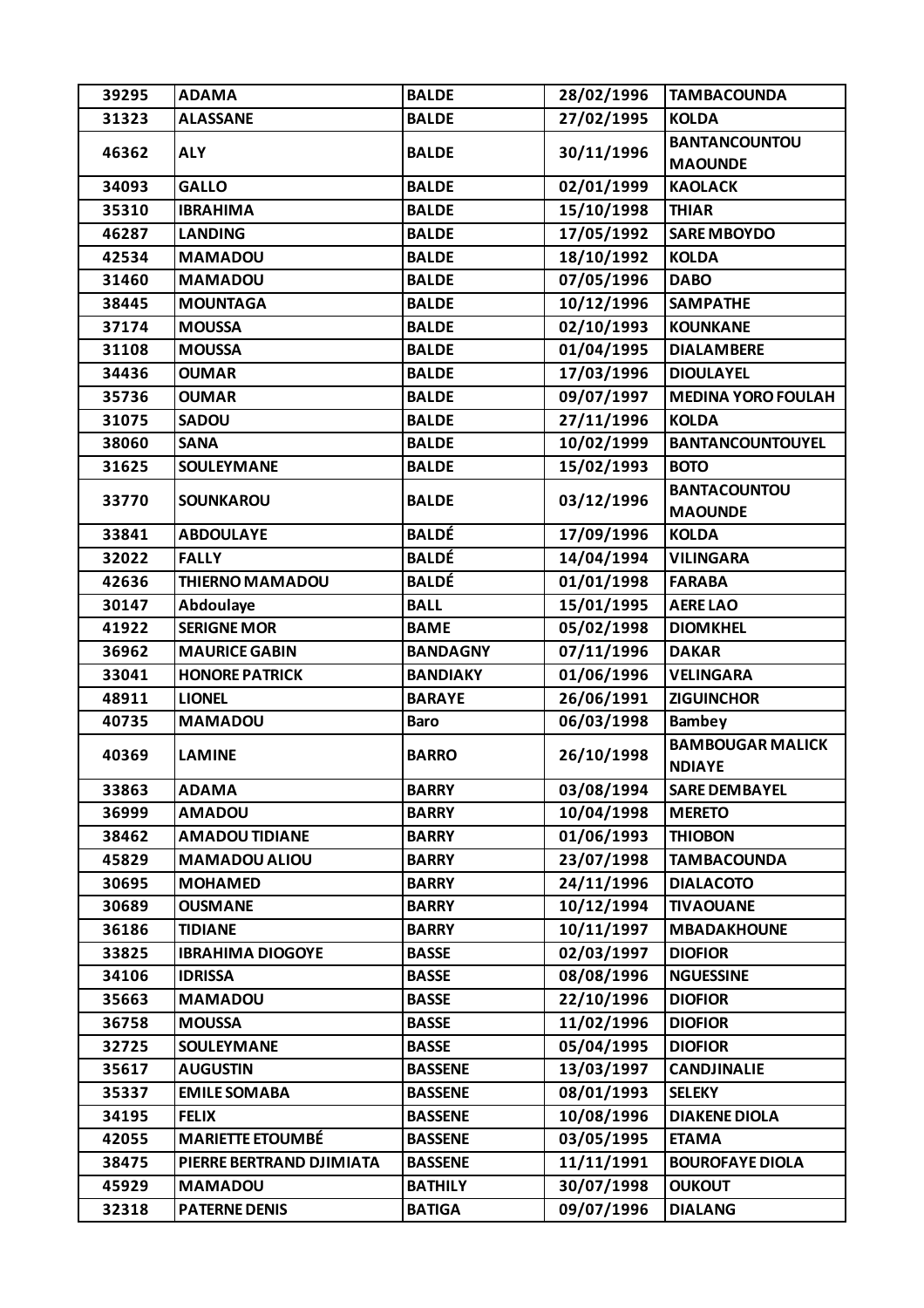| 38965 | <b>SETTE</b>                   | <b>BENDIAN</b> | 02/03/1995 | <b>KOUNGHEUL</b>         |
|-------|--------------------------------|----------------|------------|--------------------------|
| 43987 | <b>MBENDA</b>                  | <b>BESSANE</b> | 06/04/1996 | <b>NIORO DU RIP</b>      |
| 47047 | <b>MOUHAMADOUMOUSTAPHA</b>     | <b>BESSANE</b> | 12/12/1998 | <b>NIORO DU RIP</b>      |
| 39870 | <b>OUMAR</b>                   | <b>BESSANE</b> | 18/07/1996 | <b>DIAMAGUENE</b>        |
| 40844 | <b>ABDOULAYE</b>               | <b>BEYE</b>    | 15/06/1997 | <b>LEONA THIAROYE</b>    |
| 45528 | <b>BABACAR</b>                 | <b>BEYE</b>    | 04/04/1997 | <b>THIES</b>             |
| 45784 | <b>BABACAR</b>                 | <b>BEYE</b>    | 04/04/1997 | <b>THIES</b>             |
| 37080 | <b>CHEIKH IBRAHIMA</b>         | <b>BEYE</b>    | 18/05/1996 | <b>DAKAR</b>             |
| 34458 | <b>DJIBRIL BACHIR</b>          | <b>BEYE</b>    | 09/01/1996 | <b>THIES</b>             |
| 43074 | <b>MODOU</b>                   | <b>BEYE</b>    | 02/01/1997 | <b>DIAMAGUENE</b>        |
| 48334 | <b>NDEYE FATIMATA</b>          | <b>BEYE</b>    | 03/09/1994 | <b>DIOURBEL</b>          |
| 31575 | <b>MARIE JOSEPH ANTOINETTE</b> | <b>BIAGUI</b>  | 04/01/1996 | <b>THIÈS</b>             |
| 39305 | <b>ALPHA</b>                   | <b>BIAYE</b>   | 11/05/1992 | <b>SINKERE BOUDHIE</b>   |
| 31549 | <b>BACARY</b>                  | <b>BIAYE</b>   | 10/05/1995 | <b>SAMICK</b>            |
| 43560 | <b>IBOU</b>                    | <b>BIAYE</b>   | 05/11/1996 | <b>MANECOUNDA 1</b>      |
| 38647 | <b>LANDING</b>                 | <b>BIAYE</b>   | 09/10/1995 | <b>TAMBACOUNDA</b>       |
| 33823 | <b>MAFOUDJI</b>                | <b>BIAYE</b>   | 04/05/1996 | <b>DIATTANDINGCOUMDA</b> |
| 40228 | Mamady                         | <b>BIAYE</b>   | 05/02/1996 | <b>KOLANE BATANTE</b>    |
| 47937 | <b>MOUSSA</b>                  | <b>BIAYE</b>   | 01/01/1994 | <b>SAMICK</b>            |
| 32999 | <b>PAPE</b>                    | <b>BIAYE</b>   | 08/07/1995 | <b>KOUGNARA</b>          |
| 37780 | <b>JEAN NOEL</b>               | <b>BINDIA</b>  | 12/05/1994 | <b>ETHIOLO</b>           |
| 46110 | <b>ABDOULAYE</b>               | <b>BITEYE</b>  | 05/01/1996 | <b>KOSSY MBITEYENNE</b>  |
| 38013 | <b>ABDOULAYE</b>               | <b>BITEYE</b>  | 10/05/1999 | <b>KEUR MADIABEL</b>     |
| 31477 | <b>CHEIKH OMAR</b>             | <b>BITEYE</b>  | 02/02/1997 | <b>KOSSY MBITEYENNE</b>  |
| 39450 | <b>CHEIKH OMAR</b>             | <b>BITEYE</b>  | 02/02/1997 | <b>KOSSY MBITEYENNE</b>  |
| 39635 | <b>CHEIKHOU</b>                | <b>BITEYE</b>  | 18/04/1995 | <b>PASSY MBITEYENE</b>   |
| 32104 | <b>KEBA</b>                    | <b>BITEYE</b>  | 09/08/1995 | <b>MBITEYENE MOMATH</b>  |
| 33663 | <b>MAMADOU</b>                 | <b>BITEYE</b>  | 28/02/1995 | <b>YARGOUYE</b>          |
| 35044 | <b>MODOU</b>                   | <b>BITEYE</b>  | 15/10/1998 | <b>NDIAGO II</b>         |
| 48501 | <b>PAPE MOMAR</b>              | <b>BITEYE</b>  | 05/08/1994 | <b>PASSY</b>             |
| 41083 | <b>ABASSE</b>                  | <b>BODIAN</b>  | 08/02/1997 | <b>KAFOUNTINE</b>        |
| 38428 | <b>ABDOU CISSÉ</b>             | <b>BODIAN</b>  | 12/02/1992 | <b>DAKAR</b>             |
| 32567 | <b>ABDOULAYE</b>               | <b>BODIAN</b>  | 03/10/1995 | <b>DIATTANG</b>          |
| 35711 | AHMED HAÏBALLAH                | <b>BODIAN</b>  | 19/03/1997 | <b>KOUNKANE</b>          |
| 37189 | <b>ALIOU</b>                   | <b>BODIAN</b>  | 04/03/1998 | <b>YEUMBEUL</b>          |
| 37043 | <b>ALMAMY</b>                  | <b>BODIAN</b>  | 09/08/1994 | <b>KAGNOBON</b>          |
| 42976 | <b>ARFANG BACARY ALBERT</b>    | <b>BODIAN</b>  | 25/01/1997 | <b>MPACK</b>             |
| 31081 | <b>AROUNA</b>                  | <b>BODIAN</b>  | 03/01/1996 | <b>BALINGORE</b>         |
| 41065 | <b>BAKARY</b>                  | <b>BODIAN</b>  | 09/01/1995 | <b>SAINLOUIS</b>         |
| 41442 | <b>IDRISSA</b>                 | <b>BODIAN</b>  | 18/08/1993 | <b>BALINGORE</b>         |
| 32689 | <b>ISMAILA</b>                 | <b>BODIAN</b>  | 20/02/1994 | <b>BIGNONA</b>           |
| 45416 | <b>ISMAÏLA</b>                 | <b>BODIAN</b>  | 10/01/1990 | <b>BAMBALY</b>           |
| 36930 | <b>ISMAILA DJIBA</b>           | <b>BODIAN</b>  | 23/01/1991 | <b>DAKAR</b>             |
| 32500 | <b>NFALLY</b>                  | <b>BODIAN</b>  | 15/08/1995 | <b>DAKAR</b>             |
| 30762 | <b>OMAR</b>                    | <b>BODIAN</b>  | 22/02/1996 | <b>BAILA</b>             |
| 34673 | <b>OUSMANE</b>                 | <b>BODIAN</b>  | 20/03/1996 | <b>NIACOURAB</b>         |
| 47849 | <b>SARANY</b>                  | <b>BODIAN</b>  | 14/11/1992 | <b>KAGNOBON</b>          |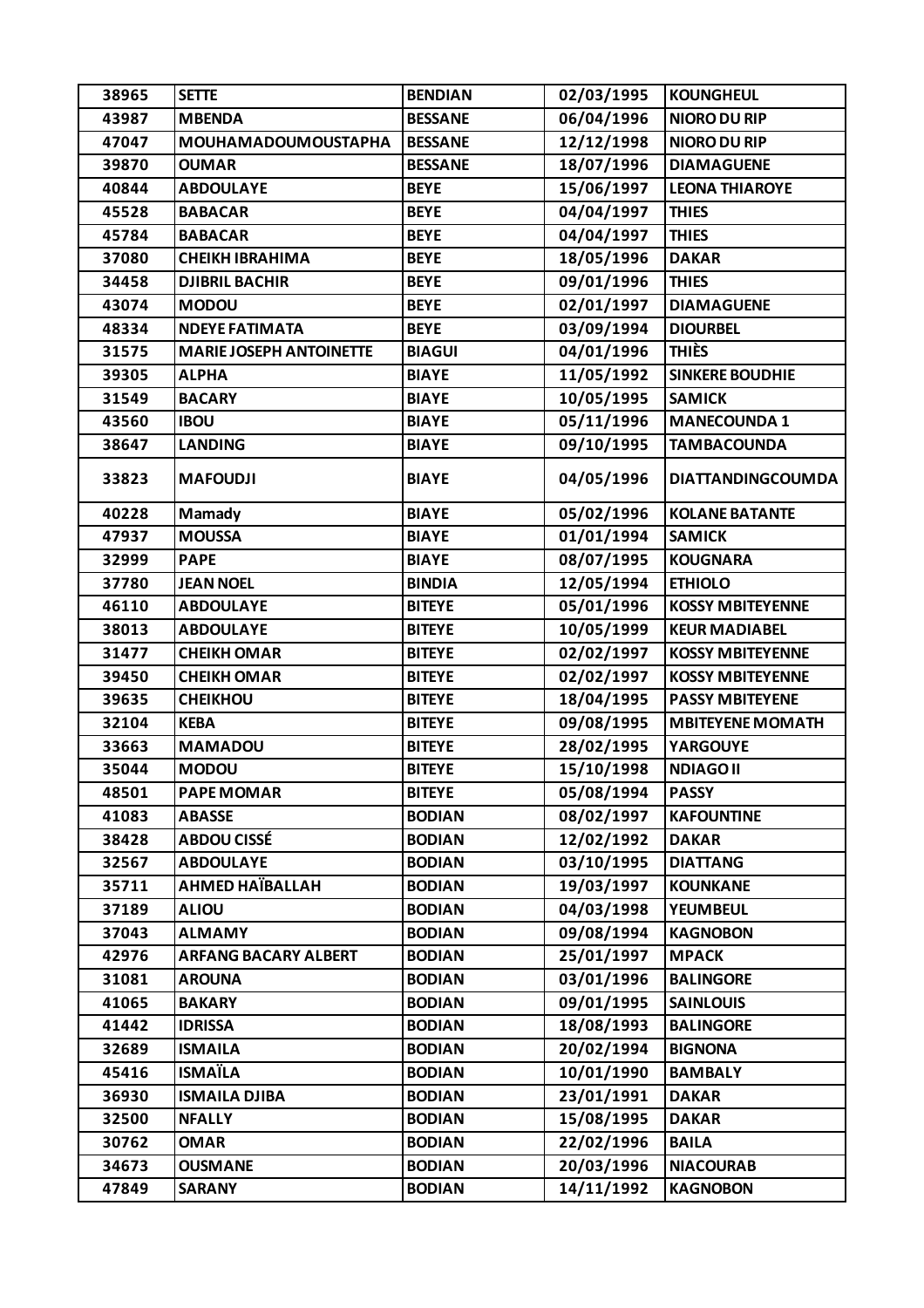| 46955 | <b>SIDY</b>                   | <b>BODIAN</b>  | 25/01/1994 | <b>DIATTANG</b>                       |
|-------|-------------------------------|----------------|------------|---------------------------------------|
| 46041 | <b>SOULEYMANE</b>             | <b>BODIAN</b>  | 17/11/1995 | <b>DIATTANG</b>                       |
| 40022 | <b>SOULEYMANE</b>             | <b>BODIAN</b>  | 14/03/1996 | <b>BIGNONA</b>                        |
| 32118 | <b>LANDING</b>                | <b>BODJAN</b>  | 03/04/1996 | <b>OULAMPANE</b>                      |
| 32882 | <b>ADAMA</b>                  | <b>BOP</b>     | 27/12/1994 | <b>SADIOGA</b>                        |
| 30698 | <b>CHEIKH</b>                 | <b>BOP</b>     | 05/06/1993 | <b>BANDOULOU</b><br><b>TOUCOULEUR</b> |
| 39168 | <b>FALLOU</b>                 | <b>BOP</b>     | 31/08/1996 | <b>SADIOGA</b>                        |
| 32196 | <b>OUSSEYNOU</b>              | <b>BOP</b>     | 27/12/1994 | <b>SADIOGA</b>                        |
| 45828 | <b>SAMBA</b>                  | <b>BOP</b>     | 15/03/1998 | <b>MBAM</b>                           |
| 33035 | <b>SENGANE</b>                | <b>BOP</b>     | 03/02/1994 | <b>SADIOGA</b>                        |
| 48532 | <b>AMADY</b>                  | <b>BORE</b>    | 19/07/1996 | <b>OUADIOUR</b>                       |
| 30172 | <b>GEREMI</b>                 | <b>BOUBANE</b> | 13/10/1996 | <b>KEDOUGOU</b>                       |
| 37396 | PHILIPPE TAMA                 | <b>BOUBANE</b> | 15/09/1995 | <b>EGATH</b>                          |
| 38571 | <b>ANTOINE WO DESIRE</b>      | <b>BOUCAL</b>  | 18/03/1997 | <b>BIGNONA</b>                        |
| 34916 | <b>MARC DELPHIN</b>           | <b>BOUCAL</b>  | 25/12/1996 | <b>RICHARD TOLL</b>                   |
| 45004 | <b>MALICK</b>                 | <b>CABOU</b>   | 12/07/1997 | <b>THIES</b>                          |
| 34002 | <b>CASIMIR</b>                | <b>CALAMO</b>  | 24/01/1994 | <b>ZIGUINCHOR</b>                     |
| 40208 | <b>ABDOULAYE</b>              | <b>CAMARA</b>  | 10/05/1996 | <b>KAHENE</b>                         |
| 36060 | <b>ABDOULAYE</b>              | <b>CAMARA</b>  | 01/07/1997 | <b>NDIAMBOUR</b>                      |
| 32142 | <b>ABDOURAHMANE</b>           | Camara         | 14/09/1997 | <b>Tambacounda</b>                    |
| 41286 | <b>ALASSANE</b>               | <b>CAMARA</b>  | 19/03/1994 | <b>ZIGUINCHOR</b>                     |
| 45846 | <b>AMADOU CIRE</b>            | <b>CAMARA</b>  | 09/10/1993 | <b>KEDOUGOU</b>                       |
| 33844 | <b>AMAR</b>                   | <b>CAMARA</b>  | 01/05/1997 | <b>MBACKÉ</b>                         |
| 32837 | <b>ANSOUMANA</b>              | <b>CAMARA</b>  | 28/12/1995 | <b>SEDHIOU</b>                        |
| 32806 | <b>BABA</b>                   | <b>CAMARA</b>  | 13/09/1995 | <b>SAINT-LOUIS</b>                    |
| 35880 | <b>CHEIKH</b>                 | <b>CAMARA</b>  | 13/01/1996 | PANE ABDOULAYE DIOP                   |
| 40965 | <b>DEMBA</b>                  | <b>CAMARA</b>  | 17/05/1990 | <b>DAKAR</b>                          |
| 33236 | <b>DJIBRIL</b>                | <b>CAMARA</b>  | 08/05/1995 | <b>THIES</b>                          |
| 40966 | <b>ELHADJI MORO</b>           | <b>CAMARA</b>  | 30/03/1996 | <b>KOCOUMBA</b>                       |
| 31388 | <b>FATOU</b>                  | <b>CAMARA</b>  | 13/05/1997 | <b>KAFFRINE</b>                       |
| 38862 | <b>HASSANE</b>                | <b>CAMARA</b>  | 21/12/1995 | <b>MEDINA GOUNASS</b>                 |
| 45607 | <b>ISMAILA</b>                | <b>CAMARA</b>  | 24/04/1997 | <b>BOUNKILING</b>                     |
| 44575 | <b>LASSANA</b>                | <b>CAMARA</b>  | 06/06/1998 | <b>SOUMBOUDOU</b>                     |
| 47043 | <b>MALICK</b>                 | <b>CAMARA</b>  | 19/01/1997 | <b>ZIGUINCHOR</b>                     |
| 34668 | <b>MAMADOU SAMBA</b>          | <b>CAMARA</b>  | 12/04/1996 | <b>KEUR MARY</b>                      |
| 40399 | <b>MOUSSA</b>                 | <b>CAMARA</b>  | 07/08/1996 | <b>DIAMAGUENE</b>                     |
| 34787 | <b>MOUSSA</b>                 | <b>CAMARA</b>  | 11/02/1998 | <b>NGUEKOKH</b>                       |
| 33777 | <b>MOUSTAPHA</b>              | <b>CAMARA</b>  | 10/01/1996 | SOUMBOUNDOU                           |
| 42482 | <b>NGORANE</b>                | <b>CAMARA</b>  | 12/02/1995 | <b>THIÈS</b>                          |
| 31117 | <b>PAPA MAKHTAR</b>           | Camara         | 09/09/1997 | <b>KAOLACK</b>                        |
| 42796 | <b>SAÏDOU</b>                 | <b>CAMARA</b>  | 03/05/1999 | <b>THABEDJI</b>                       |
| 34921 | <b>SAMBA</b>                  | <b>CAMARA</b>  | 01/01/1992 | <b>SIBERE KOYO</b>                    |
| 31803 | <b>SECOUBA</b>                | <b>CAMARA</b>  | 17/05/1994 | <b>ADEANE</b>                         |
| 30124 | <b>SETTE</b>                  | <b>CAMARA</b>  | 08/08/1997 | <b>NIORO DU RIP</b>                   |
| 31508 | <b>ABDOU</b>                  | <b>CISS</b>    | 12/01/1997 | <b>NGOL FAGNING</b>                   |
| 40222 | <b>ABDOU KARIM</b>            | <b>CISS</b>    | 21/01/1997 | <b>DAKAR</b>                          |
| 41638 | <b>ALEXANDRE VICTOR HENRI</b> | <b>CISS</b>    | 06/11/1997 | <b>DAKAR</b>                          |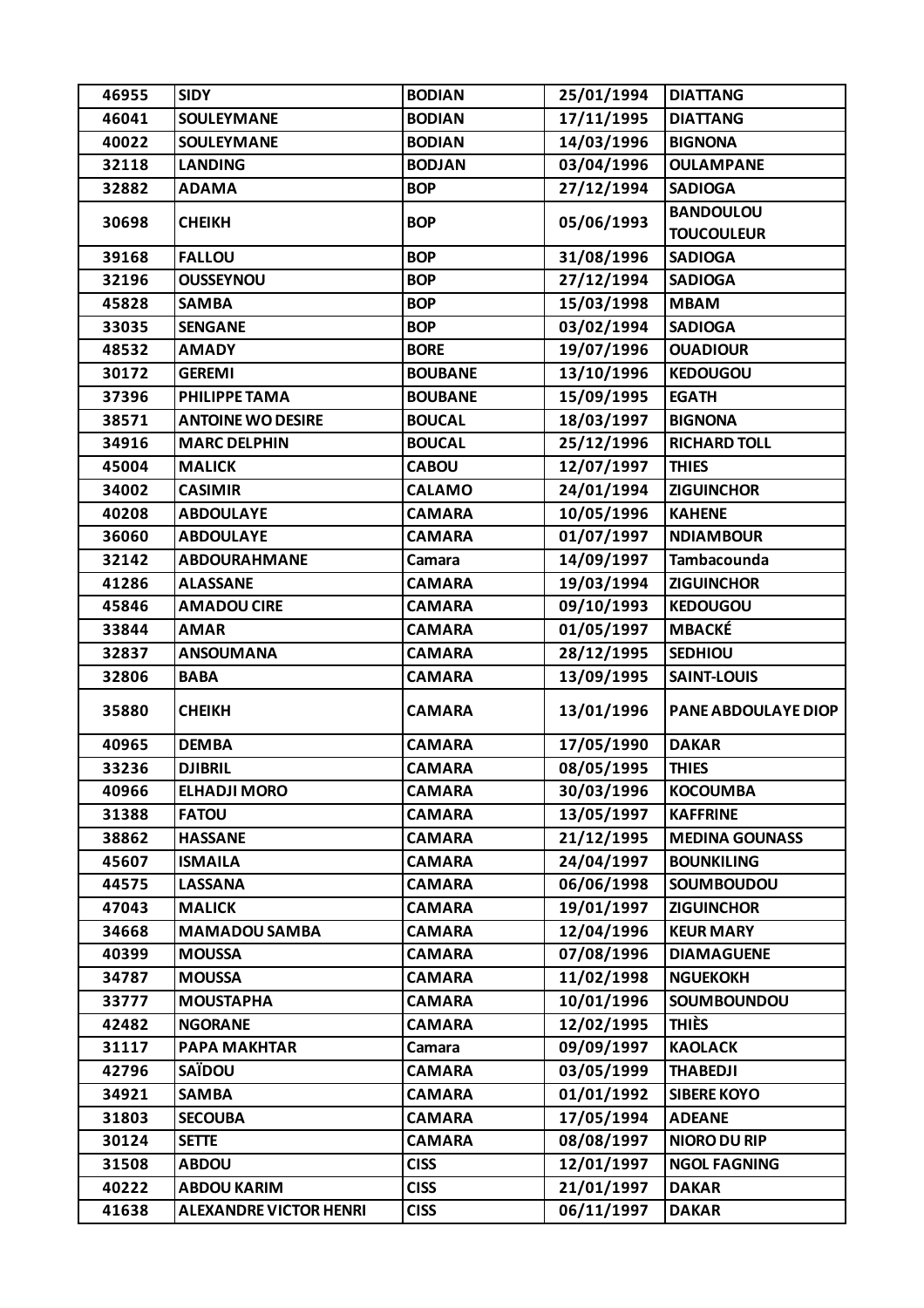| 43263 | <b>IBRAHIMA</b>            | <b>CISS</b>  | 03/05/1997 | <b>SINDIA</b>                          |
|-------|----------------------------|--------------|------------|----------------------------------------|
| 33904 | <b>IBRAHIMA YAYA</b>       | <b>CISS</b>  | 18/02/1994 | <b>POUT</b>                            |
| 45007 | <b>MALICK</b>              | <b>CISS</b>  | 09/06/1994 | <b>DAKAR</b>                           |
| 35489 | <b>MAMADOU</b>             | <b>CISS</b>  | 01/01/1998 | <b>THIES</b>                           |
| 33396 | <b>MODOU</b>               | <b>CISS</b>  | 12/04/1995 | <b>SINDIA</b>                          |
| 46999 | <b>MOHAMADOU MOUSTAPHA</b> | <b>CISS</b>  | 15/02/1996 | <b>THIES</b>                           |
| 40892 | <b>MOHAMED</b>             | <b>CISS</b>  | 18/06/1996 | <b>RAFFO</b>                           |
| 45583 | <b>MOUHAMADOU</b>          | <b>CISS</b>  | 10/09/1996 | <b>KHOLPA</b>                          |
| 31636 | <b>MOUHAMED</b>            | <b>CISS</b>  | 12/02/1996 | <b>THIAMBOKH</b>                       |
| 32429 | <b>MOUSSA</b>              | <b>CISS</b>  | 11/05/1995 | <b>MEDINA COUNASS</b>                  |
| 48701 | <b>NDIAGA</b>              | <b>CISS</b>  | 08/01/1997 | <b>KOUNG KOUNG</b><br><b>THIALENE</b>  |
| 30866 | <b>OUSMANE</b>             | <b>CISS</b>  | 07/05/1996 | <b>NDAYANE</b>                         |
| 37907 | <b>OUSSEYNOU</b>           | <b>CISS</b>  | 15/10/1996 | <b>KHOLPA</b>                          |
| 45507 | <b>ABDOU</b>               | <b>CISSE</b> | 06/03/1996 | <b>POROKHANE</b>                       |
| 44373 | <b>ABDOU KHADRE</b>        | <b>CISSE</b> | 22/01/1998 | <b>DIAMNIADIO</b>                      |
| 46040 | <b>ADAMA</b>               | <b>CISSE</b> | 10/08/1992 | <b>NGAYE NGAYE</b>                     |
| 41484 | <b>ADAMA</b>               | <b>CISSE</b> | 02/06/1996 | <b>SAINT LOUIS</b>                     |
| 32144 | <b>AMADOU</b>              | <b>CISSE</b> | 01/08/1996 | <b>THIES</b>                           |
| 47618 | <b>AMY</b>                 | <b>CISSE</b> | 19/09/1997 | <b>PARCELLES ASSAINIES</b>             |
| 37922 | <b>BIRAME</b>              | <b>CISSE</b> | 02/02/1997 | <b>THIARE</b>                          |
| 30377 | <b>BIRANE</b>              | <b>CISSE</b> | 19/03/1999 | <b>SANTHI MOUTH</b>                    |
| 33834 | <b>CHERIF</b>              | <b>CISSE</b> | 06/05/1996 | <b>THIES</b>                           |
| 32563 | <b>DEMBA</b>               | <b>CISSE</b> | 08/01/1991 | <b>THIES HERSENT</b>                   |
| 42487 | <b>DIABOU</b>              | <b>CISSE</b> | 12/01/1995 | <b>SOULKHOU THISSE</b>                 |
| 47782 | <b>IBRAHIMA</b>            | <b>CISSE</b> | 07/06/1994 | <b>NDOFFANE</b>                        |
| 41531 | <b>IBRAHIMA</b>            | <b>CISSE</b> | 19/11/1994 | <b>MANDEGANE</b>                       |
| 33195 | <b>IBRAHIMA</b>            | <b>CISSE</b> | 10/03/1996 | <b>LATMINGUE</b>                       |
| 35846 | <b>IBRAHIMA</b>            | <b>CISSE</b> | 20/10/1996 | <b>KEUR MOUSSA</b>                     |
| 36705 | <b>ILIASSOU</b>            | <b>CISSE</b> | 10/01/1996 | <b>KOLDA</b>                           |
| 36059 | <b>MAMADOU</b>             | <b>CISSE</b> | 10/05/1995 | <b>KOLDA</b>                           |
| 35738 | <b>MAMADOU</b>             | <b>CISSE</b> | 25/02/1996 | <b>KEUR TAIBE</b>                      |
| 31486 | <b>MAMADOU LAMINE</b>      | <b>CISSE</b> | 15/01/1996 | <b>SANTHIE MÉDINA</b>                  |
| 36959 | <b>MAMADOU PAPIS</b>       | <b>CISSE</b> | 12/02/1996 | <b>SAGNE</b>                           |
| 39525 | <b>MAME KHASSIM</b>        | <b>CISSE</b> | 25/05/1996 | <b>GUINGUINEO</b>                      |
| 32123 | <b>MASSYLA</b>             | <b>CISSE</b> | 05/06/1996 | <b>NIORO DU RIP</b>                    |
| 35495 | <b>MOUHAMED HAFIZE</b>     | <b>CISSE</b> | 14/09/1996 | <b>THIAROYE SUR MER</b>                |
| 31661 | <b>MOUHAMED LAMINE</b>     | <b>CISSE</b> | 15/03/1997 | <b>SEBIKOTANE</b>                      |
| 36231 | <b>MOUSSA</b>              | <b>CISSE</b> | 17/10/1996 | <b>GUINGUINEO</b>                      |
| 39393 | <b>OUMAR</b>               | <b>CISSE</b> | 27/02/1995 | <b>PODOR</b>                           |
| 37327 | <b>OUMAR</b>               | <b>CISSE</b> | 15/09/1995 | <b>BARGNY</b>                          |
| 36880 | <b>OUMAR</b>               | <b>CISSE</b> | 25/12/1997 | <b>SEDHIOU</b>                         |
| 40180 | <b>SERIGNE</b>             | <b>CISSE</b> | 11/11/1997 | <b>NDIAYENE WALY</b>                   |
| 39832 | <b>SIDIYA</b>              | <b>CISSE</b> | 12/08/1992 | <b>DIAROUME</b>                        |
| 44252 | <b>SIDY DIAO</b>           | <b>CISSE</b> | 12/10/1996 | <b>FATICK</b>                          |
| 31908 | <b>SOULEYE</b>             | <b>CISSE</b> | 10/12/1997 | <b>KEUR FARBA</b>                      |
| 30485 | SOULEYMANE                 | <b>CISSE</b> | 20/10/1997 | <b>OUROSSOGUI</b>                      |
| 38824 | <b>ABDOU</b>               | <b>CISSÉ</b> | 10/02/1996 | <b>KEUR MOUSSA</b><br><b>FRONTIÈRE</b> |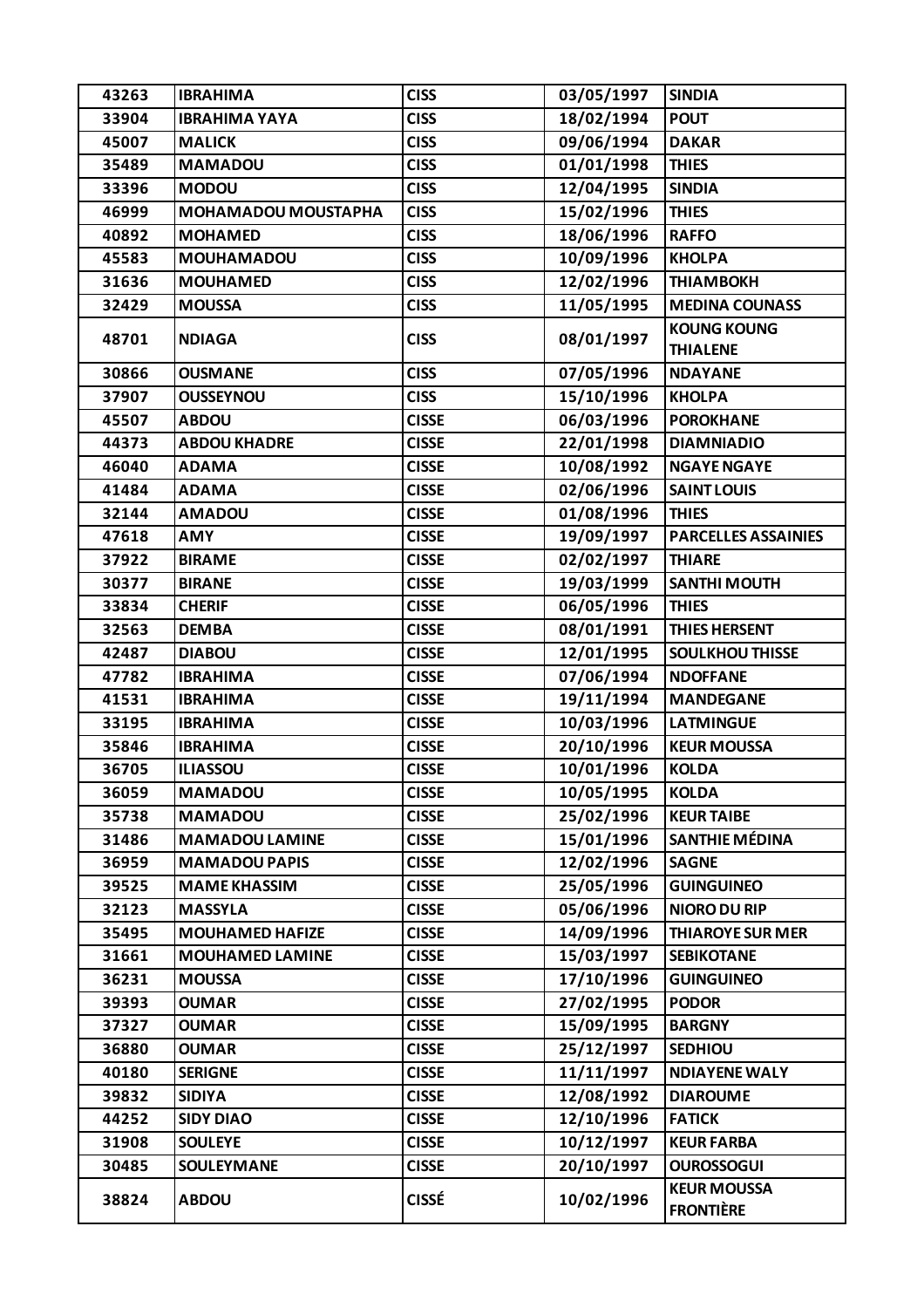| 37803 | <b>CHEIKH ABDOU LAHAD</b>       | <b>CISSÉ</b>     | 15/11/1997              | <b>RUFISQUE</b>       |
|-------|---------------------------------|------------------|-------------------------|-----------------------|
| 34124 | <b>KHADY</b>                    | <b>CISSÉ</b>     | 25/08/1994              | <b>DIAOULE</b>        |
| 30290 | <b>MOUSTAPHA</b>                | <b>CISSÉ</b>     | 08/01/1995              | <b>MATAM</b>          |
| 39807 | <b>OUMAR</b>                    | <b>CISSÉ</b>     | 22/08/1996              | <b>DIOURBEL</b>       |
| 33982 | <b>MADY</b>                     | <b>CISSOKHO</b>  | 20/04/1996              | <b>SAIENSOUTOU</b>    |
| 34122 | <b>MAHAMADOU</b>                | <b>CISSOKHO</b>  | 11/12/1994              | <b>TAMBACOUNDA</b>    |
| 35412 | <b>MARIAMA</b>                  | <b>CISSOKHO</b>  | 15/10/1997              | <b>TAMBACOUNDA</b>    |
| 34941 | <b>ADAMA</b>                    | <b>CISSOKO</b>   | 10/10/1997              | <b>FATICK</b>         |
| 38795 | <b>ABDOULAYE</b>                | <b>COLY</b>      | $\overline{11/04/1997}$ | <b>THIOBON</b>        |
| 48614 | <b>ABDOULAYE KARAMBA</b>        | <b>COLY</b>      | 29/11/1997              | <b>THIOBON</b>        |
| 32058 | <b>ADAMA</b>                    | <b>COLY</b>      | 16/02/1996              | <b>DJIBALY</b>        |
| 47877 | <b>ALIOU</b>                    | <b>COLY</b>      | 01/01/1995              | <b>MLOMP</b>          |
| 48400 | <b>ALIOU BADARA</b>             | <b>COLY</b>      | 08/03/1997              | <b>BADIANA</b>        |
| 45837 | <b>AROUNA</b>                   | <b>COLY</b>      | 31/03/1997              | <b>NIMZATH</b>        |
| 38779 | <b>BACARY</b>                   | <b>COLY</b>      | 12/06/1995              | <b>BAÏLA</b>          |
| 35211 | <b>BACARY</b>                   | <b>COLY</b>      | 07/01/1997              | <b>KAFFRINE</b>       |
| 38898 | <b>BOUBACAR</b>                 | <b>COLY</b>      | 10/10/1996              | <b>NIAMONE</b>        |
| 32338 | <b>BOURAMA</b>                  | <b>COLY</b>      | 24/12/1995              | <b>BALANKINE NORD</b> |
| 41788 | СНЕІКН НАТАВ                    | <b>COLY</b>      | 02/01/1993              | <b>DIOULOULOU</b>     |
| 39374 | <b>CHEIKH OUMAR</b>             | <b>COLY</b>      | 02/02/1997              | <b>GUÉDIAWAYE</b>     |
| 45635 | <b>DAOUDA</b>                   | <b>COLY</b>      | 10/12/1993              | <b>MLOMP</b>          |
| 47064 | <b>DJIBRIL</b>                  | <b>COLY</b>      | 19/03/1997              | <b>KAGNOBON</b>       |
| 30825 | <b>GILBERT FRANCOIS JANVIER</b> | <b>COLY</b>      | 13/01/1996              | <b>BIGNONA</b>        |
| 31401 | <b>IBRAHIMA</b>                 | <b>COLY</b>      | 31/12/1994              | <b>DIENGUE</b>        |
| 44896 | <b>IBRAHIMA</b>                 | <b>COLY</b>      | 07/12/1996              | <b>DIEGOUNE</b>       |
| 43126 | <b>JEAN</b>                     | <b>COLY</b>      | 01/01/1992              | <b>KAOLACK</b>        |
| 38407 | <b>LAMINE VIEUX</b>             | <b>COLY</b>      | 01/01/1990              | <b>BIGNONA</b>        |
| 39645 | <b>LOUIS BERNARD</b>            | <b>COLY</b>      | 31/10/1997              | <b>ZIGUINCHOR</b>     |
| 35266 | <b>MAMADOU</b>                  | <b>COLY</b>      | 10/09/1996              | <b>DIENGUE</b>        |
| 32066 | <b>MAMADOU LAMINE</b>           | <b>COLY</b>      | 05/01/1999              | <b>GUINGUINEO</b>     |
| 39726 | <b>MOUSTAPHA</b>                | <b>COLY</b>      | 05/03/1992              | <b>SEDHIOU</b>        |
| 35411 | <b>NFALLY MALEYNI</b>           | <b>COLY</b>      | 27/08/1996              | <b>DAKAR</b>          |
| 31740 | <b>NOEL</b>                     | <b>COLY</b>      | 02/01/1996              | <b>BIGNONA</b>        |
| 31328 | <b>OUSMANE</b>                  | <b>COLY</b>      | 04/02/1990              | <b>NIANDANE</b>       |
| 37818 | <b>SIDATY</b>                   | Coly             | 12/09/1995              | <b>DIATTANG</b>       |
| 39749 | <b>SOULEYMANE</b>               | <b>COLY</b>      | 16/07/1995              | <b>DIEGOUNE</b>       |
| 31250 | <b>YANCOUBA</b>                 | <b>COLY</b>      | 19/11/1996              | <b>DJIBIDIONE</b>     |
| 32204 | <b>OUSMANE</b>                  | <b>COR</b>       | 18/10/1994              | <b>NGUEKOKH</b>       |
| 45406 | <b>IBRAHIMAMA MAMADOU</b>       | <b>CORREA</b>    | 31/07/1996              | <b>BAGHAGHA</b>       |
| 40071 | <b>LAMINE</b>                   | <b>CORREA</b>    | 06/05/1997              | <b>THIAR</b>          |
| 46800 | <b>OMAR</b>                     | <b>CORREIA</b>   | 01/01/1996              | <b>THIAR</b>          |
| 43453 | <b>ASTOU</b>                    | <b>COULIBALY</b> | 06/02/1992              | <b>BIGNONA</b>        |
| 38049 | <b>BABACAR</b>                  | <b>COULIBALY</b> | 21/08/1992              | <b>THIES</b>          |
| 33325 | <b>DJIBRIL</b>                  | <b>COULIBALY</b> | 24/04/1997              | <b>TIVAOUANE</b>      |
| 43771 | <b>OUSSEYNOU</b>                | <b>COULIBALY</b> | 18/12/1995              | <b>KEUR SIMBARA</b>   |
| 30598 | <b>BABA</b>                     | <b>COUNDOUL</b>  | 10/10/1996              | À LINGUÈRE            |
| 33576 | <b>DJIBY</b>                    | <b>COUNDOUL</b>  | 10/10/1995              | <b>LINGUERE</b>       |
| 34893 | <b>CHEIKH TIDIANE</b>           | <b>DABO</b>      | 14/01/1998              | <b>THIES</b>          |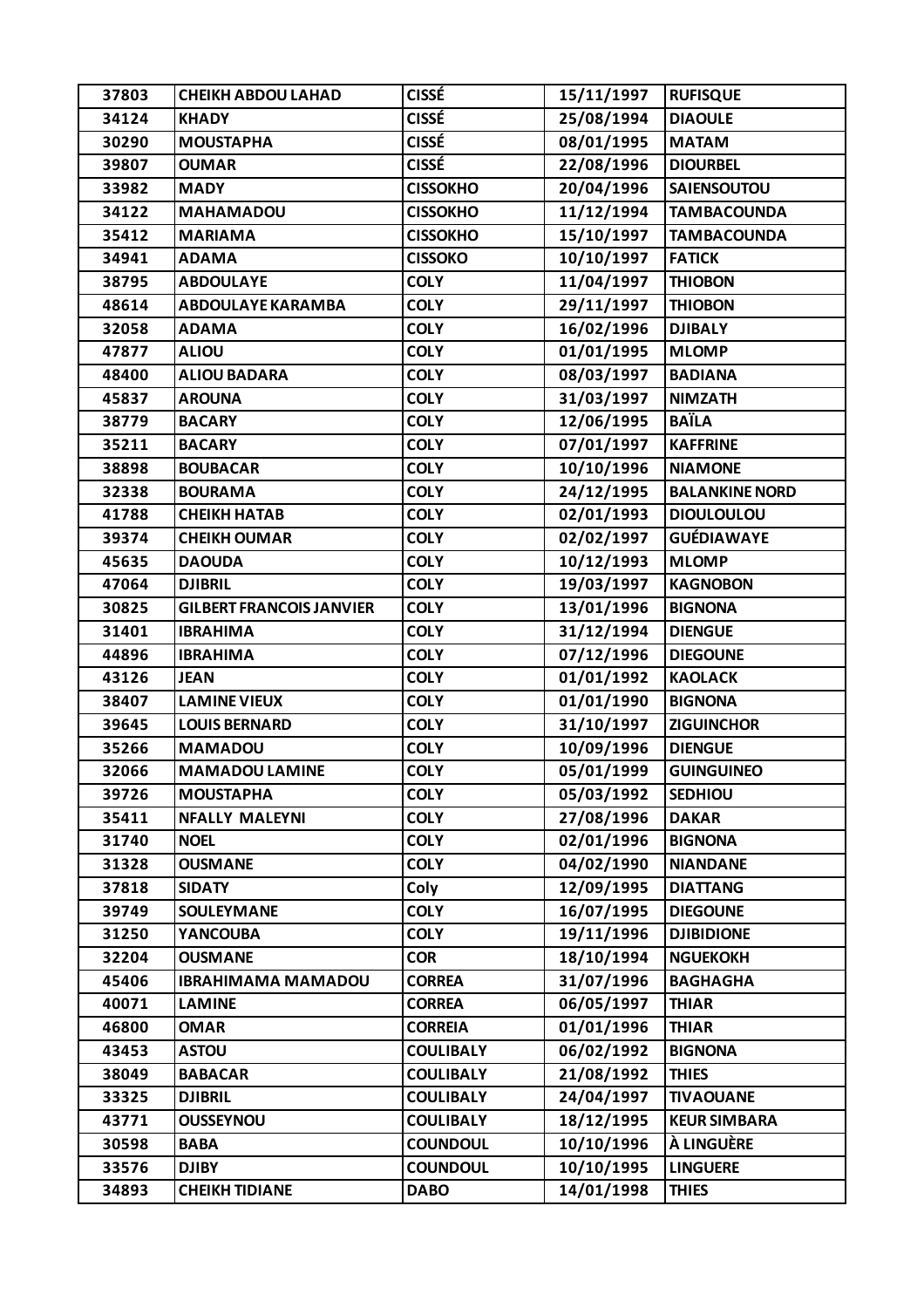| 46909 | <b>FATOU</b>                  | <b>DABO</b>     | 14/06/1991              | <b>SEDHIOU</b>          |
|-------|-------------------------------|-----------------|-------------------------|-------------------------|
| 31413 | <b>MAGATTE</b>                | <b>DABO</b>     | 01/01/1995              | <b>MBEDIENE</b>         |
| 38138 | <b>OMAR</b>                   | <b>DAFF</b>     | 08/06/1996              | <b>KAFRINE</b>          |
| 31699 | <b>MAMADOU LAMINE</b>         | <b>DAFFE</b>    | 10/10/1992              | <b>NIAGUIS</b>          |
| 39134 | <b>BOURAMA</b>                | <b>DANFA</b>    | 22/05/1996              | <b>SINKERE BOUDHIE</b>  |
| 46359 | <b>IBRAHIMA</b>               | <b>DANFA</b>    | $\overline{19/07/1993}$ | <b>RICHARD TOLL</b>     |
| 31374 | <b>SEKOU</b>                  | <b>DANFA</b>    | 17/08/1995              | <b>ADEANE</b>           |
| 37854 | <b>GUIMBA</b>                 | <b>DANFAKHA</b> | 05/01/1995              | <b>SAIENSOUTOU</b>      |
| 33550 | <b>SADIO</b>                  | <b>DANFAKHA</b> | 07/03/1999              | <b>TAMBACOUNDA</b>      |
| 30129 | <b>IBRAHIMA</b>               | <b>DANSO</b>    | 05/05/1995              | <b>KOLDA</b>            |
| 35456 | <b>BACARY</b>                 | <b>DARRY</b>    | 18/02/1993              | <b>BIGNONA</b>          |
| 34022 | <b>BOUBACAR</b>               | <b>DEMBA</b>    | 06/03/1993              | <b>SANTHIABA</b>        |
| 31078 | <b>LATSOUCK</b>               | <b>DEME</b>     | 08/04/1996              | <b>KAOLACK</b>          |
| 31637 | <b>MAMADOU MOUSTAPHA</b>      | <b>DEME</b>     | 29/11/1998              | <b>NIORO DU RIP</b>     |
| 31500 | <b>ABDOULAYE</b>              | <b>DIA</b>      | 02/07/1996              | <b>KASSACK SUD</b>      |
| 45703 | <b>ALASSANE</b>               | <b>DIA</b>      | 30/01/1994              | <b>DAKAR</b>            |
| 44853 | <b>ALASSANE</b>               | DIA             | 12/04/1996              | <b>LINGUERE</b>         |
| 31129 | <b>BOUCAR OUMAR</b>           | <b>DIA</b>      | 04/05/1995              | <b>AERE LAO</b>         |
| 37926 | <b>DJIBRIL</b>                | <b>DIA</b>      | 06/09/1997              | <b>ZIGUINCHOR</b>       |
| 33395 | <b>KHALIFA ABABACAR SY</b>    | <b>DIA</b>      | 11/12/1995              | <b>RUFISQUE</b>         |
| 34199 | <b>MALICK</b>                 | <b>DIA</b>      | 04/04/1996              | <b>THIES</b>            |
| 44922 | <b>MAMADOU</b>                | <b>DIA</b>      | 30/12/1996              | <b>BARGNY</b>           |
| 44088 | <b>MAMADOU SECK</b>           | <b>DIA</b>      | 04/09/1990              | <b>RUFISQUE</b>         |
| 44749 | <b>MOUSSA</b>                 | <b>DIA</b>      | 20/10/1997              | <b>KOUNGHEUL</b>        |
| 33037 | <b>NDIAGA</b>                 | <b>DIA</b>      | 06/05/1998              | <b>NDOFFANE</b>         |
| 31574 | <b>OUSMANE</b>                | <b>DIA</b>      | 15/02/1998              | <b>THIES</b>            |
| 34780 | <b>PAPA NDIAGA</b>            | <b>DIA</b>      | 09/09/1994              | <b>NDIOUKHANE PEULH</b> |
| 34080 | <b>SERIGNE SALIOU</b>         | <b>DIA</b>      | 14/04/1994              | <b>COLOBANE</b>         |
| 30340 | <b>PAPE SEMOU</b>             | <b>DIABATE</b>  | 23/09/1996              | <b>KOUMPENTOUM</b>      |
| 38963 | <b>PHILIPPE FERNAND</b>       | <b>DIABAYE</b>  | 27/12/1998              | <b>BAMBEY</b>           |
| 34659 | <b>AMADOU</b>                 | <b>DIABONG</b>  | 25/05/1995              | <b>GANDIAYE</b>         |
| 42181 | <b>CHEIKH</b>                 | <b>DIABONG</b>  | 10/04/1998              | <b>LATMINGUE</b>        |
| 34653 | <b>SONGDE</b>                 | <b>DIABONG</b>  | 10/03/1998              | <b>GANDIAYE</b>         |
| 35833 | <b>BAKARY</b>                 | <b>DIABY</b>    | 18/05/1997              | <b>NDOFFANE</b>         |
| 30721 | <b>MASSILA</b>                | <b>DIADIOU</b>  | 05/06/1996              | <b>PROKHANE</b>         |
| 32404 | <b>JULIEN WALY</b>            | <b>DIAFFATE</b> | 04/03/1998              | <b>SENGHOR</b>          |
| 32278 | <b>ABDOULAYE</b>              | <b>DIAGNE</b>   | 19/03/1995              | <b>SAMBAME</b>          |
| 38543 | <b>ALASSANE</b>               | <b>DIAGNE</b>   | 19/01/1993              | <b>KEUR MASSAR</b>      |
| 35675 | <b>AMADOU</b>                 | <b>DIAGNE</b>   | 05/01/1997              | <b>SEDHIOU</b>          |
| 36712 | <b>AMY</b>                    | <b>DIAGNE</b>   | 15/12/1998              | <b>DIOUROUP</b>         |
| 32591 | <b>CHERIGNE CHEIKH MBACKE</b> | <b>DIAGNE</b>   | 27/12/1995              | <b>TIVAOUANE</b>        |
| 45897 | <b>DJIBY</b>                  | <b>DIAGNE</b>   | 21/01/1997              | <b>GANDIAYE</b>         |
| 37746 | <b>DJIM MOMATH</b>            | <b>DIAGNE</b>   | 18/07/1997              | <b>KOLMA DIOR DIOR</b>  |
| 33812 | <b>EL HADJI</b>               | <b>DIAGNE</b>   | 04/08/1998              | <b>DIANKÉ SOUF</b>      |
| 45516 | <b>EL HADJI</b>               | <b>DIAGNE</b>   | 04/08/1998              | <b>DIANKÉ SOUF</b>      |
| 44857 | EL HADJI FALLOU               | <b>DIAGNE</b>   | 25/02/1996              | <b>MEDINA DAKHAR</b>    |
| 44957 | <b>IBOU</b>                   | <b>DIAGNE</b>   | 21/11/1997              | <b>KAOLACK</b>          |
| 38301 | <b>IBRAHIMA</b>               | <b>DIAGNE</b>   | 01/06/1992              | <b>NDAGANE</b>          |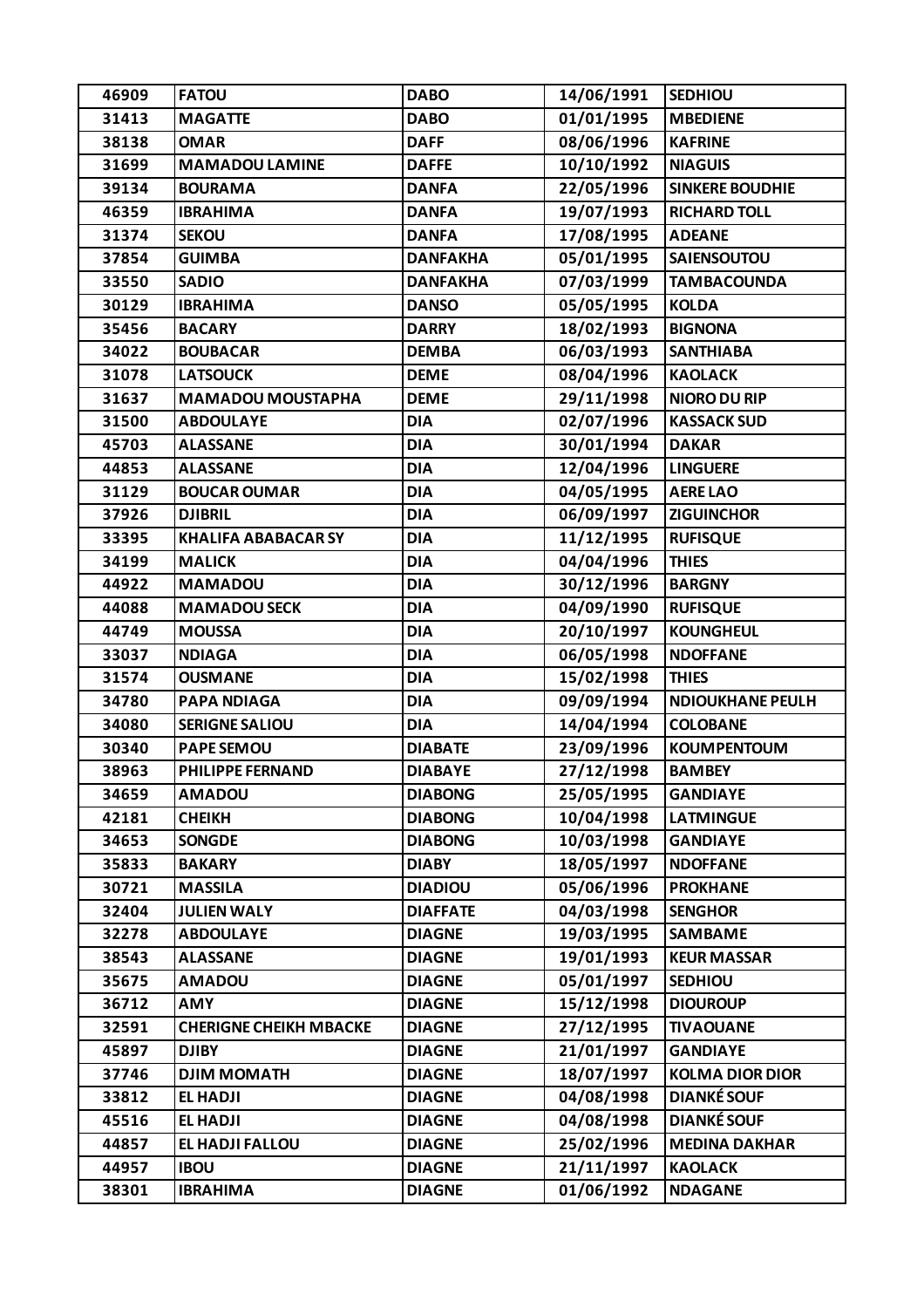| 31308 | <b>MALICK</b>                              | <b>DIAGNE</b>   | 19/10/1996 | <b>FATICK</b>                         |
|-------|--------------------------------------------|-----------------|------------|---------------------------------------|
| 35126 | Mamadou                                    | <b>Diagne</b>   | 01/01/1996 | <b>BAMBEY</b>                         |
| 33282 | <b>MAME GORGUI</b>                         | <b>DIAGNE</b>   | 20/11/1997 | <b>GANDIAYE</b>                       |
| 30714 | <b>MASSAMBA</b>                            | <b>DIAGNE</b>   | 11/08/1998 | <b>THIES</b>                          |
| 32976 | <b>MODOU</b>                               | <b>DIAGNE</b>   | 20/01/1997 | <b>POROKHANE</b>                      |
| 37874 | <b>MODOU</b>                               | <b>DIAGNE</b>   | 03/04/1997 | <b>DYA</b>                            |
| 33743 | <b>MODOU MOUSTAPHA</b>                     | <b>DIAGNE</b>   | 01/01/1997 | <b>THIES</b>                          |
| 33515 | <b>MOUHAMADOU MOUSTAPHA</b>                | <b>DIAGNE</b>   | 06/01/1995 | <b>GANDIAYE</b>                       |
| 30888 | <b>MOUSTAPHA</b>                           | <b>DIAGNE</b>   | 30/09/1995 | <b>GANDIAYE</b>                       |
| 32859 | <b>NGOR</b>                                | <b>DIAGNE</b>   | 26/06/1996 | <b>DAKAR</b>                          |
| 36182 | <b>OUSMANE</b>                             | <b>DIAGNE</b>   | 04/09/1996 | <b>GANDIGAL</b>                       |
| 39280 | <b>OUSMANE</b>                             | <b>DIAGNE</b>   | 08/09/1996 | <b>KAOLACK</b>                        |
| 34997 | <b>ROKHAYA</b>                             | <b>DIAGNE</b>   | 22/01/1995 | <b>RUFISQUE</b>                       |
| 31870 | <b>SALIF</b>                               | <b>DIAGNE</b>   | 28/06/1994 | <b>RUFISQUE</b>                       |
| 33446 | <b>SAMBA SOW</b>                           | <b>DIAGNE</b>   | 26/01/1998 | <b>DAKAR</b>                          |
| 43665 | <b>SEYDOU</b>                              | <b>DIAGNE</b>   | 04/07/1995 | <b>KONKOLY</b>                        |
| 40279 | <b>SILVAIN</b>                             | <b>DIAGNE</b>   | 10/08/1998 | <b>SINDIA</b>                         |
| 42811 | <b>BOUNAMA</b>                             | <b>DIAHAM</b>   | 18/08/1998 | <b>MBASSIS</b>                        |
| 32426 | <b>LAMINE</b>                              | <b>DIAHAM</b>   | 23/03/1996 | <b>FATICK</b>                         |
| 45301 | <b>MOHAMED</b>                             | <b>DIAHAM</b>   | 10/01/1998 | <b>DJILOR</b>                         |
| 40515 | <b>BABACAR</b>                             | <b>DIAKHATE</b> | 24/01/1996 | <b>DIOFIOR</b>                        |
| 31104 | <b>BAYE MBAYE</b>                          | <b>DIAKHATE</b> | 09/04/1995 | <b>THIES</b>                          |
| 37651 | <b>CHEIKH KAIRE</b>                        | <b>DIAKHATE</b> | 12/12/1994 | <b>TAMBACOUNDA</b>                    |
| 40847 | <b>DJIBY</b>                               | <b>DIAKHATE</b> | 14/07/1993 | <b>THIES</b>                          |
| 40012 | <b>MACTAR</b>                              | <b>DIAKHATE</b> | 12/07/1997 | <b>DIOFIOR</b>                        |
| 36422 | <b>MADIALE</b>                             | <b>DIAKHATE</b> | 06/03/1996 | <b>NDIAKHATE</b>                      |
| 30351 | <b>MOUHAMED</b>                            | <b>DIAKHATE</b> | 18/01/1998 | <b>KEUR MOUSSA</b>                    |
| 46906 | <b>NDIAGA</b>                              | <b>DIAKHATE</b> | 31/07/1997 | <b>THIADIAYE</b>                      |
| 35625 | <b>PAPE NGOUDA</b>                         | <b>DIAKHATE</b> | 10/10/1998 | <b>NDIAKHATE</b>                      |
| 47893 | <b>SOKHNA</b>                              | <b>DIAKHATE</b> | 07/09/1998 | <b>NDIAKHATE</b>                      |
| 39644 | <b>CHEIKH ABDOUL AHAD</b><br><b>MBACKE</b> | <b>DIAKHATÉ</b> | 30/10/1996 | <b>THIES</b>                          |
| 35506 | <b>MAMADOU</b>                             | <b>DIAKHATÉ</b> | 21/01/1997 | <b>DAKAR</b>                          |
| 29907 | <b>BOUBOU</b>                              | <b>DIAKHITE</b> | 22/09/1996 | <b>SAINT-LOUIS</b>                    |
| 47264 | <b>ABDOU AZIZ</b>                          | <b>DIALLO</b>   | 03/04/1993 | <b>BANDOULOU</b><br><b>TOUCOULEUR</b> |
| 41769 | <b>ABDOU GADIRI</b>                        | <b>DIALLO</b>   | 22/09/1989 | <b>KOLDA</b>                          |
| 30477 | <b>ABDOU KHADRE</b>                        | <b>DIALLO</b>   | 10/01/1995 | <b>NDIMB KORKY</b>                    |
| 34964 | <b>ABDOU SALAM</b>                         | <b>DIALLO</b>   | 29/11/1997 | <b>DAKAR</b>                          |
| 36405 | <b>ABDOULAYE</b>                           | <b>DIALLO</b>   | 09/07/1995 | <b>SAINT LOUIS</b>                    |
| 30684 | <b>ABDOULAYE</b>                           | <b>DIALLO</b>   | 05/07/1996 | <b>MEDINA YORO FOULAH</b>             |
| 42365 | <b>ABDOULAYE</b>                           | <b>DIALLO</b>   | 02/11/1996 | <b>PIKINE</b>                         |
| 30955 | <b>ABDOULAYE</b>                           | <b>DIALLO</b>   | 10/05/1998 | <b>KAFFRINE</b>                       |
| 32559 | <b>ABDOULAYE JUNIOR</b>                    | <b>DIALLO</b>   | 11/12/1996 | <b>SAINT-LOUIS</b>                    |
| 33845 | <b>ABDOURAHAMANE</b>                       | <b>DIALLO</b>   | 06/10/1990 | <b>MÉDINA BOINY</b>                   |
| 33612 | <b>ABDOURAHMANE</b>                        | <b>DIALLO</b>   | 26/02/1996 | <b>KEDOUGOU</b>                       |
| 43371 | <b>ABLAYE</b>                              | <b>DIALLO</b>   | 22/10/1995 | <b>DIAREKH</b>                        |
| 35938 | <b>ADAMA</b>                               | <b>DIALLO</b>   | 16/07/1994 | <b>YEUMBEUL</b>                       |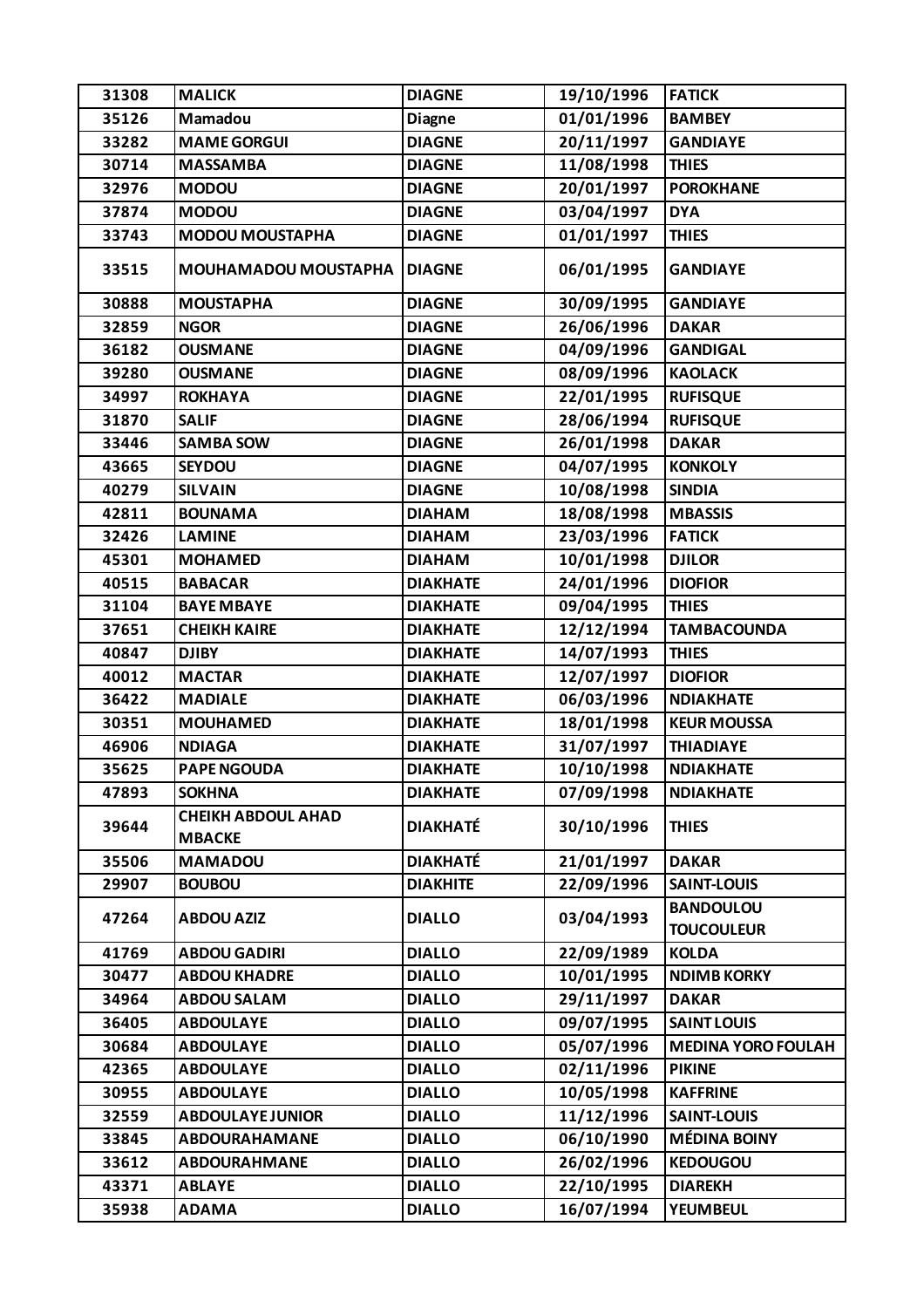| 48603 | <b>ADAMA</b>                                   | <b>DIALLO</b> | 25/11/1997 | <b>DJILOR</b>                           |
|-------|------------------------------------------------|---------------|------------|-----------------------------------------|
| 30719 | <b>ALASSANE</b>                                | <b>DIALLO</b> | 05/02/1995 | <b>BIRKILANE</b>                        |
| 46084 | <b>ALASSANE</b>                                | <b>DIALLO</b> | 12/02/1997 | <b>KAOLACK</b>                          |
| 34373 | <b>ALBOURY</b>                                 | <b>DIALLO</b> | 10/03/1994 | <b>MEDINA COURSE ST</b><br><b>LOUIS</b> |
| 39825 | <b>ALIOU</b>                                   | <b>DIALLO</b> | 10/06/1996 | <b>KEUR MADIABEL</b>                    |
| 45208 | <b>ALIOU</b>                                   | <b>DIALLO</b> | 10/06/1996 | <b>KEUR MADIABEL</b>                    |
| 30288 | <b>ALIOU</b>                                   | <b>DIALLO</b> | 20/11/1996 | <b>LEONA THIAROYE</b>                   |
| 34901 | <b>ALIOU</b>                                   | <b>DIALLO</b> | 20/04/1997 | <b>KOUTAL WOLOF</b>                     |
| 34178 | <b>ALIOUNE BADARA</b>                          | <b>DIALLO</b> | 04/07/1995 | <b>DIOURBEL</b>                         |
| 42716 | <b>AMADOU TIDIANE</b>                          | <b>DIALLO</b> | 20/01/1998 | <b>DAKAR</b>                            |
| 33726 | <b>AMATH</b>                                   | <b>DIALLO</b> | 20/02/1996 | <b>KEUR AYIB TOURE</b>                  |
| 40907 | <b>AMINATA BA</b>                              | <b>DIALLO</b> | 07/08/1994 | <b>FOUNDIOUGNE</b>                      |
| 45457 | <b>BABACAR SOW</b>                             | <b>DIALLO</b> | 15/12/1997 | <b>MBAO</b>                             |
| 36177 | <b>BAIDY</b>                                   | <b>Diallo</b> | 10/03/1996 | <b>KEUR OUMAR</b>                       |
| 31112 | <b>BASSIROU</b>                                | <b>DIALLO</b> | 15/03/1996 | <b>POROKHANE PEULH</b>                  |
| 29918 | <b>BOUBACAR</b>                                | <b>DIALLO</b> | 22/02/1995 | <b>DAKAR</b>                            |
| 33069 | <b>BOUBACAR SIDY</b>                           | <b>DIALLO</b> | 01/01/1995 | <b>BAMBAYA</b>                          |
| 35124 | <b>BOUBACAR SIDY</b>                           | <b>DIALLO</b> | 02/02/1997 | <b>BILEL</b>                            |
| 35960 | <b>CHEIKH</b>                                  | <b>DIALLO</b> | 28/08/1999 | <b>BOLY</b>                             |
| 39724 | <b>CHEIKH</b>                                  | <b>DIALLO</b> | 28/08/1999 | <b>BOLY</b>                             |
| 36466 | <b>CHEIKH MOUHAMADOU</b><br><b>LAMINE BARA</b> | <b>DIALLO</b> | 03/01/1997 | <b>THIES</b>                            |
| 38825 | <b>CHEIKH SARR</b>                             | <b>DIALLO</b> | 12/10/1997 | <b>KEDOUGOU</b>                         |
| 32710 | <b>DABY</b>                                    | <b>DIALLO</b> | 20/06/1995 | <b>IBEL</b>                             |
| 33434 | <b>DEMBA</b>                                   | <b>DIALLO</b> | 10/06/1996 | <b>GAGUE BOCAR</b>                      |
| 44893 | <b>DEMBA</b>                                   | <b>DIALLO</b> | 10/06/1996 | <b>KAWITHIANE</b>                       |
| 33862 | <b>DIENEBOU</b>                                | <b>DIALLO</b> | 12/01/1996 | <b>SEDHIOU</b>                          |
| 43011 | <b>DJIBRIL</b>                                 | <b>DIALLO</b> | 07/11/1992 | <b>DJIGUINOUM</b>                       |
| 32354 | <b>ELHADJI IBRAHIMA</b>                        | <b>DIALLO</b> | 14/02/1997 | <b>AFIA MBEMBA</b>                      |
| 34828 | <b>HAMED</b>                                   | <b>DIALLO</b> | 08/02/1998 | <b>KAHONE</b>                           |
| 41748 | <b>IBRAHIMA</b>                                | <b>DIALLO</b> | 12/12/1990 | <b>MERELLA YORO</b>                     |
| 32797 | <b>IBRAHIMA</b>                                | <b>DIALLO</b> | 08/08/1992 | <b>KOLDA</b>                            |
| 36065 | <b>IBRAHIMA</b>                                | <b>DIALLO</b> | 17/06/1994 | <b>SAMBA DIA</b>                        |
| 35849 | <b>IBRAHIMA TANOU</b>                          | <b>DIALLO</b> | 15/04/1996 | <b>NDOFFANE</b>                         |
| 31283 | <b>LAMINE</b>                                  | <b>DIALLO</b> | 23/01/1995 | <b>NIORO DU RIP</b>                     |
| 30886 | <b>LAMINE</b>                                  | <b>DIALLO</b> | 02/02/1996 | <b>SOUDIANE</b>                         |
| 35581 | <b>MADIARA</b>                                 | <b>DIALLO</b> | 29/09/1997 | <b>KEUR NDARY NDIAYE</b>                |
| 47094 | <b>MALICK</b>                                  | <b>DIALLO</b> | 10/03/1997 | <b>DIAKHAO</b>                          |
| 31650 | <b>MAMADOU</b>                                 | <b>DIALLO</b> | 08/03/1993 | <b>NIORO DU RIP</b>                     |
| 32279 | <b>MAMADOU ADAMA</b>                           | <b>DIALLO</b> | 21/11/1995 | <b>SANKAGNE</b>                         |
| 34354 | <b>MAMADOU ALPHA</b>                           | <b>DIALLO</b> | 03/11/1996 | <b>BANDAFASSI</b>                       |
| 35049 | <b>MAMADOU KINDY</b>                           | <b>DIALLO</b> | 24/08/1996 | <b>DIAMAGUENE</b>                       |
| 30422 | <b>MAMADOU LAMARANA</b>                        | <b>DIALLO</b> | 03/05/1995 | <b>KAOLACK</b>                          |
| 39380 | <b>MAMADOU MOCTAR</b>                          | <b>DIALLO</b> | 20/01/1998 | <b>ROSSO SENEGAL</b>                    |
| 30448 | <b>MAMADOU MOUSTAPHA</b>                       | <b>DIALLO</b> | 04/01/1996 | <b>KAFRINE</b>                          |
| 47337 | <b>MAMADOU WOURY</b>                           | <b>DIALLO</b> | 24/03/1997 | <b>AFIA MBEMBA</b>                      |
| 37641 | <b>MAMADOU YAYA</b>                            | <b>DIALLO</b> | 13/06/1995 | <b>DIAROUME</b>                         |
| 34970 | <b>MAMAN DIANG</b>                             | <b>DIALLO</b> | 03/12/1997 | <b>AFIA MBEMBA</b>                      |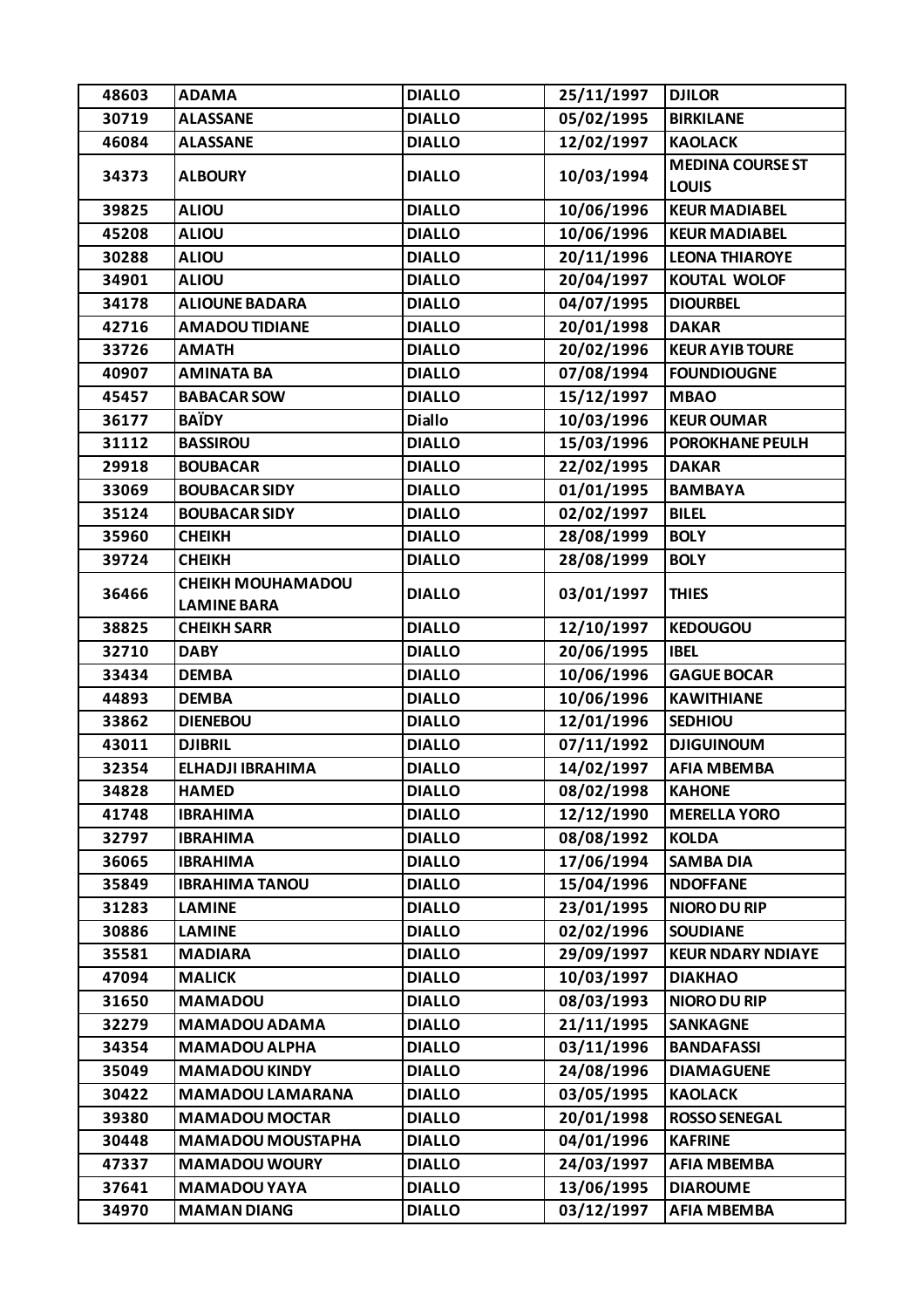| 34827 | <b>MANSOUR KALIDOU</b>                        | <b>DIALLO</b>   | 01/12/1995 | <b>WENDOU BOSSEABE</b>    |
|-------|-----------------------------------------------|-----------------|------------|---------------------------|
| 40112 | <b>MBAYE</b>                                  | <b>DIALLO</b>   | 04/03/1998 | <b>DABANE</b>             |
| 46105 | <b>MOUHAMADOU CHERIF</b>                      | <b>DIALLO</b>   | 06/05/1997 | <b>SAMINE ESCALE</b>      |
| 39542 | <b>MOUSSA</b>                                 | <b>DIALLO</b>   | 31/01/1994 | <b>TAMBACOUNDA</b>        |
| 38089 | <b>MOUSSA</b>                                 | <b>DIALLO</b>   | 12/04/1998 | <b>KAOLACK</b>            |
| 46711 | <b>MOUSSA</b>                                 | <b>DIALLO</b>   | 13/05/1998 | <b>DIOFNDE NDIALLY</b>    |
| 33581 | <b>MOUSTAPHA</b>                              | <b>DIALLO</b>   | 19/07/1995 | <b>SAMINE</b>             |
| 31955 | <b>NDEYE AWA</b>                              | <b>DIALLO</b>   | 14/02/1997 | <b>KAFFRINE</b>           |
| 35427 | <b>OMAR</b>                                   | <b>DIALLO</b>   | 06/05/1997 | <b>LOUL SESSENE</b>       |
| 37645 | <b>OUMAR</b>                                  | <b>DIALLO</b>   | 28/02/1994 | <b>TAMBACOUNDA</b>        |
| 30631 | <b>OUMAR</b>                                  | <b>DIALLO</b>   | 01/01/1996 | <b>NIAGALAN COME</b>      |
| 35676 | <b>OUSMANE</b>                                | <b>DIALLO</b>   | 26/07/1996 | <b>MADHIOU</b>            |
| 42610 | <b>OUSMANE</b>                                | <b>DIALLO</b>   | 11/05/1998 | <b>RAO PEULH</b>          |
| 44121 | <b>OUSSEYNOU</b>                              | <b>DIALLO</b>   | 18/06/1996 | <b>NIORO DU RIP</b>       |
| 45329 | <b>OUSSEYNOU</b>                              | <b>DIALLO</b>   | 06/04/1997 | <b>PIRE NDAWENE</b>       |
| 38851 | <b>RAMATOULAYE</b>                            | <b>DIALLO</b>   | 25/11/1996 | <b>ZIGUINCHOR</b>         |
| 44419 | <b>SALIOU</b>                                 | <b>DIALLO</b>   | 23/04/1996 | <b>NOTTO</b>              |
| 30284 | <b>SAMBA</b>                                  | <b>DIALLO</b>   | 13/03/1996 | <b>TAMBACOUNDA</b>        |
| 38469 | <b>SAMBA</b>                                  | <b>DIALLO</b>   | 16/04/1999 | <b>KEUR BOCAR DIALLO</b>  |
| 46165 | <b>SELLOU</b>                                 | <b>DIALLO</b>   | 13/04/1996 | <b>SINEDONE</b>           |
| 30063 | <b>SERIGNE FALLOU</b>                         | <b>DIALLO</b>   | 27/09/1998 | <b>THIES</b>              |
| 33559 | <b>SEYDINA MOUHAMED</b>                       | <b>DIALLO</b>   | 11/09/1997 | <b>NDIARÉME</b>           |
|       | <b>MOUSTAPHA</b>                              |                 |            | <b>LIMAMOULAYE</b>        |
| 31915 | <b>SEYDOU</b>                                 | <b>DIALLO</b>   | 06/02/1994 | <b>KAHONE</b>             |
| 32310 | <b>SOULEYMANE</b>                             | <b>DIALLO</b>   | 03/12/1995 | <b>TAMBACOUNDA</b>        |
| 30392 | <b>SOULEYMANE</b>                             | <b>DIALLO</b>   | 08/11/1996 | <b>KOUMPENTOUM</b>        |
| 31383 | <b>THIERNO ABDOULAYE</b>                      | <b>DIALLO</b>   | 15/03/1996 | <b>KOLDA</b>              |
| 39754 | <b>THIERNO MADIOU</b>                         | <b>DIALLO</b>   | 07/03/1997 | <b>RUFISQUE</b>           |
| 31946 | <b>WALY</b>                                   | <b>DIALLO</b>   | 09/12/1997 | <b>TATTAGUINE</b>         |
| 48590 | <b>YOUNOUSS</b>                               | <b>DIALLO</b>   | 12/01/1995 | <b>KOLDA</b>              |
| 40766 | <b>YOUSSOUPH</b>                              | <b>DIALLO</b>   | 27/08/1998 | <b>VÉLINGARA</b>          |
| 34693 | <b>AHMED TIDIANE</b>                          | <b>DIAM</b>     | 17/02/1997 | <b>DIOFIOR</b>            |
| 41532 | <b>MOUSSA</b>                                 | <b>DIAMANKA</b> | 10/12/1996 | <b>MISSIRA KAMARANG</b>   |
| 41828 | <b>INSA</b>                                   | <b>DIAMBANG</b> | 20/02/1995 | <b>ZIGUINCHOR</b>         |
| 38129 | <b>ALIOU BADARA</b>                           | <b>DIAME</b>    | 15/03/1993 | <b>GONOUM</b>             |
| 34586 | <b>ISSA</b>                                   | <b>DIAME</b>    | 11/11/1995 | <b>DASSILAME SERERE</b>   |
| 33459 | <b>JEAN MAURICE NGOR MACK</b><br><b>NDIOL</b> | <b>DIAME</b>    | 19/03/1997 | <b>FADIAL</b>             |
| 47333 | <b>ANTOINE</b>                                | <b>DIANDY</b>   | 17/12/1994 | <b>SOUM</b>               |
| 34581 | <b>OUSSEYNOU</b>                              | <b>DIANKHA</b>  | 26/09/1996 | <b>NDIAGO1</b>            |
| 30096 | <b>ABDOULAYE</b>                              | <b>DIAO</b>     | 14/12/1997 | <b>MEDINA THIALENE</b>    |
| 48742 | <b>AISSATOU</b>                               | <b>DIAO</b>     | 07/11/1995 | <b>BIGNONA</b>            |
| 31794 | <b>ALIOU</b>                                  | <b>DIAO</b>     | 02/02/1995 | <b>NEMA BAH</b>           |
| 47436 | EL HADJI MALICK                               | <b>DIAO</b>     | 24/06/1996 | <b>KEUR THIERNO TALLA</b> |
| 32937 | <b>ISMAILA</b>                                | <b>DIAO</b>     | 02/02/1994 | <b>ST LOUIS</b>           |
| 34956 | <b>MOUHAMED</b>                               | <b>DIAO</b>     | 17/12/1992 | <b>PIKINE</b>             |
| 33280 | <b>OUMAR</b>                                  | <b>DIAO</b>     | 20/10/1992 | <b>SARE YERO BANNA</b>    |
| 48544 | <b>OUSSEYNOU</b>                              | <b>DIAO</b>     | 07/01/1993 | <b>PIKINE</b>             |
| 44723 | <b>SALIF</b>                                  | <b>DIAO</b>     | 10/07/1993 | <b>TAMBACOUNDA</b>        |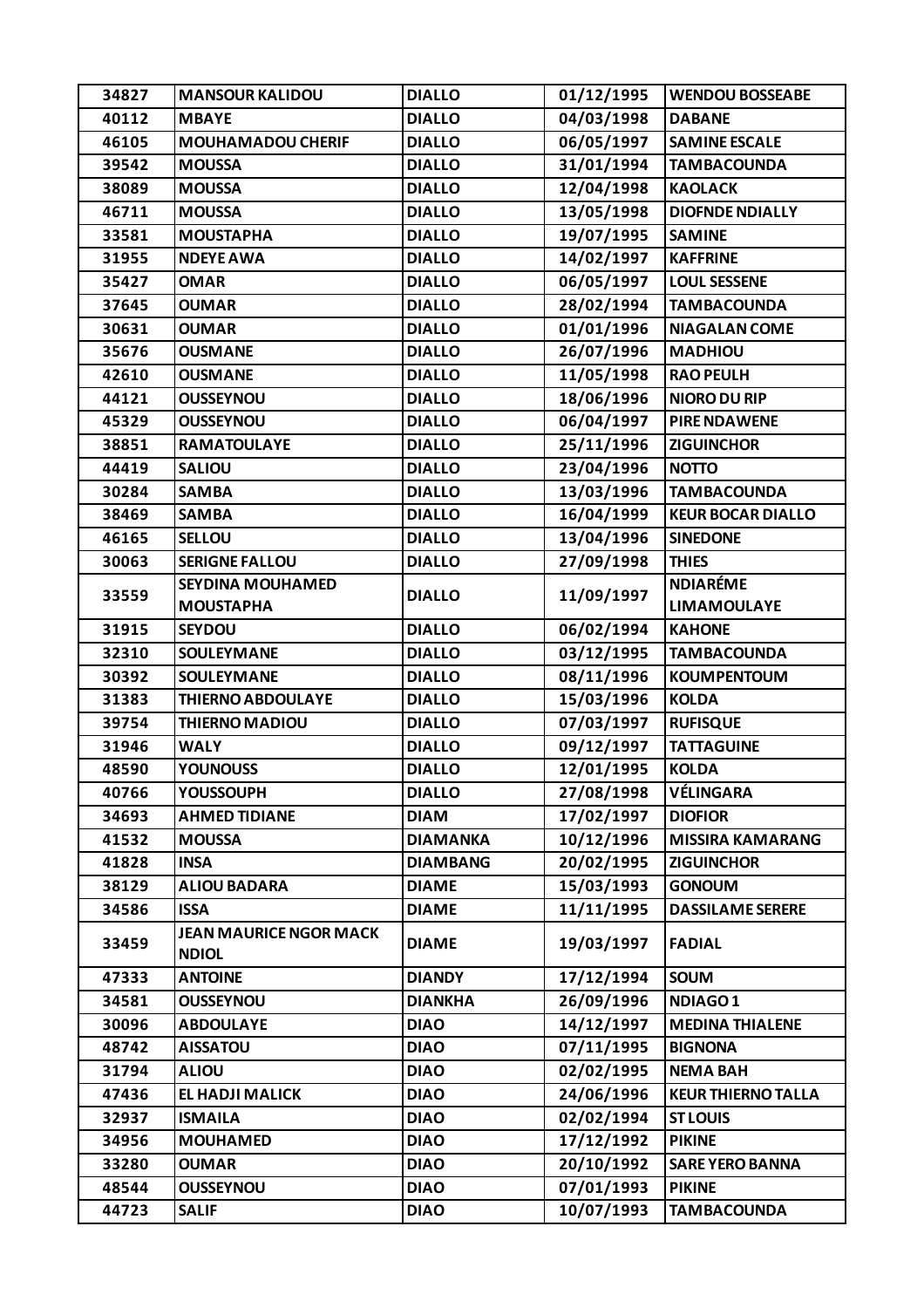| 31618 | <b>SOUBA</b>                  | <b>DIAO</b>     | 23/02/1996              | <b>DIAOCOUNDA</b>        |
|-------|-------------------------------|-----------------|-------------------------|--------------------------|
| 44680 | <b>TAMSIR</b>                 | <b>DIAO</b>     | 02/02/1996              | <b>KEUR BOUNGARY</b>     |
| 31860 | <b>TIDIANE</b>                | <b>DIAO</b>     | 20/10/1996              | <b>KOLDA</b>             |
| 35919 | <b>ABDOU</b>                  | <b>DIARISSO</b> | 18/05/1998              | <b>KEUR DABO</b>         |
| 41122 | <b>ABDOU</b>                  | <b>DIARRA</b>   | 04/03/1998              | <b>KEUR GOUMBO</b>       |
| 34808 | <b>ALKAW</b>                  | <b>DIARRA</b>   | 15/03/1998              | <b>KEUR OMAR BAMBARA</b> |
| 45799 | <b>MATOU</b>                  | <b>DIARRA</b>   | 05/02/1994              | <b>KOBONGOYE</b>         |
| 33065 | <b>MOHAMET LAMINE</b>         | <b>DIARRA</b>   | 21/10/1996              | <b>KOTHIARY</b>          |
| 33072 | <b>MOUHAMED</b>               | <b>DIARRA</b>   | $\overline{01/01/1997}$ | <b>LEONA THIAROYE</b>    |
| 44765 | <b>OUSMANE</b>                | <b>DIARRA</b>   | 03/04/1997              | <b>NDILLE</b>            |
| 40596 | <b>OUSMANE</b>                | <b>DIARRA</b>   | 02/08/1997              | <b>SOUDIANE</b>          |
| 45198 | <b>SERIGNE BASSIROU CISSE</b> | <b>DIARRA</b>   | 06/07/1994              | <b>KAOLACK</b>           |
| 39479 | <b>THIEFY</b>                 | <b>DIARRA</b>   | 01/03/1994              | <b>BIRKELANE</b>         |
| 44540 | <b>AMATH</b>                  | <b>DIASSE</b>   | 23/04/1991              | <b>FASS MATAR</b>        |
| 36990 | <b>SOULEYMANE</b>             | <b>DIASSE</b>   | 08/01/1996              | <b>DAGASSOUKOUM</b>      |
| 41081 | <b>ALBERT</b>                 | <b>DIASSY</b>   | 06/05/1997              | <b>THIES</b>             |
| 36043 | <b>MICHEL</b>                 | <b>DIASSY</b>   | 07/08/1993              | <b>MANTATE</b>           |
| 40611 | <b>ABDOULAYE</b>              | <b>DIATTA</b>   | 01/04/1994              | <b>AFFINIAM</b>          |
| 35404 | <b>ABDOULAYE</b>              | <b>DIATTA</b>   | 03/03/1996              | <b>DJIMASSAR</b>         |
| 37832 | <b>ADAMA ASSENO</b>           | <b>DIATTA</b>   | 02/12/1992              | <b>CAROUNATE</b>         |
| 42488 | <b>ADAMA KANTE</b>            | <b>DIATTA</b>   | 17/11/1996              | <b>THIONCK ESSYL</b>     |
| 32635 | <b>ALBERT</b>                 | <b>DIATTA</b>   | 12/04/1997              | <b>HITOU</b>             |
| 45557 | <b>ALEXANDRE</b>              | <b>DIATTA</b>   | 26/06/1997              | <b>HILLOL</b>            |
| 31543 | <b>ALEXANDRE</b>              | <b>DIATTA</b>   | 25/12/1998              | <b>DIEMBERING</b>        |
| 38063 | <b>ALIOU BADARA</b>           | <b>DIATTA</b>   | 30/05/1993              | <b>THIONCK ESSYL</b>     |
| 35138 | <b>ALIOU BADARA</b>           | <b>DIATTA</b>   | 04/09/1996              | <b>TENGHORI</b>          |
| 40828 | <b>ALMAMY</b>                 | <b>DIATTA</b>   | 23/02/1998              | <b>KARTIACK</b>          |
| 46292 | <b>AMADOU NIANG</b>           | <b>DIATTA</b>   | 08/09/1998              | <b>GOUDOMP</b>           |
| 35679 | <b>AMIDOU</b>                 | <b>DIATTA</b>   | 12/05/1997              | <b>BOUTOUTE</b>          |
| 46929 | <b>AMINATA</b>                | <b>DIATTA</b>   | 13/02/1995              | <b>THIONCK-ESSYL</b>     |
| 36381 | <b>AMY</b>                    | <b>DIATTA</b>   | 04/04/1996              | <b>SEDHIOU</b>           |
| 45949 | <b>ARONA</b>                  | <b>DIATTA</b>   | 18/02/1997              | <b>KARTIACK</b>          |
| 34278 | <b>DOUDOU</b>                 | <b>DIATTA</b>   | 03/02/1996              | <b>MACOUDA</b>           |
| 40266 | <b>ETIENNE</b>                | <b>DIATTA</b>   | 17/12/1996              | <b>HAERE</b>             |
| 45588 | <b>FAMARA</b>                 | <b>DIATTA</b>   | 01/10/1997              | <b>BOUKAOUR</b>          |
| 41035 | <b>FATOU</b>                  | <b>DIATTA</b>   | 06/02/1995              | <b>BIGNONA</b>           |
| 44239 | <b>FERDINAND AMPA DISSO</b>   | <b>DIATTA</b>   | 26/01/1996              | <b>CABROUSSE</b>         |
| 45708 | <b>FIRMIN SINHAN KAITT</b>    | <b>DIATTA</b>   | 19/02/1992              | <b>OUKOUT</b>            |
| 31828 | <b>IBOU KAÏTHEU</b>           | <b>DIATTA</b>   | 26/09/1997              | <b>GUEDIAWAYE</b>        |
| 45861 | <b>IBRAHIMA</b>               | <b>DIATTA</b>   | 04/03/1993              | <b>DIAMAGUENE</b>        |
| 34914 | <b>JACOB OMAR MOUSSELIF</b>   | <b>DIATTA</b>   | 28/01/1992              | <b>KAHINDA</b>           |
| 47075 | <b>JEAN BOSCO ROMARIC</b>     | <b>DIATTA</b>   | 12/03/1999              | <b>SENGHALENE</b>        |
| 34259 | <b>JOEL SILOSSIGAYE</b>       | <b>DIATTA</b>   | 19/09/1997              | <b>CABROUSSE</b>         |
| 41694 | <b>KALILOU</b>                | <b>DIATTA</b>   | 12/04/1996              | <b>SARE SAWADY</b>       |
| 30418 | <b>LANDING WAHE</b>           | <b>DIATTA</b>   | 16/03/1993              | <b>MLOMP</b>             |
| 40525 | <b>MADY JOHN ROJEWSKI</b>     | <b>DIATTA</b>   | 19/09/1997              | <b>NIORO DU RIP</b>      |
| 30611 | <b>MALAMINE</b>               | <b>DIATTA</b>   | 26/09/1993              | <b>LOUGA</b>             |
| 33204 | <b>MALAMINE</b>               | <b>DIATTA</b>   | 21/10/1996              | <b>GUINAWRAILS</b>       |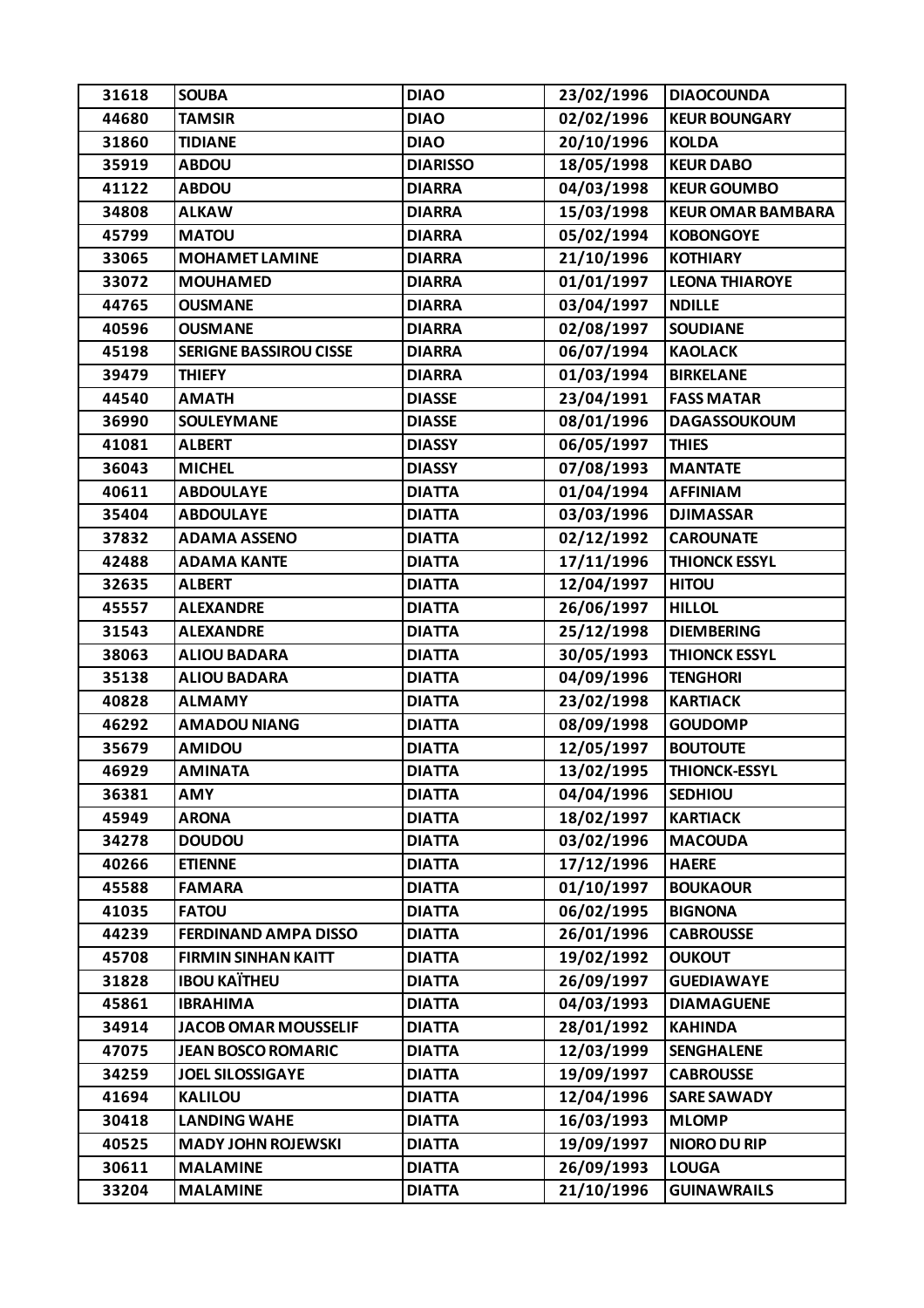| 35947 | <b>MALANG</b>                              | <b>DIATTA</b>  | 12/09/1995              | <b>THIONCK ESSYL</b>      |
|-------|--------------------------------------------|----------------|-------------------------|---------------------------|
| 44729 | <b>MALANG</b>                              | <b>DIATTA</b>  | 12/06/1996              | <b>MAHAMOUDA 2</b>        |
| 41223 | <b>MALICK</b>                              | <b>DIATTA</b>  | 18/02/1993              | <b>THIOBON</b>            |
| 42950 | <b>MAMADOU</b>                             | <b>DIATTA</b>  | 02/02/1994              | <b>TENDOUCK</b>           |
| 38023 | <b>MAMADOU</b>                             | <b>DIATTA</b>  | 25/10/1997              | <b>SEDHIOU</b>            |
| 34307 | <b>MAMADOU ALIOU</b>                       | <b>DIATTA</b>  | 15/01/1994              | <b>BIGNONA</b>            |
| 47038 | <b>MAMADOU LAMINE</b>                      | <b>DIATTA</b>  | 17/09/1990              | <b>ADEANE</b>             |
| 35488 | <b>MAMADOU LAMINE</b><br><b>ADIADIOUWA</b> | <b>DIATTA</b>  | 25/01/1997              | <b>THIONCK ESSYL</b>      |
| 34776 | <b>MAMINA</b>                              | <b>DIATTA</b>  | 07/01/1997              | <b>DIATOCK</b>            |
| 32449 | <b>MARCEL</b>                              | <b>DIATTA</b>  | 17/01/1996              | <b>NGUEKOKH</b>           |
| 46240 | <b>MEDAR</b>                               | <b>DIATTA</b>  | 08/02/1992              | <b>HITOU</b>              |
| 32136 | <b>MOUSTAPHA</b>                           | <b>DIATTA</b>  | 28/11/1996              | <b>SEDHIOU</b>            |
| 32851 | <b>NFALLY</b>                              | <b>DIATTA</b>  | 21/07/1990              | <b>DIATTACOUNDA</b>       |
| 35790 | <b>OMAR</b>                                | <b>DIATTA</b>  | 07/03/1993              | <b>KARTIACK</b>           |
| 30594 | <b>OMAR</b>                                | <b>DIATTA</b>  | 05/01/1996              | <b>SAMINE</b>             |
| 37245 | <b>OMAR</b>                                | <b>DIATTA</b>  | 01/03/1997              | <b>ZIGUINCHOR</b>         |
| 35929 | <b>OUSSEYNOU</b>                           | <b>DIATTA</b>  | 20/02/1996              | <b>DIATOCK</b>            |
| 34417 | PAPA IBRAHIMA                              | <b>DIATTA</b>  | 17/07/1996              | <b>SAFANE</b>             |
| 44855 | PAPE AHMADOU MICHEL                        | <b>DIATTA</b>  | 01/07/1995              | <b>MLOMP</b>              |
| 31994 | <b>PATERNE</b>                             | <b>DIATTA</b>  | 10/03/1993              | <b>KAMOBEUL</b>           |
| 36818 | <b>RAMATOULAYE</b>                         | <b>DIATTA</b>  | 10/02/1994              | <b>TENDOUCK</b>           |
| 31352 | <b>SADIO NOURAHINY</b>                     | <b>DIATTA</b>  | 22/06/1998              | <b>TENDOUCK</b>           |
| 32533 | <b>SEKOU</b>                               | <b>DIATTA</b>  | 19/03/1996              | <b>TENDOUCK</b>           |
| 29973 | <b>SIMEON</b>                              | <b>DIATTA</b>  | 10/12/1996              | <b>MLOMP KADJIFOLONG</b>  |
| 38580 | SOULEYMANE                                 | <b>DIATTA</b>  | 03/04/1991              | <b>TENDOUCK</b>           |
| 47092 | SOULEYMANE                                 | <b>DIATTA</b>  | $\frac{17}{11/1996}$    | <b>THIONCK ESSYL</b>      |
| 42704 | <b>VINCENT SELLE FRANCOIS</b>              | <b>DIATTA</b>  | 22/01/1998              | <b>KEUR SAMBA DIA</b>     |
| 45599 | YAYA KOUNSA                                | <b>DIATTA</b>  | 18/03/1997              | <b>THIAROYE</b>           |
| 30650 | <b>YOUBA</b>                               | <b>DIATTA</b>  | 10/02/1996              | <b>KAGNOBON</b>           |
| 36093 | <b>ZAVIER</b>                              | <b>DIATTA</b>  | 12/01/1998              | <b>ZIGUINCHOR</b>         |
| 34640 | <b>ABDOU AZIZ</b>                          | <b>DIAW</b>    | 20/12/1996              | <b>SEGRE GATTA</b>        |
| 32446 | <b>ABDOULAYE</b>                           | <b>DIAW</b>    | 05/01/1996              | <b>DIOUM</b>              |
| 30808 | <b>ASSANE SALAME ANDALLA</b>               | <b>DIAW</b>    | $\overline{01/11/1996}$ | <b>MBAO</b>               |
| 30388 | <b>BABACAR</b>                             | <b>DIAW</b>    | 16/03/1998              | <b>GUINAWRAIL</b>         |
| 35826 | <b>BARHAM</b>                              | <b>DIAW</b>    | 05/05/1997              | <b>KEBE KOUDE</b>         |
| 34143 | <b>CHEIKH</b>                              | <b>DIAW</b>    | 04/03/1994              | <b>LOUL SOB</b>           |
| 37124 | <b>FALLOU</b>                              | <b>DIAW</b>    | 02/08/1996              | GOROM2                    |
| 30587 | <b>FATOU KINE</b>                          | <b>DIAW</b>    | 09/01/1990              | <b>PARCELLE ASSAINIES</b> |
| 41457 | <b>IBRAHIMA</b>                            | <b>DIAW</b>    | 25/05/1997              | <b>SAINT-LOUIS</b>        |
| 34064 | <b>MALICK</b>                              | <b>DIAW</b>    | 18/01/1996              | <b>NDJIGUI</b>            |
| 40419 | <b>MOR</b>                                 | <b>DIAW</b>    | 08/12/1997              | <b>KOUNGHEUL</b>          |
| 45532 | <b>SERIGNE MASSAMBA</b>                    | <b>DIAW</b>    | 01/01/1997              | <b>GANDIAYE</b>           |
| 34102 | <b>SIDY</b>                                | <b>DIAW</b>    | 10/01/1998              | <b>TOCKY GARE</b>         |
| 45595 | <b>AZIZ</b>                                | <b>DIAWARA</b> | 15/01/1996              | <b>TATAGUINE ESCALE</b>   |
| 30630 | <b>MOHAMED</b>                             | <b>DIAWARA</b> | 30/09/1997              | <b>LEONA THIAROYE</b>     |
| 31701 | <b>ASSANE</b>                              | <b>DIAWO</b>   | 01/01/1996              | <b>KEUR NGAGNY NDAO</b>   |
| 36739 | <b>KHADIM</b>                              | <b>DIAWO</b>   | 12/07/1997              | <b>KEUR MBOUCKI</b>       |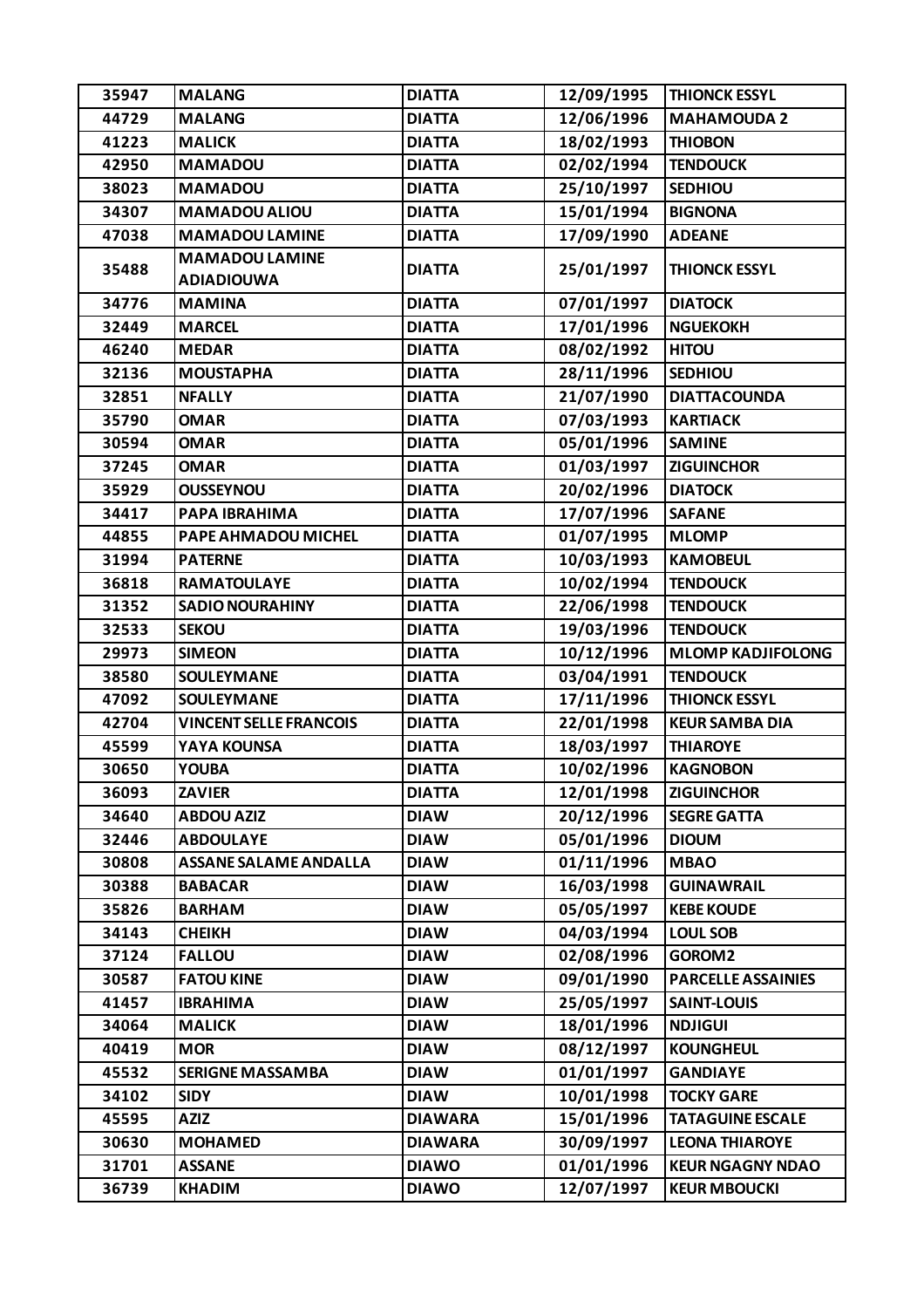| 35173 | <b>SOULEYE</b>                               | <b>DIAWO</b>    | 07/06/1996 | <b>THIARE</b>         |
|-------|----------------------------------------------|-----------------|------------|-----------------------|
| 35450 | <b>YOUGO</b>                                 | <b>DIAWO</b>    | 14/01/1996 | <b>KEUR BIDJI AWA</b> |
| 45367 | <b>PAPE MAHIB</b>                            | <b>DIBA</b>     | 03/05/1997 | <b>LEONA THIAROYE</b> |
| 38662 | <b>FODÉ</b>                                  | <b>DIBANE</b>   | 06/06/1997 | <b>KANDIADIOU</b>     |
| 31016 | <b>BOUBA</b>                                 | <b>DIEBATE</b>  | 01/01/1996 | <b>KOLDA</b>          |
| 35278 | <b>ABASSE</b>                                | <b>DIEDHIOU</b> | 03/03/1997 | <b>THIOBON</b>        |
| 31228 | <b>ALPHONSE</b>                              | <b>DIEDHIOU</b> | 25/02/1994 | <b>KATOURÉ</b>        |
| 40570 | <b>ALPHOUSSEYNI</b>                          | <b>DIEDHIOU</b> | 12/01/1998 | <b>OUONCK</b>         |
| 47793 | <b>AMADOU</b>                                | <b>DIEDHIOU</b> | 19/03/1994 | <b>CONGOLY</b>        |
| 31400 | <b>AMETH KADIALY</b>                         | <b>DIEDHIOU</b> | 21/07/1994 | <b>DJINAKY</b>        |
| 41866 | <b>AMIDOU</b>                                | <b>DIEDHIOU</b> | 15/06/1997 | <b>PASSY</b>          |
| 47095 | <b>ANSOUMANA</b>                             | <b>DIEDHIOU</b> | 07/07/1995 | <b>THIOBON</b>        |
| 46784 | <b>ANSOUMANA</b>                             | <b>DIEDHIOU</b> | 07/04/1997 | <b>TENDIMANE</b>      |
| 39203 | <b>ARTHUR</b>                                | <b>DIEDHIOU</b> | 17/07/1994 | <b>SIGANAR</b>        |
| 40590 | <b>BABOUCAR</b>                              | <b>DIEDHIOU</b> | 22/07/1997 | <b>DJIBIDIONE</b>     |
| 46406 | <b>BACARY DIANKE</b>                         | <b>DIEDHIOU</b> | 22/11/1992 | <b>DAKAR</b>          |
| 35139 | <b>BENEDICTA EDWICHE</b><br><b>HERMELINE</b> | <b>DIEDHIOU</b> | 17/03/1991 | <b>DAKAR</b>          |
| 48405 | <b>BERNARD JONAS</b>                         | <b>DIEDHIOU</b> | 14/02/1997 | <b>NIAMBALANG</b>     |
| 48030 | <b>BERTIN</b>                                | <b>DIEDHIOU</b> | 16/08/1992 | <b>BOUKITINGHO</b>    |
| 37960 | <b>BILALI</b>                                | <b>DIEDHIOU</b> | 11/10/1996 | <b>DIEGOUNE</b>       |
| 32658 | <b>BOUBACAR</b>                              | <b>DIEDHIOU</b> | 11/08/1995 | <b>NIAGUIS</b>        |
| 38755 | <b>BOUBACAR</b>                              | <b>DIEDHIOU</b> | 14/01/1998 | <b>MANDEGANE</b>      |
| 36933 | <b>CHARLES</b>                               | <b>DIEDHIOU</b> | 13/12/1994 | <b>NIOMOUNE</b>       |
| 38366 | <b>DEMBA</b>                                 | <b>DIEDHIOU</b> | 26/04/1997 | <b>SUELLE</b>         |
| 34008 | <b>DIEUDONNE</b>                             | <b>DIEDHIOU</b> | 14/03/1994 | <b>BOUGNACK</b>       |
| 32187 | <b>DJIBRIL</b>                               | <b>DIEDHIOU</b> | 17/03/1997 | <b>BOUTEGOL</b>       |
| 45373 | <b>DOUDOU</b>                                | <b>DIEDHIOU</b> | 05/01/1996 | <b>KAGNOBON</b>       |
| 34846 | EL HADJI OUSMANE                             | <b>DIEDHIOU</b> | 31/08/1997 | <b>DAKAR</b>          |
| 45812 | <b>FATOU</b>                                 | <b>DIEDHIOU</b> | 04/12/1994 | <b>BIGNONA</b>        |
| 35431 | <b>FODE</b>                                  | <b>DIEDHIOU</b> | 04/08/1995 | <b>BIGNONA</b>        |
| 31563 | <b>GILDAS</b>                                | <b>DIEDHIOU</b> | 20/01/1995 | <b>BOUKITINGHO</b>    |
| 45717 | <b>IBOU</b>                                  | <b>DIEDHIOU</b> | 22/12/1993 | <b>DIEGOUNE</b>       |
| 48854 | <b>IBOU</b>                                  | <b>DIEDHIOU</b> | 26/10/1998 | <b>TENDOUCK</b>       |
| 39916 | <b>IBRAHIMA</b>                              | <b>DIEDHIOU</b> | 05/06/1996 | <b>SUELLE</b>         |
| 43185 | <b>IBRAHIMA</b>                              | <b>DIEDHIOU</b> | 20/04/1997 | <b>DIEGOUNE</b>       |
| 45077 | <b>IBRAHIMA APPA</b>                         | <b>DIEDHIOU</b> | 25/01/1997 | <b>MALIKA</b>         |
| 39473 | <b>IBRAHIMA KAMI</b>                         | <b>DIEDHIOU</b> | 15/05/1995 | <b>MACOUDA</b>        |
| 37875 | <b>JEAN DE DIEU</b>                          | <b>DIEDHIOU</b> | 12/05/1994 | <b>BOUKITINGHO</b>    |
| 38239 | <b>KAIBAYE</b>                               | <b>DIEDHIOU</b> | 23/06/1997 | <b>DIACOYE BANGA</b>  |
| 41626 | <b>LAMINE</b>                                | <b>DIEDHIOU</b> | 14/05/1993 | <b>DIACOUNDA</b>      |
| 42842 | <b>LANDING</b>                               | <b>DIEDHIOU</b> | 06/07/1994 | <b>KAGNOBON</b>       |
| 35987 | <b>MALAMINE KEBA</b>                         | <b>DIEDHIOU</b> | 26/10/1995 | <b>NIANDANE</b>       |
| 45612 | <b>MALANG</b>                                | <b>DIEDHIOU</b> | 13/01/1999 | <b>SAINT LOUIS</b>    |
| 32435 | <b>MALICK</b>                                | <b>DIEDHIOU</b> | 19/05/1996 | <b>KAGNOBON</b>       |
| 46743 | <b>MAMADOU</b>                               | <b>DIEDHIOU</b> | 16/04/1990 | <b>MPACK</b>          |
| 35169 | <b>MAMADOU AMETH</b>                         | <b>DIEDHIOU</b> | 26/01/1996 | <b>BALINE</b>         |
| 32167 | <b>MAMOUDOU</b>                              | <b>DIEDHIOU</b> | 17/04/1994 | <b>COUMBAGHOR</b>     |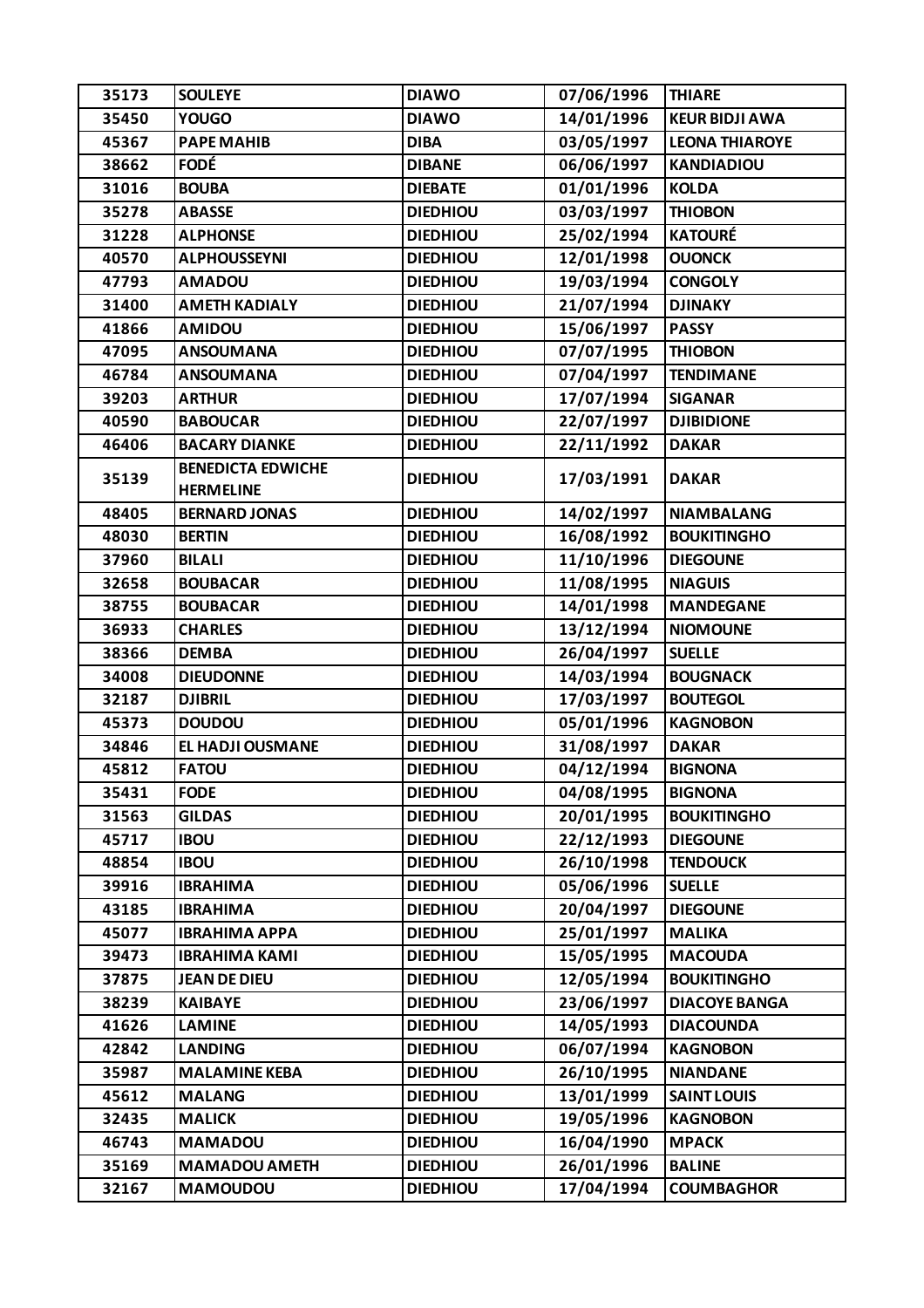| 41051 | <b>MOUSSA</b>                  | <b>DIEDHIOU</b> | 06/11/1995 | <b>THIONCK ESSYL</b> |
|-------|--------------------------------|-----------------|------------|----------------------|
| 47460 | <b>MOUSTAPHA</b>               | <b>DIEDHIOU</b> | 14/12/1994 | <b>NDIAGNE</b>       |
| 39223 | <b>MOUSTAPHA</b>               | <b>DIEDHIOU</b> | 15/09/1996 | <b>OUBEME</b>        |
| 32284 | <b>MOUSTAPHA</b>               | <b>DIEDHIOU</b> | 21/01/1997 | <b>TOBOR</b>         |
| 34099 | <b>NENE</b>                    | <b>DIEDHIOU</b> | 12/09/1995 | <b>KAFFRINE</b>      |
| 32479 | <b>OUSMANE</b>                 | <b>DIEDHIOU</b> | 01/05/1996 | <b>DIATTANG</b>      |
| 35551 | <b>OUSMANE KARAMBA</b>         | <b>DIEDHIOU</b> | 04/04/1995 | <b>ZIGUINCHOR</b>    |
| 36932 | <b>OUSMANE PETIT</b>           | <b>DIEDHIOU</b> | 13/02/1998 | <b>THIONCK ESSYL</b> |
| 37360 | <b>PAPE ISMAILA</b>            | <b>DIEDHIOU</b> | 02/05/1994 | <b>BIGNONA</b>       |
| 40435 | <b>PAPE MACIRE</b>             | <b>DIEDHIOU</b> | 15/07/1997 | <b>KAGNOBON</b>      |
| 38021 | <b>SADIBOU</b>                 | <b>DIEDHIOU</b> | 29/06/1993 | <b>GUEDIAWAYE</b>    |
| 30634 | <b>SARANY</b>                  | <b>DIEDHIOU</b> | 15/07/1998 | <b>TENDOUCK</b>      |
| 31253 | <b>SEYDINA OUSMANE</b>         | <b>DIEDHIOU</b> | 05/11/1996 | <b>BISSARY DIOUB</b> |
| 40542 | <b>SOULEYMANE</b>              | <b>DIEDHIOU</b> | 10/03/1996 | <b>COUBALAN</b>      |
| 48658 | <b>SOULEYMANE BAMBORA</b>      | <b>DIEDHIOU</b> | 02/09/1995 | <b>TENDIMANE</b>     |
| 32870 | <b>THEODOR VICTOR</b>          | <b>DIEDHIOU</b> | 17/12/1995 | <b>BIGNONA</b>       |
| 40509 | <b>WILFRID IMAITA</b>          | <b>DIEDHIOU</b> | 07/01/1997 | <b>KAGUITTE</b>      |
| 33929 | <b>IBRAHIMA</b>                | <b>DIÉDHIOU</b> | 06/04/1997 | <b>OUBEME</b>        |
| 38496 | <b>ABABAKRINE</b>              | <b>DIEME</b>    | 22/10/1992 | <b>THIES</b>         |
| 36885 | <b>ABDOU</b>                   | <b>DIEME</b>    | 12/12/1996 | <b>OUONCK</b>        |
| 31439 | <b>ABDOU AZIZ</b>              | <b>DIEME</b>    | 17/09/1992 | <b>TOGHO</b>         |
| 39740 | <b>ABDOUL AZIZ</b>             | <b>DIEME</b>    | 25/12/1992 | <b>KAOLACK</b>       |
| 33055 | <b>ABDOULAYE</b>               | <b>DIEME</b>    | 04/08/1997 | <b>SELETY</b>        |
| 45331 | <b>ABDOULAYE SAGAR LAURENT</b> | <b>DIEME</b>    | 20/08/1997 | <b>DIOULOULOU</b>    |
| 35689 | <b>ALASSANE</b>                | <b>DIEME</b>    | 13/04/1993 | <b>BIGNONA</b>       |
| 46859 | <b>ALIOU BADARA</b>            | <b>DIEME</b>    | 15/03/1996 | <b>PAKOUR</b>        |
| 34918 | <b>ALPHOUSSENY</b>             | <b>DIEME</b>    | 23/12/1996 | <b>COULAYE</b>       |
| 40960 | <b>ANSOUMANA</b>               | <b>DIEME</b>    | 30/01/1996 | <b>DIAGONGUE</b>     |
| 36302 | <b>ARONA</b>                   | <b>DIEME</b>    | 07/08/1992 | <b>DIACOYE BANGA</b> |
| 39696 | <b>BABACAR</b>                 | <b>DIEME</b>    | 10/07/1997 | <b>SEDHIOU</b>       |
| 38727 | <b>BACARY</b>                  | <b>DIEME</b>    | 17/03/1995 | <b>TENDOUCK</b>      |
| 39716 | <b>BAKARY</b>                  | <b>DIEME</b>    | 03/05/1992 | <b>PIKINE</b>        |
| 46046 | <b>BASSIROU</b>                | <b>DIEME</b>    | 16/09/1990 | <b>BAÎLA</b>         |
| 32893 | <b>CHEIKH IBRADER</b>          | <b>DIEME</b>    | 26/11/1996 | <b>DAKAR</b>         |
| 47785 | <b>DAOUDA</b>                  | <b>DIEME</b>    | 04/03/1996 | <b>TENDOUCK</b>      |
| 36570 | <b>FABACARY</b>                | <b>DIEME</b>    | 19/12/1993 | <b>TOBOR</b>         |
| 32185 | <b>GEORGES</b>                 | <b>DIEME</b>    | 15/02/1995 | <b>HITOU</b>         |
| 35012 | <b>IBRAHIMA</b>                | <b>DIEME</b>    | 03/06/1998 | <b>MACOUDA</b>       |
| 40979 | <b>IDRISSA</b>                 | <b>DIEME</b>    | 10/02/1995 | <b>KAMBOUNDA</b>     |
| 46634 | <b>ISMAILA</b>                 | <b>DIEME</b>    | 14/04/1996 | <b>BABADIOURE</b>    |
| 41536 | <b>LAMINE</b>                  | <b>DIEME</b>    | 05/04/1995 | <b>KAGNOBON</b>      |
| 46767 | <b>LAMINE</b>                  | <b>DIEME</b>    | 08/11/1997 | <b>KOUNDIOUGHOR</b>  |
| 35384 | <b>MAMADOU</b>                 | <b>DIEME</b>    | 30/06/1995 | <b>THIONCK ESSYL</b> |
| 46181 | <b>MAMADOU</b>                 | <b>DIEME</b>    | 18/11/1995 | <b>DIATOCK</b>       |
| 30807 | <b>MAMADOU SALIF</b>           | <b>DIEME</b>    | 04/06/1995 | <b>ÉLANA</b>         |
| 41838 | <b>MOUHAMED</b>                | <b>DIEME</b>    | 11/11/1997 | <b>DIOURBEL</b>      |
| 40660 | <b>MOUSSA</b>                  | <b>DIEME</b>    | 26/01/1996 | <b>BALINGORE</b>     |
| 32198 | <b>MOUSSA</b>                  | <b>DIEME</b>    | 19/03/1996 | <b>BIGNONA</b>       |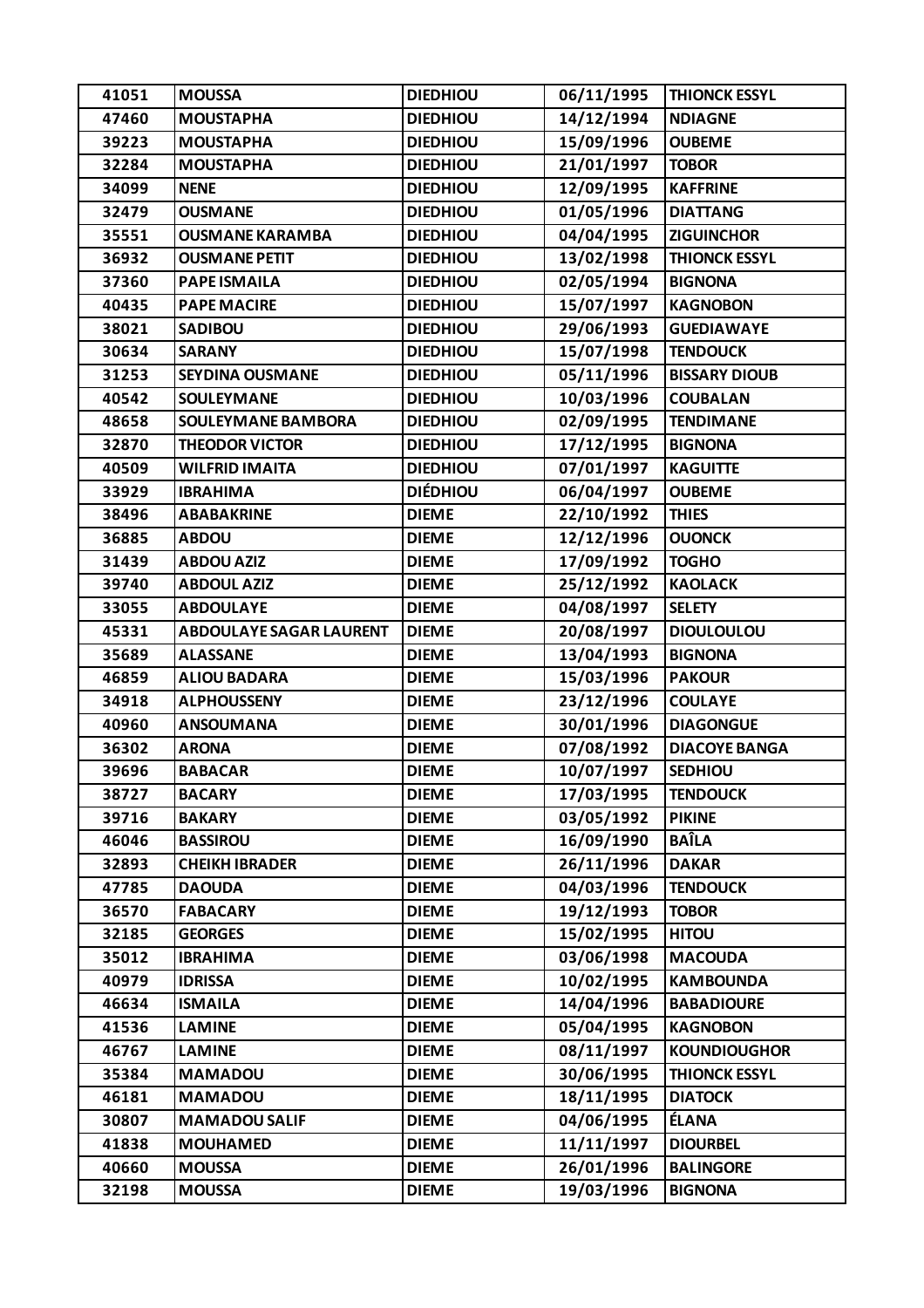| 39271 | <b>MOUSTAPHA</b>         | <b>DIEME</b> | 27/09/1997 | <b>SALY PORTUDAL</b>                       |
|-------|--------------------------|--------------|------------|--------------------------------------------|
| 38725 | <b>NOUHA</b>             | <b>DIEME</b> | 09/03/1991 | <b>DIAMAGUENE</b>                          |
| 45764 | <b>OUSMANE</b>           | <b>DIEME</b> | 23/03/1998 | <b>BADIANA</b>                             |
| 30402 | SOULEYMANE               | <b>DIEME</b> | 15/06/1997 | <b>VELINGARA REGION DE</b><br><b>KOLDA</b> |
| 35857 | <b>YANCOBA</b>           | <b>DIEME</b> | 23/01/1998 | <b>DIAGONGUE</b>                           |
| 42961 | YAYA SIMON               | <b>DIEME</b> | 28/04/1997 | <b>ZIGUINCHOR</b>                          |
| 44626 | <b>YOUSSOUPHA</b>        | <b>DIEME</b> | 01/01/1994 | <b>TANDINE</b>                             |
| 37228 | <b>MAMADOU LAMINE</b>    | <b>DIÉMÉ</b> | 12/12/1997 | <b>DIOUNOUNG</b>                           |
| 41047 | <b>SEYDINA OUMAR</b>     | <b>DIÉMÉ</b> | 10/07/1993 | <b>YEUMBEUL</b>                            |
| 32314 | <b>BABACAR</b>           | <b>DIENE</b> | 20/09/1995 | <b>YADE</b>                                |
| 33913 | <b>LAMINE</b>            | <b>DIENE</b> | 24/10/1996 | <b>PALMARIN NGALLOU</b>                    |
| 48715 | Mouhamed                 | <b>DIENE</b> | 24/03/1998 | <b>NOTTO GOUYE DIAMA</b>                   |
| 33893 | <b>SIAKA</b>             | <b>DIÉNE</b> | 25/06/1995 | <b>GUEDIAWAYE</b>                          |
| 39953 | <b>GUORGUI</b>           | <b>DIÈNE</b> | 02/10/1996 | <b>POUT</b>                                |
| 45497 | <b>ABDOULAYE</b>         | <b>DIENG</b> | 16/06/1996 | <b>RUFISQUE</b>                            |
| 34658 | <b>ADADAMA BENOIT</b>    | <b>DIENG</b> | 13/08/1993 | <b>DIARRERE</b>                            |
| 30307 | <b>ALIOU</b>             | <b>DIENG</b> | 15/01/1996 | <b>KAHONE</b>                              |
| 40302 | <b>ALIOUNE BADARA</b>    | <b>DIENG</b> | 07/02/1997 | <b>SINDIANE</b>                            |
| 32605 | <b>ASSANE</b>            | <b>DIENG</b> | 01/01/1996 | <b>TOUBA PEYCOUCK</b>                      |
| 41673 | <b>CAMILLE SONAR</b>     | <b>DIENG</b> | 06/06/1996 | <b>SOUSSANE</b>                            |
| 46599 | <b>COUMA</b>             | <b>DIENG</b> | 26/12/1994 | <b>TATTAGUINE SERERE</b>                   |
| 46343 | <b>FALLOU</b>            | <b>DIENG</b> | 10/01/1999 | <b>GUINGUINÉO</b>                          |
| 39125 | <b>IBOU</b>              | <b>DIENG</b> | 07/07/1997 | <b>GALLE</b>                               |
| 36296 | <b>IBRAHIMA</b>          | <b>DIENG</b> | 02/07/1998 | <b>KHELCOM</b>                             |
| 34401 | <b>ISMAILA</b>           | <b>DIENG</b> | 12/11/1997 | <b>DIOUROUP</b>                            |
| 48455 | <b>ISSAGA MAMADOU</b>    | <b>DIENG</b> | 17/01/1992 | <b>KOLDA</b>                               |
| 37738 | <b>JEAN MARIE MADIOR</b> | <b>DIENG</b> | 16/03/1998 | <b>NDIAGAMBA</b>                           |
| 37394 | <b>KHADIMOU RASSOUL</b>  | <b>DIENG</b> | 01/01/1999 | <b>SESSENE</b>                             |
| 29972 | <b>KHAYAR</b>            | <b>DIENG</b> | 20/01/1997 | <b>KAOLACK</b>                             |
| 34551 | <b>MADE</b>              | <b>DIENG</b> | 10/07/1997 | <b>NDOFFENE</b>                            |
| 31739 | <b>MAGUETTE</b>          | <b>DIENG</b> | 12/10/1996 | <b>KEUR BALLA</b>                          |
| 48046 | <b>MAMADOU</b>           | <b>DIENG</b> | 10/10/1991 | <b>NDIEDIENG</b>                           |
| 31318 | <b>MAMADOU</b>           | <b>DIENG</b> | 31/07/1997 | <b>FATICK</b>                              |
| 34451 | <b>MAME MIGNANE</b>      | <b>DIENG</b> | 04/05/1996 | <b>MALICOUNDA</b>                          |
| 32905 | <b>MODOU FODE</b>        | <b>DIENG</b> | 05/06/1998 | <b>DIOURBEL</b>                            |
| 34046 | <b>MODOU KANE</b>        | <b>DIENG</b> | 12/01/1998 | <b>COLOBANE</b>                            |
| 30390 | MOUHAMADOU YOUSSOUF      | <b>DIENG</b> | 01/01/1997 | <b>GUEDIAWAYE</b>                          |
| 30987 | <b>MOUHAMED MOURTADA</b> | <b>DIENG</b> | 09/12/1995 | <b>NGUENIENE</b>                           |
| 34783 | <b>MOUSSA</b>            | <b>DIENG</b> | 07/02/1998 | <b>KEUR NALLA</b>                          |
| 32280 | <b>NDEYE DIODIO</b>      | <b>DIENG</b> | 25/06/1996 | <b>GUEDIAWAYE</b>                          |
| 32518 | <b>NGARY</b>             | <b>DIENG</b> | 06/04/1999 | <b>SOUKHEME</b>                            |
| 38948 | <b>NGOR</b>              | <b>DIENG</b> | 12/03/1996 | <b>MBAM</b>                                |
| 32403 | <b>OUSSEYNOU</b>         | <b>DIENG</b> | 01/01/1996 | <b>TOUBA PEYCOUCK</b>                      |
| 30078 | <b>OUSSEYNOU</b>         | <b>DIENG</b> | 10/12/1997 | YACKO OUOLOF                               |
| 30368 | PATHE MOURTALA           | <b>DIENG</b> | 03/10/1996 | <b>PIKINE</b>                              |
| 37843 | <b>RANE</b>              | <b>DIENG</b> | 24/02/1994 | <b>GUEDIAWAYE</b>                          |
| 34801 | <b>SAMBA</b>             | <b>DIENG</b> | 02/06/1997 | <b>KAOLACK</b>                             |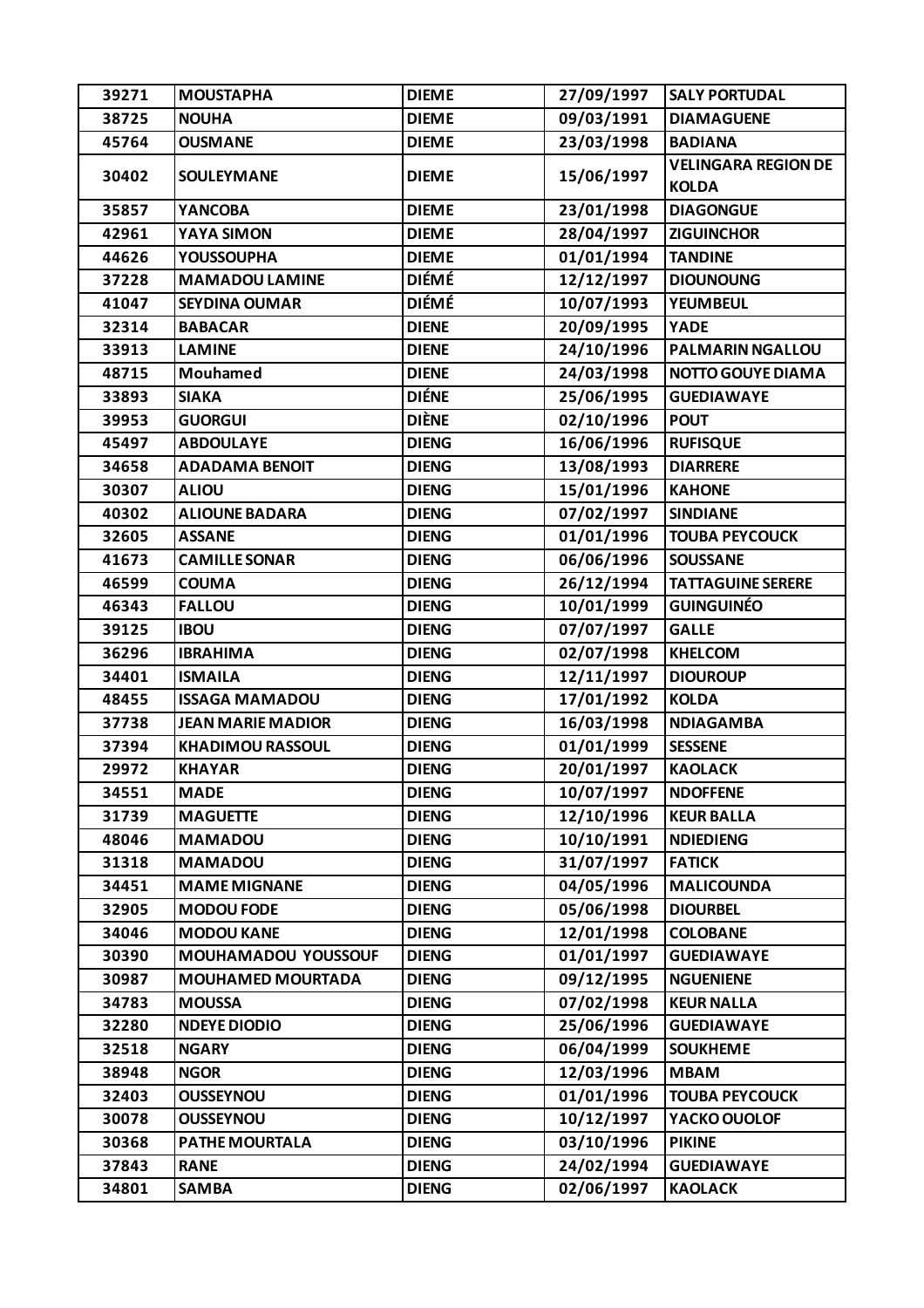| 30582 | <b>SAMBA YIGO</b>            | <b>DIENG</b>   | 18/05/1996 | <b>LATMINGUÉ</b>       |
|-------|------------------------------|----------------|------------|------------------------|
| 31997 | SOULEYMANE                   | <b>DIENG</b>   | 07/05/1994 | <b>ZIGUINCHOR</b>      |
| 33440 | <b>YERIM</b>                 | <b>DIENG</b>   | 15/05/1994 | <b>THIADIAYE</b>       |
| 32268 | <b>ADJIOUMA</b>              | <b>DIEYE</b>   | 15/10/1995 | YAMAL                  |
| 31878 | <b>ELHADJI ABDOUL</b>        | <b>DIEYE</b>   | 11/08/1996 | <b>MATAM</b>           |
| 38224 | <b>GORA</b>                  | <b>DIEYE</b>   | 18/04/1996 | <b>SADIO</b>           |
| 39061 | <b>MALICK</b>                | <b>DIEYE</b>   | 24/06/1995 | <b>MBANE</b>           |
| 33876 | <b>MAMADOU</b>               | <b>DIEYE</b>   | 05/02/1996 | <b>NENE</b>            |
| 33614 | <b>MOHAMED</b>               | <b>DIEYE</b>   | 29/01/1997 | <b>DAKAR</b>           |
| 40672 | <b>MOR</b>                   | <b>DIEYE</b>   | 14/10/1991 | <b>NDIASSANE</b>       |
| 31040 | <b>SERIGNE FALLOU</b>        | <b>DIEYE</b>   | 13/08/1997 | <b>DIAMAGUENE</b>      |
| 46168 | <b>OUSMANE</b>               | <b>DIOCKOU</b> | 14/01/1996 | <b>FARADIANTO</b>      |
| 30045 | <b>ABOUBACRY KALIDOU</b>     | <b>DIOL</b>    | 13/05/1996 | <b>DOGUI DOMBI</b>     |
| 35595 | <b>AUGUSTIN</b>              | <b>DIOME</b>   | 30/08/1998 | <b>DJILASSE</b>        |
| 32019 | <b>DAOUDA</b>                | <b>DIOME</b>   | 02/05/1996 | <b>TENE TOUBAB</b>     |
| 34193 | <b>DEMBA</b>                 | <b>DIOME</b>   | 06/04/1997 | <b>FATICK</b>          |
| 45343 | <b>LYCIE KHADY</b>           | <b>DIOME</b>   | 01/10/1997 | <b>DJILASSE</b>        |
| 37413 | <b>MAMADOU</b>               | <b>DIOME</b>   | 11/11/1995 | <b>DIOUROUP</b>        |
| 35756 | <b>MOR</b>                   | <b>DIOME</b>   | 04/02/1997 | <b>LOULY MBAFAYE</b>   |
| 31978 | <b>ABDOULAYE</b>             | <b>DIONE</b>   | 20/07/1996 | <b>TIVAOUNE</b>        |
| 35787 | <b>ABLAYE</b>                | <b>DIONE</b>   | 19/02/1999 | <b>FATICK</b>          |
| 48461 | <b>ANGE MARIE CHRISTOPHE</b> | <b>DIONE</b>   | 02/01/1995 | <b>THIES</b>           |
| 33869 | <b>ASSANE</b>                | <b>DIONE</b>   | 04/06/1994 | <b>LAKHAR</b>          |
| 37777 | <b>BABACAR</b>               | <b>DIONE</b>   | 14/03/1996 | <b>NDONDOL</b>         |
| 31599 | <b>BABACAR</b>               | <b>DIONE</b>   | 01/05/1996 | <b>SOUM</b>            |
| 30065 | <b>BAYE DAME</b>             | <b>DIONE</b>   | 15/12/1996 | <b>GUINGUINÈO</b>      |
| 34800 | <b>BERNARD DIAGA</b>         | <b>DIONE</b>   | 07/03/1999 | <b>FATICK</b>          |
| 33666 | <b>BIRAM</b>                 | <b>DIONE</b>   | 16/06/1998 | <b>MBAM</b>            |
| 36334 | <b>CHEIKH</b>                | <b>DIONE</b>   | 03/02/1996 | <b>SANDOCK</b>         |
| 31358 | <b>CHEIKH SAADBOU</b>        | <b>DIONE</b>   | 17/07/1996 | <b>FATICK</b>          |
| 34865 | <b>DJIBRIL</b>               | <b>DIONE</b>   | 20/04/1994 | <b>THIES</b>           |
| 44059 | EL HADJI COLY                | <b>DIONE</b>   | 06/06/1995 | <b>DJILASSE</b>        |
| 42367 | <b>HENRI</b>                 | <b>DIONE</b>   | 05/01/1993 | <b>YENGUELE</b>        |
| 31178 | <b>IBRAHIMA</b>              | <b>DIONE</b>   | 15/05/1997 | <b>MBOUDAYE SERERE</b> |
| 30191 | <b>JEAN BAPTISTE</b>         | <b>DIONE</b>   | 24/05/1996 | <b>THIÈS</b>           |
| 30687 | <b>LAMINE</b>                | <b>DIONE</b>   | 14/05/1996 | <b>FATICK</b>          |
| 31289 | <b>MALICK</b>                | <b>DIONE</b>   | 18/08/1995 | <b>MEMEM</b>           |
| 31353 | <b>MALICK</b>                | <b>DIONE</b>   | 05/04/1996 | <b>GODAGUENE</b>       |
| 47930 | <b>MAMADOU</b>               | <b>DIONE</b>   | 15/02/1997 | <b>WAKHAL DIAM</b>     |
| 30384 | <b>MAME MORE</b>             | <b>DIONE</b>   | 12/01/1996 | <b>SENGHOR</b>         |
| 31488 | <b>MASSA</b>                 | <b>DIONE</b>   | 15/02/1996 | <b>SENGHOR</b>         |
| 38354 | <b>MODOU</b>                 | <b>DIONE</b>   | 09/12/1996 | <b>MBALAKHATE</b>      |
| 34849 | <b>MOUHAMED</b>              | <b>DIONE</b>   | 20/05/1997 | <b>YEUMBEUL</b>        |
| 32597 | <b>MOUSSA</b>                | <b>DIONE</b>   | 01/04/1995 | <b>NGUEDIANE</b>       |
| 32036 | <b>MOUSSA</b>                | <b>DIONE</b>   | 08/06/1997 | <b>SAKHAO SÉRÈRE</b>   |
| 36477 | <b>MOUSTAPHA</b>             | <b>DIONE</b>   | 12/03/1995 | <b>MBOUDAYE</b>        |
| 39315 | <b>NGOR</b>                  | <b>DIONE</b>   | 15/01/1995 | <b>GANDIAYE</b>        |
| 38513 | <b>NGOR</b>                  | <b>DIONE</b>   | 03/06/1995 | <b>MBAM</b>            |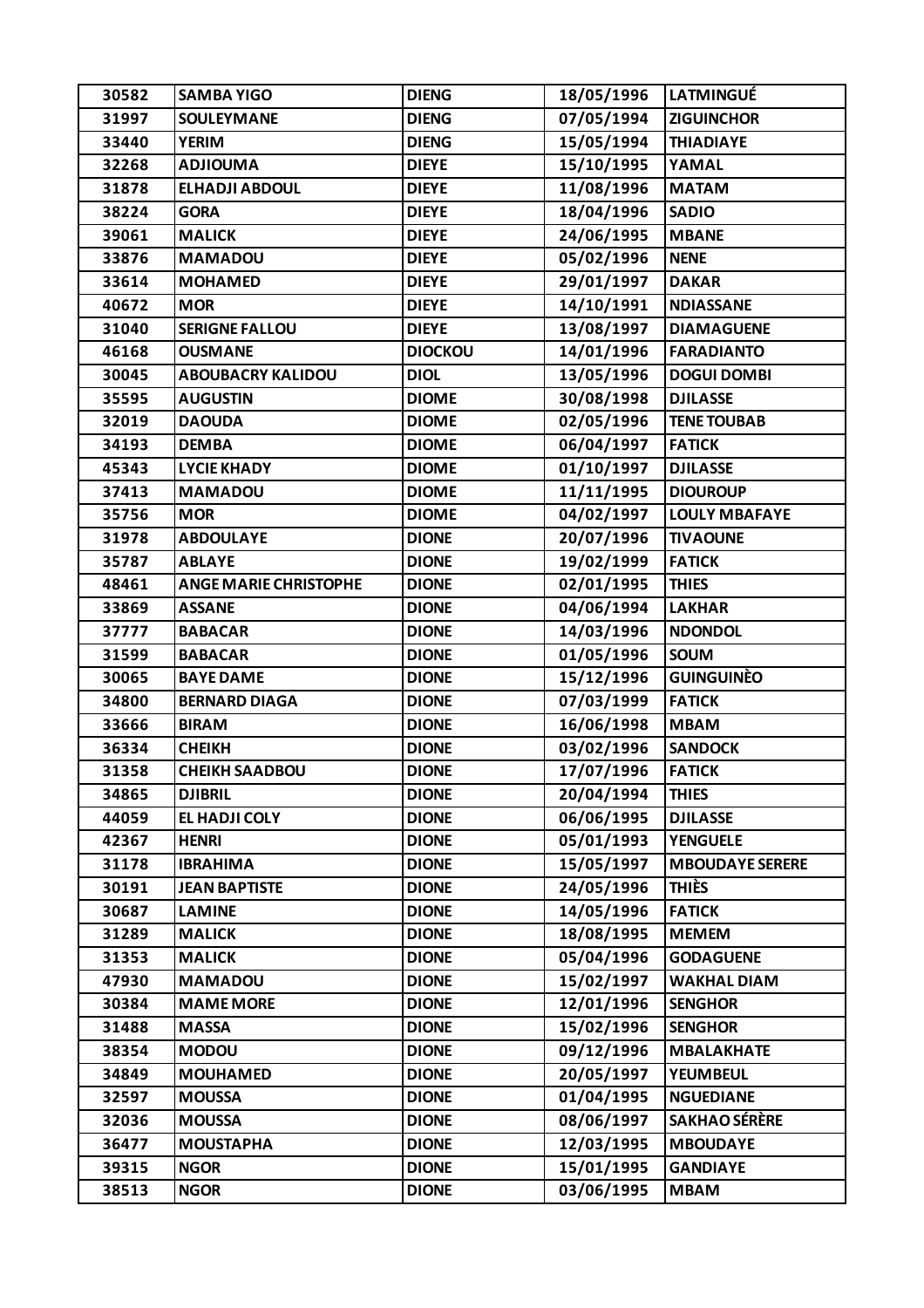| 47978 | <b>NGUENE</b>           | <b>DIONE</b>   | 27/08/1994 | <b>MBOUDAYE SERRERE</b>  |
|-------|-------------------------|----------------|------------|--------------------------|
| 38290 | <b>OMAR</b>             | <b>DIONE</b>   | 14/02/1997 | <b>PAMBAL BOYE</b>       |
| 32682 | <b>OUSMANE</b>          | <b>DIONE</b>   | 01/10/1996 | <b>KEBE</b>              |
| 33534 | <b>OUSMANE EL HADJI</b> | <b>DIONE</b>   | 15/04/1998 | <b>SEDHIOU</b>           |
| 41570 | <b>OUSMANE TANOR</b>    | <b>DIONE</b>   | 01/11/1996 | <b>NDIOL KHOKHANE</b>    |
| 33261 | <b>PAPE ABLAYE</b>      | <b>DIONE</b>   | 30/07/1998 | <b>KAHONE</b>            |
| 34273 | <b>PAPE CHEIKH</b>      | <b>DIONE</b>   | 22/02/1997 | <b>GANDIAYE</b>          |
| 37025 | <b>PAPE CHEIKH</b>      | <b>DIONE</b>   | 22/02/1997 | <b>GANDIAYE</b>          |
| 36908 | <b>PAPE OMAR</b>        | <b>DIONE</b>   | 24/07/1999 | <b>TASSETTES SERERES</b> |
| 37432 | <b>PAUL NDANE</b>       | <b>DIONE</b>   | 18/02/1996 | <b>BICOLE</b>            |
| 46888 | <b>SAMBA</b>            | <b>DIONE</b>   | 07/05/1998 | <b>KAOLAKATT</b>         |
| 41722 | <b>SERIGNE</b>          | <b>DIONE</b>   | 13/11/1993 | <b>NDOSS MBADIOCK</b>    |
| 32357 | SOULEYMANE              | <b>DIONE</b>   | 12/01/1995 | <b>DIASS</b>             |
| 48655 | <b>SOULEYMANE</b>       | <b>DIONE</b>   | 11/06/1997 | <b>FELANE</b>            |
| 45713 | <b>THIEYACINE</b>       | <b>DIONE</b>   | 06/01/1997 | <b>NDONDOL</b>           |
| 37575 | <b>ABDOUL AZIZ</b>      | <b>DIONG</b>   | 11/04/1997 | <b>DAKAR</b>             |
| 31069 | <b>IBRAHIMA</b>         | <b>DIONG</b>   | 05/03/1995 | <b>CAS CAS</b>           |
| 45886 | <b>IBRAHIMA</b>         | <b>DIONGUE</b> | 05/10/1997 | <b>GOSSAS</b>            |
| 31165 | <b>ABDOU</b>            | <b>DIOP</b>    | 10/01/1998 | <b>NDIEYENE WALY</b>     |
| 36426 | <b>ABDOUL AZIZ</b>      | <b>DIOP</b>    | 12/05/1998 | <b>KAOLACK</b>           |
| 35837 | <b>ABDOULAYE</b>        | <b>DIOP</b>    | 07/07/1994 | <b>DIAKHAO</b>           |
| 31639 | <b>ABDOULAYE</b>        | <b>DIOP</b>    | 23/02/1996 | <b>SARE LAMOU</b>        |
| 39166 | <b>ABDOULAYE</b>        | <b>DIOP</b>    | 13/08/1996 | <b>LEONA THIAROYE</b>    |
| 32465 | <b>ABDOULAYE</b>        | <b>DIOP</b>    | 03/04/1998 | <b>NDIATHIANG</b>        |
| 30805 | <b>ABDOULAYE</b>        | <b>DIOP</b>    | 08/07/1998 | <b>DÉNI MALICK GUEYE</b> |
| 41034 | <b>ABDOULAYE</b>        | <b>DIOP</b>    | 22/01/1999 | <b>DIAGANE SENGHANE</b>  |
| 45979 | <b>ABLAYE</b>           | <b>DIOP</b>    | 15/08/1998 | <b>NDOFFENE</b>          |
| 31536 | <b>ADAMA</b>            | <b>DIOP</b>    | 01/01/1997 | <b>THIÉS</b>             |
| 36288 | <b>ALIOU</b>            | <b>DIOP</b>    | 16/02/1995 | <b>KOUNGHEUL</b>         |
| 48418 | <b>ALIOU</b>            | <b>DIOP</b>    | 13/08/1996 | <b>DIOURBEL</b>          |
| 46372 | <b>AMADOU</b>           | <b>DIOP</b>    | 22/11/1995 | <b>GUEDIAWAYE</b>        |
| 41262 | <b>AMADOU</b>           | <b>DIOP</b>    | 15/07/1997 | <b>NDOFFANE TANEWAR</b>  |
| 35027 | <b>AMADOU</b>           | <b>DIOP</b>    | 03/01/1998 | <b>LINGUÈRE</b>          |
| 45633 | <b>AMAKHALA</b>         | <b>DIOP</b>    | 07/03/1994 | <b>KEUR MOUSSA</b>       |
| 48841 | <b>AMAKHALA</b>         | <b>DIOP</b>    | 07/03/1994 | <b>KEUR MOUSSA</b>       |
| 31265 | <b>AMETH</b>            | <b>DIOP</b>    | 14/07/1996 | <b>BOULAL</b>            |
| 38446 | <b>ASSANE</b>           | <b>DIOP</b>    | 01/05/1996 | <b>NDIAROGNE</b>         |
| 45987 | <b>AWA</b>              | <b>DIOP</b>    | 16/10/1997 | <b>MAROUTE</b>           |
| 39063 | <b>BABACAR</b>          | <b>DIOP</b>    | 06/01/1997 | <b>NIANING</b>           |
| 45842 | <b>BABACAR</b>          | <b>DIOP</b>    | 20/03/1997 | <b>KOLMA DIOR DIOR</b>   |
| 37232 | <b>BABACAR</b>          | <b>DIOP</b>    | 23/03/1997 | <b>KOUNGHEUL</b>         |
| 30068 | <b>BABACAR</b>          | <b>DIOP</b>    | 12/05/1997 | <b>FATICK</b>            |
| 32031 | <b>BEN OUMAR</b>        | <b>DIOP</b>    | 13/03/1996 | <b>ROSSO SÉNÉGAL</b>     |
| 36253 | <b>BOUCAR</b>           | <b>DIOP</b>    | 31/12/1998 | <b>BOUBOU DEME</b>       |
| 36270 | <b>BOUSSO</b>           | <b>DIOP</b>    | 18/04/1995 | <b>MINAME</b>            |
| 39586 | <b>CHEIKH</b>           | <b>DIOP</b>    | 10/02/1996 | <b>KAFFRINE</b>          |
| 39728 | <b>CHEIKH</b>           | <b>DIOP</b>    | 12/03/1996 | <b>NIAKHAR</b>           |
| 46594 | <b>CHEIKH OMAR</b>      | <b>DIOP</b>    | 05/01/1994 | <b>NDIOUDIOUF</b>        |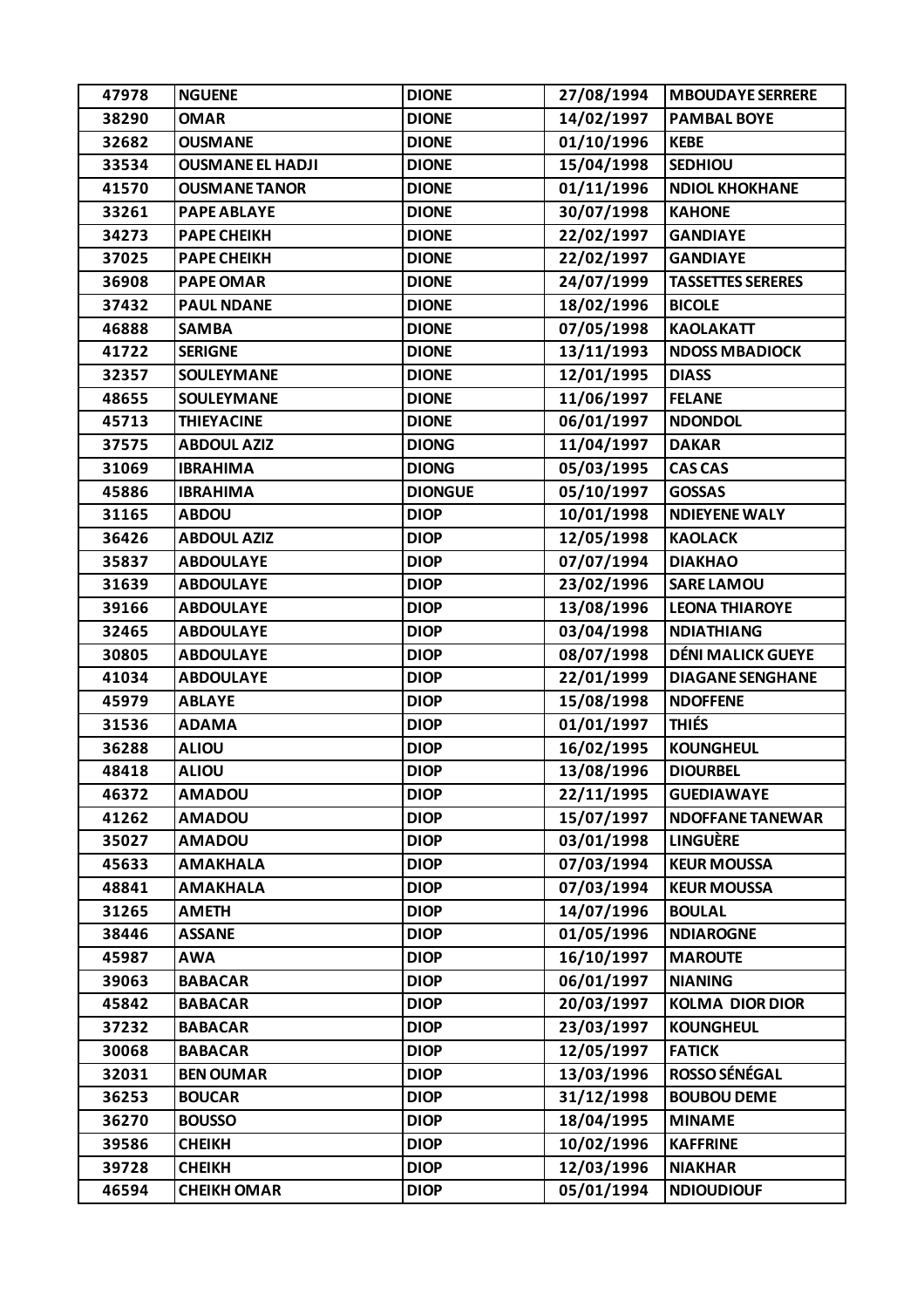| 37558 | <b>DAME</b>                  | <b>DIOP</b> | 23/01/1996              | <b>MASSARII</b>                        |
|-------|------------------------------|-------------|-------------------------|----------------------------------------|
| 32680 | <b>DAME</b>                  | <b>DIOP</b> | 22/12/1996              | <b>MELAKH</b>                          |
| 37130 | <b>DAOUDA</b>                | <b>DIOP</b> | 15/05/1995              | <b>KAOLACK</b>                         |
| 45491 | <b>DEMBA</b>                 | <b>DIOP</b> | $\frac{1}{20/10}$ /1996 | <b>RONKH</b>                           |
| 35688 | <b>DENIS</b>                 | <b>DIOP</b> | 07/03/1998              | <b>NGOHÉ</b>                           |
| 38211 | <b>DIAGA</b>                 | <b>DIOP</b> | 03/08/1997              | <b>TATTAGUINE</b><br><b>MBAMBARA</b>   |
| 30785 | <b>DIEGDIAM</b>              | <b>DIOP</b> | 03/06/1995              | <b>DATEL</b>                           |
| 33383 | DIEYNABA FATIMA THIALAW      | <b>Diop</b> | 28/05/1990              | <b>Dakar</b>                           |
| 37947 | <b>DJIBRIL HAMADY</b>        | <b>DIOP</b> | 24/09/1995              | <b>KAOLACK</b>                         |
| 32388 | <b>EL HADJI</b>              | <b>DIOP</b> | 23/02/1997              | <b>KEUR MOUSSA</b>                     |
| 45413 | EL HADJI ALPHA               | <b>DIOP</b> | 03/09/1994              | <b>BIGNONA</b>                         |
| 47575 | EL HADJI ALPHA               | <b>DIOP</b> | 03/09/1994              | <b>BIGNONA</b>                         |
| 42504 | EL HADJI FALLOU              | <b>DIOP</b> | 01/05/1997              | <b>MBACKE</b>                          |
| 37717 | <b>EL HADJI GORGUI</b>       | <b>DIOP</b> | 30/11/1996              | <b>RUFISQUE</b>                        |
| 36807 | EL HADJI MAME GORA           | <b>DIOP</b> | 15/01/1996              | <b>DAKAR</b>                           |
| 48408 | EL HADJI MODY DIENG          | <b>DIOP</b> | 29/10/1994              | <b>SAINT LOUIS</b>                     |
| 38096 | <b>ELHADJ HAMIDOU LINDOR</b> | <b>DIOP</b> | 10/10/1992              | <b>SAPP</b>                            |
| 41216 | <b>ELHADJI ABDOULAYE</b>     | <b>DIOP</b> | 15/04/1993              | <b>GUÉDIAWAYE</b>                      |
| 41182 | <b>ELHADJI IBRAHIMA</b>      | <b>DIOP</b> | 30/09/1999              | <b>DAKAR</b>                           |
| 42176 | <b>FALLOU</b>                | <b>DIOP</b> | 20/10/1994              | <b>TAMBACOUNDA</b>                     |
| 41176 | <b>FALY</b>                  | <b>DIOP</b> | 05/10/1996              | <b>DIOFIOR</b>                         |
| 30022 | <b>FATOU</b>                 | <b>DIOP</b> | 02/04/1996              | <b>THIES</b>                           |
| 30974 | <b>FAUSTIN CHARLES PATHE</b> | <b>DIOP</b> | 08/08/1996              | <b>FANDENE</b>                         |
| 33379 | <b>HAROUNA</b>               | <b>DIOP</b> | 17/04/1994              | <b>WALALDE</b>                         |
| 30975 | <b>IBIBRAHIMA</b>            | <b>DIOP</b> | 24/09/1996              | <b>PIKINE</b>                          |
| 42311 | <b>IBRAHIMA</b>              | <b>DIOP</b> | 01/03/1991              | <b>NDIOUM</b>                          |
| 37027 | <b>IBRAHIMA</b>              | <b>DIOP</b> | 01/01/1992              | <b>MBACKE</b>                          |
| 46797 | <b>IBRAHIMA</b>              | <b>DIOP</b> | 04/03/1995              | <b>BANGADJI</b>                        |
| 39277 | <b>IBRAHIMA</b>              | <b>DIOP</b> | 19/07/1996              | <b>MEDINA NDIOBENE</b>                 |
| 39432 | <b>ISSA</b>                  | <b>DIOP</b> | 11/08/1996              | <b>SOUM</b>                            |
| 31633 | <b>KARL DIOGOYE</b>          | <b>DIOP</b> | 26/05/1997              | <b>NGAYOKHEME</b>                      |
| 35137 | <b>KHALIFA</b>               | <b>DIOP</b> | 25/08/1996              | <b>GANDIAYE</b>                        |
| 35155 | <b>MAGOR</b>                 | <b>DIOP</b> | 02/04/1997              | DAFF <sub>2</sub>                      |
| 32896 | <b>MALICK DIAGNE</b>         | <b>DIOP</b> | 19/09/1996              | <b>THIES</b>                           |
| 47671 | <b>MAMADOU</b>               | <b>DIOP</b> | 25/01/1995              | <b>KOUGHEUL</b>                        |
| 31906 | <b>MAMADOU</b>               | <b>DIOP</b> | 18/06/1995              | <b>NGATHIE</b>                         |
| 36010 | <b>MAMADOU</b>               | <b>DIOP</b> | 01/01/1996              | <b>KAOLACK</b>                         |
| 35820 | <b>MAMADOU</b>               | <b>DIOP</b> | 16/02/1996              | <b>TANDA MBOUDAYE</b>                  |
| 40447 | <b>MAMADOU</b>               | <b>DIOP</b> | 15/04/1997              | <b>ROSS-BETHIO</b>                     |
| 44492 | <b>MAMADOU</b>               | <b>DIOP</b> | 02/10/1998              | <b>SOKONE</b>                          |
| 31185 | <b>MAMADOU DIALLO</b>        | <b>DIOP</b> | 01/01/1995              | <b>BIRKELANE</b>                       |
| 33095 | <b>MAMATH</b>                | <b>DIOP</b> | 08/02/1995              | <b>KEUR MOUSSA</b><br><b>FRONTIERE</b> |
| 31869 | <b>MANSOUR</b>               | <b>DIOP</b> | 05/04/1997              | <b>NDIEBEL</b>                         |
| 37116 | <b>MAODO</b>                 | <b>DIOP</b> | 06/07/1993              | <b>KEUR DEMBA NGOYE</b>                |
| 33132 | <b>MARIAMA</b>               | <b>DIOP</b> | 29/09/1996              | <b>TANAFF</b>                          |
| 33670 | <b>MBAGNICK</b>              | <b>DIOP</b> | 08/08/1996              | <b>KORA3</b>                           |
| 30815 | <b>MBAYE</b>                 | <b>DIOP</b> | 20/11/1995              | <b>KEUR MOUSSA</b>                     |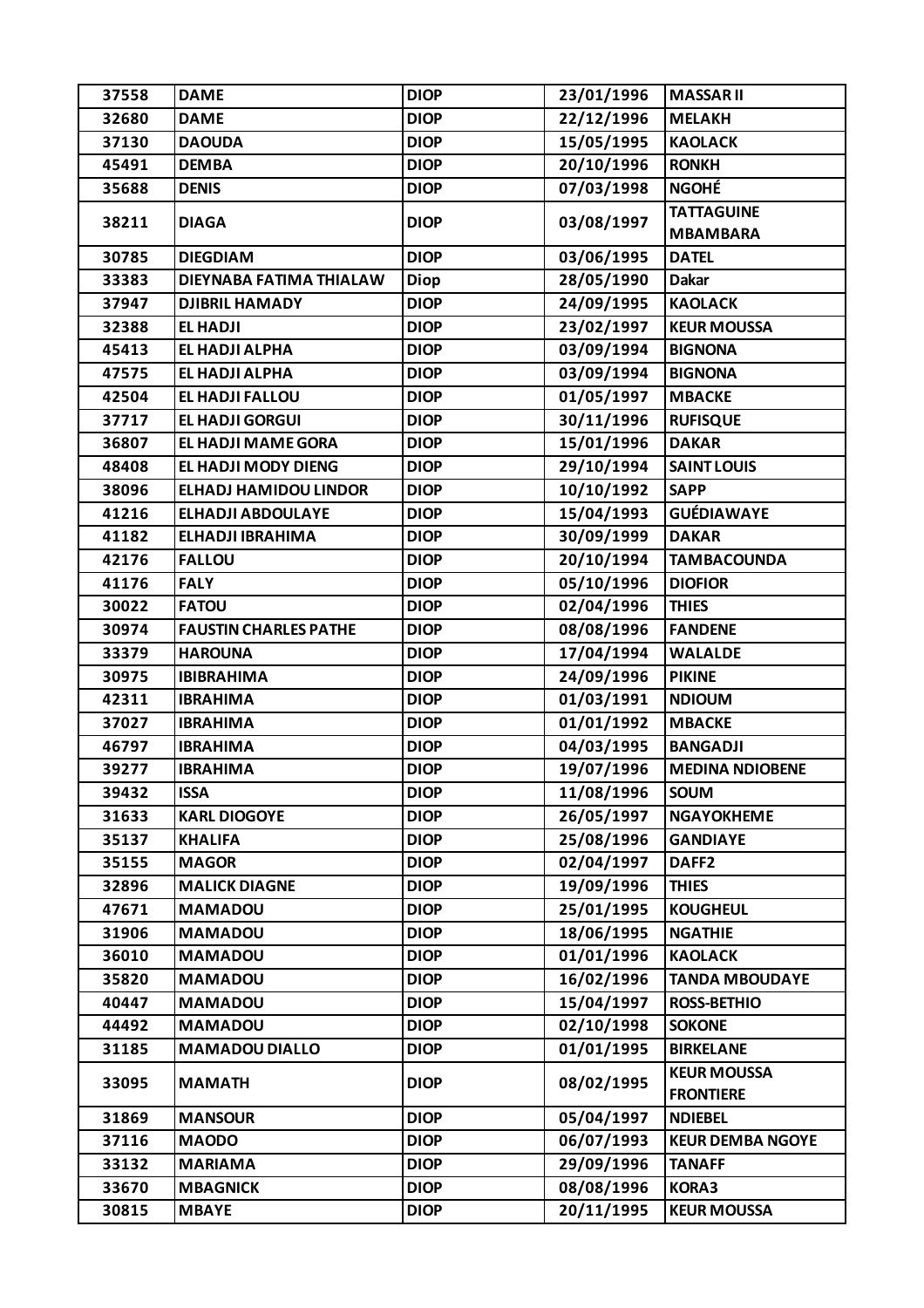| 36541 | <b>MBAYE</b>               | <b>DIOP</b>   | 05/03/1996 | <b>KAOLACK</b>           |
|-------|----------------------------|---------------|------------|--------------------------|
| 40002 | <b>MBAYE</b>               | <b>DIOP</b>   | 05/04/1998 | <b>NDIAREME</b>          |
| 35167 | <b>MIGNANE</b>             | <b>DIOP</b>   | 21/07/1998 | <b>FATICK</b>            |
| 34447 | <b>MODOU</b>               | <b>DIOP</b>   | 08/07/1995 | <b>PATAR</b>             |
| 30080 | <b>MODOU</b>               | <b>Diop</b>   | 10/03/1997 | <b>LÉONA THIAROYE</b>    |
| 35804 | <b>MODOU</b>               | <b>DIOP</b>   | 04/04/1997 | <b>KEUR DAO MBOR</b>     |
| 43484 | <b>MODOU</b>               | <b>DIOP</b>   | 21/01/1999 | <b>KEUR SAMBA KANE</b>   |
| 39580 | <b>MOHAMED</b>             | <b>DIOP</b>   | 07/04/1996 | <b>DAKAR</b>             |
| 45729 | <b>MOHAMED NAZIR</b>       | <b>DIOP</b>   | 16/10/1997 | <b>KAOLACK</b>           |
| 47807 | <b>MOR</b>                 | <b>DIOP</b>   | 31/12/1997 | <b>PODOM</b>             |
| 35944 | <b>MOR OUMAR</b>           | <b>DIOP</b>   | 08/06/1996 | <b>BALINGOR</b>          |
| 32670 | <b>MOUHAMADOU</b>          | <b>DIOP</b>   | 05/08/1995 | <b>KAOLACK</b>           |
| 39217 | <b>MOUHAMADOU NDOFFENE</b> | <b>DIOP</b>   | 16/05/1995 | <b>SAINT LOUIS</b>       |
| 40989 | <b>MOUSSA</b>              | <b>DIOP</b>   | 08/06/1997 | NDIÉBÉNE TOUBÉ           |
| 30972 | <b>MOUSTAPHA</b>           | <b>DIOP</b>   | 28/12/1995 | <b>DIAKAEL TOCASSONE</b> |
| 45690 | <b>MOUSTAPHA</b>           | <b>DIOP</b>   | 25/02/1997 | <b>PIKINE</b>            |
| 43814 | <b>MOUSTAPHA</b>           | <b>DIOP</b>   | 03/09/1997 | <b>SAINT LOUIS</b>       |
| 46299 | <b>NDEYE FATOU</b>         | <b>DIOP</b>   | 20/01/1993 | <b>DAKAR</b>             |
| 40618 | <b>NDIAW</b>               | <b>DIOP</b>   | 10/01/1995 | <b>NDIAFFATE</b>         |
| 32207 | <b>NOUH</b>                | <b>DIOP</b>   | 03/07/1997 | <b>FALIFA</b>            |
| 35374 | <b>OMAR</b>                | <b>DIOP</b>   | 01/01/1996 | <b>KARANG</b>            |
| 41440 | <b>OUSSEYNOU</b>           | <b>DIOP</b>   | 20/09/1997 | <b>BARGNY</b>            |
| 32375 | <b>PAPA LAYE</b>           | <b>DIOP</b>   | 27/03/1997 | <b>PIKINE</b>            |
| 30397 | <b>PAPA MAKHOUDIA</b>      | <b>DIOP</b>   | 24/04/1996 | <b>THIÈS</b>             |
| 44820 | <b>PAPA MBAYE</b>          | <b>DIOP</b>   | 11/09/1996 | <b>ROSSO SENEGAL</b>     |
| 32396 | <b>PAPE ALY</b>            | <b>DIOP</b>   | 12/05/1996 | <b>SANTHIOU DARA</b>     |
| 34329 | <b>PAPE ALY</b>            | <b>DIOP</b>   | 03/05/1998 | <b>FISSEL</b>            |
| 40949 | <b>PAUL NIAKAR</b>         | <b>DIOP</b>   | 16/10/1998 | <b>NGANE FISSEL</b>      |
| 41888 | <b>SERIGNE MBACKÉ</b>      | <b>DIOP</b>   | 24/09/1998 | <b>THIÈS</b>             |
| 44987 | <b>SEYD CHEIKH TIDIANE</b> | <b>DIOP</b>   | 01/01/1995 | <b>KEUR MASSAR</b>       |
| 38312 | <b>SEYDOU</b>              | <b>DIOP</b>   | 15/05/1994 | <b>DIOURBEL</b>          |
| 34834 | <b>SEYNABOU</b>            | <b>DIOP</b>   | 01/01/1997 | <b>THIES</b>             |
| 40629 | <b>SIDY</b>                | <b>DIOP</b>   | 13/10/1997 | <b>KAFFRINE</b>          |
| 42071 | <b>WALY</b>                | <b>DIOP</b>   | 20/01/1999 | <b>FARABOUGOU</b>        |
| 34897 | <b>YACINE</b>              | <b>DIOP</b>   | 10/01/1996 | <b>NDIATHIANG</b>        |
| 33349 | YAYA                       | <b>DIOP</b>   | 12/01/1999 | <b>KAOLACK</b>           |
| 35452 | <b>PAPA BOUBACAR</b>       | <b>DIOUCK</b> | 03/09/1996 | <b>THIES</b>             |
| 31196 | <b>ABDALLAH</b>            | <b>DIOUF</b>  | 05/06/1997 | <b>NDIOUDIOUF</b>        |
| 33940 | <b>ABDOU</b>               | <b>DIOUF</b>  | 23/12/1995 | <b>YEUMBEUL</b>          |
| 42151 | <b>ABDOU</b>               | <b>DIOUF</b>  | 30/01/1996 | <b>DIOFIOR</b>           |
| 34189 | <b>ABDOU AZIZ</b>          | <b>DIOUF</b>  | 02/01/1996 | <b>BICOLE</b>            |
| 38518 | <b>ABDOU SALAM</b>         | <b>DIOUF</b>  | 27/08/1996 | <b>KEUR MADIOUF</b>      |
| 47402 | <b>ABDOU SALAM</b>         | <b>DIOUF</b>  | 10/02/1998 | <b>SOUM</b>              |
| 35975 | <b>ABDOULAYE</b>           | <b>DIOUF</b>  | 02/02/1995 | <b>NDORONG SERERE</b>    |
| 41654 | <b>ABDOULAYE</b>           | <b>DIOUF</b>  | 28/07/1998 | <b>DAKAR</b>             |
| 31435 | <b>ABDOURAKHMANE</b>       | <b>DIOUF</b>  | 17/02/1994 | <b>FATICK</b>            |
| 46424 | <b>ABDOURAKHMANE</b>       | <b>DIOUF</b>  | 12/04/1997 | <b>BABACK SERERES</b>    |
| 46052 | <b>ABIB</b>                | <b>DIOUF</b>  | 07/02/1998 | <b>FATICK</b>            |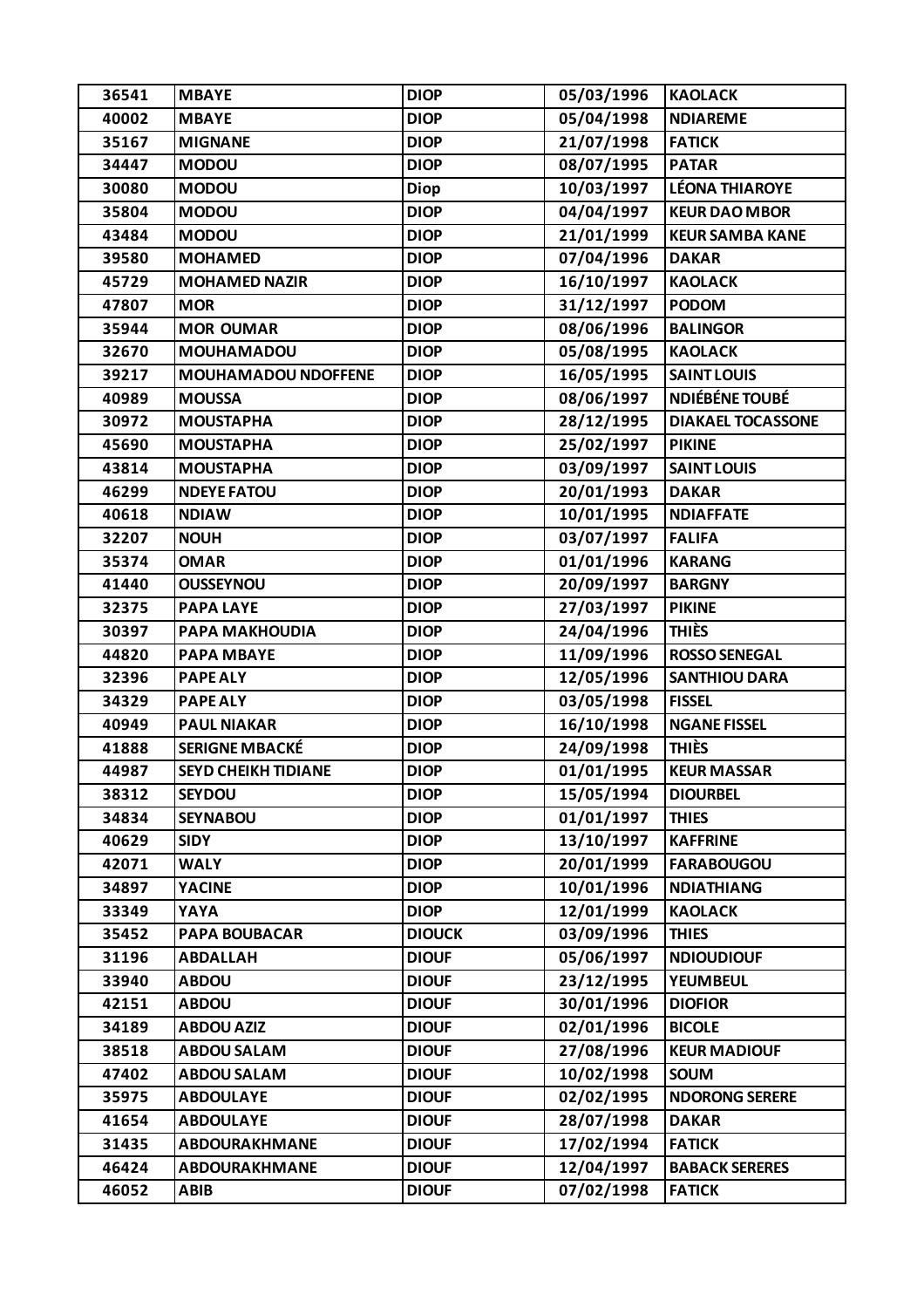| 35019 | <b>ABLAYE</b>               | <b>Diouf</b> | 05/04/1990 | <b>DIOUROUP</b>          |
|-------|-----------------------------|--------------|------------|--------------------------|
| 47266 | <b>ABLAYE</b>               | <b>DIOUF</b> | 03/03/1995 | <b>DAROU FALL</b>        |
| 32842 | <b>ABLAYE</b>               | <b>DIOUF</b> | 01/01/1996 | <b>LEME</b>              |
| 48594 | <b>ABLAYE</b>               | <b>DIOUF</b> | 10/06/1996 | <b>KAFFRINE</b>          |
| 35513 | <b>ABLAYE</b>               | <b>DIOUF</b> | 15/10/1996 | <b>NIANIANE</b>          |
| 33526 | <b>ABLAYE</b>               | <b>DIOUF</b> | 28/09/1997 | <b>LANGUEME</b>          |
| 37833 | <b>ADAMA</b>                | <b>DIOUF</b> | 08/11/1992 | <b>KAOLACK</b>           |
| 40821 | <b>ADAMA</b>                | <b>DIOUF</b> | 10/02/1996 | <b>THIADIAYE</b>         |
| 33081 | <b>ADAMA</b>                | <b>DIOUF</b> | 06/05/1996 | <b>THIES</b>             |
| 37433 | <b>AISSETOU</b>             | <b>DIOUF</b> | 04/04/1996 | <b>YEUMBEUL</b>          |
| 41567 | <b>ALASSANE</b>             | <b>DIOUF</b> | 01/01/1995 | <b>DIOFIOR</b>           |
| 33005 | <b>ALIOU</b>                | <b>DIOUF</b> | 04/06/1996 | <b>NGOUYE</b>            |
| 40137 | <b>ALIOU</b>                | <b>DIOUF</b> | 18/01/1997 | <b>NDOFFANE</b>          |
| 44766 | <b>ALIOU</b>                | <b>DIOUF</b> | 11/11/1997 | <b>DIOCK</b>             |
| 44979 | <b>ALIOU</b>                | <b>DIOUF</b> | 01/01/1998 | <b>FELANE</b>            |
| 43047 | <b>ALIOU SORY</b>           | <b>DIOUF</b> | 11/05/1990 | <b>ZIGUINCHOR</b>        |
| 42131 | <b>ALIOUNE</b>              | <b>DIOUF</b> | 26/04/1994 | <b>BIBANE</b>            |
| 44266 | <b>ALIOUNE</b>              | <b>DIOUF</b> | 25/09/1996 | <b>PIKINE</b>            |
| 42025 | <b>ALIOUNE</b>              | <b>DIOUF</b> | 23/10/1996 | <b>NIONDOUNE</b>         |
| 39216 | <b>ALPHONSE</b>             | <b>DIOUF</b> | 10/08/1992 | <b>SAKHOR</b>            |
| 45706 | <b>ALPHONSE</b>             | <b>DIOUF</b> | 23/08/1995 | <b>RUFISQUE</b>          |
| 32276 | <b>AMADOU</b>               | <b>DIOUF</b> | 21/12/1996 | <b>DAKAR</b>             |
| 38979 | <b>AMADOU</b>               | <b>DIOUF</b> | 20/12/1997 | <b>FATICK</b>            |
| 45094 | <b>AMADOU FALL</b>          | <b>DIOUF</b> | 06/02/1997 | <b>DAKAR</b>             |
| 39625 | <b>AMASSAYIDE</b>           | <b>DIOUF</b> | 08/06/1996 | <b>MBENGANE</b>          |
| 43847 | <b>AMATH</b>                | <b>DIOUF</b> | 01/06/1994 | <b>THIARE</b>            |
| 32802 | <b>AMATH</b>                | <b>DIOUF</b> | 26/10/1995 | <b>MBAM</b>              |
| 31321 | <b>AMATH</b>                | <b>DIOUF</b> | 02/03/1996 | <b>KAOLACK</b>           |
| 34203 | <b>ANDRE</b>                | <b>DIOUF</b> | 13/08/1996 | <b>DIOURBEL</b>          |
| 40469 | <b>ARONA</b>                | <b>DIOUF</b> | 01/01/1998 | <b>KINIABOUR</b>         |
| 48256 | <b>ASSANE</b>               | <b>DIOUF</b> | 28/08/1996 | <b>LEME</b>              |
| 31451 | <b>ASSANE NDIACK</b>        | <b>DIOUF</b> | 19/09/1994 | <b>DIOFIOR</b>           |
| 30322 | <b>ATOU</b>                 | <b>DIOUF</b> | 02/02/1995 | <b>SAINT-LOUIS</b>       |
| 32079 | <b>AWA</b>                  | <b>DIOUF</b> | 07/01/1995 | <b>NDIAMSIL</b>          |
| 44969 | <b>BABA</b>                 | <b>DIOUF</b> | 28/01/1996 | <b>GOSSAS</b>            |
| 46703 | <b>BABACAR</b>              | <b>DIOUF</b> | 10/01/1994 | <b>THIÈS</b>             |
| 34262 | <b>BABACAR</b>              | <b>DIOUF</b> | 07/09/1995 | <b>DJILASS</b>           |
| 41675 | <b>BABACAR</b>              | <b>DIOUF</b> | 07/03/1996 | <b>TATTAGUINE SERERE</b> |
| 31386 | <b>BABACAR</b>              | <b>DIOUF</b> | 07/05/1996 | <b>TENE TOUBAB</b>       |
| 32377 | <b>BABACAR</b>              | <b>DIOUF</b> | 13/08/1996 | <b>LELO SERERE</b>       |
| 37828 | <b>BABACAR</b>              | <b>DIOUF</b> | 15/11/1997 | <b>POUT</b>              |
| 38456 | <b>BABACAR</b>              | <b>DIOUF</b> | 04/03/1998 | <b>VELOR SERERE</b>      |
| 40403 | <b>BABACAR</b>              | <b>DIOUF</b> | 19/10/1998 | <b>YERWAGO</b>           |
| 31419 | <b>BABACAR DIEGANE SARR</b> | <b>DIOUF</b> | 06/03/1994 | <b>NIAKHAR</b>           |
| 38191 | <b>BABACAR LATYR</b>        | <b>DIOUF</b> | 03/03/1996 | <b>FATICK</b>            |
| 38004 | <b>BABOUCAR</b>             | <b>DIOUF</b> | 18/11/1996 | <b>TOUCAR</b>            |
| 31041 | <b>BADARA</b>               | <b>DIOUF</b> | 10/07/1997 | <b>MBANE</b>             |
| 34579 | <b>BASSIROU</b>             | <b>DIOUF</b> | 02/02/1996 | <b>KAOLACK</b>           |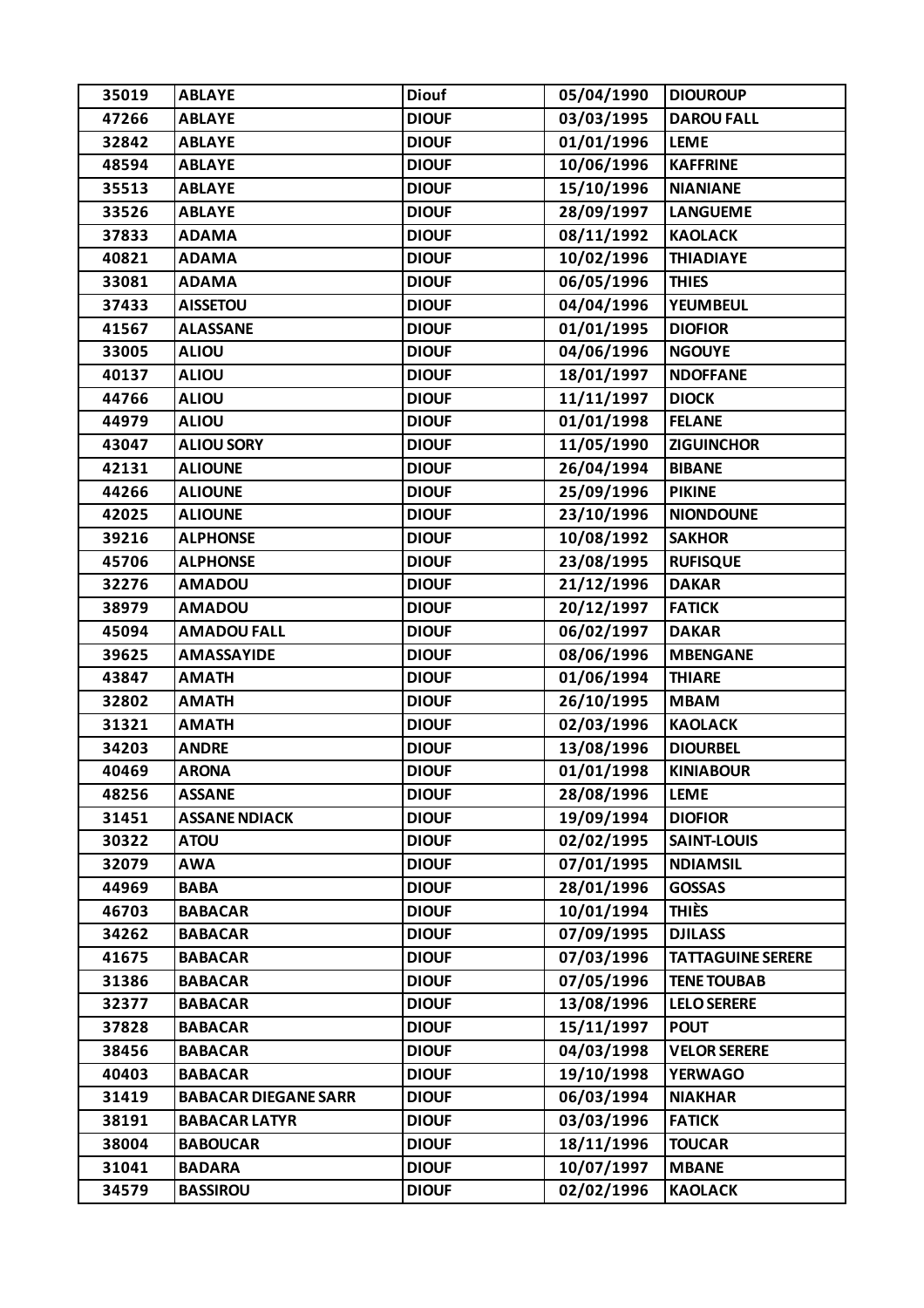| 31746 | <b>BAYE</b>                 | <b>DIOUF</b> | 14/12/1996 | <b>GUINGUINEO</b>          |
|-------|-----------------------------|--------------|------------|----------------------------|
| 40439 | <b>BIRAME</b>               | <b>DIOUF</b> | 08/06/1998 | <b>NDIOMDY</b>             |
| 42594 | <b>BIRAME</b>               | <b>DIOUF</b> | 24/06/1998 | <b>THIÈS</b>               |
| 36869 | <b>BIRANE</b>               | <b>DIOUF</b> | 17/11/1998 | <b>NIORO DU RIP</b>        |
| 34416 | <b>BOUCAR MALICK</b>        | <b>DIOUF</b> | 02/12/1995 | <b>MBAM</b>                |
| 34380 | <b>BOURE</b>                | <b>DIOUF</b> | 03/03/1998 | <b>DIOUROUP</b>            |
| 34387 | <b>CHEIKH</b>               | <b>DIOUF</b> | 10/01/1995 | <b>TATENE SERERE</b>       |
| 30757 | <b>CHEIKH</b>               | <b>DIOUF</b> | 12/01/1996 | <b>NDIONGOLOR</b>          |
| 30708 | <b>CHEIKH</b>               | <b>DIOUF</b> | 13/04/1996 | <b>GAPAKH</b>              |
| 35331 | <b>CHEIKH</b>               | <b>DIOUF</b> | 09/09/1996 | <b>NDODJI</b>              |
| 39554 | <b>CHEIKH</b>               | <b>DIOUF</b> | 01/01/1997 | <b>GANDIAYE</b>            |
| 44641 | <b>CHEIKH AMATH</b>         | <b>DIOUF</b> | 17/10/1997 | <b>SAGNE</b>               |
| 45368 | <b>CHEIKH MBACKE</b>        | <b>DIOUF</b> | 17/01/1995 | <b>MARONEME</b>            |
| 37102 | <b>CHEIKH TIDIANE</b>       | <b>DIOUF</b> | 19/10/1997 | <b>DIAREKH</b>             |
| 30532 | <b>CHEIKHOU</b>             | <b>DIOUF</b> | 10/05/1999 | <b>MISSIRAH</b>            |
| 44513 | <b>COLY</b>                 | <b>DIOUF</b> | 12/12/1991 | <b>DIAGANE</b>             |
| 38550 | <b>CORANE</b>               | <b>DIOUF</b> | 18/04/1996 | <b>THIANDENE</b>           |
| 48923 | <b>COUMAKH</b>              | <b>DIOUF</b> | 19/08/1994 | <b>THIOMBY</b>             |
| 34517 | <b>DAOUDA</b>               | <b>DIOUF</b> | 22/08/1997 | <b>DAKAR</b>               |
| 45345 | <b>DAOUDA</b>               | <b>DIOUF</b> | 13/12/1997 | <b>TOUBA TOUL</b>          |
| 47710 | <b>DAOUDA NGOR THIMBANE</b> | <b>DIOUF</b> | 01/01/1995 | <b>NIAKHAR</b>             |
| 45283 | <b>DETHIE</b>               | <b>DIOUF</b> | 30/01/1996 | <b>FAYLAR</b>              |
| 32132 | <b>DETHIE</b>               | <b>DIOUF</b> | 11/01/1997 | <b>MBOUDAYE SERERE</b>     |
| 47976 | <b>DETHIE</b>               | <b>DIOUF</b> | 20/12/1997 | <b>SOMB</b>                |
| 34891 | <b>DIATTA</b>               | <b>DIOUF</b> | 02/12/1993 | <b>TATTAGUINE</b>          |
| 41581 | <b>DIEGANE</b>              | <b>DIOUF</b> | 04/03/1996 | <b>NDOFFANE</b>            |
| 38441 | <b>DIEGANE</b>              | <b>DIOUF</b> | 02/11/1996 | <b>NGUESSINE</b>           |
| 46571 | <b>DIEGANE</b>              | <b>DIOUF</b> | 02/11/1996 | <b>NGUESSINE</b>           |
| 41734 | <b>DIENE</b>                | <b>DIOUF</b> | 15/05/1999 | <b>DAROU NDIMBELANE</b>    |
| 39188 | <b>DIODIO</b>               | <b>DIOUF</b> | 04/06/1997 | <b>MBOKHODOFF</b>          |
| 35799 | <b>DIOGOYE</b>              | <b>DIOUF</b> | 20/03/1995 | <b>DIAKHAO</b>             |
| 34674 | <b>DIOMAYE</b>              | <b>DIOUF</b> | 01/01/1996 | <b>SEKHELA DIARGA</b>      |
| 39952 | <b>DJIBRIL</b>              | <b>DIOUF</b> | 28/01/1997 | <b>PIKINE</b>              |
| 44748 | <b>DJIBRIL</b>              | <b>DIOUF</b> | 04/06/1997 | <b>KEUR BABA ALIMA</b>     |
| 30588 | <b>DJIBY</b>                | <b>DIOUF</b> | 31/03/1993 | <b>FELANE</b>              |
| 32013 | <b>DJIBY</b>                | <b>DIOUF</b> | 02/06/1996 | <b>NGOYERE</b>             |
| 47386 | <b>DJIRE</b>                | <b>DIOUF</b> | 16/02/1995 | <b>NDIAYE NDIAYE WOLOF</b> |
| 43063 | <b>EL HADJI</b>             | <b>DIOUF</b> | 02/02/1994 | <b>NDOFFÈNE</b>            |
| 35817 | EL HADJI MAMADOU DJIBRIL    | <b>DIOUF</b> | 01/01/1997 | <b>KABA COTO</b>           |
| 33101 | <b>ELHADJI</b>              | <b>DIOUF</b> | 01/05/1995 | <b>SOMB</b>                |
| 39819 | <b>ELHADJI</b>              | <b>DIOUF</b> | 01/01/1997 | <b>NDIOULBETH</b>          |
| 48617 | <b>ELHADJI</b>              | <b>DIOUF</b> | 06/06/1997 | <b>BATAMAR</b>             |
| 31541 | <b>ELHADJI BABA</b>         | <b>Diouf</b> | 22/03/1994 | <b>FATICK</b>              |
| 40802 | <b>ELHADJI DIOGO</b>        | <b>DIOUF</b> | 08/05/1996 | <b>DIOURBEL</b>            |
| 34091 | <b>ELHADJI MALICK</b>       | <b>DIOUF</b> | 13/05/1997 | <b>SOMB</b>                |
| 39920 | <b>EMMA</b>                 | <b>DIOUF</b> | 03/03/1995 | <b>NDIOL MANGANE</b>       |
| 32434 | <b>ERNEST</b>               | <b>DIOUF</b> | 24/12/1995 | <b>DIOHINE</b>             |
| 31837 | <b>FATOU</b>                | <b>DIOUF</b> | 10/06/1996 | <b>THIOFFIOR</b>           |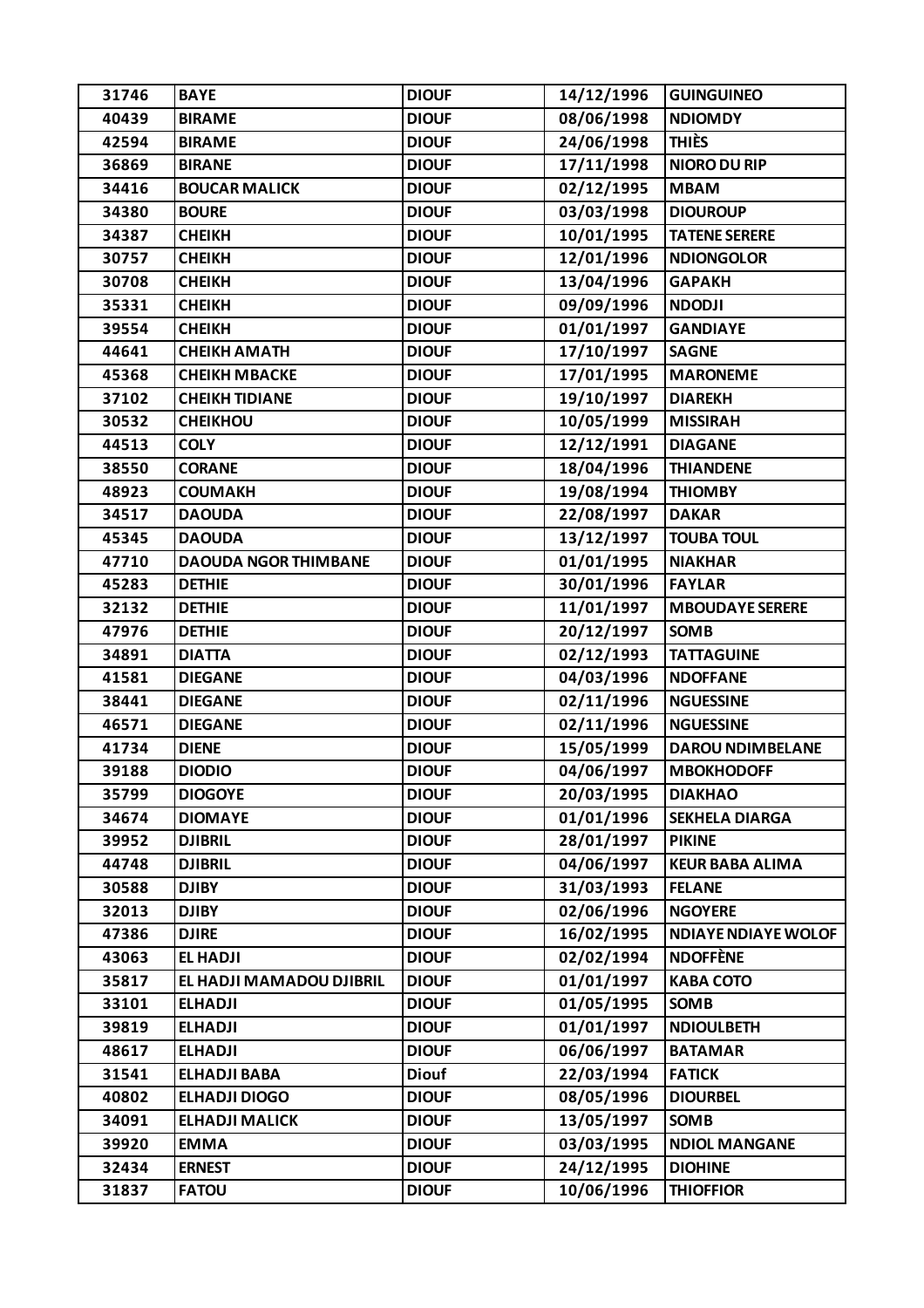| 36047 | <b>FATOU</b>                 | <b>DIOUF</b> | 10/05/1997 | <b>FOUNDIOUGNE</b>      |
|-------|------------------------------|--------------|------------|-------------------------|
| 47462 | <b>FATOU</b>                 | <b>DIOUF</b> | 13/02/1999 | <b>SOBMACK</b>          |
| 34732 | <b>FRANCOIS</b>              | <b>DIOUF</b> | 13/04/1997 | <b>MBOYENE</b>          |
| 36716 | <b>GAGNEL</b>                | <b>DIOUF</b> | 05/05/1996 | <b>DJILASSE</b>         |
| 30523 | <b>GERARD SADAKH</b>         | <b>DIOUF</b> | 08/10/1996 | <b>FATICK</b>           |
| 32840 | <b>GNARE</b>                 | <b>DIOUF</b> | 18/04/1996 | <b>AGA BABOU</b>        |
| 39918 | <b>GORGUI</b>                | <b>DIOUF</b> | 08/10/1997 | <b>SOUM</b>             |
| 30452 | Ibou                         | <b>Diouf</b> | 03/06/1995 | Félane                  |
| 36881 | <b>IBOU</b>                  | <b>DIOUF</b> | 12/03/1996 | <b>MBADATTE</b>         |
| 31527 | <b>IBRAHIMA</b>              | <b>DIOUF</b> | 08/03/1993 | <b>KAOLACK</b>          |
| 30235 | <b>IBRAHIMA</b>              | <b>DIOUF</b> | 30/03/1994 | <b>RUFISQUE</b>         |
| 33209 | <b>IBRAHIMA</b>              | <b>Diouf</b> | 08/07/1995 | <b>Fatick</b>           |
| 32343 | <b>IBRAHIMA</b>              | <b>DIOUF</b> | 24/10/1995 | <b>GOUNDIOUR</b>        |
| 36802 | <b>IBRAHIMA</b>              | <b>DIOUF</b> | 16/03/1996 | <b>SOUSSOUNG</b>        |
| 38468 | <b>IBRAHIMA</b>              | <b>DIOUF</b> | 04/04/1996 | <b>SOROKHASSAP</b>      |
| 31552 | <b>IBRAHIMA</b>              | <b>DIOUF</b> | 10/04/1996 | <b>THIOMBY</b>          |
| 31164 | <b>IBRAHIMA</b>              | <b>DIOUF</b> | 31/12/1996 | <b>MBOLTOGNE</b>        |
| 45551 | <b>IBRAHIMA</b>              | <b>DIOUF</b> | 04/05/1997 | <b>SANDIARA</b>         |
| 46067 | <b>IBRAHIMA</b>              | <b>DIOUF</b> | 03/12/1997 | <b>KAOLACK</b>          |
| 41491 | <b>IBRAHIMA</b>              | <b>DIOUF</b> | 02/02/1998 | <b>FATICK</b>           |
| 39379 | <b>IBRAHIMA</b>              | <b>DIOUF</b> | 05/05/1998 | <b>DIOHINE</b>          |
| 35874 | <b>IBRAHIMA MBEGANE</b>      | <b>DIOUF</b> | 20/03/1996 | <b>DJILASSE</b>         |
| 47474 | <b>IBRAHIMA NIOKHOR</b>      | <b>DIOUF</b> | 07/03/1996 | <b>NIAKHAR</b>          |
| 33608 | <b>IDRISSA</b>               | <b>DIOUF</b> | 08/06/1997 | <b>TENE TOUBAB</b>      |
| 31341 | <b>IDRISSA</b>               | <b>DIOUF</b> | 23/04/1998 | <b>BOUKHOU</b>          |
| 39413 | <b>INSA</b>                  | <b>DIOUF</b> | 23/01/1998 | <b>NDJIAGANE SERERE</b> |
| 37912 | <b>ISSA</b>                  | <b>DIOUF</b> | 19/02/1997 | <b>SADIOGA</b>          |
| 34943 | <b>ISSA</b>                  | <b>DIOUF</b> | 15/12/1997 | <b>BOULEL</b>           |
| 41061 | <b>JACQUES</b>               | <b>DIOUF</b> | 05/02/1996 | <b>BARACK SERERES</b>   |
| 35111 | <b>JEAN BAPTISTE ISMAILA</b> | <b>DIOUF</b> | 09/04/1996 | <b>LOUL NDOUNDOUR</b>   |
| 46644 | <b>JEAN MARIE DIENE</b>      | <b>DIOUF</b> | 25/02/1995 | <b>NGOHE NDOFFONGOR</b> |
| 35626 | <b>JEAN PAUL IBRAHIMA</b>    | <b>DIOUF</b> | 05/04/1995 | <b>NDIOUDIOUF</b>       |
| 42227 | <b>JEAN PIERRE</b>           | <b>DIOUF</b> | 10/07/1999 | <b>DIARRERE</b>         |
| 33741 | <b>JOSEPH MBAR</b>           | <b>DIOUF</b> | 10/04/1998 | <b>BICOLE</b>           |
| 34086 | <b>KANE</b>                  | <b>DIOUF</b> | 09/09/1996 | <b>NDIÉMANE</b>         |
| 35011 | <b>KARFA</b>                 | <b>DIOUF</b> | 25/02/1997 | <b>VÉLOR SÉRÈRE</b>     |
| 34692 | <b>KHADIME</b>               | <b>DIOUF</b> | 31/12/1996 | <b>GAYAME</b>           |
| 38606 | <b>KHEMESSE</b>              | <b>DIOUF</b> | 09/11/1997 | <b>THIES</b>            |
| 33267 | <b>KORY</b>                  | <b>DIOUF</b> | 01/01/1996 | <b>FOUAH MBEGNARD</b>   |
| 33925 | <b>LAMINE</b>                | <b>DIOUF</b> | 13/01/1998 | <b>NDIOUDIOUF</b>       |
| 40948 | <b>LATYR</b>                 | <b>DIOUF</b> | 22/01/1990 | <b>TATTAGUINE</b>       |
| 35791 | <b>LEON</b>                  | <b>DIOUF</b> | 29/04/1997 | <b>DJIROMAITH</b>       |
| 31085 | <b>MADIAME</b>               | <b>DIOUF</b> | 22/03/1995 | <b>THIOFFIOR</b>        |
| 31903 | <b>MAHECOR</b>               | <b>DIOUF</b> | 07/05/1995 | <b>SANGHAIE</b>         |
| 45681 | <b>MALICK</b>                | <b>DIOUF</b> | 13/03/1993 | <b>KEUR MARY</b>        |
| 40410 | <b>MALICK</b>                | <b>DIOUF</b> | 10/01/1994 | <b>DIAOULE</b>          |
| 42650 | <b>MALICK</b>                | <b>DIOUF</b> | 26/03/1995 | <b>GAGNICK MACK</b>     |
| 38691 | <b>MALICK</b>                | <b>DIOUF</b> | 09/11/1995 | <b>NOTTO</b>            |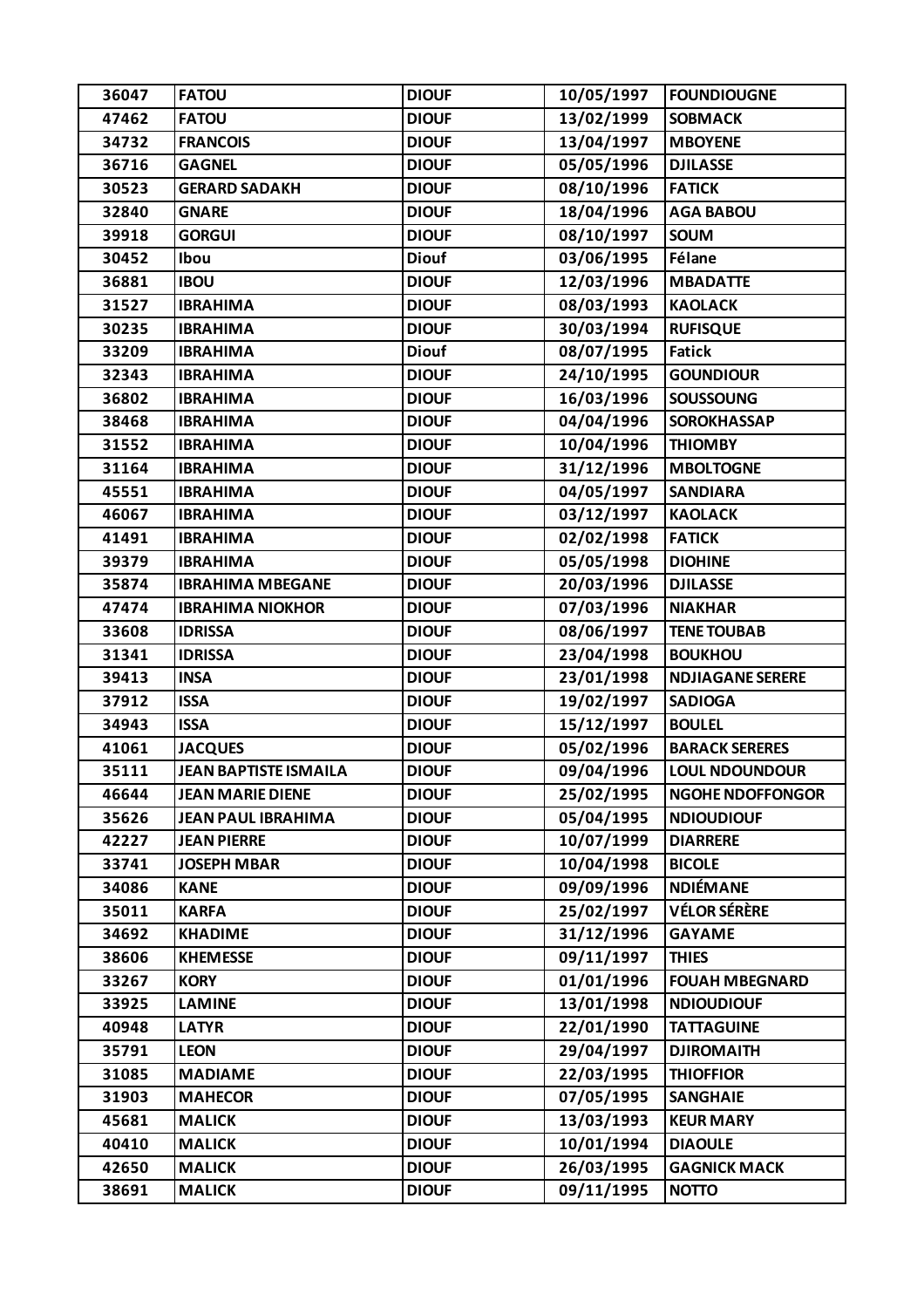| 44838 | <b>MALICK</b>            | <b>DIOUF</b> | 08/05/1996 | <b>KAOLACK</b>           |
|-------|--------------------------|--------------|------------|--------------------------|
| 43958 | <b>MALICK</b>            | <b>DIOUF</b> | 26/01/1997 | <b>SANGHAIE</b>          |
| 33864 | <b>MAMADOU</b>           | <b>DIOUF</b> | 31/01/1994 | <b>KAHONE</b>            |
| 34867 | <b>MAMADOU</b>           | <b>DIOUF</b> | 17/11/1994 | <b>MAROUTH</b>           |
| 40744 | <b>MAMADOU</b>           | <b>DIOUF</b> | 19/01/1996 | <b>NDIONGOLOR</b>        |
| 30663 | <b>MAMADOU</b>           | <b>Diouf</b> | 17/03/1996 | <b>THIES</b>             |
| 32611 | <b>MAMADOU</b>           | <b>DIOUF</b> | 10/04/1996 | <b>KORKY SÉRÈRE</b>      |
| 35454 | <b>MAMADOU</b>           | <b>DIOUF</b> | 08/05/1996 | NDIÉLÉME FARBA           |
| 43493 | <b>MAMADOU</b>           | <b>DIOUF</b> | 07/07/1996 | <b>MARFAFACO</b>         |
| 43218 | <b>MAMADOU</b>           | <b>DIOUF</b> | 02/03/1997 | <b>KOUTAL SERERE</b>     |
| 42185 | <b>MAMADOU</b>           | <b>DIOUF</b> | 14/05/1997 | <b>NGOUYE</b>            |
| 40336 | <b>MAMADOU</b>           | <b>DIOUF</b> | 10/06/1997 | <b>NDIOUWAR</b>          |
| 39605 | <b>MAMADOU</b>           | <b>DIOUF</b> | 27/11/1997 | <b>TOUCAR</b>            |
| 45906 | <b>MAMADOU</b>           | <b>DIOUF</b> | 15/05/1998 | <b>MBOULOUM</b>          |
| 37901 | <b>MAMADOU</b>           | <b>DIOUF</b> | 17/10/1998 | <b>THIOFFIOR</b>         |
| 35484 | <b>MAMADOU</b>           | <b>DIOUF</b> | 19/10/1998 | <b>SAKHAO SERERE</b>     |
| 31737 | <b>MAMADOU DEMBA</b>     | <b>DIOUF</b> | 19/11/1996 | <b>SANGUE</b>            |
| 44536 | <b>MAMADOU LAMINE</b>    | <b>DIOUF</b> | 15/03/1992 | <b>FATICK</b>            |
| 35215 | <b>MAMADOU MOUSTAPHA</b> | <b>DIOUF</b> | 23/01/1999 | <b>TOUBA FALL</b>        |
| 34220 | <b>MAMADOU YANDE</b>     | <b>DIOUF</b> | 17/06/1997 | <b>BOYARD TOCK</b>       |
| 34904 | <b>MAME MBAGNICK</b>     | <b>DIOUF</b> | 24/02/1994 | <b>DIORAL</b>            |
| 38432 | <b>MAME NGOKHA</b>       | <b>DIOUF</b> | 05/04/1998 | <b>FATICK</b>            |
| 48227 | <b>MAME SEMOU</b>        | <b>DIOUF</b> | 01/04/1997 | <b>FACTICK</b>           |
| 33829 | <b>MAME SEMOU</b>        | <b>DIOUF</b> | 02/01/1998 | <b>KAOLACK</b>           |
| 32178 | <b>MAMOUR</b>            | <b>DIOUF</b> | 13/06/1998 | <b>THIOMBY</b>           |
| 35643 | <b>MANDIAYE</b>          | <b>DIOUF</b> | 07/01/1998 | <b>DIAMNIADIO</b>        |
| 32253 | <b>MANSOUR</b>           | <b>DIOUF</b> | 13/03/1996 | <b>PAFFA</b>             |
| 35890 | <b>MANSOUR</b>           | <b>DIOUF</b> | 24/11/1996 | <b>MBOUR</b>             |
| 38582 | <b>MARIEPASCALYANDE</b>  | <b>DIOUF</b> | 13/02/1999 | <b>LOUL SESSENE</b>      |
| 42858 | <b>MASSAMBA</b>          | <b>DIOUF</b> | 22/07/1998 | <b>DANGALMA</b>          |
| 36979 | <b>MASSENE</b>           | <b>DIOUF</b> | 18/11/1998 | <b>NGALAGNE</b>          |
| 35447 | <b>MAURICE</b>           | <b>DIOUF</b> | 04/09/1997 | <b>DIOUROUP</b>          |
| 34317 | MAYÉ                     | <b>DIOUF</b> | 15/04/1996 | <b>MOKANE NGOUYE</b>     |
| 34013 | <b>MBACKE</b>            | <b>DIOUF</b> | 29/05/1996 | <b>DIANE</b>             |
| 38720 | <b>MBAGNICK</b>          | <b>DIOUF</b> | 10/07/1996 | <b>DAROU MOUSTY</b>      |
| 35946 | <b>MBAGNICK</b>          | <b>DIOUF</b> | 09/07/1997 | <b>NDAÏRY</b>            |
| 31567 | <b>MBAYE</b>             | <b>DIOUF</b> | 30/12/1996 | <b>SANGHAYE</b>          |
| 30929 | <b>MBAYE</b>             | <b>DIOUF</b> | 15/01/1997 | <b>SINDIANE 1</b>        |
| 42130 | <b>MBAYE</b>             | <b>DIOUF</b> | 20/12/1997 | <b>DAKAR</b>             |
| 40817 | <b>MBAYE BABACAR</b>     | <b>DIOUF</b> | 20/11/1997 | <b>PIKINE</b>            |
| 38669 | <b>MODOU</b>             | <b>DIOUF</b> | 12/01/1995 | <b>LAGNAR</b>            |
| 40393 | <b>MODOU</b>             | <b>DIOUF</b> | 05/06/1997 | <b>BARRRY SINE</b>       |
| 40157 | <b>MODOU</b>             | <b>DIOUF</b> | 10/07/1997 | <b>LAMBAYE</b>           |
| 42040 | <b>MODOU</b>             | <b>DIOUF</b> | 17/09/1998 | <b>DAGA</b>              |
| 30423 | <b>MOHAMED</b>           | <b>DIOUF</b> | 10/08/1992 | <b>KAOLACK</b>           |
| 37035 | <b>MOISE</b>             | <b>DIOUF</b> | 11/10/1995 | <b>SANGHARE</b>          |
| 37202 | <b>MOMATH</b>            | <b>DIOUF</b> | 05/03/1993 | <b>KEUR LAYINE SAKHO</b> |
| 40269 | <b>MOMATH</b>            | <b>DIOUF</b> | 04/04/1998 | <b>NDJIGANE SERERES</b>  |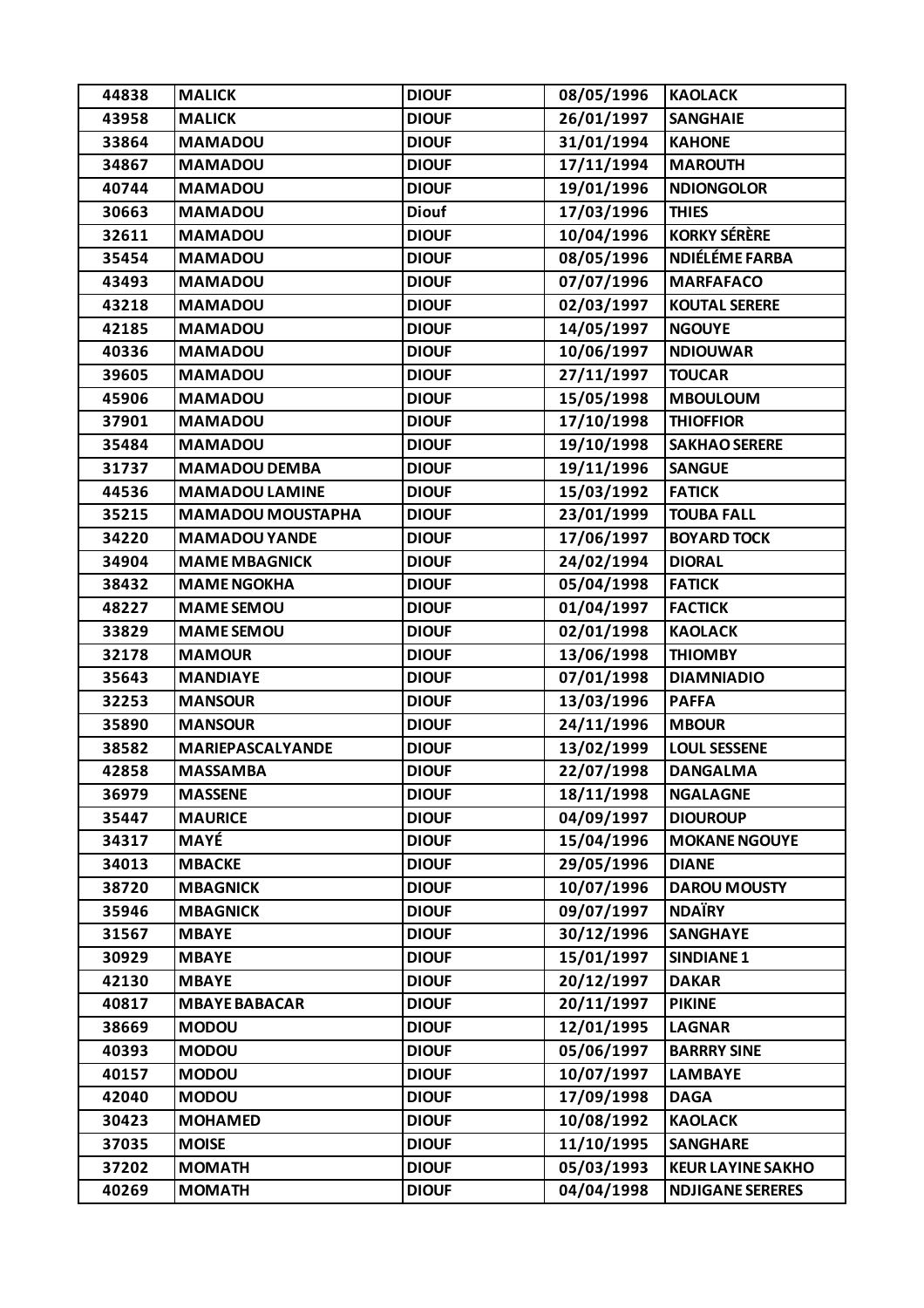| 32141 | MOUHAMADOU MOUSTAPHA | <b>DIOUF</b> | 04/11/1992 | <b>DIOFIOR</b>        |
|-------|----------------------|--------------|------------|-----------------------|
| 39487 | <b>MOUHAMED</b>      | <b>DIOUF</b> | 02/02/1996 | <b>NDOFFANE COLY</b>  |
| 45113 | <b>MOUSSA</b>        | <b>DIOUF</b> | 14/02/1992 | <b>TATENE SERERE</b>  |
| 33014 | <b>MOUSSA</b>        | <b>DIOUF</b> | 10/02/1995 | <b>BAGHAGHA</b>       |
| 32562 | <b>MOUSSA</b>        | <b>DIOUF</b> | 20/02/1995 | <b>KIRENE</b>         |
| 45919 | <b>MOUSSA</b>        | <b>DIOUF</b> | 04/01/1996 | <b>THIES</b>          |
| 34924 | <b>MOUSSA</b>        | <b>DIOUF</b> | 18/06/1996 | <b>DIASS</b>          |
| 39165 | <b>MOUSSA</b>        | <b>DIOUF</b> | 01/02/1997 | <b>KEUR MADIABEL</b>  |
| 33314 | <b>MOUSTAPHA</b>     | <b>DIOUF</b> | 18/01/1996 | <b>SANGHARE</b>       |
| 37053 | <b>MOUSTAPHA</b>     | <b>DIOUF</b> | 02/06/1997 | <b>YENGUELÉ</b>       |
| 34771 | <b>MOUSTAPHA</b>     | <b>DIOUF</b> | 24/01/1998 | <b>RUFISQUE</b>       |
| 34524 | <b>MOUSTAPHA</b>     | <b>DIOUF</b> | 31/12/1998 | <b>NGANGARLAM</b>     |
| 34491 | <b>MOUSTAPHA</b>     | <b>DIOUF</b> | 07/07/1998 | <b>DJILASSE</b>       |
| 41258 | <b>NDAME</b>         | <b>DIOUF</b> | 24/10/1997 | <b>TENE TOUBAB</b>    |
| 42947 | <b>NDIAYE SARR</b>   | <b>DIOUF</b> | 10/02/1996 | <b>MBOUL</b>          |
| 37033 | <b>NGARA</b>         | <b>DIOUF</b> | 25/02/1997 | <b>KEUR FARBA</b>     |
| 35165 | <b>NGOR</b>          | <b>DIOUF</b> | 29/06/1996 | <b>DJILASSE</b>       |
| 30729 | <b>NGOR</b>          | <b>DIOUF</b> | 27/12/1996 | <b>BAMBEY SERERE</b>  |
| 37017 | <b>NGOR</b>          | <b>DIOUF</b> | 18/05/1998 | <b>SENGHOR</b>        |
| 33153 | <b>NGOR</b>          | <b>DIOUF</b> | 08/08/1998 | <b>FAYIL</b>          |
| 31547 | <b>NGOR NDEB</b>     | <b>DIOUF</b> | 10/03/1994 | <b>DIOHINE</b>        |
| 31550 | <b>NGOR WANEGUE</b>  | <b>DIOUF</b> | 23/07/1995 | <b>KEUR MARY</b>      |
| 45580 | <b>NIOKHOR</b>       | <b>DIOUF</b> | 15/07/1995 | <b>FATICK</b>         |
| 37927 | <b>NIOKHOR</b>       | <b>DIOUF</b> | 15/04/1997 | <b>KEUR MADIOUF</b>   |
| 32509 | <b>OMAR</b>          | <b>DIOUF</b> | 25/03/1996 | <b>DAKAR</b>          |
| 36125 | <b>OMAR</b>          | <b>DIOUF</b> | 03/07/1996 | <b>KAOLACK</b>        |
| 33030 | <b>OMAR</b>          | <b>DIOUF</b> | 10/10/1997 | <b>NIAKHAR</b>        |
| 36704 | <b>OUMAR</b>         | <b>DIOUF</b> | 06/02/1996 | <b>MALICOUNDA</b>     |
| 33048 | <b>OUSMANE</b>       | <b>DIOUF</b> | 07/05/1995 | <b>NDIOMDY</b>        |
| 30524 | <b>OUSMANE</b>       | <b>DIOUF</b> | 07/04/1996 | <b>MBOUDAYE</b>       |
| 34065 | <b>OUSMANE</b>       | <b>DIOUF</b> | 13/09/1996 | <b>BAMBEY</b>         |
| 31483 | <b>OUSMANE</b>       | <b>DIOUF</b> | 27/12/1996 | <b>SARE ALKALY</b>    |
| 48904 | <b>OUSMANE</b>       | <b>DIOUF</b> | 02/10/1997 | <b>SASSARA</b>        |
| 31125 | <b>OUSMANE</b>       | <b>DIOUF</b> | 14/12/1997 | <b>TELLAYAR GOUYE</b> |
| 33819 | <b>OUSMANE</b>       | <b>DIOUF</b> | 12/06/1999 | <b>FATICK</b>         |
| 32969 | Ousmane              | <b>DIOUF</b> | 11/11/1997 | <b>NDAÎRY</b>         |
| 35267 | <b>OUSSEYNOU</b>     | <b>DIOUF</b> | 10/05/1998 | <b>NGHOSSY</b>        |
| 42225 | <b>PAPA BABACAR</b>  | <b>DIOUF</b> | 28/02/1997 | <b>DAKAR</b>          |
| 30313 | <b>PAPA MOUSSA</b>   | <b>Diouf</b> | 15/09/1996 | <b>SAINT LOUIS</b>    |
| 32522 | <b>PAPA NDIAYE</b>   | <b>DIOUF</b> | 15/02/1996 | <b>KEUR THIAPH</b>    |
| 33088 | <b>PAPA NGUISSE</b>  | <b>DIOUF</b> | 12/07/1997 | <b>PASSY</b>          |
| 31755 | <b>PAPE BIRAME</b>   | <b>DIOUF</b> | 08/11/1996 | <b>MBALAKHATE</b>     |
| 36453 | PAPE DIOGOYE         | <b>DIOUF</b> | 12/03/1996 | <b>DIOUROUP</b>       |
| 32661 | <b>PAPE NIOKHOR</b>  | <b>DIOUF</b> | 20/09/1998 | <b>MBASSIS</b>        |
| 35740 | <b>PAPE SALIOU</b>   | <b>DIOUF</b> | 12/03/1998 | <b>BAMBEY SERERE</b>  |
| 32042 | <b>PASCAL</b>        | <b>DIOUF</b> | 09/10/1994 | <b>FAYIL</b>          |
| 34755 | <b>PIERRE</b>        | <b>DIOUF</b> | 10/02/1997 | <b>FATICK</b>         |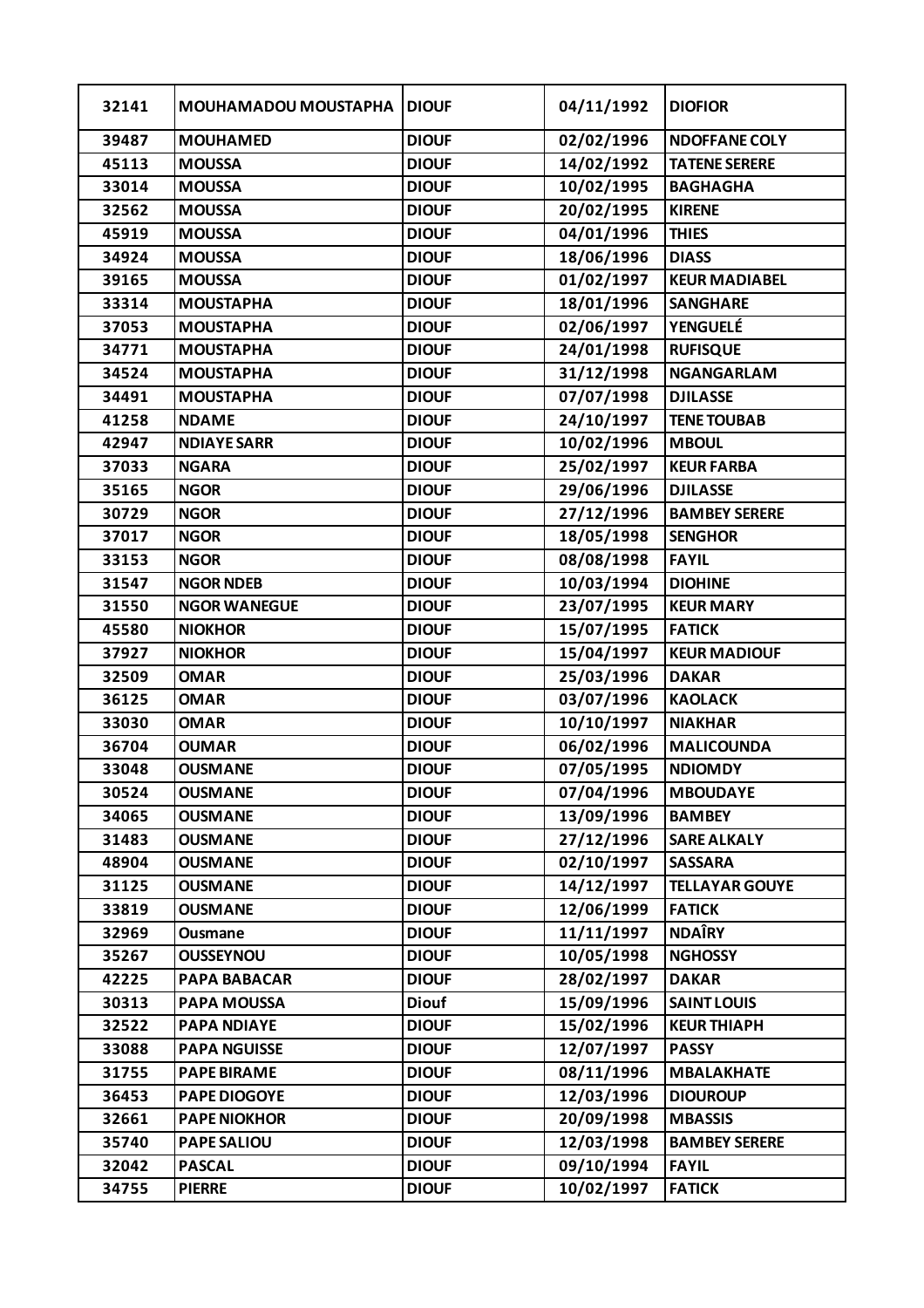| 36241 | <b>PIERRE WALY</b>          | <b>DIOUF</b>     | 04/01/1995 | <b>SAKHOR</b>                          |
|-------|-----------------------------|------------------|------------|----------------------------------------|
| 35349 | <b>ROKHY</b>                | <b>DIOUF</b>     | 03/04/1997 | <b>MBABANE GOUYARD</b>                 |
| 45463 | <b>SAMBA</b>                | <b>DIOUF</b>     | 14/08/1996 | <b>TOGLOU SÉRÈRE</b>                   |
| 31562 | <b>SAMBOU</b>               | <b>DIOUF</b>     | 14/02/1994 | <b>GANDIAYE</b>                        |
| 33239 | <b>SEBASTIEN TITISSE</b>    | <b>DIOUF</b>     | 08/05/1994 | <b>DJIROMAITH</b>                      |
| 39233 | <b>SERIGNE FALLOU</b>       | <b>DIOUF</b>     | 02/06/1997 | <b>DANGALMA</b>                        |
| 34457 | <b>SERIGNE MAMADOU DIOP</b> | <b>DIOUF</b>     | 19/09/1996 | <b>FATICK</b>                          |
| 47623 | <b>SERIGNE MODOU</b>        | <b>DIOUF</b>     | 10/04/1993 | <b>THIOMBY</b>                         |
| 34554 | <b>SERIGNE MOR</b>          | <b>DIOUF</b>     | 11/11/1997 | <b>THIES</b>                           |
| 38313 | <b>SERIGNE SALIOU</b>       | <b>DIOUF</b>     | 21/09/1996 | <b>MAROUTH</b>                         |
| 37892 | <b>SEYDINA ALIOUNE</b>      | <b>DIOUF</b>     | 10/09/1995 | <b>DAKAR</b>                           |
| 44899 | <b>SEYNABOU</b>             | <b>DIOUF</b>     | 07/04/1990 | <b>PIKINE</b>                          |
| 37730 | <b>SOUKA</b>                | <b>DIOUF</b>     | 04/02/1996 | <b>DIOUROUP</b>                        |
| 46193 | SOULEYMANE                  | <b>DIOUF</b>     | 03/02/1997 | <b>LEONA THIAROYE</b>                  |
| 46447 | <b>TALLA</b>                | <b>DIOUF</b>     | 13/05/1996 | <b>MBENGANE</b>                        |
| 36434 | <b>THIERNO</b>              | <b>DIOUF</b>     | 04/02/1996 | <b>BAMBEY</b>                          |
| 40189 | <b>THIERNO</b>              | <b>DIOUF</b>     | 01/11/1996 | <b>MBIRDIAM</b>                        |
| 40385 | <b>WALY</b>                 | <b>DIOUF</b>     | 10/10/1996 | <b>NGUINDINE SERERE</b>                |
| 33126 | <b>WALY</b>                 | <b>DIOUF</b>     | 12/04/1997 | <b>GANDIAYE</b>                        |
| 31956 | <b>WALY</b>                 | <b>DIOUF</b>     | 25/05/1997 | <b>DIOFIOR</b>                         |
| 46420 | <b>WALY</b>                 | <b>DIOUF</b>     | 03/02/1999 | <b>BAMBOUGAR MALICK</b>                |
| 40256 | <b>WALY ROKHY</b>           | <b>DIOUF</b>     | 23/11/1997 | <b>BOUTHIE</b>                         |
| 35237 | <b>YOUSSOUPHA</b>           | <b>DIOUF</b>     | 19/04/1995 | <b>JOAL</b>                            |
| 38595 | <b>NGONY</b>                | <b>DIOUIF</b>    | 05/05/1997 | <b>BACOBOF</b>                         |
| 33704 | <b>MOMAR BATEL</b>          | <b>DIOUM</b>     | 10/12/1996 | <b>DIOURBEL</b>                        |
| 31940 | <b>ELIMANE</b>              | <b>DJIBA</b>     | 16/07/1995 | <b>COLOMBA</b>                         |
| 44078 | <b>GUSTAVE</b>              | <b>DJIBA</b>     | 20/01/1993 | <b>MALIKA</b>                          |
| 38936 | <b>NDIAGA</b>               | <b>DJIBA</b>     | 05/04/1992 | <b>THIONCK ESSYL</b>                   |
| 37218 | <b>PAPA IDRISSA</b>         | <b>DJIBA</b>     | 20/06/1996 | <b>SEDHIOU</b>                         |
| 35047 | <b>SIDY DIAKAW</b>          | <b>DJIBA</b>     | 20/01/1994 | <b>THIONCK ESSYL</b>                   |
| 33480 | <b>NDIAYE</b>               | <b>DJIBY</b>     | 06/02/1998 | <b>MBOYANE</b>                         |
| 35373 | <b>IBRAHIMA</b>             | <b>DJIGO</b>     | 12/04/1995 | <b>ADEANE</b>                          |
| 46987 | <b>MAMADOU</b>              | <b>DJITTE</b>    | 22/07/1996 | <b>KEUR DEMBA NGOYE</b>                |
| 32231 | <b>MBAYE</b>                | <b>DOGUE</b>     | 12/12/1994 | <b>NIAKHAR</b>                         |
| 38333 | <b>CHEIKHOU OUMAR</b>       | <b>DOUCOURE</b>  | 01/09/1990 | <b>PODOR</b>                           |
| 39965 | <b>AMATH MOUHAMADOU</b>     | <b>DOUMBOUYA</b> | 15/07/1997 | <b>KOLDA</b>                           |
|       | <b>MOUSTAPHA</b>            |                  |            |                                        |
| 41214 | <b>BOUBACAR</b>             | <b>DRAME</b>     | 12/12/1996 | <b>SOUMBOUNDOU FOGNY</b>               |
| 42448 | <b>CHEIKH MOURABY</b>       | <b>DRAME</b>     | 08/02/1995 | <b>KAOLACK</b>                         |
| 35543 | EL HADJI ABDOU YAMA         | <b>DRAME</b>     | 25/08/1995 | <b>BAITITE</b>                         |
| 36574 | <b>LAMINE</b>               | <b>DRAME</b>     | 19/12/1997 | <b>TIVAOUNE</b>                        |
| 41749 | <b>MODOU THIAM</b>          | <b>DRAME</b>     | 24/03/1999 | <b>DASSILAME</b>                       |
| 30320 | <b>MOUSTAPHA KANDJI</b>     | <b>DRAME</b>     | 04/05/1996 | <b>THIOBON</b>                         |
| 38177 | <b>NDENE</b>                | <b>DRAME</b>     | 05/01/1996 | <b>KONE SERERE</b>                     |
| 31360 | <b>SALOUM</b>               | <b>DRAME</b>     | 15/01/1996 | <b>KEUR BIRANE</b>                     |
| 33329 | <b>YALANE</b>               | <b>DRAME</b>     | 03/02/1997 | <b>SIMBANDI BALANTE</b>                |
| 35417 | <b>MARCELIN</b>             | <b>EHIMBA</b>    | 05/04/1996 | <b>DIAMAGUENE SICAP</b><br><b>MBAO</b> |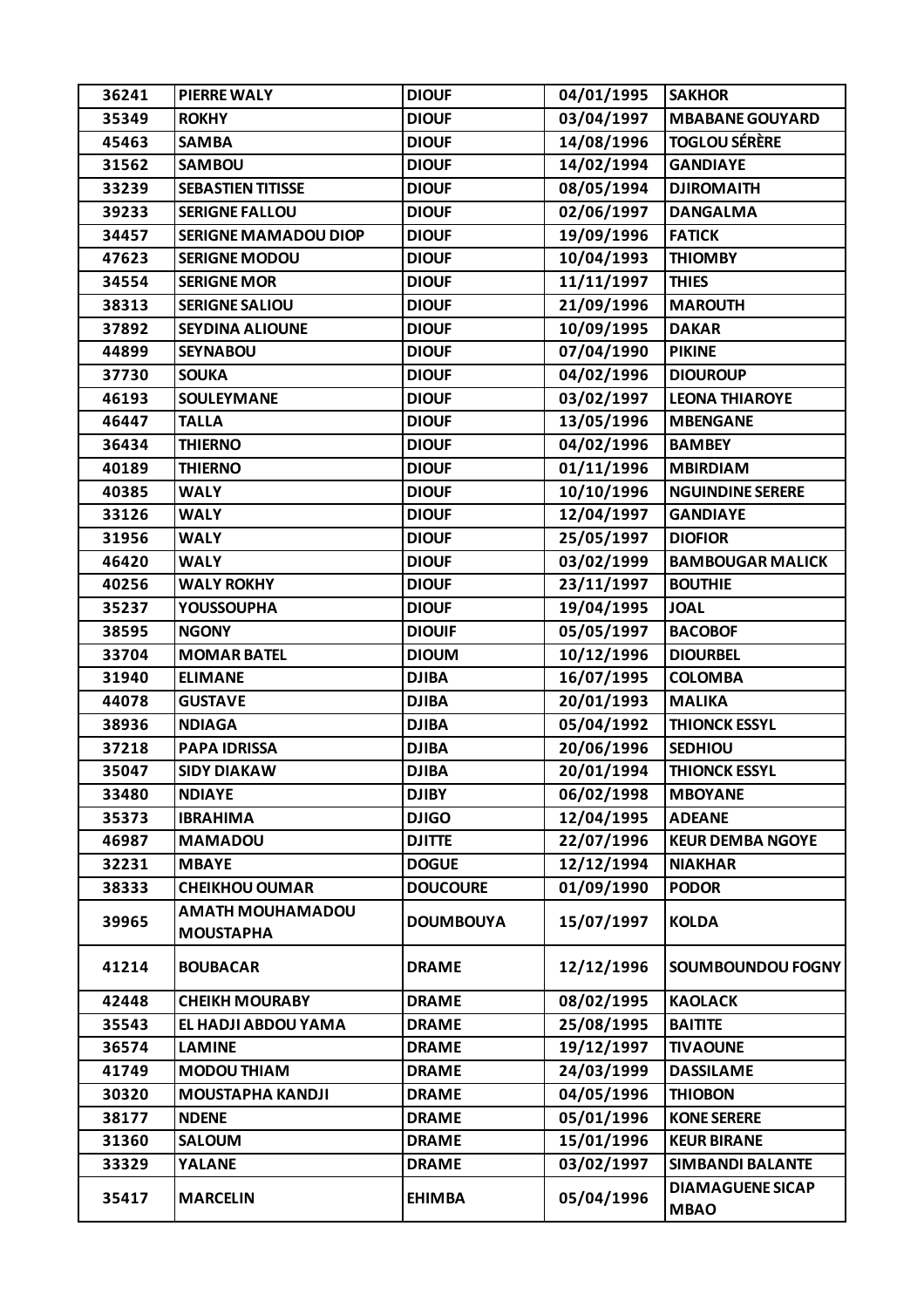| 48477 | <b>ABDOU AZIZ</b>          | <b>FALL</b> | 04/04/1995              | GAÉ                              |
|-------|----------------------------|-------------|-------------------------|----------------------------------|
| 35421 | <b>ABDOULAYE</b>           | <b>FALL</b> | 15/10/1994              | <b>NDIOL</b>                     |
| 34198 | <b>ABDOULAYE</b>           | <b>FALL</b> | 08/04/1996              | <b>DAKAR</b>                     |
| 48403 | <b>ABDOULAYE</b>           | <b>FALL</b> | 10/01/1997              | <b>KAOLACK</b>                   |
| 35174 | <b>ABDOULAYE</b>           | <b>FALL</b> | 10/05/1997              | <b>MALEM HODAR</b>               |
| 45270 | <b>ABDOULAYE</b>           | <b>FALL</b> | 19/08/1997              | <b>THIES</b>                     |
| 31011 | <b>ABDOULAYE MEISSA</b>    | <b>FALL</b> | 27/03/1996              | <b>SAINT LOUIS</b>               |
| 33734 | <b>ABLAYE</b>              | <b>FALL</b> | 27/07/1996              | <b>NDOFFANE</b>                  |
| 34671 | <b>ABLAYE</b>              | <b>FALL</b> | 13/02/1998              | <b>DIOURBEL</b>                  |
| 31148 | <b>ALY</b>                 | <b>FALL</b> | 16/05/1997              | <b>MBACKÉ</b>                    |
| 38275 | <b>AMAR</b>                | <b>FALL</b> | 15/08/1993              | <b>MBOULOUCTENE</b>              |
| 45767 | <b>AMY</b>                 | <b>FALL</b> | 20/07/1993              | <b>KAOLACK</b>                   |
| 35994 | <b>BADOU</b>               | <b>FALL</b> | 13/01/1994              | <b>THIES</b>                     |
| 35353 | <b>BAMBA</b>               | <b>FALL</b> | 01/01/1995              | <b>THIECKENE NDIAYE</b>          |
| 32497 | <b>BAYE MBARICK</b>        | <b>FALL</b> | 09/12/1996              | <b>TANAFF</b>                    |
| 42050 | <b>BAYE MOUSSA</b>         | <b>FALL</b> | 02/02/1997              | <b>LAMBAYE</b>                   |
| 36419 | <b>CHEIKH</b>              | <b>FALL</b> | 09/03/1995              | <b>KOLDA</b>                     |
| 35233 | <b>CHEIKH</b>              | <b>FALL</b> | 17/01/1996              | NDIEFOUGNEKEURMAC<br><b>ODOU</b> |
| 30918 | <b>CHEIKH</b>              | <b>FALL</b> | 25/02/1998              | <b>MÉRINA DAKHAR</b>             |
| 36700 | <b>CHERIF MOUHAMED</b>     | <b>FALL</b> | 03/03/1999              | <b>NIORO DU RIP</b>              |
| 36126 | <b>DAOUR</b>               | <b>FALL</b> | 13/01/1996              | <b>BOUCOTTE OUOLOFF</b>          |
| 30501 | <b>DEMBA</b>               | <b>FALL</b> | 01/11/1996              | <b>TIVAOUANE</b>                 |
| 32687 | <b>DIEYNABA</b>            | <b>FALL</b> | 03/03/1995              | <b>KAOLACK</b>                   |
| 43787 | <b>DRAMANE</b>             | <b>FALL</b> | 23/02/1994              | <b>DAGA MIGNANE</b>              |
| 35242 | <b>ELHADJI IBRA SOW</b>    | <b>FALL</b> | 29/03/1997              | <b>THIAROYE SUR MER</b>          |
| 32696 | <b>ELHADJI OUSSEYNOU</b>   | fall        | $\overline{12/01/1995}$ | <b>Saint Louis</b>               |
| 40649 | <b>FILY</b>                | <b>FALL</b> | 21/09/1996              | <b>PIKINE</b>                    |
| 41809 | <b>GAMOU</b>               | <b>FALL</b> | 03/07/1996              | <b>GOUYE KOULY</b>               |
| 35845 | <b>IBRAHIMA</b>            | <b>FALL</b> | 01/04/1996              | <b>BOSSOLELE</b>                 |
| 34590 | <b>IBRAHIMA</b>            | <b>FALL</b> | 11/06/1996              | <b>DANGALMA</b>                  |
| 32371 | <b>IBRAHIMA</b>            | <b>FALL</b> | 17/08/1996              | <b>TOGLOU SERERE</b>             |
| 37642 | <b>IBRAHIMA</b>            | <b>FALL</b> | 05/10/1996              | <b>TATTAGUINE</b>                |
| 40889 | <b>IBRAHIMA</b>            | <b>FALL</b> | 03/02/1997              | <b>RICHARD TOLL</b>              |
| 37144 | <b>ISSA</b>                | <b>FALL</b> | 05/05/1993              | <b>NDINGLER</b>                  |
| 42794 | <b>LAMINE</b>              | <b>FALL</b> | $\overline{12/04/1990}$ | <b>KAOLACK</b>                   |
| 42500 | <b>LAMINE</b>              | <b>FALL</b> | 15/02/1997              | <b>NDOFFANE</b>                  |
| 31553 | <b>MADIAMA</b>             | <b>FALL</b> | 01/01/1996              | <b>KEUR PATHÉ</b>                |
| 41492 | <b>MAFALL</b>              | <b>FALL</b> | 05/05/1996              | <b>GUINAW RAILS</b>              |
| 32183 | <b>MALICK</b>              | <b>FALL</b> | 13/01/1996              | <b>MBABANE GOUYARD</b>           |
| 32045 | <b>MALICK</b>              | <b>FALL</b> | 14/06/1996              | <b>GUEDIAWAYE</b>                |
| 30690 | <b>MAMADOU</b>             | <b>FALL</b> | 11/12/1996              | <b>LAKHAR</b>                    |
| 45529 | <b>MAMADOU LAMINE BARA</b> | <b>FALL</b> | 27/12/1996              | <b>TIVAOUANE</b>                 |
| 45835 | <b>MAMOUR</b>              | <b>FALL</b> | 31/12/1994              | <b>KAOLACK</b>                   |
| 34878 | <b>MARCOUMBA</b>           | <b>FALL</b> | 24/03/1997              | <b>SAINT LOUIS</b>               |
| 32492 | <b>MBACKE</b>              | <b>FALL</b> | 11/03/1997              | <b>MBORINE</b>                   |
| 32643 | <b>MBAYE</b>               | Fall        | 18/04/1995              | <b>SINDIANE</b>                  |
| 30195 | <b>MBAYE</b>               | <b>FALL</b> | 01/01/1998              | <b>BAMBEY</b>                    |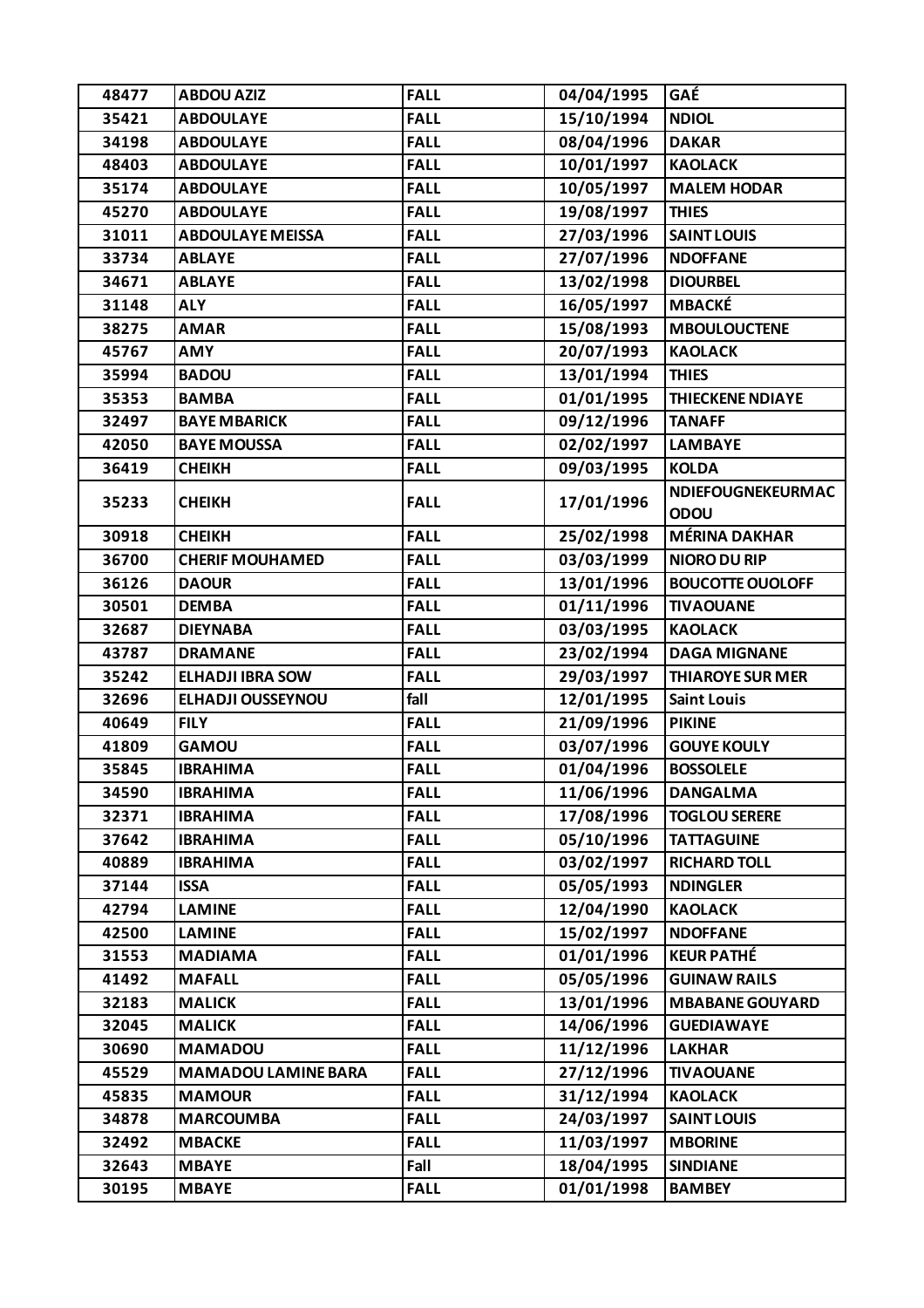| 30196 | <b>MBAYE</b>         | <b>FALL</b> | 01/01/1998 | <b>BAMBEY</b>                       |
|-------|----------------------|-------------|------------|-------------------------------------|
| 42843 | <b>MODOU</b>         | <b>FALL</b> | 01/01/1997 | <b>KEUR LEYE</b>                    |
| 29958 | <b>MODOU</b>         | <b>FALL</b> | 17/03/1998 | <b>BAMBEY</b>                       |
| 33698 | <b>MODOU</b>         | <b>FALL</b> | 05/04/1998 | <b>GANKETTE BALLA</b>               |
| 31839 | <b>MODOU BOUSSO</b>  | <b>FALL</b> | 12/05/1997 | <b>NDIANGA FALL</b>                 |
| 48173 | <b>MOHAMED</b>       | <b>FALL</b> | 12/05/1997 | <b>YEUMBEUL</b>                     |
| 31881 | <b>MOUHAMED</b>      | <b>FALL</b> | 18/10/1992 | <b>YEUMBEUL</b>                     |
| 37453 | <b>MOUHAMED</b>      | <b>FALL</b> | 01/08/1998 | <b>MBABA</b>                        |
| 30344 | <b>NDIANKO</b>       | <b>FALL</b> | 17/01/1997 | <b>MABO</b>                         |
| 33258 | <b>NDIASSE</b>       | <b>FALL</b> | 17/03/1995 | <b>PIKINE</b>                       |
| 31092 | <b>OUMAR</b>         | <b>FALL</b> | 05/09/1996 | <b>THIES</b>                        |
| 40122 | <b>OUSMANE</b>       | <b>FALL</b> | 01/01/1992 | <b>GAE</b>                          |
| 48661 | <b>OUSMANE</b>       | <b>FALL</b> | 12/05/1997 | <b>NDIALAM BAMBARA</b>              |
| 43100 | <b>OUSMANE</b>       | <b>FALL</b> | 16/09/1997 | <b>DAKAR</b>                        |
| 30608 | <b>PAPA ALIOUNE</b>  | <b>FALL</b> | 02/02/1997 | <b>THIÈS</b>                        |
| 47711 | <b>PAPA DAME</b>     | <b>FALL</b> | 25/04/1996 | <b>MISSIRAH</b>                     |
| 33133 | <b>PAPE BIRANE</b>   | <b>FALL</b> | 24/12/1996 | <b>GUINGUINEO</b>                   |
| 45755 | <b>SABARA</b>        | <b>FALL</b> | 10/11/1997 | <b>MERETO</b>                       |
| 32557 | <b>SAFOU</b>         | <b>FALL</b> | 01/01/1997 | <b>KEUR PATHÉ KHEWÉ</b>             |
| 31987 | <b>SIDY</b>          | <b>FALL</b> | 08/01/1995 | <b>MBOUR</b>                        |
| 35176 | <b>SIDY</b>          | <b>FALL</b> | 06/04/1997 | <b>DAROU MOUSTY</b>                 |
| 34872 | SOULEYMANE           | <b>FALL</b> | 12/01/1994 | <b>DIAMAGUENE</b>                   |
| 30342 | <b>DIOMAYE</b>       | <b>FAM</b>  | 13/04/1997 | <b>NGHAPP</b>                       |
| 47385 | <b>MOUSSA</b>        | <b>FAM</b>  | 08/08/1992 | <b>FOUNDIOUGNE</b>                  |
| 34696 | <b>ABDOU</b>         | <b>FAYE</b> | 01/01/1994 | <b>MBALLING</b>                     |
| 33500 | <b>ABDOU</b>         | <b>FAYE</b> | 01/01/1996 | <b>OUYAL SANDE</b>                  |
| 38792 | <b>ABDOU</b>         | <b>FAYE</b> | 06/02/1996 | <b>BATTRA KABA</b>                  |
| 31779 | <b>ABDOU COLY</b>    | <b>FAYE</b> | 15/06/1994 | <b>MBAFAYE</b>                      |
| 29961 | <b>ABDOU KARIME</b>  | <b>FAYE</b> | 05/06/1995 | <b>DIOURBEL</b>                     |
| 43127 | <b>ABDOU KHADRE</b>  | <b>FAYE</b> | 13/11/1995 | <b>NDANGANE</b><br><b>CAMPEMENT</b> |
| 34792 | <b>ABDOU LAHAT</b>   | <b>FAYE</b> | 05/01/1995 | <b>MECKHE</b>                       |
| 32560 | <b>ABDOUL MALICK</b> | <b>FAYE</b> | 05/02/1996 | <b>DIASS</b>                        |
| 43524 | <b>ABDOULAYE</b>     | <b>FAYE</b> | 14/03/1995 | <b>KOUTAL</b>                       |
| 29998 | <b>ABDOULAYE</b>     | Faye        | 09/09/1996 | <b>THIES</b>                        |
| 33485 | <b>ABDOULAYE</b>     | <b>FAYE</b> | 09/07/1997 | <b>LOUL SESSENE</b>                 |
| 32724 | <b>ABERT BIRAME</b>  | <b>FAYE</b> | 14/04/1998 | <b>FAYIL</b>                        |
| 34006 | <b>ABLAYE</b>        | <b>FAYE</b> | 10/10/1996 | <b>THIENABA</b>                     |
| 45081 | <b>ABOU</b>          | <b>FAYE</b> | 12/12/1998 | <b>DIASS</b>                        |
| 32297 | <b>ADAMA</b>         | <b>FAYE</b> | 05/08/1996 | <b>NGOUMSANE</b>                    |
| 36850 | <b>ADAMA</b>         | <b>FAYE</b> | 05/01/1998 | <b>NDECK</b>                        |
| 37590 | <b>ADAMA COUMAKH</b> | <b>FAYE</b> | 25/05/1996 | <b>DOUDAME</b>                      |
| 35093 | <b>ADAME</b>         | <b>FAYE</b> | 10/03/1994 | <b>DIAGANE BARKA</b>                |
| 31317 | <b>AISSATOU</b>      | <b>FAYE</b> | 06/09/1996 | <b>FATICK</b>                       |
| 30166 | <b>AÏSSATOU</b>      | <b>FAYE</b> | 06/06/1996 | <b>MBAM</b>                         |
| 32176 | <b>ALASSANE</b>      | <b>FAYE</b> | 07/02/1994 | <b>NGOUMSANE</b>                    |
| 40003 | <b>ALIOU</b>         | <b>FAYE</b> | 11/10/1995 | <b>NDIONGOLOR</b>                   |
| 33078 | <b>ALIOU</b>         | <b>FAYE</b> | 13/11/1995 | <b>YENGUELE</b>                     |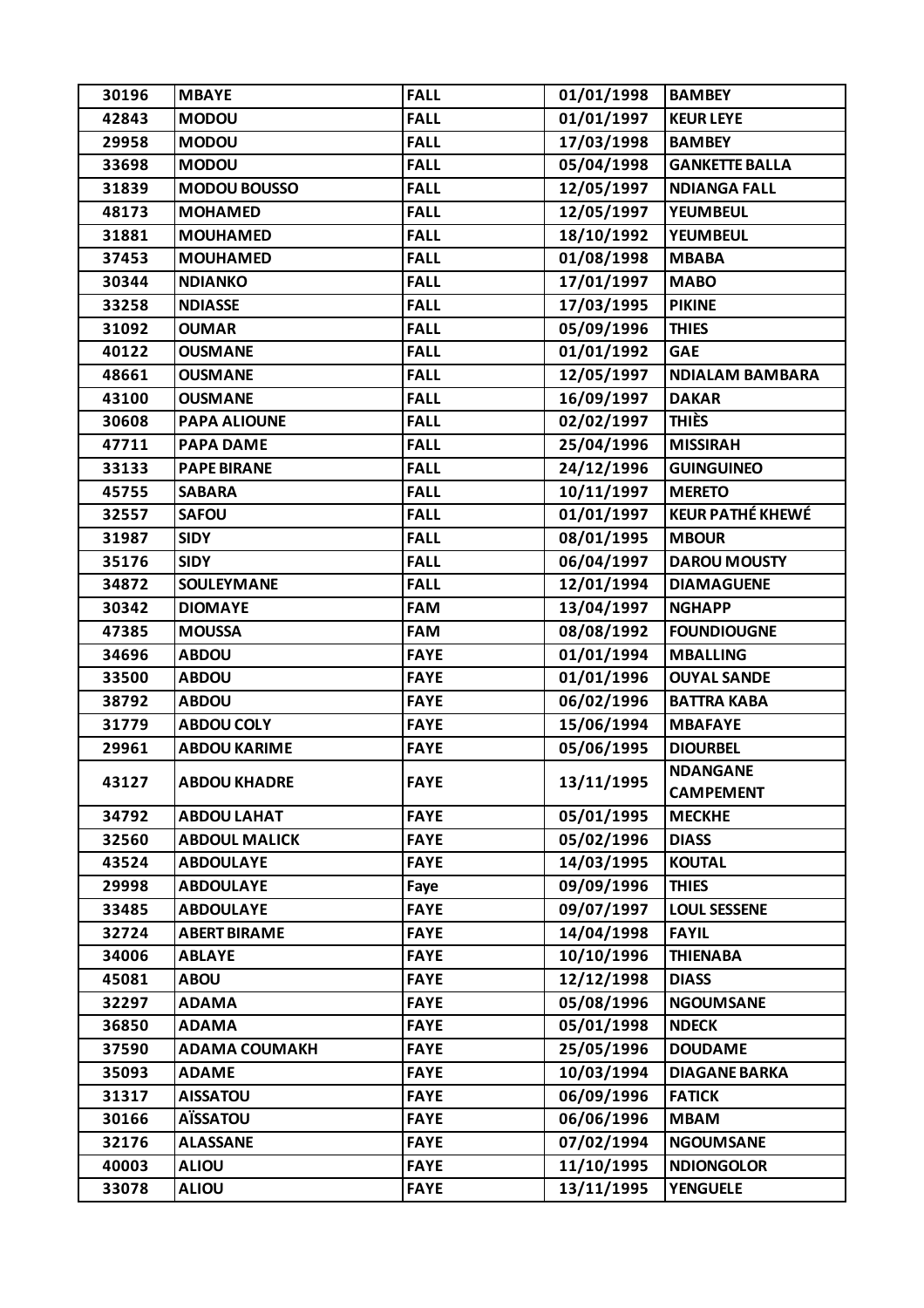| 30360 | <b>ALIOU</b>                | <b>FAYE</b> | 10/05/1996 | <b>SAMBA DIA</b>        |
|-------|-----------------------------|-------------|------------|-------------------------|
| 32397 | <b>ALIOU</b>                | <b>FAYE</b> | 06/07/1996 | <b>LAMBAYENE</b>        |
| 31911 | <b>ALIOU THIOUKA</b>        | <b>FAYE</b> | 10/05/1995 | <b>YENGUELE</b>         |
| 33599 | <b>ALIOUNE BADARA NIARE</b> | <b>FAYE</b> | 23/10/1996 | <b>NDIONGOLOR</b>       |
| 32321 | <b>AMADE</b>                | <b>FAYE</b> | 02/02/1995 | <b>KALOM</b>            |
| 34890 | <b>AMADOU</b>               | <b>FAYE</b> | 13/04/1993 | <b>SAINT LOUIS</b>      |
| 40095 | <b>AMATH</b>                | <b>FAYE</b> | 10/03/1990 | <b>THIARE NDIALGUI</b>  |
| 34604 | <b>AMATH</b>                | <b>FAYE</b> | 20/04/1997 | <b>NGHAPP</b>           |
| 35405 | <b>AMY</b>                  | <b>FAYE</b> | 12/12/1996 | <b>MBAO</b>             |
| 45562 | <b>AMY PASCALINE</b>        | <b>FAYE</b> | 13/01/1996 | <b>NDIAKHIRATE</b>      |
| 48537 | <b>ANATOL PIERRE GUENE</b>  | <b>FAYE</b> | 10/11/1998 | <b>SESSENE</b>          |
| 36859 | <b>ANTOINE BILLE</b>        | <b>FAYE</b> | 10/12/1996 | <b>DAKAR</b>            |
| 36631 | <b>ANTOINE NGOR</b>         | <b>FAYE</b> | 02/05/1997 | <b>FATICK</b>           |
| 33394 | <b>ASSANE</b>               | <b>FAYE</b> | 04/03/1996 | <b>THICKY SERERE</b>    |
| 37466 | <b>ASSANE</b>               | <b>FAYE</b> | 08/09/1996 | <b>NGUESSINE</b>        |
| 33938 | <b>ASSANE</b>               | <b>FAYE</b> | 17/03/1998 | <b>DIOUROUP</b>         |
| 36667 | AWA                         | <b>FAYE</b> | 04/04/1995 | <b>FATICK</b>           |
| 40699 | <b>Babacar</b>              | Faye        | 24/03/1995 | <b>PIKINE</b>           |
| 33099 | <b>BABACAR</b>              | <b>FAYE</b> | 25/10/1995 | <b>KOUTAL SERERE</b>    |
| 31150 | <b>BABACAR</b>              | <b>FAYE</b> | 18/06/1996 | <b>NDIOUDIOUF</b>       |
| 31472 | <b>BABOU</b>                | <b>FAYE</b> | 03/01/1996 | <b>SABOYA</b>           |
| 38335 | <b>BABOU</b>                | <b>FAYE</b> | 12/01/1998 | <b>DAROU FALL</b>       |
| 32746 | <b>BABOU</b>                | <b>FAYE</b> | 17/04/1999 | <b>SOMB</b>             |
| 32935 | <b>BADARA</b>               | <b>FAYE</b> | 03/01/1994 | <b>NDIONGOLOR</b>       |
| 33647 | <b>BADARA NDIAYE</b>        | <b>FAYE</b> | 12/01/1999 | <b>DIARRERE</b>         |
| 31130 | <b>BAMBY</b>                | <b>FAYE</b> | 30/10/1996 | <b>MALICOUNDA</b>       |
| 31189 | <b>BASSIROU</b>             | <b>FAYE</b> | 28/08/1995 | <b>POLECK</b>           |
| 31384 | <b>BAYE SALIOU</b>          | <b>FAYE</b> | 10/10/1997 | <b>MBAKHE</b>           |
| 30711 | <b>BIRAM</b>                | <b>FAYE</b> | 03/05/1998 | <b>KAMATANE</b>         |
| 36654 | <b>BIRAMA</b>               | <b>FAYE</b> | 10/08/1996 | <b>DAKAR</b>            |
| 37759 | <b>BIRAME</b>               | <b>FAYE</b> | 17/02/1998 | <b>NDIEMOU</b>          |
| 40381 | <b>BIRAME NDAO</b>          | <b>FAYE</b> | 06/07/1997 | <b>THIAROYE SUR MER</b> |
| 43149 | <b>CHEIKH</b>               | <b>FAYE</b> | 04/04/1992 | <b>TAKHOUM</b>          |
| 35503 | <b>CHEIKH</b>               | <b>FAYE</b> | 20/03/1996 | <b>DOUDAME</b>          |
| 34935 | <b>CHEIKH</b>               | <b>FAYE</b> | 15/10/1996 | <b>FATICK</b>           |
| 42531 | <b>CHEIKH</b>               | <b>FAYE</b> | 04/12/1997 | <b>SANGHAIE</b>         |
| 36499 | <b>CHEIKH</b>               | <b>FAYE</b> | 04/04/1999 | <b>DIOPNDOFFENE</b>     |
| 32692 | <b>CHEIKH ABASS</b>         | <b>FAYE</b> | 17/04/1996 | <b>DIASS</b>            |
| 45240 | <b>CHEIKH SALIOU</b>        | <b>FAYE</b> | 02/06/1997 | <b>MBAFAYE</b>          |
| 32094 | Cheikh Talibouya            | <b>FAYE</b> | 05/05/1997 | <b>SEBIKOTANE</b>       |
| 37797 | <b>CHEKH</b>                | <b>FAYE</b> | 05/07/1998 | <b>MBELSOP</b>          |
| 36090 | <b>CHRISTOPHE</b>           | <b>FAYE</b> | 27/05/1998 | <b>NDOUNDOKH</b>        |
| 33384 | <b>COLY</b>                 | <b>FAYE</b> | 04/06/1996 | <b>MBAM</b>             |
| 47265 | <b>COUMBACOR</b>            | <b>FAYE</b> | 04/06/1995 | <b>SAGNE</b>            |
| 37023 | <b>DAME</b>                 | <b>FAYE</b> | 22/10/1998 | <b>KEUR MOUSSA</b>      |
| 39657 | <b>DÉTHIE</b>               | <b>FAYE</b> | 18/06/1997 | <b>GODAGUENE</b>        |
| 34486 | <b>DIAGA</b>                | <b>FAYE</b> | 13/02/1994 | <b>NGUENIENE</b>        |
| 34142 | <b>DIBOR</b>                | <b>FAYE</b> | 05/10/1996 | <b>YEUMBEUL</b>         |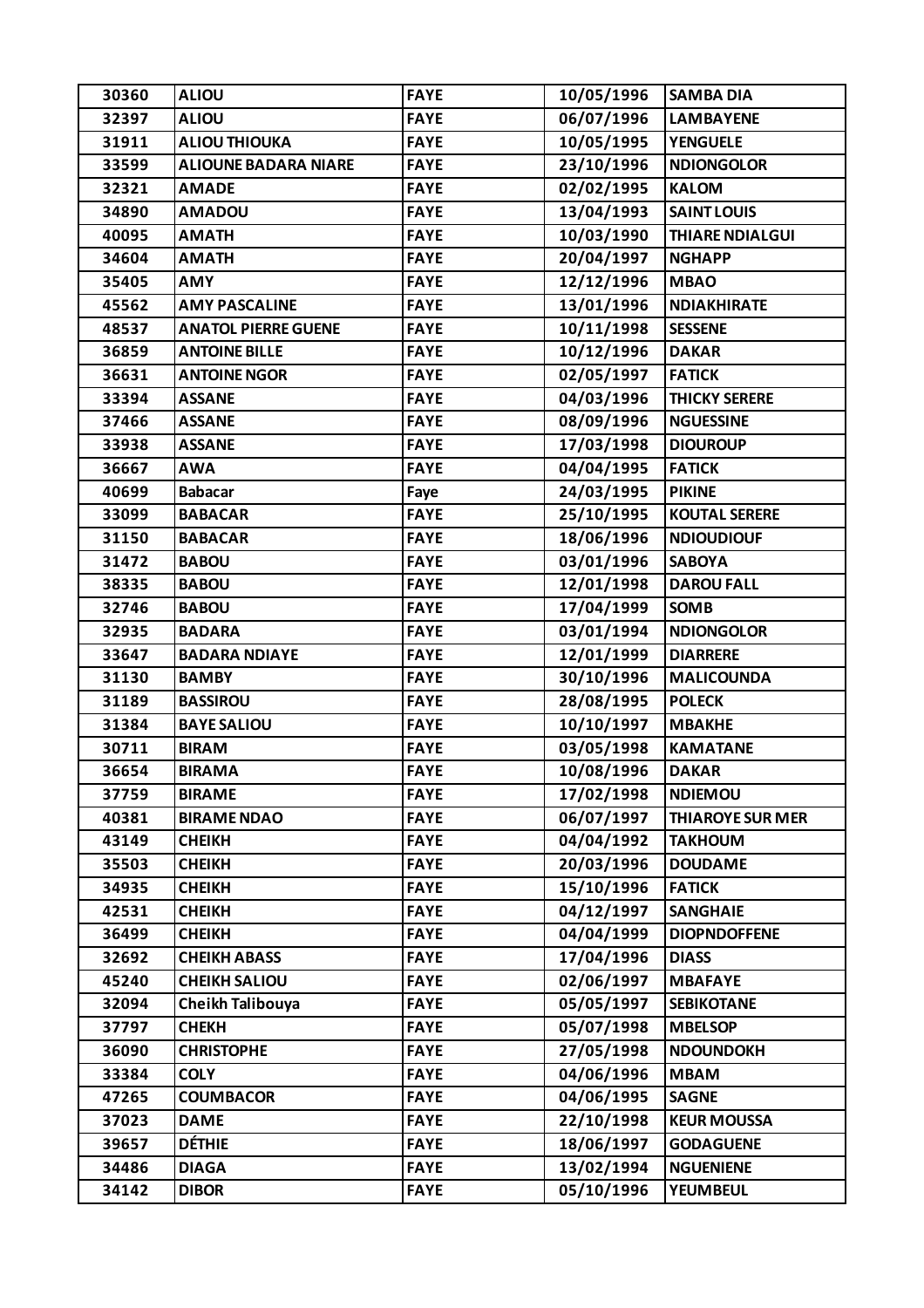| 38554 | <b>DIECOR</b>            | <b>FAYE</b> | 06/06/1998 | <b>FOLOKH</b>             |
|-------|--------------------------|-------------|------------|---------------------------|
| 30657 | <b>DIENE</b>             | <b>FAYE</b> | 10/10/1993 | <b>YENGUELE</b>           |
| 32293 | <b>DIENE</b>             | <b>FAYE</b> | 11/11/1995 | <b>LOUL SESSENE</b>       |
| 32653 | <b>DIENE</b>             | <b>FAYE</b> | 13/06/1996 | <b>MBASSIS</b>            |
| 32177 | <b>DIENE</b>             | <b>FAYE</b> | 07/02/1997 | <b>FATICK</b>             |
| 34492 | <b>DIENE HANGUEL</b>     | <b>FAYE</b> | 25/04/1995 | <b>KALOM</b>              |
| 37275 | <b>DJIBRIL</b>           | <b>FAYE</b> | 13/01/1995 | <b>BAYAKH</b>             |
| 40248 | <b>DJIBRIL</b>           | <b>FAYE</b> | 28/06/1995 | <b>NDIOUKHANE SERERES</b> |
| 35732 | <b>DJIBRIL</b>           | <b>FAYE</b> | 03/01/1998 | <b>DOUDAME</b>            |
| 30828 | <b>DJIBY</b>             | <b>FAYE</b> | 05/06/1996 | <b>DJIBY FAYE</b>         |
| 32342 | <b>DOUDOU</b>            | <b>FAYE</b> | 13/10/1996 | <b>MBENGANE</b>           |
| 34881 | <b>DOUDOU</b>            | <b>FAYE</b> | 31/03/1997 | <b>KISSANE</b>            |
| 34322 | <b>DOUDOU</b>            | <b>FAYE</b> | 30/05/1997 | <b>DAROU ALPHA</b>        |
| 37871 | <b>EL HADJI</b>          | <b>FAYE</b> | 17/02/1996 | <b>NGANGARLAM</b>         |
| 32847 | EL HADJI MAMADOU         | <b>FAYE</b> | 07/01/1997 | <b>NDIASSANE</b>          |
| 34163 | <b>ELHADJI</b>           | <b>FAYE</b> | 30/09/1994 | <b>KAOLACK</b>            |
| 36771 | <b>ELHADJI</b>           | <b>FAYE</b> | 10/12/1996 | <b>KEUR SADER</b>         |
| 38706 | <b>ELHADJI DIAB</b>      | <b>FAYE</b> | 11/06/1996 | <b>Diourbel</b>           |
| 33010 | <b>ELHADJI MOUSSA</b>    | <b>FAYE</b> | 10/03/1996 | <b>NGOUMSANE</b>          |
| 39226 | <b>ELHADJI YAMAR</b>     | <b>FAYE</b> | 04/12/1997 | <b>PIKINE</b>             |
| 47191 | <b>ELOI MBASSOR</b>      | <b>FAYE</b> | 01/01/1997 | <b>FISSEL</b>             |
| 33828 | <b>FALLOU</b>            | <b>FAYE</b> | 07/07/1997 | <b>BAMBEY</b>             |
| 38178 | <b>FAMARA</b>            | <b>FAYE</b> | 01/01/1999 | <b>DIOFIOR</b>            |
| 46341 | <b>FAMARA</b>            | <b>FAYE</b> | 01/01/1999 | <b>DIOFIOR</b>            |
| 36112 | <b>GNILANE</b>           | <b>FAYE</b> | 04/04/1995 | <b>NDIONGOLOR</b>         |
| 45249 | <b>GORA</b>              | <b>FAYE</b> | 15/02/1996 | <b>PALAM</b>              |
| 40777 | <b>GORA DIALLO</b>       | <b>FAYE</b> | 06/05/1996 | <b>NGUEKOKH</b>           |
| 37845 | <b>HYACINTH</b>          | <b>FAYE</b> | 06/02/1996 | <b>DIOUROUP</b>           |
| 41631 | <b>IBRAHIMA</b>          | <b>FAYE</b> | 04/11/1994 | <b>MBALAMSONE</b>         |
| 32899 | <b>IBRAHIMA</b>          | <b>FAYE</b> | 02/10/1996 | <b>DIOUROUP</b>           |
| 45508 | <b>IBRAHIMA</b>          | <b>FAYE</b> | 27/08/1997 | <b>THIES</b>              |
| 34552 | <b>IBRAHIMA</b>          | <b>FAYE</b> | 08/04/1998 | <b>NGAKHAYE</b>           |
| 35885 | <b>IBRAHIMA</b>          | <b>FAYE</b> | 24/12/1998 | <b>KISSANE</b>            |
| 32288 | <b>IDY</b>               | <b>FAYE</b> | 10/01/1989 | <b>TOUNE</b>              |
| 47419 | <b>JACQUES</b>           | <b>FAYE</b> | 01/01/1997 | <b>THIAFATHIE</b>         |
| 44860 | <b>JEAN PAUL WALY</b>    | <b>FAYE</b> | 04/09/1996 | <b>NIAKHAR</b>            |
| 36921 | <b>JEAN PIERRE DIENE</b> | <b>FAYE</b> | 23/09/1997 | <b>DOUDAME</b>            |
| 35387 | <b>JEROME SINGYAME</b>   | <b>FAYE</b> | 12/04/1998 | <b>FAYIL</b>              |
| 45544 | <b>KHALIDOU</b>          | <b>FAYE</b> | 12/06/1996 | <b>BATAMAR</b>            |
| 34596 | <b>KHALIFA ABABACAR</b>  | <b>FAYE</b> | 02/05/1996 | <b>GUEDIAWAYE</b>         |
| 47866 | <b>LAITY</b>             | <b>FAYE</b> | 25/02/1997 | <b>GANDIAYE</b>           |
| 35977 | <b>LAMINE</b>            | <b>FAYE</b> | 25/01/1996 | <b>FARABOUGOU</b>         |
| 37925 | <b>LAMINE</b>            | <b>FAYE</b> | 02/08/1998 | <b>DIOFIOR</b>            |
| 31168 | <b>LAMINE NDEB</b>       | <b>FAYE</b> | 27/01/1995 | <b>DIOFIOR</b>            |
| 33406 | <b>LATSOUCK</b>          | <b>FAYE</b> | 03/06/1998 | <b>MBAFAYE</b>            |
| 46514 | <b>LATSOUCK</b>          | <b>FAYE</b> | 03/06/1998 | <b>MBAFAYE</b>            |
| 33022 | <b>LATYR</b>             | <b>FAYE</b> | 10/10/1996 | <b>KHALAMBASSE</b>        |
| 34562 | <b>LATYR</b>             | <b>FAYE</b> | 18/01/1999 | <b>DOUDAME</b>            |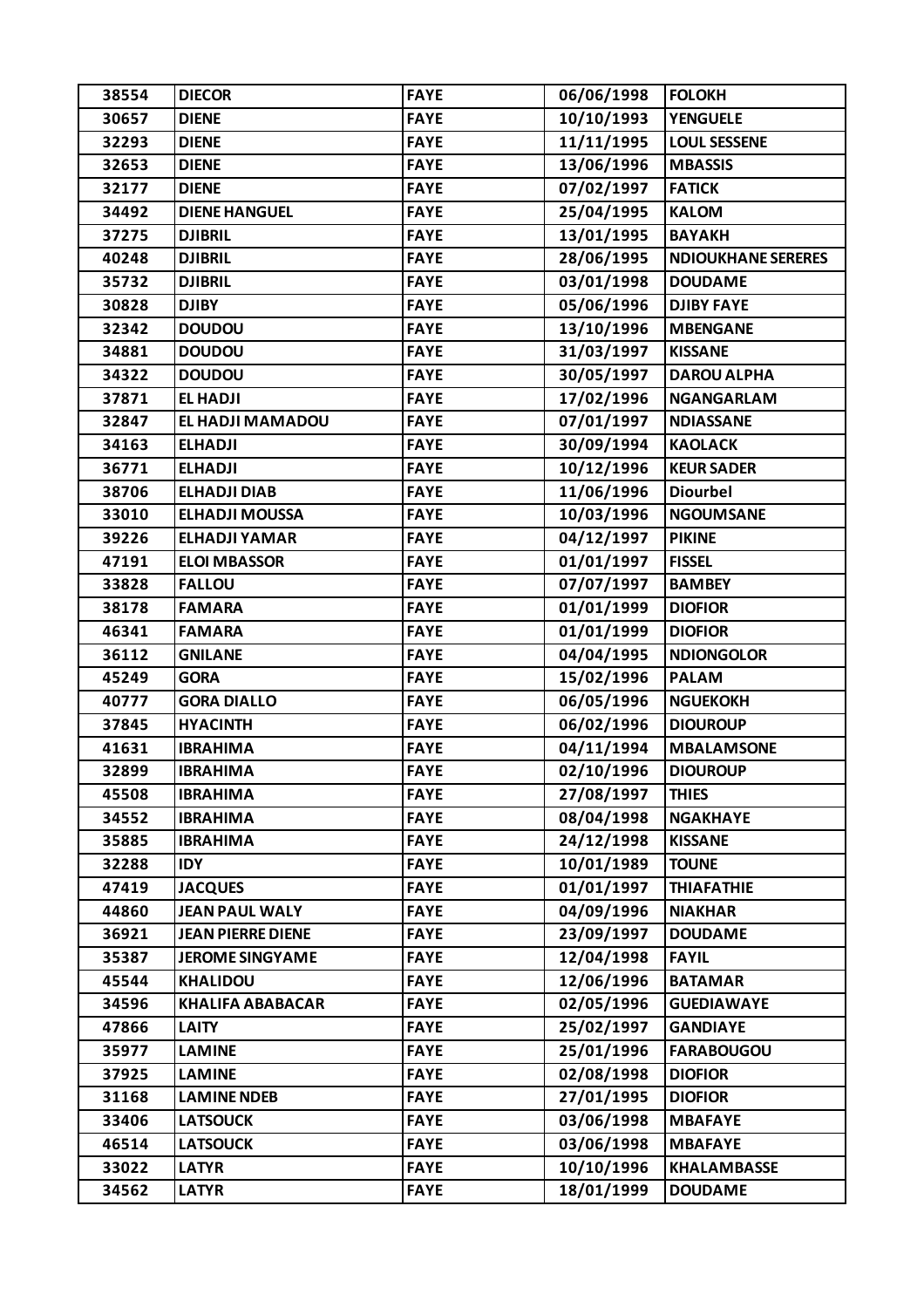| 33071 | <b>MALICK</b>          | <b>FAYE</b> | 15/05/1998 | <b>DOUDAME</b>        |
|-------|------------------------|-------------|------------|-----------------------|
| 45425 | <b>MALICK</b>          | <b>FAYE</b> | 23/03/1999 | <b>MONE</b>           |
| 30073 | <b>MAMADOU</b>         | <b>FAYE</b> | 01/03/1995 | <b>PATAR SINE</b>     |
| 42295 | <b>MAMADOU</b>         | <b>FAYE</b> | 13/05/1995 | <b>THICKY</b>         |
| 32415 | <b>MAMADOU</b>         | <b>FAYE</b> | 18/04/1996 | <b>GANDIAYE</b>       |
| 34342 | <b>MAMADOU</b>         | <b>FAYE</b> | 08/08/1997 | <b>MBOMBOYE</b>       |
| 32152 | <b>MAMADOU</b>         | <b>FAYE</b> | 30/01/1998 | <b>DJILLASS</b>       |
| 32351 | <b>MAMADOU</b>         | <b>FAYE</b> | 15/02/1998 | <b>THICKY</b>         |
| 42090 | <b>MAMADOU SÉMOU</b>   | <b>FAYE</b> | 12/05/1992 | <b>KORA</b>           |
| 42242 | <b>MAME BIRAM</b>      | <b>FAYE</b> | 13/12/1995 | <b>NDIONE THIOGOM</b> |
| 34767 | <b>MAME BIRAME</b>     | <b>FAYE</b> | 12/02/1998 | <b>FATICK</b>         |
| 36923 | <b>MAME BIRAME</b>     | <b>FAYE</b> | 12/02/1998 | <b>FATICK</b>         |
| 40991 | <b>MAME MBAR</b>       | <b>FAYE</b> | 14/02/1996 | <b>FATICK</b>         |
| 30978 | <b>MAODO</b>           | <b>FAYE</b> | 14/04/1998 | <b>GUINGUINEO</b>     |
| 34703 | <b>MAODO</b>           | <b>FAYE</b> | 14/04/1998 | <b>GUINGUINEO</b>     |
| 31875 | <b>MASSENE</b>         | <b>FAYE</b> | 01/01/1994 | <b>GOSSAS VILLAGE</b> |
| 46963 | <b>MASSMABA</b>        | <b>FAYE</b> | 01/04/1997 | <b>NGUEDIANE</b>      |
| 30464 | <b>MATAR</b>           | <b>FAYE</b> | 25/11/1997 | <b>THIARE</b>         |
| 31005 | <b>MATAR</b>           | <b>FAYE</b> | 04/12/1998 | <b>DAKAR</b>          |
| 38636 | <b>MATAR MBACKE</b>    | <b>FAYE</b> | 12/01/1994 | <b>THIES</b>          |
| 44070 | <b>MATHIEU</b>         | <b>FAYE</b> | 15/06/1994 | <b>MBASSIS</b>        |
| 41621 | <b>MBAYE</b>           | <b>FAYE</b> | 12/04/1995 | <b>SANTHI MOUDE</b>   |
| 46267 | <b>MBAYE</b>           | <b>FAYE</b> | 01/01/1997 | <b>SANGUÉ</b>         |
| 32993 | <b>MBAYE</b>           | <b>FAYE</b> | 12/03/1998 | <b>KALOM</b>          |
| 32823 | <b>MEISSA</b>          | <b>FAYE</b> | 05/04/1997 | <b>POUT DIACK</b>     |
| 33452 | <b>MEISSA NDIAYE</b>   | <b>FAYE</b> | 02/08/1994 | <b>DIOURBEL</b>       |
| 41625 | <b>MICHEL DIAME</b>    | <b>FAYE</b> | 04/06/1999 | <b>MISSIRAH</b>       |
| 38356 | <b>MODOU</b>           | Faye        | 15/12/1994 | <b>MBELSOP</b>        |
| 38062 | <b>MODOU</b>           | <b>FAYE</b> | 17/03/1996 | <b>REFFANE</b>        |
| 37349 | <b>MODOU</b>           | <b>FAYE</b> | 02/02/1997 | <b>FATICK</b>         |
| 34717 | <b>MODOU</b>           | <b>FAYE</b> | 09/09/1997 | <b>TATENE SERERES</b> |
| 30414 | <b>MODOUDIAGNE</b>     | <b>FAYE</b> | 01/01/1996 | <b>BAMBEY</b>         |
| 31448 | <b>MOHAMAD LAMINE</b>  | <b>FAYE</b> | 26/02/1995 | <b>THICKY</b>         |
| 35283 | <b>MOHAMAD LAMINE</b>  | <b>FAYE</b> | 26/02/1995 | <b>THICKY</b>         |
| 40092 | <b>MOHAMED SENI</b>    | <b>FAYE</b> | 06/06/1997 | <b>KHALAMBASSE</b>    |
| 38430 | <b>MOSSANE</b>         | <b>FAYE</b> | 26/01/1999 | <b>SANTHIMOUTH</b>    |
| 32400 | <b>MOUSSA</b>          | <b>FAYE</b> | 10/12/1996 | <b>BACCOBOOF</b>      |
| 34330 | <b>MOUSTAPHA</b>       | Faye        | 08/07/1990 | <b>NDIAFFTE</b>       |
| 30707 | <b>MOUSTAPHA</b>       | <b>FAYE</b> | 14/03/1998 | <b>DIAKHAO</b>        |
| 40319 | <b>MOUSTAPHA DIENE</b> | <b>FAYE</b> | 07/04/1997 | <b>NDIONGOLOR</b>     |
| 36762 | <b>NDELLA</b>          | <b>FAYE</b> | 30/05/1995 | <b>BACCO SERERE</b>   |
| 30111 | <b>NDIOUGA</b>         | <b>FAYE</b> | 31/12/1996 | <b>NEOURANE</b>       |
| 30112 | <b>NDIOUGA</b>         | <b>FAYE</b> | 31/12/1996 | <b>NEOURANE</b>       |
| 46986 | <b>NDONGO</b>          | <b>FAYE</b> | 14/02/1998 | <b>FISSEL</b>         |
| 33232 | <b>NIOKHOR</b>         | <b>FAYE</b> | 15/02/1996 | <b>DIORAL</b>         |
| 35505 | <b>OUMAR</b>           | <b>FAYE</b> | 25/03/1994 | <b>AGA NDIMACK</b>    |
| 46658 | <b>OUSMANE</b>         | <b>FAYE</b> | 13/05/1991 | <b>THICKY</b>         |
| 34257 | <b>OUSMANE</b>         | <b>FAYE</b> | 01/01/1995 | <b>DOUDAME</b>        |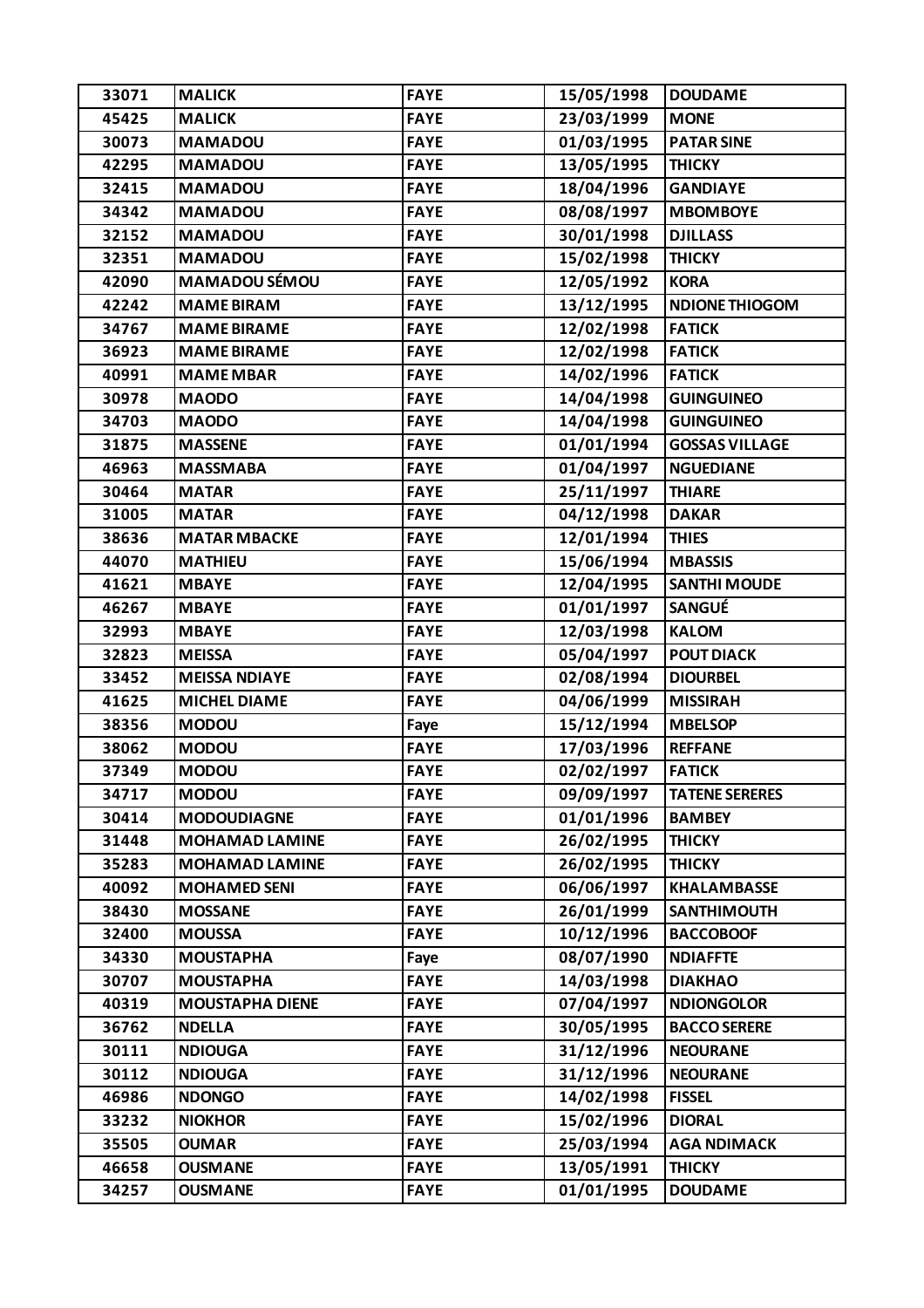| 40571 | <b>OUSMANE</b>       | <b>FAYE</b>      | 26/12/1996 | <b>TOUCAR</b>           |
|-------|----------------------|------------------|------------|-------------------------|
| 41646 | <b>OUSMANE</b>       | <b>FAYE</b>      | 02/01/1998 | <b>FATICK</b>           |
| 44780 | <b>OUSMANE NIANG</b> | <b>FAYE</b>      | 02/01/1997 | <b>NIANING</b>          |
| 37467 | <b>OUSSEYNOU</b>     | <b>FAYE</b>      | 08/09/1996 | <b>NGUESSINE</b>        |
| 35959 | <b>OUSSEYNOU</b>     | <b>FAYE</b>      | 10/09/1996 | <b>FISSEL2</b>          |
| 34877 | PAPA DAYI THIANG     | <b>FAYE</b>      | 05/11/1996 | <b>DIOFIOR</b>          |
| 34271 | <b>PAPA FODE</b>     | <b>FAYE</b>      | 02/10/1995 | <b>THIES</b>            |
| 39249 | <b>PAPE THOMAS</b>   | <b>FAYE</b>      | 14/07/1996 | <b>POUT DIACK</b>       |
| 41224 | <b>PAPE ALIOUNE</b>  | <b>FAYE</b>      | 02/06/1997 | <b>THIES</b>            |
| 37011 | <b>PAPE BABACAR</b>  | <b>FAYE</b>      | 28/02/1996 | <b>KAHONE</b>           |
| 34442 | <b>PAPE CHEICH</b>   | <b>FAYE</b>      | 01/01/1996 | YAYE                    |
| 40508 | <b>PAPE LATYR</b>    | <b>FAYE</b>      | 01/01/1995 | <b>NIONDOUNE</b>        |
| 36127 | <b>PAUL</b>          | <b>FAYE</b>      | 10/04/1996 | <b>GODEL</b>            |
| 34545 | <b>PENDA</b>         | <b>FAYE</b>      | 13/12/1997 | <b>DIOURBEL</b>         |
| 36969 | PHILIPPE DIAGA       | <b>FAYE</b>      | 07/09/1996 | <b>FISSEL</b>           |
| 33143 | <b>PIERRE</b>        | <b>FAYE</b>      | 12/12/1995 | <b>BOYARD NDIODIOME</b> |
| 34313 | <b>PIERRE</b>        | <b>FAYE</b>      | 01/04/1996 | <b>BICOLE</b>           |
| 38307 | <b>SALIOU</b>        | <b>FAYE</b>      | 21/01/1996 | <b>THICKY</b>           |
| 33218 | <b>SALIOU</b>        | <b>FAYE</b>      | 07/02/1996 | <b>DIOFIOR</b>          |
| 36460 | <b>SALIOU</b>        | <b>FAYE</b>      | 14/01/1997 | <b>NDIEFFER</b>         |
| 40023 | <b>SALIOU</b>        | <b>FAYE</b>      | 07/02/1997 | <b>LAGNAR</b>           |
| 32667 | <b>SALIOU</b>        | <b>FAYE</b>      | 01/08/1997 | <b>POUT DIACK</b>       |
| 38386 | <b>SALIOU MBACKÉ</b> | <b>FAYE</b>      | 31/12/1998 | <b>KAOLACK</b>          |
| 38361 | <b>SEMOU</b>         | <b>FAYE</b>      | 22/02/1994 | <b>KALOM</b>            |
| 33556 | <b>SEMOU</b>         | <b>FAYE</b>      | 15/03/1998 | <b>BOULEL</b>           |
| 31118 | <b>SENY</b>          | <b>FAYE</b>      | 04/06/1997 | <b>GANDIAYE</b>         |
| 30328 | <b>SOULEYMANE</b>    | <b>FAYE</b>      | 22/09/1997 | <b>FATICK</b>           |
| 30625 | <b>WAGANE</b>        | <b>FAYE</b>      | 08/02/1997 | <b>FATICK</b>           |
| 41608 | <b>WAGANE</b>        | <b>FAYE</b>      | 05/01/1999 | <b>DIAKHAO SALOUM</b>   |
| 31605 | <b>WAGANE COUMBA</b> | <b>FAYE</b>      | 18/12/1996 | <b>DIARRERE</b>         |
| 37851 | WALY                 | <b>FAYE</b>      | 06/01/1995 | <b>YENGUELE</b>         |
| 37121 | <b>WALY</b>          | <b>FAYE</b>      | 18/04/1996 | <b>KHALAMBASSE</b>      |
| 32461 | <b>WALY</b>          | <b>FAYE</b>      | 15/12/1996 | <b>SIMAL</b>            |
| 34930 | <b>YATMA</b>         | <b>FAYE</b>      | 29/12/1995 | <b>POUT DIACK</b>       |
| 40510 | ANSOUMANASALUT       | FICKOU,          | 10/11/1997 | <b>MISSIRA NOUMBATO</b> |
| 31207 | <b>FATY</b>          | <b>FLEUR</b>     | 06/03/1995 | <b>MBADIENE</b>         |
| 39235 | <b>MAMADOU</b>       | <b>FOFANA</b>    | 10/01/1998 | <b>NDIOUM</b>           |
| 35265 | <b>AMINATA</b>       | <b>FOMBA</b>     | 21/07/1996 | <b>THIENABA GARE</b>    |
| 30466 | AWA                  | <b>GACKOU</b>    | 06/05/1996 | <b>BAMBEY</b>           |
| 31792 | <b>DJIBRIL</b>       | <b>GACKOU</b>    | 10/03/1990 | <b>DIAOULE</b>          |
| 37580 | EL HADJI             | <b>GADIAGA</b>   | 30/11/1995 | <b>NIORO DU RIP</b>     |
| 38577 | <b>OMAR</b>          | <b>GADIAGA</b>   | 12/05/1997 | <b>GANDIAYE</b>         |
| 48593 | <b>DIADJE</b>        | <b>GADJIGO</b>   | 14/02/1991 | <b>KAHENE</b>           |
| 43342 | <b>HABY</b>          | <b>GADJIGO</b>   | 22/09/1992 | <b>KOLDA</b>            |
| 35888 | <b>BOUCARY</b>       | <b>GAGASSAMA</b> | 26/02/1995 | <b>SALIKEGNE</b>        |
| 30645 | <b>ALASSANE</b>      | <b>GANO</b>      | 15/05/1995 | <b>SÉDHIOU</b>          |
| 41207 | <b>ARONA</b>         | <b>GASSAMA</b>   | 17/06/1993 | <b>SINTIOU MALEME</b>   |
| 33930 | <b>BABACAR MBAYE</b> | <b>GASSAMA</b>   | 05/08/1997 | <b>TAMBACOUNDA</b>      |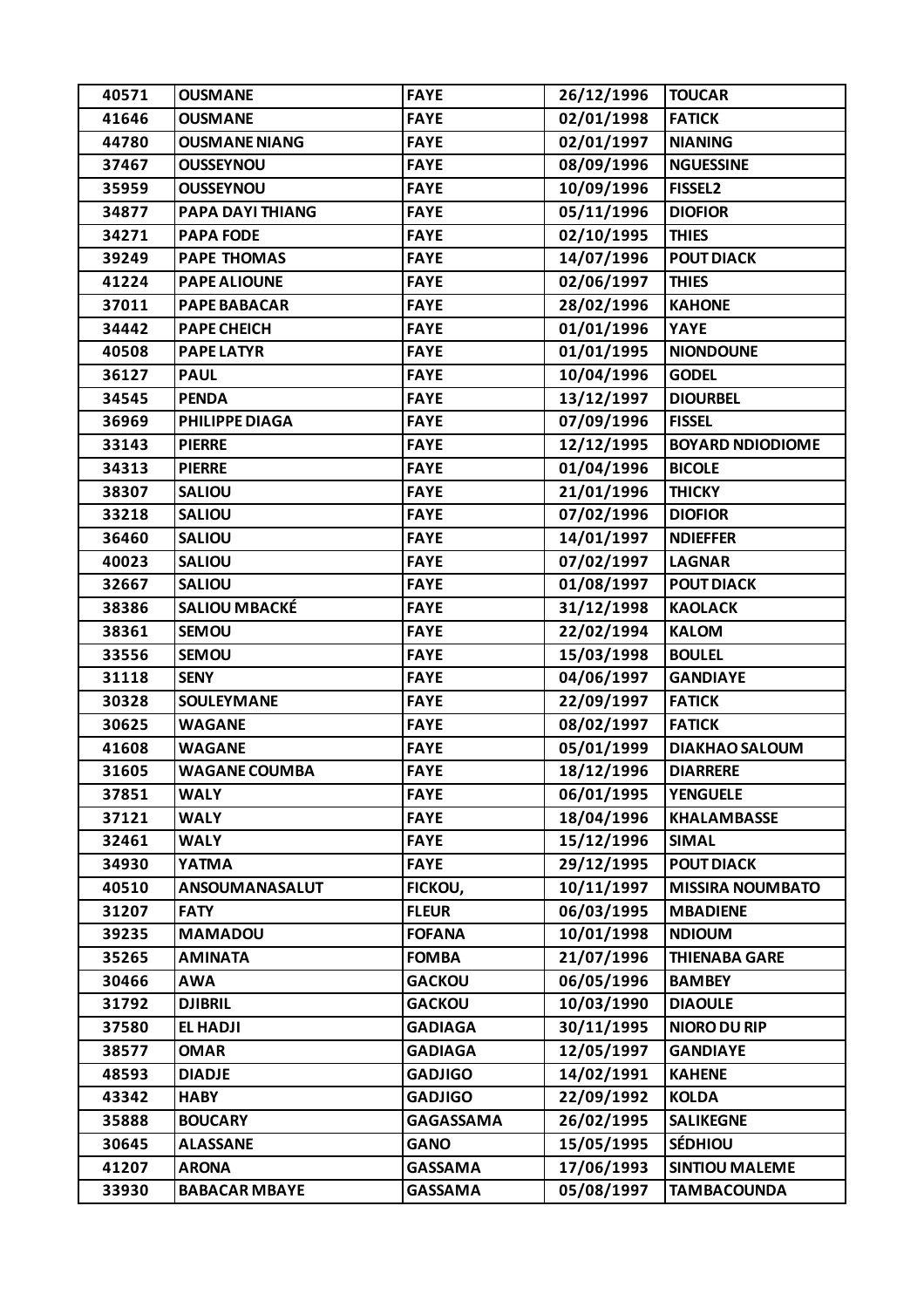| 38934 | <b>BAYE AMADOU</b>         | <b>GASSAMA</b>  | 06/04/1995 | <b>MISSIRAH</b>         |
|-------|----------------------------|-----------------|------------|-------------------------|
| 40076 | <b>HADJI SORY</b>          | <b>GASSAMA</b>  | 15/10/1997 | <b>TAMBACOUNDA</b>      |
| 46132 | <b>MAFOU</b>               | <b>GASSAMA</b>  | 05/10/1994 | <b>DJIREDJI</b>         |
| 34533 | <b>MODOU</b>               | <b>GASSAMA</b>  | 17/10/1996 | <b>THIES</b>            |
| 30564 | <b>VOLIMATA</b>            | <b>GASSAMA</b>  | 31/10/1996 | <b>RUFISQUE</b>         |
| 34139 | <b>ABDOU KHADIM</b>        | <b>GAYE</b>     | 06/06/1999 | <b>BEGAL</b>            |
| 37100 | <b>ABDOU SOW</b>           | <b>GAYE</b>     | 23/04/1996 | <b>KASSAS</b>           |
| 30850 | <b>ABDOULAYE</b>           | <b>GAYE</b>     | 02/01/1996 | <b>THIES</b>            |
| 38791 | <b>ABDOULAYE</b>           | <b>GAYE</b>     | 12/10/1996 | <b>MBILOR</b>           |
| 45229 | <b>AMY</b>                 | <b>GAYE</b>     | 05/12/1996 | <b>KAFFRINE</b>         |
| 33370 | Arouna                     | Gaye            | 16/03/1996 | <b>DIOURBEL</b>         |
| 36435 | <b>DAME</b>                | <b>GAYE</b>     | 01/01/1999 | <b>NIORO DU RIP</b>     |
| 31913 | <b>ELHADJI NDENDÉ</b>      | <b>GAYE</b>     | 02/02/1998 | <b>MÉCKHÉ</b>           |
| 40587 | <b>FALLOU</b>              | <b>GAYE</b>     | 20/03/1998 | <b>MÉLAKH</b>           |
| 45084 | <b>IBRAHIMA</b>            | <b>GAYE</b>     | 20/12/1996 | <b>NDORONG OULOF</b>    |
| 36355 | <b>MALICK</b>              | <b>GAYE</b>     | 15/08/1996 | <b>DIOSSONG</b>         |
| 32023 | <b>MAMADOU LAMINE BARA</b> | <b>GAYE</b>     | 12/11/1997 | <b>DAKAR</b>            |
| 32324 | <b>MAME FATOU</b>          | <b>GAYE</b>     | 09/01/1992 | <b>THIES</b>            |
| 35708 | <b>MBAYE</b>               | <b>GAYE</b>     | 04/01/1997 | <b>LAHI</b>             |
| 35226 | <b>MORTALLA</b>            | <b>GAYE</b>     | 15/08/1995 | <b>KIDIRA</b>           |
| 42221 | <b>MOUNTALA</b>            | <b>GAYE</b>     | 15/12/1997 | <b>DIOFIOR</b>          |
| 37476 | <b>MOUSSA</b>              | <b>GAYE</b>     | 27/04/1998 | <b>BIRKELANE</b>        |
| 32554 | <b>SAMBA</b>               | <b>GAYE</b>     | 06/09/1997 | <b>NGAYENE</b>          |
| 36000 | <b>SERIGNE BABACAR</b>     | <b>GAYE</b>     | 18/08/1995 | <b>MBAO</b>             |
| 33435 | <b>SIDY</b>                | <b>GAYE</b>     | 06/10/1997 | <b>BIRKILANE</b>        |
| 33790 | <b>TAMSIR LAITY</b>        | <b>GAYE</b>     | 15/01/1999 | <b>KAOLACK</b>          |
| 30731 | <b>ABDOULAYE</b>           | <b>GHODIOU</b>  | 17/04/1996 | <b>SOUMACOUNDA</b>      |
| 34038 | <b>ABDOU KHADRE</b>        | <b>GNING</b>    | 05/11/1997 | THIA-THIAO              |
| 31951 | <b>ABDOULAYE</b>           | <b>GNING</b>    | 31/12/1993 | <b>BAKEL</b>            |
| 35557 | <b>ALIOU</b>               | <b>GNING</b>    | 09/05/1998 | <b>NGONINE</b>          |
| 45922 | <b>AWA</b>                 | <b>GNING</b>    | 23/01/1999 | <b>BAMBEY</b>           |
| 35120 | <b>CHEIKH</b>              | <b>GNING</b>    | 16/07/1999 | <b>NDIAGO</b>           |
| 31200 | <b>DAME</b>                | <b>GNING</b>    | 02/08/1999 | <b>BAMBEY SERERE</b>    |
| 46926 | <b>DIOMAYE</b>             | <b>GNING</b>    | 10/03/1997 | <b>SOB</b>              |
| 33336 | <b>DJIBY</b>               | <b>GNING</b>    | 18/08/1996 | <b>YEUMA</b>            |
| 38681 | <b>ELHADJI</b>             | <b>GNING</b>    | 05/03/1999 | <b>SOUSSOUNG</b>        |
| 43164 | <b>IBRAHIMA</b>            | <b>GNING</b>    | 20/04/1996 | <b>DIOLOFIRA SERERE</b> |
| 41612 | <b>MBAYE</b>               | <b>GNING</b>    | 12/06/1997 | <b>GAGUÉ MODY</b>       |
| 37764 | <b>MODOU</b>               | <b>GNING</b>    | 07/01/1996 | <b>REFANE</b>           |
| 31685 | <b>ALIOUNE BADARA</b>      | <b>GNINGUE</b>  | 10/03/1996 | <b>Kaolack</b>          |
| 40033 | <b>MAIMOUNA</b>            | <b>GNINGUE</b>  | 04/10/1996 | <b>KAOLACK</b>          |
| 31775 | <b>SIDY</b>                | <b>GNINGUE</b>  | 12/02/1997 | <b>LATMINGUE</b>        |
| 34607 | <b>ALEXANDRE</b>           | <b>GOMIS</b>    | 24/10/1994 | <b>THIES</b>            |
| 32915 | <b>CELESTIN</b>            | <b>GOMIS</b>    | 28/02/1998 | <b>ZIGUINCHOR</b>       |
| 44822 | <b>HENRI HONORE</b>        | <b>GOMIS</b>    | 26/01/1993 | <b>GUEDIAWAYE</b>       |
| 35102 | <b>ADAMAKA</b>             | <b>GOUDIABY</b> | 01/01/1996 | <b>KOLDA</b>            |
| 48288 | <b>CHEIKH LANSANA</b>      | <b>GOUDIABY</b> | 20/08/1991 | <b>BIGNONA</b>          |
| 33839 | <b>EL HADJI FODE</b>       | <b>GOUDIABY</b> | 24/10/1997 | <b>KAFFRINE</b>         |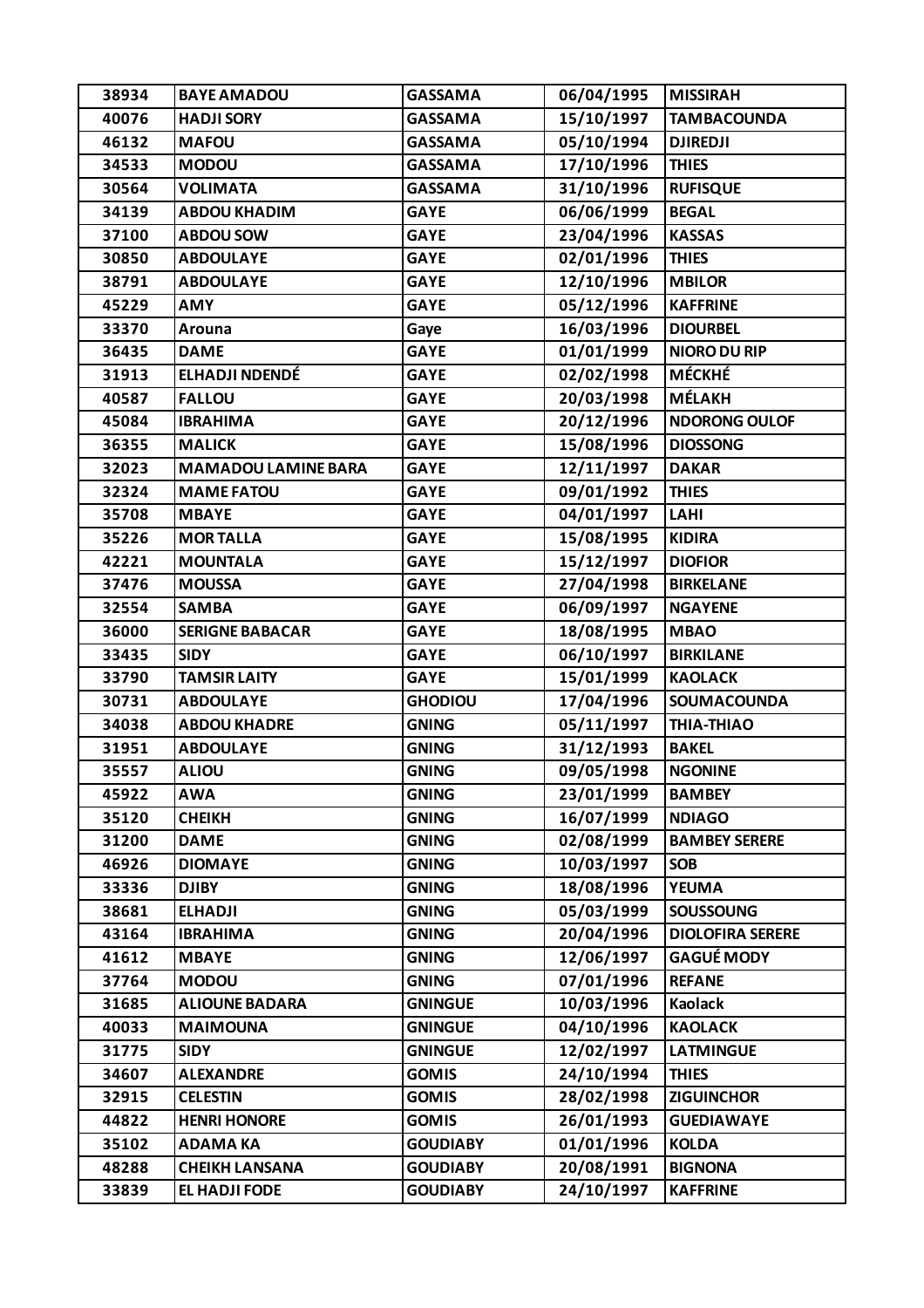| 32884 | <b>ILIASSE MINA</b>                    | <b>GOUDIABY</b> | 23/04/1996 | <b>ELANA</b>             |
|-------|----------------------------------------|-----------------|------------|--------------------------|
| 35666 | <b>KHADY BA</b>                        | <b>GOUDIABY</b> | 09/12/1996 | <b>BOUGOUTOUB</b>        |
| 47798 | <b>LANDING</b>                         | <b>GOUDIABY</b> | 18/04/1997 | <b>BIGNONA</b>           |
| 30142 | <b>MAMADOU</b>                         | <b>GOUDIABY</b> | 25/11/1992 | <b>DAKAR</b>             |
| 43157 | <b>MBAYE</b>                           | <b>GOUDIABY</b> | 25/03/1997 | <b>KAGNAROU</b>          |
| 41647 | <b>OUSMANE</b>                         | <b>GOUDIABY</b> | 01/01/1994 | <b>ZIGUINCHOR</b>        |
| 48811 | <b>OUSMANE</b>                         | <b>GOUDIABY</b> | 08/06/1994 | <b>BAMBOU</b>            |
| 47842 | <b>SALIMATA DIOSSY</b>                 | <b>GOUDIABY</b> | 10/10/1998 | <b>TENDOUCK</b>          |
| 39691 | <b>ABABACAR</b>                        | <b>GUEYE</b>    | 06/04/1996 | <b>DAHRA</b>             |
| 30596 | <b>ABDOU</b>                           | <b>GUEYE</b>    | 15/01/1995 | <b>DIOUTNGUEL</b>        |
| 40295 | <b>ABDOULAYE</b>                       | <b>GUEYE</b>    | 12/05/1997 | <b>DIOURBEL</b>          |
| 32599 | <b>ABDOULAYE</b>                       | <b>GUEYE</b>    | 16/10/1997 | <b>GUINGUINEO</b>        |
| 38781 | <b>ABDOULAYE</b>                       | <b>GUEYE</b>    | 06/06/1999 | <b>DIAMBALLO</b>         |
| 42653 | <b>ABDOURAHMANE</b>                    | <b>GUEYE</b>    | 17/08/1995 | <b>BARGNY</b>            |
| 30268 | <b>ABDOURAHMANE</b>                    | <b>GUEYE</b>    | 07/03/1996 | <b>DAKAR</b>             |
| 40957 | <b>ALIOU</b>                           | <b>GUEYE</b>    | 14/07/1998 | <b>MBOUR</b>             |
| 32514 | <b>ALY</b>                             | <b>GUEYE</b>    | 09/10/1995 | <b>FATICK</b>            |
| 36483 | <b>AMADY</b>                           | <b>GUEYE</b>    | 15/02/1998 | <b>KEUR BIRANE DIA</b>   |
| 37176 | <b>AMY</b>                             | <b>GUEYE</b>    | 06/10/1997 | <b>A PASSY MBITEYENE</b> |
| 33762 | <b>ANTOU</b>                           | <b>GUEYE</b>    | 05/03/1998 | <b>KEUR DJIBY</b>        |
| 30735 | <b>BABACAR</b>                         | <b>GUEYE</b>    | 01/02/1996 | <b>KAFFRINE</b>          |
| 43136 | <b>BEN AMADOU</b>                      | <b>GUEYE</b>    | 12/12/1997 | <b>MBACKÉ</b>            |
| 47461 | <b>BOUNA</b>                           | <b>GUEYE</b>    | 15/06/1995 | <b>RICHARD TOLL</b>      |
| 39230 | <b>CHEIKH BAYE</b>                     | <b>GUEYE</b>    | 04/04/1996 | <b>KOSSY THIAMENE</b>    |
| 45670 | <b>DIOKEL</b>                          | <b>GUEYE</b>    | 10/06/1999 | <b>KEUR MBOUCKY</b>      |
| 44104 | EL HADJI MOUHAMADOU                    | <b>GUEYE</b>    | 02/12/1996 | <b>ZIGUINCHOR</b>        |
|       | <b>FADHILOU</b>                        |                 |            |                          |
| 30730 | <b>ELIMANE</b>                         | <b>GUEYE</b>    | 07/01/1996 | <b>BARGNY</b>            |
| 31984 | <b>FATOU CAMARA</b>                    | <b>GUEYE</b>    | 05/03/1994 | <b>RUFISQUE</b>          |
| 36442 | <b>FATOU SALIOU</b>                    | <b>GUEYE</b>    | 27/09/1996 | <b>THIES</b>             |
| 35814 | <b>FODÉ</b>                            | <b>GUEYE</b>    | 06/12/1997 | <b>TAMBACOUNDA</b>       |
| 32263 | <b>GORGUI BARKA</b>                    | <b>GUEYE</b>    | 20/11/1996 | <b>DYA</b>               |
| 38111 | <b>IBRAHIMA</b>                        | <b>GUEYE</b>    | 13/06/1997 | <b>PIRE</b>              |
| 35171 | <b>JOSEPH MBAP</b>                     | <b>GUEYE</b>    | 01/04/1995 | djilasse                 |
| 38271 | <b>LATYR</b>                           | <b>GUEYE</b>    | 22/01/1996 | <b>DIAGNEL</b>           |
| 37723 | <b>LIBASSE</b>                         | <b>GUEYE</b>    | 20/03/1995 | Pikine                   |
| 32781 | <b>MALICK</b>                          | <b>GUEYE</b>    | 08/03/1993 | <b>NDIAFFATTE</b>        |
| 31513 | <b>MALICK</b>                          | <b>GUEYE</b>    | 01/11/1997 | <b>KEUR MANDEME</b>      |
| 40594 | <b>MAMADOU</b>                         | <b>GUEYE</b>    | 07/03/1991 | <b>NDOFFANE BOURE</b>    |
| 30321 | <b>MAMADOU</b>                         | <b>GUEYE</b>    | 24/09/1997 | <b>KAOLACK</b>           |
| 31700 | <b>MAMADOU ABDOULAYE</b>               | <b>GUEYE</b>    | 05/04/1994 | <b>KOLDA</b>             |
| 42540 | <b>MAMADOU BOUBOU</b>                  | <b>GUEYE</b>    | 01/01/1998 | <b>NIORO DU RIP</b>      |
| 34471 | <b>MAME ALY</b>                        | <b>GUEYE</b>    | 04/04/1997 | <b>THIWALO</b>           |
| 31598 | <b>MAME DIARRA DITE SOUCKEYE GUEYE</b> |                 | 01/05/1995 | <b>NDIOB</b>             |
| 36281 | <b>MANSOUR</b>                         | <b>GUEYE</b>    | 24/02/1998 | <b>MBAYENE 3</b>         |
| 45751 | <b>MARIAMA</b>                         | <b>GUEYE</b>    | 03/04/1992 | <b>KAOLACK</b>           |
| 38666 | <b>MATAR</b>                           | <b>GUEYE</b>    | 20/04/1996 | <b>NDEUYE</b>            |
| 32333 | <b>MBAYE</b>                           | <b>GUEYE</b>    | 05/06/1998 | <b>RUFISQUE</b>          |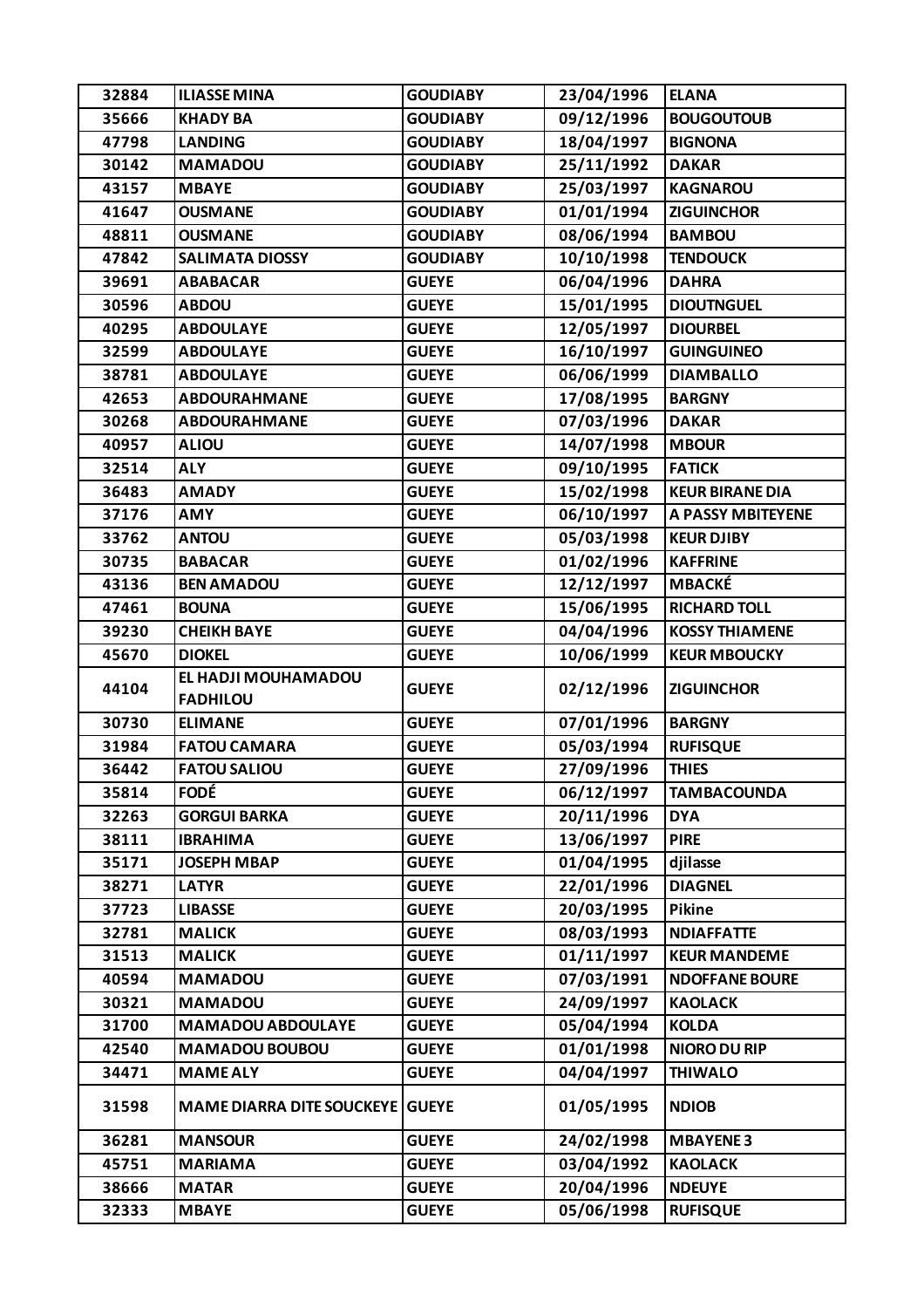| 35122 | <b>MBOLE</b>                 | <b>GUEYE</b>     | 03/04/1998 | <b>SAKHAGNE</b>          |
|-------|------------------------------|------------------|------------|--------------------------|
| 40854 | <b>MODOU</b>                 | <b>GUEYE</b>     | 10/04/1996 | <b>THIES</b>             |
| 34852 | Momar                        | Gueye            | 15/10/1995 | <b>Diourbel</b>          |
| 39045 | <b>MOUHAMADOU</b>            | <b>GUEYE</b>     | 07/07/1995 | <b>BARGNY</b>            |
| 37528 | <b>MOUHAMADOU</b>            | <b>GUEYE</b>     | 10/12/1995 | <b>RUFISQUE</b>          |
| 37790 | <b>MOUHAMADOU LAMINE</b>     | <b>GUEYE</b>     | 01/01/1995 | <b>NDIAREME</b>          |
| 46278 | <b>MOUHAMADOU LAMINE</b>     | <b>GUEYE</b>     | 11/01/1996 | <b>MBOUR</b>             |
| 35795 | <b>MOURTALLA</b>             | <b>GUEYE</b>     | 06/04/1995 | <b>TOUBA</b>             |
| 36645 | <b>MOUSSA</b>                | <b>GUEYE</b>     | 10/10/1998 | <b>THIES</b>             |
| 39820 | <b>NDEYE OUMY</b>            | <b>GUEYE</b>     | 22/11/1992 | <b>DAKAR</b>             |
| 32505 | <b>NDIASSE</b>               | <b>GUEYE</b>     | 18/08/1998 | <b>SAINT LOUIS</b>       |
| 31842 | <b>SALA</b>                  | <b>GUEYE</b>     | 22/12/1994 | <b>MAWA</b>              |
| 31151 | <b>SALIOU</b>                | <b>GUEYE</b>     | 07/10/1994 | <b>KOUNGHEUL</b>         |
| 33910 | <b>SAMBA</b>                 | <b>GUEYE</b>     | 10/03/1996 | <b>KAFFRINE</b>          |
| 45871 | <b>SAMBA</b>                 | <b>GUEYE</b>     | 10/08/1998 | <b>NDATHIE NAOUDE</b>    |
| 30922 | <b>SERIGNEMBACKESOKHNALO</b> | <b>GUEYE</b>     | 20/01/1996 | <b>DIOURBEL</b>          |
| 37831 | <b>SEYDOU</b>                | <b>GUEYE</b>     | 09/07/1997 | <b>KOUNGHEUL</b>         |
| 35878 | <b>TAPHA</b>                 | <b>GUEYE</b>     | 05/10/1998 | <b>FATICK</b>            |
| 32813 | <b>THIERNO</b>               | <b>GUEYE</b>     | 10/07/1995 | <b>DAROU MOUSTY</b>      |
| 34365 | <b>TOUBA</b>                 | <b>GUEYE</b>     | 24/01/1997 | <b>THIES</b>             |
| 40513 | <b>YAKHOUBE</b>              | <b>GUEYE</b>     | 07/02/1997 | <b>TAMBACOUNDA</b>       |
| 47107 | Yamar                        | <b>GUEYE</b>     | 03/01/1992 | <b>THIÈS</b>             |
| 47660 | YANKHOBA                     | <b>GUEYE</b>     | 27/02/1997 | <b>KEUR LAHINE</b>       |
| 33580 | YAYA                         | <b>GUEYE</b>     | 01/08/1999 | <b>KEUR ABDOU DIAFFE</b> |
| 39357 | <b>SAMBA</b>                 | <b>GUÈYE</b>     | 19/05/1998 | <b>DOUNDODJI</b>         |
| 31634 | <b>ABIBOU</b>                | <b>HANNE</b>     | 10/03/1997 | <b>TEMEYE</b>            |
| 33995 | <b>ABDOU KHADRE</b>          | KA               | 05/01/1995 | <b>DAROU NAHIM</b>       |
| 32561 | <b>ABO</b>                   | KA               | 27/02/1996 | <b>DIOURBEL</b>          |
| 30316 | <b>ALIOU</b>                 | КA               | 14/01/1996 | <b>KEUR MASSAR</b>       |
| 35886 | <b>AMADOU</b>                | KA               | 15/06/1995 | <b>MBACKE</b>            |
| 45304 | <b>AMADOU</b>                | КA               | 14/08/1996 | <b>KONE ALY</b>          |
| 30461 | <b>CHEIKH</b>                | Ka               | 01/01/1997 | <b>BAMBEY</b>            |
| 42011 | EL HADJI ABDOULAYE           | KА               | 14/01/1996 | <b>MAKA ESCALE</b>       |
| 33856 | <b>IFRA</b>                  | Ka               | 20/06/1997 | <b>SAINT LOUIS</b>       |
| 37716 | <b>ISMAILA</b>               | КA               | 01/01/1992 | <b>KEUR ISMAILA</b>      |
| 38431 | <b>KANTA</b>                 | КA               | 04/02/1997 | <b>DANGARA</b>           |
| 33176 | <b>MAMADOU</b>               | KА               | 03/01/1996 | <b>MAKA KAEL</b>         |
| 35428 | <b>MAMADOU</b>               | КA               | 28/05/1998 | <b>KAOLACK</b>           |
| 31706 | <b>MODOU</b>                 | KА               | 20/12/1996 | <b>NDANGHANE</b>         |
| 37087 | <b>MOUSTAPHA</b>             | КA               | 18/06/1996 | <b>MBADAKHOUNE</b>       |
| 35125 | <b>NDIAGA</b>                | KА               | 27/12/1997 | <b>DALLA</b>             |
| 33411 | <b>SALIOU</b>                | КA               | 15/03/1999 | <b>THIÈS</b>             |
| 31459 | <b>TAHIER</b>                | Ka               | 04/02/1994 | <b>NOTTO GOUYE DIAMA</b> |
| 36160 | <b>MOUSTAPHA</b>             | <b>KABA</b>      | 15/01/1996 | À COLOBANE               |
| 31831 | <b>ROMUALD</b>               | <b>KADIMPEUL</b> | 28/04/1996 | <b>ZIGUINCHOR</b>        |
| 33076 | <b>LAMINE</b>                | <b>KAGNY</b>     | 16/07/1997 | <b>SOUAMCOUNDA</b>       |
| 44105 | <b>PAUL IGNACE</b>           | <b>KAINTE</b>    | 31/12/1996 | <b>BIGNONA</b>           |
| 45763 | <b>FANTA</b>                 | <b>KALELA</b>    | 10/11/1993 | <b>TOGNATABA</b>         |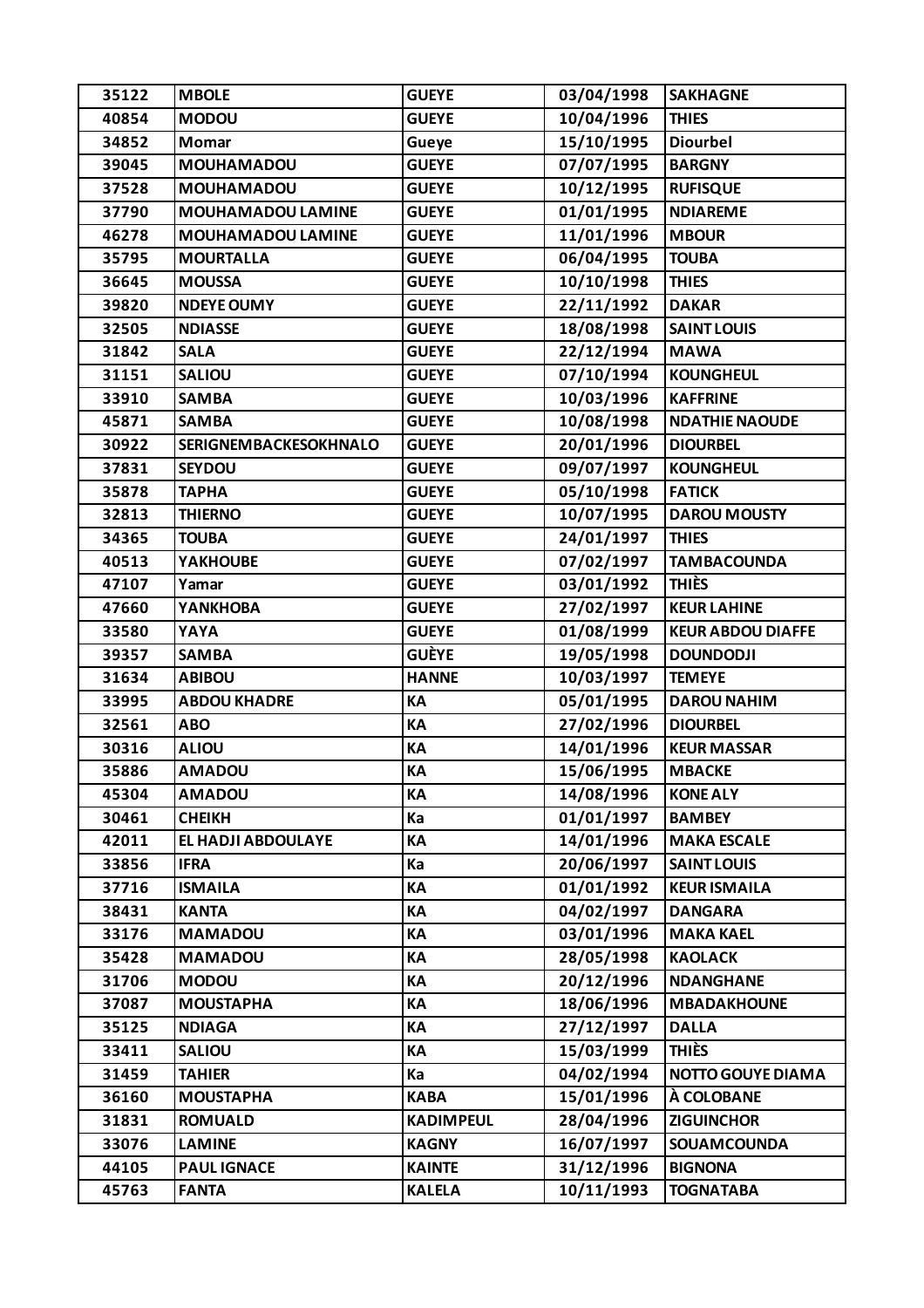| 36163 | <b>MOUSTAPHA</b>                              | <b>KALING</b>     | 07/02/1996              | <b>DJILASS</b>             |
|-------|-----------------------------------------------|-------------------|-------------------------|----------------------------|
| 34725 | <b>JULES</b>                                  | <b>KALY</b>       | $\overline{12/04/1996}$ | <b>HITOU</b>               |
| 35585 | <b>ABLAYE</b>                                 | <b>KAMA</b>       | 18/07/1997              | <b>SOP</b>                 |
| 40867 | <b>ALIOU</b>                                  | Kama              | 09/04/1996              | <b>DAROU SALAM 2</b>       |
| 31729 | <b>ALIOU</b>                                  | <b>KAMA</b>       | 12/11/1996              | <b>KEUR GORY</b>           |
| 47300 | <b>ALPHONSE MBAPE</b>                         | <b>KAMA</b>       | 06/09/1998              | <b>NOBANDANE</b>           |
| 37692 | <b>BABACAR</b>                                | <b>KAMA</b>       | 30/11/1995              | <b>BOOF NDOYEME</b>        |
| 35159 | <b>ELIMANE</b>                                | <b>KAMA</b>       | 10/10/1996              | <b>NDOUNGH</b>             |
| 33177 | <b>IBOU</b>                                   | <b>KAMA</b>       | 10/08/1996              | <b>SOROKH</b>              |
| 39976 | <b>SALIOU</b>                                 | <b>KAMA</b>       | 16/07/1997              | <b>KHALAMBASSE</b>         |
| 35232 | <b>THIERNO MBAP</b>                           | <b>KAMA</b>       | 10/03/1997              | <b>MBOUR</b>               |
| 33976 | <b>BETHY</b>                                  | <b>KAMARA</b>     | 27/02/1992              | <b>PARCELLES ASSAINIES</b> |
| 35258 | <b>BOUBACAR</b>                               | <b>KAMARA</b>     | 14/01/1997              | <b>SAMBA DIA</b>           |
| 47588 | <b>DANIEL</b>                                 | <b>KAMBANCK</b>   | 05/05/1994              | <b>SINDIMA MANCAGNE</b>    |
| 31110 | <b>CHERIF SIDY</b>                            | <b>KAMBAYE</b>    | 11/10/1997              | <b>SEDHIOU</b>             |
| 35653 | <b>BERNABE</b>                                | <b>KAMONY</b>     | 18/05/1997              | <b>ZIGUINCHOR</b>          |
| 31532 | <b>JUSTIN</b>                                 | <b>KANCOLA</b>    | 10/08/1997              | <b>GOUDOMP</b>             |
| 45879 | <b>DAOUDA</b>                                 | <b>KANDE</b>      | 17/03/1998              | <b>ABECOUTA</b>            |
| 37142 | <b>SARA</b>                                   | <b>KANDE</b>      | 20/12/1995              | <b>SOUKOTO</b>             |
| 34972 | <b>TALLA</b>                                  | <b>KANDE</b>      | 17/03/1995              | <b>DAKAR</b>               |
| 34760 | <b>JEREMIE</b>                                | <b>KANDETTY</b>   | 12/08/1995              | <b>PONTO DOSS</b>          |
| 35439 | <b>ADJI MARIEME</b>                           | <b>KANE</b>       | 01/11/1997              | <b>KAFFRINE</b>            |
| 38674 | <b>AHMED</b>                                  | <b>KANE</b>       | 14/02/1996              | <b>MBOUR</b>               |
| 36346 | <b>ALASSANE</b>                               | <b>KANE</b>       | 06/03/1996              | <b>DALIFORT</b>            |
| 33998 | <b>HADY</b>                                   | <b>KANE</b>       | 27/11/1992              | <b>DIALICOUNDA</b>         |
| 42963 | <b>KHADIM</b>                                 | <b>KANE</b>       | 10/08/1996              | <b>MBANTOU</b>             |
| 37873 | <b>MAMADOU</b>                                | <b>KANE</b>       | 06/03/1998              | <b>KAFFRINE</b>            |
| 40402 | <b>OUSSOUBY</b>                               | <b>KANE</b>       | 02/07/1997              | <b>MAKA</b>                |
| 36775 | <b>SAMBA</b>                                  | <b>KANE</b>       | 01/09/1998              | <b>DAHRA</b>               |
| 48382 | <b>SERIGNE ABDOUL KHADRE</b><br><b>MBACKE</b> | <b>KANE</b>       | 10/08/1998              | <b>DAKAR</b>               |
| 35238 | <b>AMINATA</b>                                | <b>KANFANY</b>    | 19/05/1995              | <b>SAINT LOUIS</b>         |
| 46733 | <b>JEAN LOUIS</b>                             | <b>KANFOM</b>     | 09/06/1996              | <b>GOUDOMP</b>             |
| 38967 | <b>MICHAEL CHRISTIAN</b>                      | <b>KANFOM</b>     | 07/06/1998              | <b>GOUDOMP</b>             |
| 30076 | <b>JULES FRANÇOIS</b>                         | <b>KANFOUINE</b>  | 31/10/1996              | <b>RICHARD TOLL</b>        |
| 33118 | <b>FLAVIEN DIOUSSE</b>                        | <b>KANKOLA</b>    | 20/12/1995              | <b>NIORO DU RIP</b>        |
| 39771 | <b>DJIGUI</b>                                 | <b>KANOUTE</b>    | 06/07/1991              | <b>KEDOUGOU</b>            |
| 36621 | <b>AMADY</b>                                  | <b>KANTE</b>      | 24/07/1993              | <b>GANDIAYE</b>            |
| 32209 | <b>ELIMANE</b>                                | <b>KANTE</b>      | 09/12/1993              | <b>KAFFRINE</b>            |
| 40458 | <b>SERIGNE DRAME</b>                          | <b>KANTE</b>      | 23/09/1997              | <b>MBACKE</b>              |
| 37955 | <b>YOUSSOUPHA</b>                             | <b>KANTÉ</b>      | 10/02/1996              | <b>KAYMOR</b>              |
| 37060 | <b>JONASSE</b>                                | <b>KANTOUSSAN</b> | 12/04/1992              | <b>KANEMA</b>              |
| 48959 | <b>MOUSTAPHA</b>                              | <b>KAO</b>        | 20/12/1997              | <b>SEDHIOU</b>             |
| 45937 | <b>MATAR THIAM</b>                            | <b>KASSE</b>      | 24/02/1998              | <b>KEUR BABA ALIMA</b>     |
| 43184 | <b>BABACAR</b>                                | <b>KEBE</b>       | 17/06/1995              | <b>NDIANKHA ALY</b>        |
| 34844 | <b>CHEIKH TIDIANE</b>                         | <b>KEBE</b>       | 02/02/1997              | <b>KEBE MBOUDAYE</b>       |
| 38283 | <b>IBRAHIMA</b>                               | <b>KEBE</b>       | 18/10/1997              | <b>KEBE KOUDE</b>          |
| 34308 | <b>PAPE MBAYE</b>                             | <b>KEBE</b>       | 13/09/1995              | <b>KEUR MADIABEL</b>       |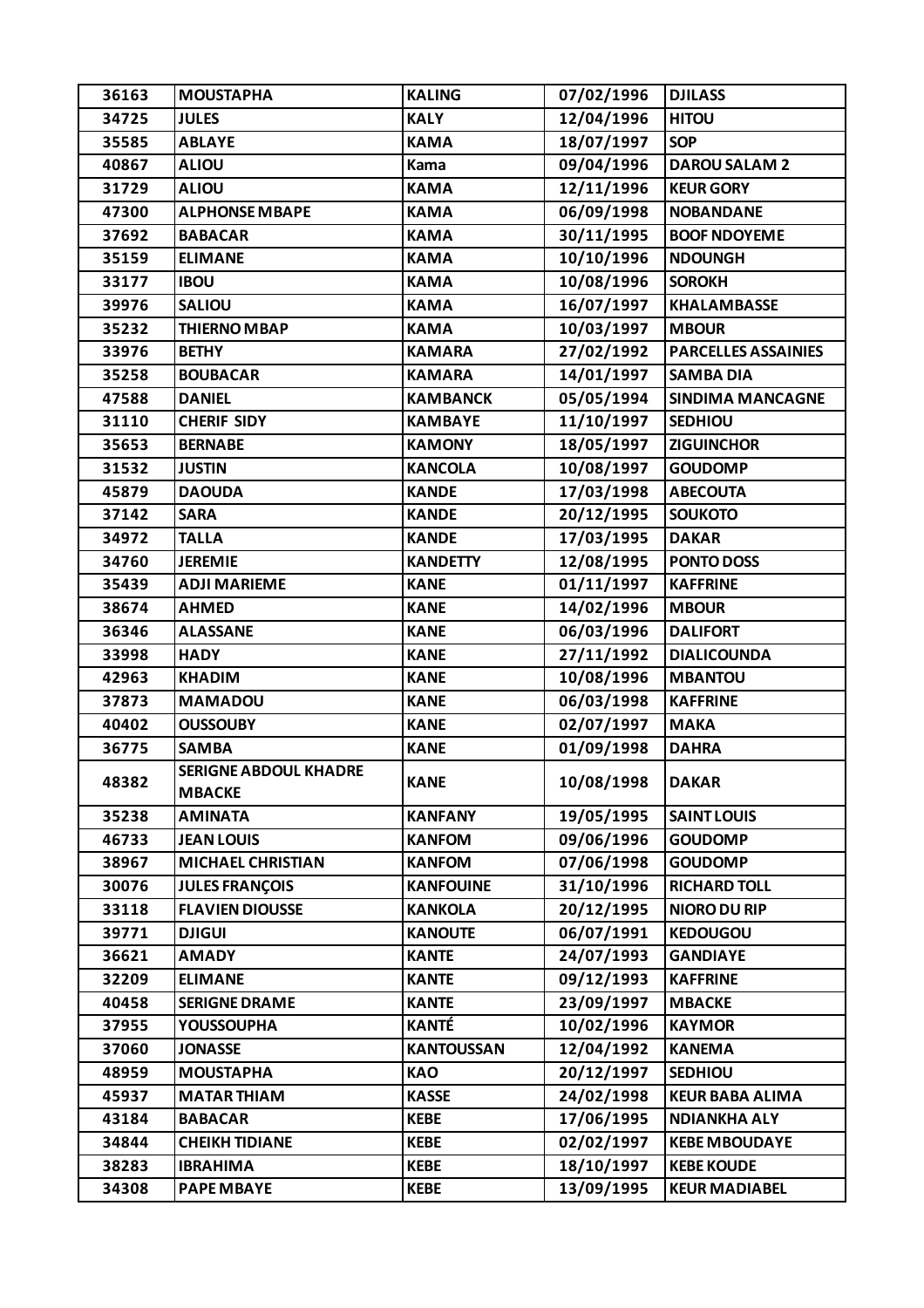| 33161 | <b>THIEBO</b>          | <b>KEBE</b>     | 05/08/1998 | <b>FELANE</b>                                    |
|-------|------------------------|-----------------|------------|--------------------------------------------------|
| 35303 | <b>ABDOU KARIME</b>    | <b>KEITA</b>    | 01/01/1997 | <b>BOUBOU DEME</b>                               |
| 35008 | <b>ABLAYE</b>          | <b>KEITA</b>    | 13/05/1998 | <b>FASS NDIMBALANE</b>                           |
| 36392 | <b>ADAMA</b>           | <b>KEITA</b>    | 28/06/1996 | <b>KAFFRINE</b>                                  |
| 31057 | <b>ALIOU</b>           | <b>KEITA</b>    | 04/02/1997 | <b>KEUR MOUSSA</b><br><b>FRONTIERE</b>           |
| 40628 | <b>DIOMBO</b>          | <b>KEITA</b>    | 29/12/1996 | <b>KOUSSANAR</b>                                 |
| 44856 | <b>IBRAHIMA</b>        | <b>KEITA</b>    | 18/03/1993 | <b>KOUAR</b>                                     |
| 31720 | <b>MADIAN</b>          | <b>KEITA</b>    | 20/01/1995 | <b>THILLA GRAND</b>                              |
| 34519 | <b>MAMADOU</b>         | <b>KEITA</b>    | 03/03/1994 | <b>GOUGNANG</b>                                  |
| 35730 | <b>SEYDOU</b>          | <b>KEITA</b>    | 13/05/1997 | <b>N'DIOBENE KEUR</b><br><b>AMATH MADJIGUENE</b> |
| 42620 | <b>DIPA</b>            | <b>KEÏTA</b>    | 11/01/1996 | <b>DAKAR</b>                                     |
| 38464 | <b>LAMINE</b>          | <b>KENE</b>     | 08/08/1997 | <b>KEUR FARBA</b>                                |
| 31270 | <b>COLY</b>            | <b>KITAL</b>    | 09/10/1995 | <b>ROSS-BÉTHIO</b>                               |
| 37910 | <b>PIERRE</b>          | <b>KITAL</b>    | 04/01/1997 | <b>KOUNG KOUNG SERERE</b>                        |
| 40401 | <b>FARID</b>           | <b>KOBAR</b>    | 30/01/1996 | <b>KOLDA</b>                                     |
| 37518 | <b>BOUBA</b>           | <b>KOITA</b>    | 09/05/1996 | <b>DIALAMBERE</b>                                |
| 37110 | <b>BATHIE</b>          | <b>KOÏTA</b>    | 04/04/1996 | <b>DIALAMBÉRÉ</b>                                |
| 39334 | <b>MOHAMED OURY</b>    | <b>KONATE</b>   | 23/02/1997 | <b>SEDHIOU</b>                                   |
| 46495 | <b>FADIALA</b>         | <b>KONE</b>     | 02/12/1998 | sebikotane                                       |
| 41648 | <b>IDRISSA</b>         | <b>KONE</b>     | 15/07/1994 | <b>KOUNGHEUL</b>                                 |
| 41824 | <b>OUSMANE</b>         | <b>KONE</b>     | 13/08/1994 | <b>GAINTH BOYE</b>                               |
| 29906 | <b>PAUL</b>            | <b>KONÉ</b>     | 15/01/1995 | <b>SAINT LOUIS</b>                               |
| 29956 | <b>ADAMA</b>           | <b>KONTE</b>    | 23/03/1994 | <b>KESSOUKHAT</b>                                |
| 34025 | <b>BOUBACAR</b>        | <b>KONTE</b>    | 30/03/1992 | <b>BAGHAGHA</b>                                  |
| 31273 | <b>IBRAHIMA</b>        | <b>KONTE</b>    | 02/02/1995 | <b>KAOLACK</b>                                   |
| 33389 | <b>ALY</b>             | <b>KONTEYE</b>  | 14/01/1996 | <b>MISSIRAH</b>                                  |
| 32966 | <b>SAKHO</b>           | <b>KOSSO</b>    | 01/01/1998 | <b>GAGNICK</b>                                   |
| 40121 | <b>ABDOULAYE DIEYE</b> | <b>KOUNDOUL</b> | 17/01/1997 | <b>PIKINE</b>                                    |
| 33487 | <b>AMATH FADY</b>      | <b>KOUTA</b>    | 02/01/1998 | <b>KOSSY THIAMENE</b>                            |
| 33410 | <b>KABIRO</b>          | <b>KOUYATE</b>  | 05/01/1997 | <b>KOLIBANTANG</b>                               |
| 35600 | <b>KEBA</b>            | <b>KOUYATE</b>  | 13/05/1996 | <b>LAMINIA</b>                                   |
| 34549 | <b>OUSMANE</b>         | <b>KOUYATE</b>  | 10/09/1994 | <b>ZIGUINCHOR</b>                                |
| 31820 | <b>MAMADOU SECK</b>    | <b>LABOU</b>    | 26/08/1995 | <b>DIOFIOR</b>                                   |
| 42373 | <b>WALY</b>            | <b>LABOU</b>    | 19/01/1995 | <b>NGUESSINE</b>                                 |
| 39895 | <b>BABACAR</b>         | <b>LAYE</b>     | 01/04/1996 | <b>DOUBA LAMPOUR</b>                             |
| 34842 | <b>AWA</b>             | <b>LEYE</b>     | 06/04/1995 | <b>FATICK</b>                                    |
| 48839 | <b>DJIDBY</b>          | <b>LEYE</b>     | 01/01/1997 | AFFE <sub>1</sub>                                |
| 42082 | <b>MOUSSA</b>          | <b>LEYE</b>     | 03/01/1996 | <b>PAOSCOTO</b>                                  |
| 30822 | <b>SINY</b>            | <b>LEYE</b>     | 15/10/1996 | <b>NGAYE NGAYE</b>                               |
| 41752 | <b>MAMADOU</b>         | <b>LÉYE</b>     | 15/04/1997 | <b>KAFFRINE</b>                                  |
| 33661 | <b>ABDOULAYE</b>       | LO              | 15/05/1995 | <b>NGATHIE NAOUDE</b>                            |
| 47523 | <b>ALIOUNE BADARA</b>  | LO              | 12/03/1998 | <b>DAHRA</b>                                     |
| 36282 | <b>ALY COUMBA</b>      | LO              | 17/02/1995 | <b>NDIAO BAMBALY</b>                             |
| 33482 | <b>BABACAR</b>         | LO              | 04/04/1999 | <b>MBOWENE SOULEYE</b>                           |
| 40176 | <b>BADARA</b>          | LO              | 16/06/1998 | <b>NDIEBEL</b>                                   |
| 48827 | <b>BATHIE</b>          | LO              | 28/08/1998 | <b>BANGADJI</b>                                  |
| 32105 | <b>BAYE MOR</b>        | LO              | 13/05/1993 | <b>THIES</b>                                     |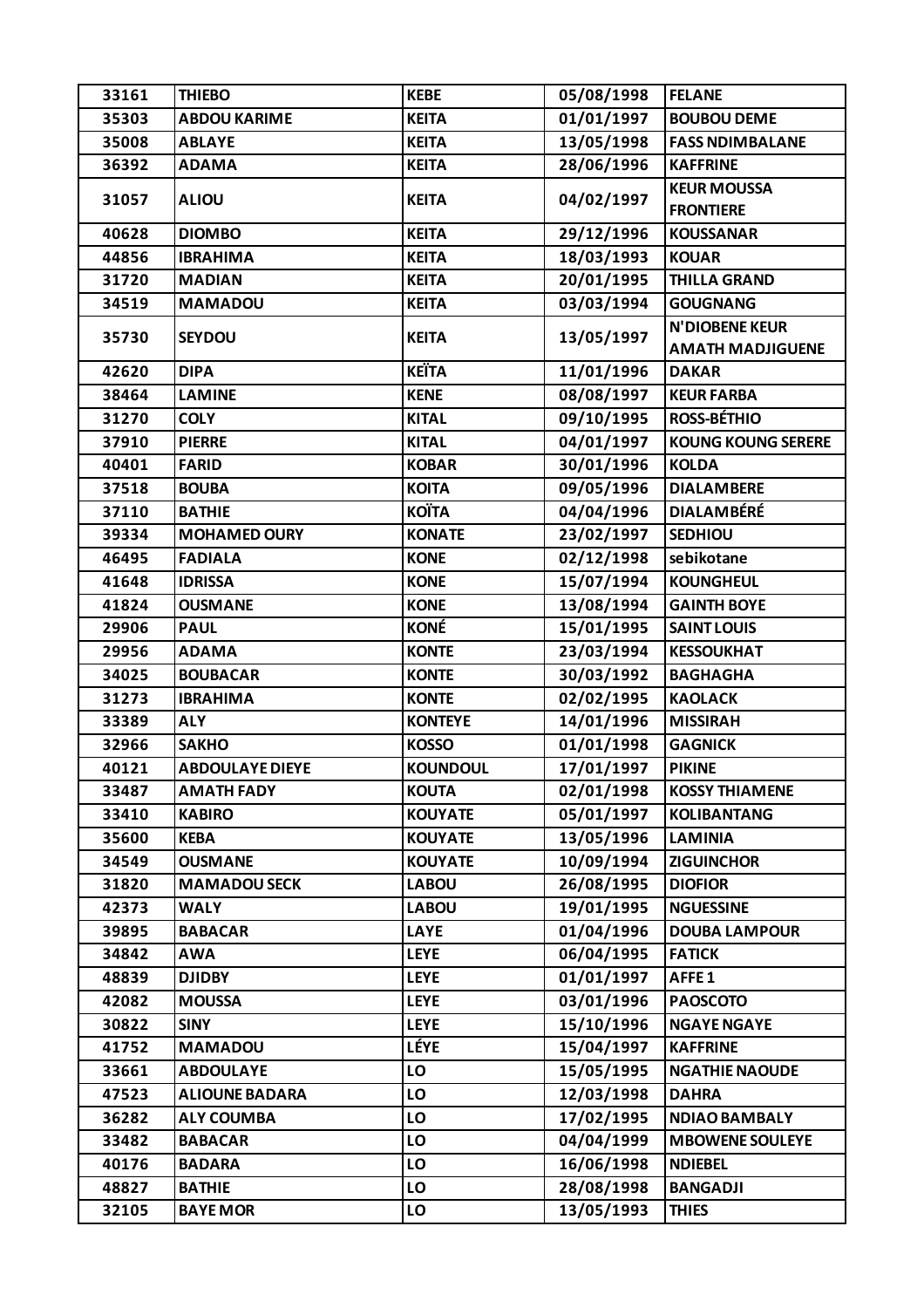| 47344 | EL HADJI MAMADOU        | LO                | 26/10/1990 | <b>THIES</b>            |
|-------|-------------------------|-------------------|------------|-------------------------|
| 36379 | <b>ELHADJI ATOU</b>     | LO                | 30/10/1996 | <b>SAINT LOUIS</b>      |
| 40181 | <b>KHALIFA</b>          | LO                | 23/12/1997 | <b>GUÉDIAWAYE</b>       |
| 31364 | <b>MODOU NDIAYE</b>     | LO                | 12/03/1996 | <b>GUINGUINEO</b>       |
| 31861 | <b>MOMATH</b>           | Lo                | 08/02/1998 | <b>NGUER ALY</b>        |
| 30261 | <b>MORTALLA</b>         | LO                | 19/08/1996 | <b>KHAYE BABAL</b>      |
| 33046 | <b>MOUSTAPHA</b>        | LO                | 20/10/1996 | <b>SALY</b>             |
| 34409 | <b>SEYDINA ALIOU</b>    | LO                | 10/07/1996 | <b>BATAMAR</b>          |
| 34477 | <b>YANKHOBA</b>         | LO                | 10/04/1998 | <b>KEUR MOR DIOP</b>    |
| 31726 | <b>BABACAR</b>          | LÔ                | 01/02/1996 | <b>TOUBA</b>            |
| 31213 | <b>ABDOU</b>            | <b>LOUCAR</b>     | 20/02/1995 | <b>NDIOBENE</b>         |
| 37462 | <b>BABA</b>             | <b>LOUCAR</b>     | 07/05/1998 | <b>DIANKE SOUF</b>      |
| 34254 | <b>BOURE</b>            | <b>LOUM</b>       | 01/05/1997 | <b>DAKAR</b>            |
| 32303 | <b>IBOU</b>             | <b>LOUM</b>       | 10/08/1995 | <b>MBOUDAYE SERERE</b>  |
| 33643 | <b>MACODOU</b>          | <b>LOUM</b>       | 19/04/1998 | <b>KAVILLE</b>          |
| 34296 | <b>MODOU MOUSTAPHA</b>  | <b>LOUM</b>       | 03/01/1995 | <b>DAKAR</b>            |
| 36848 | <b>NDIAW</b>            | <b>LOUM</b>       | 07/03/1994 | <b>NIAKHAR</b>          |
| 48906 | <b>OUSMANE</b>          | <b>LOUM</b>       | 20/11/1997 | <b>LOUL SOB</b>         |
| 36410 | <b>SOULEYE</b>          | <b>LOUM</b>       | 25/09/1998 | <b>KEUR SOUNTOU</b>     |
| 47314 | <b>IDRISSA NDIAYE</b>   | <b>LY</b>         | 01/01/1990 | <b>GUEDIAWAYE</b>       |
| 42644 | <b>MAYORO</b>           | <b>LY</b>         | 23/03/1994 | <b>SAKAL</b>            |
| 39302 | <b>MOUSSA</b>           | <b>LY</b>         | 31/10/1996 | <b>TAMBACOUNDA</b>      |
| 32694 | <b>OUMAR</b>            | <b>LY</b>         | 12/07/1997 | <b>THIES</b>            |
| 32581 | <b>SAADA</b>            | <b>LY</b>         | 01/03/1997 | <b>LÉONA THIAROYE</b>   |
| 31889 | <b>ABDOULAYE BA</b>     | <b>MAGASSOUBA</b> | 02/04/1996 | <b>KAFFRINE</b>         |
| 33915 | <b>ABITIDIA MARUIS</b>  | <b>MALACK</b>     | 07/08/1996 | <b>BOUTOUTE</b>         |
| 31471 | <b>CHANKA JUDICHAEL</b> | <b>MALEL</b>      | 30/12/1996 | <b>SAMINE</b>           |
| 34489 | <b>ALIOUNE</b>          | <b>MALL</b>       | 07/08/1997 | <b>NIANDANE</b>         |
| 31367 | <b>EUGENE SOUZA</b>     | <b>MALO</b>       | 10/02/1996 | <b>BIGNONA</b>          |
| 33408 | <b>ARMEL</b>            | <b>MANCORE</b>    | 16/04/1993 | <b>ZIGUINCHOR</b>       |
| 46923 | <b>ABDOULAYE</b>        | <b>MANDIANG</b>   | 03/02/1999 | <b>TANAFF</b>           |
| 40899 | <b>IBRAHIMA</b>         | <b>MANDIANG</b>   | 12/07/1997 | <b>DIANNAH MALARI</b>   |
| 31741 | <b>SEKOU</b>            | <b>MANDIANG</b>   | 27/05/1996 | <b>BIGNONA</b>          |
| 36164 | <b>ABABDOU</b>          | <b>MANE</b>       | 13/01/1994 | <b>SAMINE</b>           |
| 36232 | <b>ABDOUL AZIZ</b>      | <b>MANE</b>       | 12/04/1996 | <b>BONA</b>             |
| 36189 | <b>AMADOU FALL</b>      | <b>MANE</b>       | 06/03/1996 | <b>DAKAR</b>            |
| 39755 | <b>BACARY NOUMO</b>     | <b>MANE</b>       | 03/03/1994 | <b>BIGNONA</b>          |
| 46776 | <b>BOUBACAR</b>         | <b>MANE</b>       | 10/10/1997 | <b>SIMBANDI BRASSOU</b> |
| 31382 | <b>CHEIKH SADIBOU</b>   | <b>MANE</b>       | 03/05/1995 | <b>SOUROU</b>           |
| 40788 | <b>DAOUDA</b>           | <b>MANE</b>       | 27/09/1996 | <b>EBINKINE</b>         |
| 37506 | <b>FABACARY</b>         | <b>MANE</b>       | 06/06/1995 | <b>KAGNOBON</b>         |
| 41402 | <b>FAMARA</b>           | <b>MANE</b>       | 24/06/1996 | <b>THIONCK ESSYL</b>    |
| 32706 | Famara                  | Mane              | 17/07/1998 | <b>DAKAR</b>            |
| 36099 | <b>FATOU</b>            | <b>MANE</b>       | 04/05/1995 | <b>ADEANE</b>           |
| 36339 | <b>IBOU</b>             | <b>MANE</b>       | 28/01/1994 | <b>KARONGUE</b>         |
| 33967 | <b>IBRAHIMA</b>         | <b>MANE</b>       | 10/01/1994 | <b>DJIBANAR</b>         |
| 34482 | <b>IBRAHIMA</b>         | <b>MANE</b>       | 20/02/1996 | <b>BIRKAMA</b>          |
| 32603 | <b>IBRAHIMA</b>         | <b>MANE</b>       | 24/03/1996 | <b>KAOLACK</b>          |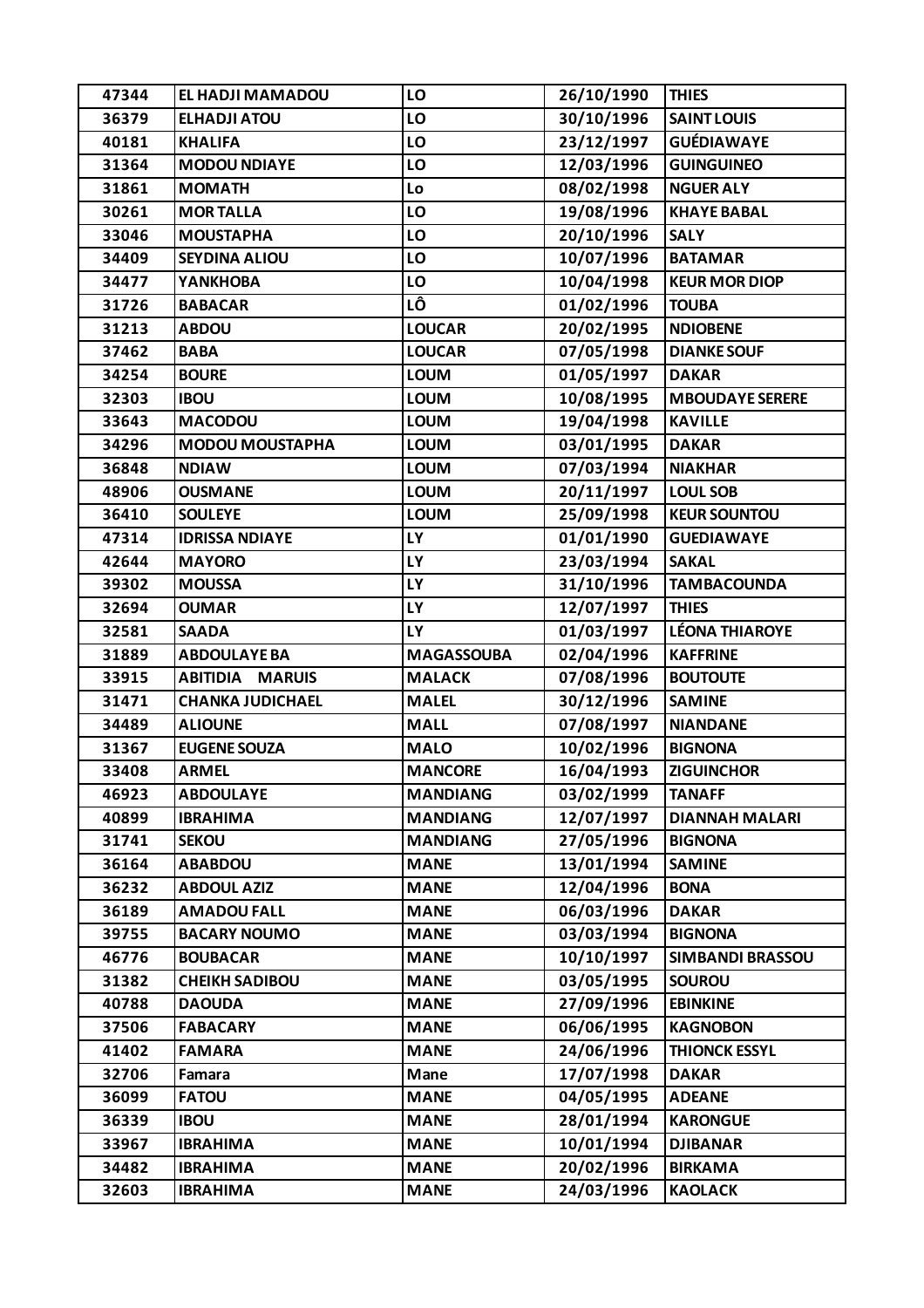| 36401 | <b>IBRAHIMA</b>                  | <b>MANE</b>     | 12/04/1996              | <b>TENDIMANE</b>           |
|-------|----------------------------------|-----------------|-------------------------|----------------------------|
| 33338 | <b>INSA</b>                      | <b>MANE</b>     | 02/09/1995              | <b>NOUMBATO</b>            |
| 42486 | <b>KECOURA</b>                   | <b>MANE</b>     | 11/10/1993              | <b>DIATTACOUNDA</b>        |
| 30160 | <b>KINTINOU</b>                  | <b>MANE</b>     | 22/06/1992              | <b>LINGUETTO</b>           |
| 38153 | <b>LANDING</b>                   | <b>MANE</b>     | 10/04/1995              | <b>KAGNOBON</b>            |
| 33350 | <b>LANDING</b>                   | <b>MANE</b>     | 11/08/1997              | <b>THIOBON</b>             |
| 46739 | <b>MALANG</b>                    | <b>MANE</b>     | 15/10/1993              | <b>KAGNOBON</b>            |
| 38155 | <b>MALANG</b>                    | <b>MANE</b>     | $\overline{07}/12/1995$ | <b>KAOLACK</b>             |
| 32596 | <b>MAMADOU LAMINE</b>            | <b>MANE</b>     | 27/09/1995              | <b>THIONCK ESSYL</b>       |
| 32712 | <b>MARIE MADELEINE</b>           | <b>MANE</b>     | 05/06/1998              | <b>KOUNGHEUL</b>           |
| 36092 | <b>MOUHAMADOU</b>                | <b>MANE</b>     | 23/04/1993              | <b>SIMBANDI BRASSOU</b>    |
| 47336 | <b>NESTOR</b>                    | <b>MANE</b>     | 15/10/1993              | <b>DJIBANAR</b>            |
| 31694 | <b>NFALLY</b>                    | <b>MANE</b>     | 15/12/1990              | <b>MADINA PEULH</b>        |
| 47111 | <b>OUSMANE</b>                   | <b>MANE</b>     | 26/09/1992              | <b>ZIGUINCHOR</b>          |
| 33304 | <b>OUSMANE</b>                   | <b>MANE</b>     | 02/10/1998              | <b>BIGNONA</b>             |
| 36097 | <b>OUSSEYNOU</b>                 | <b>MANE</b>     | 22/07/1996              | <b>YENE GUEDJ</b>          |
| 45619 | <b>SECKOU</b>                    | <b>MANE</b>     | 08/04/1998              | <b>ZIGUINCHOR</b>          |
| 40638 | <b>SEKOU</b>                     | <b>MANE</b>     | 28/12/1994              | <b>GUEDIAWAYE</b>          |
| 40811 | <b>SEYNI DOUTO</b>               | <b>MANE</b>     | 18/12/1998              | <b>SIMBANDI BALANTE</b>    |
| 46107 | <b>SOULEYMANE</b>                | <b>MANE</b>     | 29/01/1995              | <b>BAGHAGHA</b>            |
| 37864 | <b>SOULEYMANE</b>                | <b>MANE</b>     | 06/06/1997              | <b>KAGNOBON</b>            |
| 31556 | YAYA                             | <b>MANE</b>     | 02/05/1996              | <b>DIATTACOUNDA</b>        |
| 33499 | YAYA                             | <b>MANE</b>     | 10/06/1996              | <b>THIES</b>               |
| 33991 | Serigne Abdou khadir             | Mané            | 16/09/1995              | <b>PIKINE</b>              |
| 33292 | <b>ABDOURAHMANE</b>              | <b>MANGA</b>    | 06/03/1995              | <b>BIGNONA</b>             |
| 30933 | <b>ALOISE OUBANGALIA</b>         | <b>MANGA</b>    | 14/06/1997              | <b>ENAMPORE</b>            |
| 42596 | <b>ARMEL</b>                     | <b>MANGA</b>    | 20/08/1991              | <b>OUKOUT ETEILO</b>       |
| 47773 | <b>BASILE SIMALIDIE</b>          | <b>MANGA</b>    | 09/04/1993              | <b>YEUMBEUL</b>            |
| 33848 | <b>BERNARD</b>                   | <b>MANGA</b>    | 20/08/1996              | <b>CADJINOLLE CAGNAO</b>   |
| 45393 | <b>BOURAMA</b>                   | <b>MANGA</b>    | 20/03/1998              | <b>ENAMPORE</b>            |
| 39706 | <b>CHRISTIAN</b>                 | <b>MANGA</b>    | 12/01/1997              | <b>ENAMPOR / ZINGICHOR</b> |
| 30572 | <b>CISSIMAGNE PAPE JEAN PAUL</b> | <b>MANGA</b>    | 22/03/1996              | <b>NYASSIA</b>             |
| 46323 | <b>DJIBRIL</b>                   | <b>MANGA</b>    | 12/02/1993              | <b>DIANGO</b>              |
| 33805 | <b>FALIBASSE</b>                 | <b>MANGA</b>    | 03/07/1995              | <b>ZIGUINCHOR</b>          |
| 40172 | <b>FIDELE</b>                    | <b>MANGA</b>    | 05/03/1990              | <b>CAROUNATE</b>           |
| 30074 | <b>FULGENCE SURMENI</b>          | <b>MANGA</b>    | 17/01/1996              | <b>DAKAR</b>               |
| 45387 | <b>GEORGES</b>                   | <b>MANGA</b>    | 12/07/1992              | <b>MBAO</b>                |
| 48229 | <b>JOEL</b>                      | <b>MANGA</b>    | 20/06/1995              | <b>EDIOUMA</b>             |
| 46185 | PAPE MOUSTAPHA                   | <b>MANGA</b>    | 15/05/1991              | <b>DIAFAR DOUMA</b>        |
| 30908 | <b>MALICK NGOYE</b>              | <b>MANGANE</b>  | 10/09/1994              | <b>DODJI</b>               |
| 46066 | <b>PARFAIT</b>                   | <b>MANKABOU</b> | 10/12/1994              | <b>GOUDOMP</b>             |
| 33806 | <b>BOUBACAR</b>                  | <b>MANKARA</b>  | 22/08/1997              | <b>DJIREDJI</b>            |
| 46275 | <b>ALBERT JUPITER</b>            | <b>MANSALY</b>  | 08/11/1994              | <b>MLOMP KADJIFOLONG</b>   |
| 37880 | <b>GASTON</b>                    | <b>MANSALY</b>  | 04/01/1995              | <b>SAFANE</b>              |
| 32041 | <b>MALANG</b>                    | <b>MANSALY</b>  | 15/02/1996              | <b>KOUNAYAN</b>            |
| 39088 | <b>SENY</b>                      | <b>MANSALY</b>  | 29/07/1996              | <b>DIATTACOUNDA</b>        |
| 39015 | <b>SEYDOU</b>                    | <b>MANSALY</b>  | 13/04/1995              | <b>ZIGUINCHOR</b>          |
| 31810 | <b>CHEIKH</b>                    | <b>MAR</b>      | 20/03/1996              | <b>MAKA KAHONE</b>         |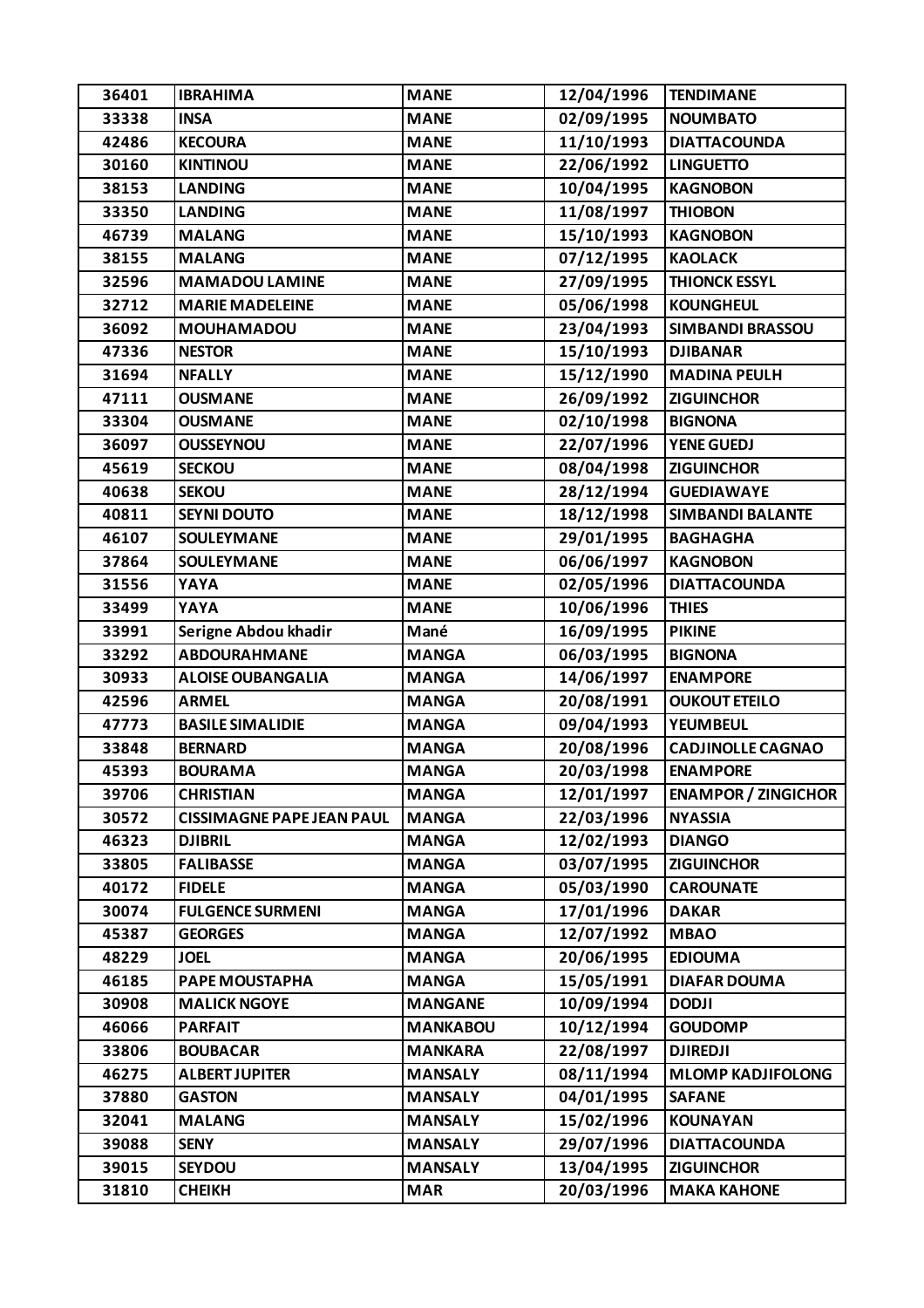| 42668 | <b>DOMINIQUE</b>        | <b>MAR</b>     | 14/01/1998 | <b>LOULY BENTEGNE</b>   |
|-------|-------------------------|----------------|------------|-------------------------|
| 40290 | <b>OMAR NDIAYE</b>      | <b>MAR</b>     | 23/04/1997 | <b>LINGUERE</b>         |
| 45069 | <b>PAPA LAITY</b>       | <b>MAR</b>     | 07/03/1991 | <b>KAHONE</b>           |
| 34594 | <b>LAIBA</b>            | <b>MARA</b>    | 05/11/1996 | <b>LEONA THIAROYE</b>   |
| 35697 | <b>BASSIRE</b>          | <b>MAREGA</b>  | 12/02/1996 | <b>MALEME NIANI</b>     |
| 39016 | <b>DIAGA</b>            | <b>MARONE</b>  | 02/03/1994 | <b>NIAKHAR</b>          |
| 38199 | <b>DIOMAYE</b>          | <b>MARONE</b>  | 16/12/1997 | <b>NDIANDA</b>          |
| 41601 | <b>IBRAHIMA</b>         | <b>MARONE</b>  | 15/02/1998 | <b>KONE SERERE</b>      |
| 41560 | <b>MAMADOU</b>          | <b>MARONE</b>  | 18/03/1997 | <b>LAMBANEME</b>        |
| 33277 | <b>MARTHIAL</b>         | <b>MARONE</b>  | 12/01/1996 | <b>BOYARD TOCK</b>      |
| 38834 | <b>OUSMANE IBRAHIMA</b> | <b>MARONE</b>  | 22/12/1996 | <b>DAGA ALBOURY</b>     |
| 42212 | <b>GUELLELE</b>         | <b>MBALLO</b>  | 29/08/1989 | <b>DIOULAYEL</b>        |
| 42608 | <b>MAMADOU KASSE</b>    | <b>MBALLO</b>  | 11/05/1997 | <b>KOLDA</b>            |
| 35448 | <b>MAOUNDE</b>          | <b>MBALLO</b>  | 16/05/1997 | <b>ANAMBE COUTA</b>     |
| 36183 | <b>PAPE IBRAHIMA</b>    | <b>MBALLO</b>  | 10/02/1997 | <b>SEDHIOU</b>          |
| 32026 | <b>SAMBA</b>            | <b>MBALLO</b>  | 15/05/1996 | <b>LINGUERE</b>         |
| 46020 | <b>SAMBA</b>            | <b>MBALLO</b>  | 25/01/1996 | <b>SARE OUMAR</b>       |
| 43457 | <b>ABDOU</b>            | <b>MBAYE</b>   | 05/02/1997 | <b>PIRE</b>             |
| 31931 | <b>AISSATOU</b>         | <b>MBAYE</b>   | 20/03/1996 | <b>RUFISQUE</b>         |
| 47649 | <b>ALIOU BADARA</b>     | <b>MBAYE</b>   | 15/04/1997 | <b>MBARAGLOU</b>        |
| 34847 | <b>ALIOU SY</b>         | <b>MBAYE</b>   | 12/03/1997 | <b>KOLMA DIOR DIOR</b>  |
| 31496 | <b>ALIOUNE MOUSSA</b>   | <b>MBAYE</b>   | 10/01/1993 | <b>CAMBERENE</b>        |
| 43027 | <b>ALY</b>              | <b>MBAYE</b>   | 21/06/1992 | <b>GANDIAYE</b>         |
| 32056 | <b>ANDRE VICTOR</b>     | <b>MBAYE</b>   | 04/02/1996 | <b>THIÉS</b>            |
| 46460 | <b>ASSANE</b>           | <b>MBAYE</b>   | 27/02/1995 | <b>RUFISQUE</b>         |
| 34063 | <b>BABACAR</b>          | <b>MBAYE</b>   | 14/11/1997 | <b>BARGNY</b>           |
| 39343 | <b>BALLA</b>            | <b>MBAYE</b>   | 05/03/1996 | <b>RICHARD TOLL</b>     |
| 35604 | <b>BARA</b>             | <b>MBAYE</b>   | 30/04/1995 | <b>LANTA</b>            |
| 43983 | <b>CHEIKH</b>           | <b>MBAYE</b>   | 04/12/1994 | <b>KOLDA</b>            |
| 31324 | <b>CHEIKH LO</b>        | <b>MBAYE</b>   | 08/04/1996 | <b>BARGNY</b>           |
| 32350 | <b>DENIS ETIENNE</b>    | <b>MBAYE</b>   | 05/11/1994 | <b>Thiès</b>            |
| 34715 | <b>HABIB</b>            | <b>MBAYE</b>   | 02/06/1996 | <b>NIAKHAR</b>          |
| 37941 | <b>MAME SAMBA</b>       | <b>MBAYE</b>   | 19/02/1998 | <b>DAKAR</b>            |
| 35636 | <b>MATAR</b>            | <b>MBAYE</b>   | 11/05/1997 | <b>NDOYENE NDIASS</b>   |
| 36634 | <b>MODOU</b>            | <b>MBAYE</b>   | 06/10/1997 | <b>KAFFRINE</b>         |
| 36613 | Mohamed                 | <b>Mbaye</b>   | 01/01/1999 | <b>NIORO DIAMAGUENE</b> |
| 34161 | <b>MOUSSA</b>           | <b>MBAYE</b>   | 12/01/1996 | <b>THIES</b>            |
| 40838 | <b>NDIOGOU</b>          | <b>MBAYE</b>   | 02/02/1996 | <b>FATICK</b>           |
| 33491 | <b>NGAGNE</b>           | <b>MBAYE</b>   | 15/04/1996 | <b>NDIENE LAGANE</b>    |
| 41090 | <b>NGOUDA</b>           | <b>MBAYE</b>   | 05/02/1997 | <b>MBOUKHOUTOUR</b>     |
| 31996 | <b>OUMAR</b>            | <b>MBAYE</b>   | 01/01/1997 | <b>NDIOUM</b>           |
| 32047 | <b>ROKHAYA DABA</b>     | <b>MBAYE</b>   | 30/10/1996 | <b>SAINT LOUIS</b>      |
| 34445 | <b>SENY</b>             | <b>MBAYE</b>   | 24/10/1994 | <b>KAOLACK</b>          |
| 30048 | <b>SIDY</b>             | <b>MBAYE</b>   | 30/05/1998 | <b>KAFRINE</b>          |
| 33012 | <b>SIRE SEYE</b>        | <b>MBAYE</b>   | 09/03/1997 | <b>TIVAOUANE</b>        |
| 42987 | <b>THIERNO DEYOUBOU</b> | <b>MBAYE</b>   | 02/06/1998 | <b>PODOR</b>            |
| 36711 | <b>ABDOU</b>            | <b>MBENGUE</b> | 01/03/1995 | <b>NIORO DU RIP</b>     |
| 45601 | <b>ABDOU KHADRE</b>     | <b>MBENGUE</b> | 21/03/1990 | <b>DAKAR</b>            |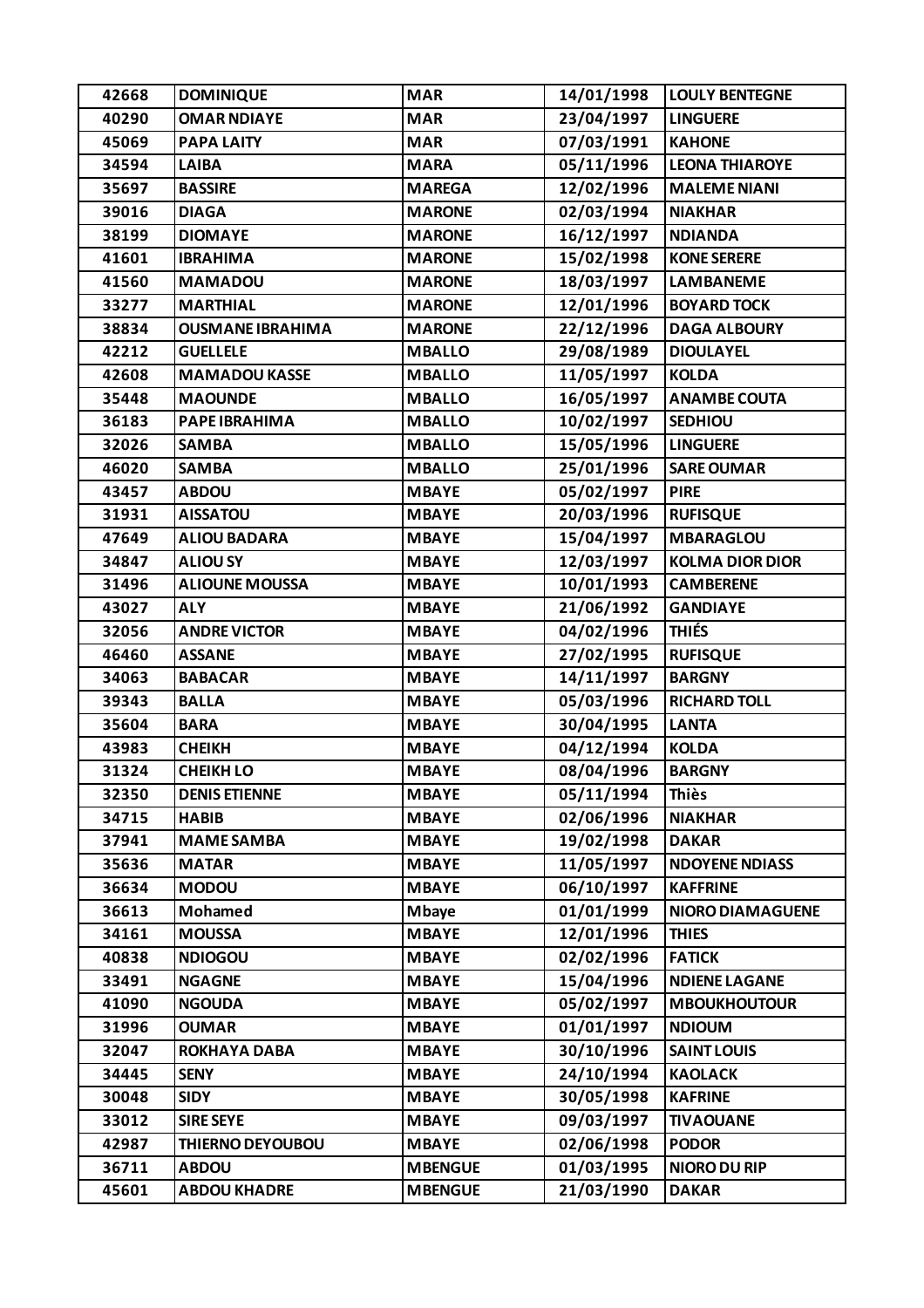| 33880 | <b>ABDOURAHMANE</b>         | <b>MBENGUE</b>   | 18/09/1996 | <b>NGADIALAM</b>                 |
|-------|-----------------------------|------------------|------------|----------------------------------|
| 36229 | <b>ALBERT PIERRE</b>        | <b>MBENGUE</b>   | 10/07/1997 | <b>TIVIGNE DIASSA</b>            |
| 47933 | <b>CHEIKH AHMED TIDIANE</b> | <b>MBENGUE</b>   | 20/04/1989 | <b>THIES</b>                     |
| 38050 | <b>MATY DIENG</b>           | <b>MBENGUE</b>   | 17/08/1996 | <b>ZIGUINCHOR</b>                |
| 45530 | <b>MOUNTAGA</b>             | <b>MBENGUE</b>   | 03/02/1998 | <b>GODAGUENE</b>                 |
| 31787 | <b>NDEYE FATOU</b>          | <b>MBENGUE</b>   | 01/01/1991 | <b>KEBEMER</b>                   |
| 46049 | <b>NDIAGA</b>               | <b>MBENGUE</b>   | 12/07/1994 | <b>MBACKE</b>                    |
| 30840 | <b>NDIANKOU</b>             | <b>MBENGUE</b>   | 06/12/1996 | <b>DAKAR</b>                     |
| 31399 | <b>PAPA ALY</b>             | <b>MBENGUE</b>   | 15/03/1996 | <b>NDOFFANE</b>                  |
| 34170 | <b>SERIGNE SOULEYMANE</b>   | <b>MBENGUE</b>   | 10/03/1995 | <b>NDIAYE BOPP</b>               |
| 33210 | <b>CHEIKH IBRA FALL</b>     | <b>MBESSANE</b>  | 13/12/1995 | <b>CAP SKIRRING</b>              |
| 36269 | <b>BAKARY</b>               | <b>MBINTE</b>    | 20/06/1997 | <b>KAFFRINE</b>                  |
| 33835 | <b>ABDOU AZIZ</b>           | <b>MBODJ</b>     | 09/07/1998 | <b>DYA</b>                       |
| 34749 | <b>EL HADJ BABACAR</b>      | <b>MBODJ</b>     | 10/01/1999 | DYA (KAOLACK)                    |
| 35316 | <b>ELHADJ MBAYE</b>         | <b>MBODJ</b>     | 20/06/1997 | <b>LAMPSAR</b>                   |
| 31362 | Amary                       | <b>MBODJE</b>    | 04/04/1995 | <b>NGHAYE</b>                    |
| 35576 | <b>ABDOU RABY</b>           | <b>MBODJI</b>    | 15/01/1997 | <b>KHALAMBASSE</b>               |
| 43641 | <b>ABDOULAYE</b>            | <b>MBODJI</b>    | 08/10/1996 | À GANDIAYE                       |
| 31256 | <b>AMADOU</b>               | <b>MBODJI</b>    | 20/05/1996 | <b>BAMBEY</b>                    |
| 32386 | <b>AMADOU</b>               | <b>MBODJI</b>    | 01/01/1998 | 06                               |
| 40630 | <b>CHEIKH AMETH</b>         | <b>MBODJI</b>    | 04/06/1997 | <b>MBELLACADIAO</b>              |
| 36170 | <b>EL HADJI MALICK SY</b>   | <b>MBODJI</b>    | 01/01/1995 | <b>NGOLOTHIE</b>                 |
| 41516 | <b>MACOUMBA</b>             | <b>MBODJI</b>    | 16/09/1997 | <b>PASSY</b>                     |
| 30829 | <b>Moussa</b>               | <b>MBODJI</b>    | 02/01/1996 | <b>PIKINE</b>                    |
| 42114 | <b>NDENE</b>                | <b>MBODJI</b>    | 10/10/1997 | <b>NDORONG SERERE</b>            |
| 36939 | <b>OUSMANE</b>              | <b>MBODJI</b>    | 10/12/1997 | <b>NGOUNGOUL</b>                 |
| 30248 | <b>OUSSEYNOU</b>            | <b>MBODJI</b>    | 29/07/1996 | <b>TANDA BAR</b>                 |
| 40067 | <b>SOUKOUM</b>              | <b>MBODJI</b>    | 02/02/1997 | <b>MBAM</b>                      |
| 35974 | <b>OLIMATA DIOME</b>        | <b>MBOP</b>      | 29/03/1998 | <b>FOUNDIOUGNE</b>               |
| 36603 | <b>MAMAMDOU</b>             | <b>MBOUP</b>     | 15/10/1995 | <b>GUINGUINEO</b>                |
| 45522 | <b>MAME BABA</b>            | <b>MBOUP</b>     | 16/10/1996 | <b>KOUNGUEUL</b>                 |
| 36862 | <b>SALIOU</b>               | <b>MBOUP</b>     | 02/12/1996 | <b>PIRE</b>                      |
| 32536 | <b>AHMADOU</b>              | <b>MBOW</b>      | 04/01/1999 | <b>RUFISQUE</b>                  |
| 35640 | <b>ALIOU</b>                | <b>MBOW</b>      | 04/03/1996 | <b>KEBE KOUDE</b>                |
| 34788 | <b>BABOU</b>                | <b>MBOW</b>      | 11/12/1997 | <b>SAMBATOUD</b>                 |
| 34460 | <b>BIRA</b>                 | <b>MBOW</b>      | 24/04/1997 | <b>NDIAKHATE</b>                 |
| 31827 | <b>EL HADJI</b>             | <b>MBOW</b>      | 05/06/1996 | <b>MISSIRAH</b>                  |
| 37098 | <b>IBRA</b>                 | <b>MBOW</b>      | 11/09/1995 | <b>KHOUROULOUMBE</b>             |
| 46937 | <b>IBRAHIMA</b>             | <b>MBOW</b>      | 13/02/1994 | <b>DIAGALY</b>                   |
| 30479 | <b>MAGATTE</b>              | <b>MBOW</b>      | 01/02/1996 | <b>REFFANE</b>                   |
| 35864 | <b>MOUSTAPHA</b>            | <b>MBOW</b>      | 28/05/1998 | <b>THIES</b>                     |
| 35695 | <b>SALIOU</b>               | <b>MBOW</b>      | 12/10/1997 | <b>DAROU MBANE</b>               |
| 44637 | <b>HELENE</b>               | <b>MENDY</b>     | 22/01/1998 | <b>MÉDINA GOUNASS</b><br>(DAKAR) |
| 39818 | <b>JEAN MARC</b>            | <b>MENDY</b>     | 01/01/1996 | <b>ZIGUINCHOR</b>                |
| 32707 | <b>LOUIS ALA</b>            | <b>MENDY</b>     | 27/03/1997 | <b>BIGNONA</b>                   |
| 47686 | PIERRE LOUIS YVES           | <b>MENDY</b>     | 15/12/1996 | <b>BOUHINOR</b>                  |
| 40846 | YAYA DOUBEUL                | <b>NADIANMAN</b> | 15/01/1997 | <b>SELETY</b>                    |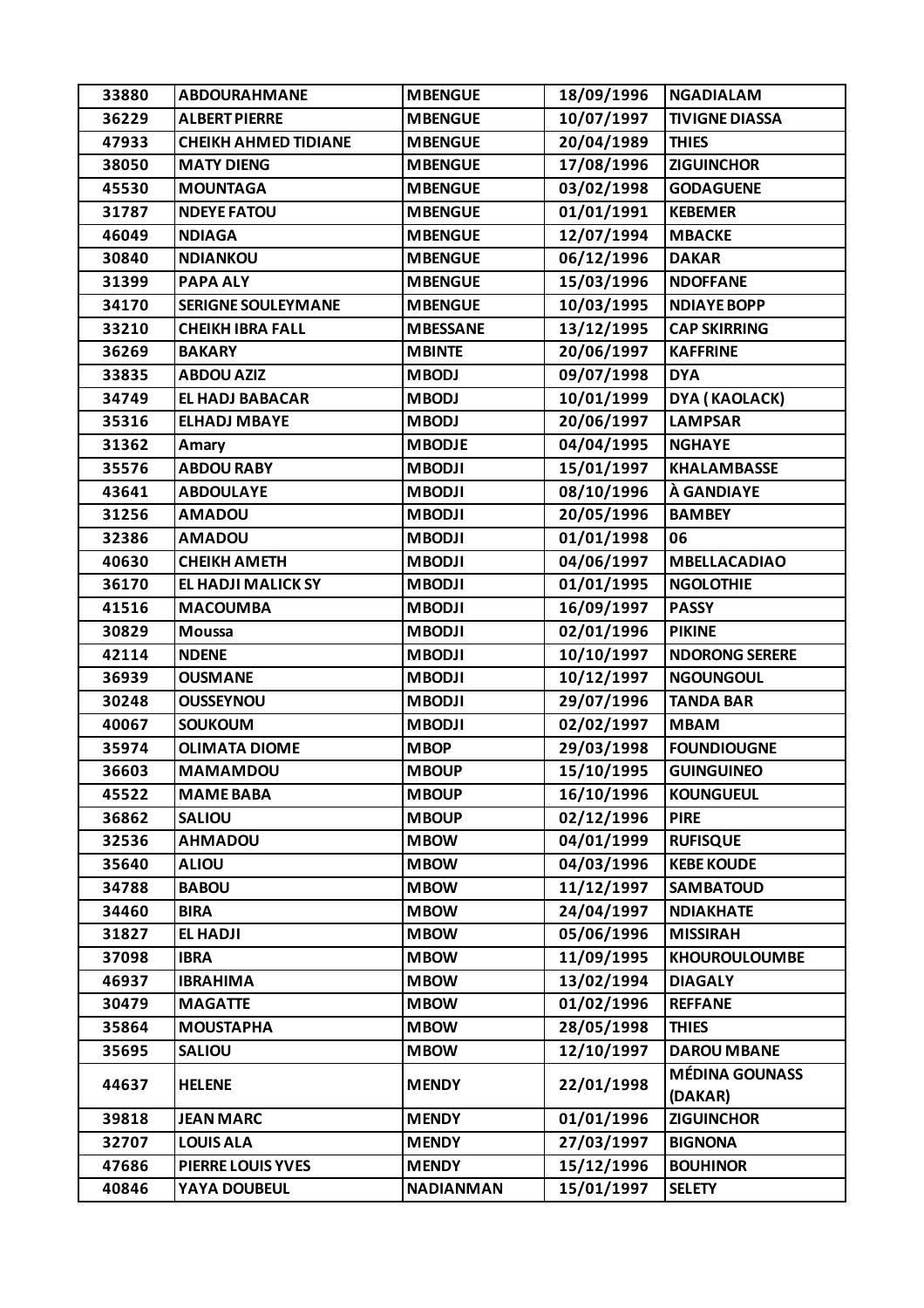| 36239 | EL HADJ SALIOU ZALE    | <b>NAM</b>      | 27/12/1998 | <b>THIÈS</b>                               |
|-------|------------------------|-----------------|------------|--------------------------------------------|
| 34499 | <b>GUY JEREMIE</b>     | <b>NANCABOU</b> | 25/10/1997 | <b>KOLDA</b>                               |
| 38892 | <b>SILVERE DIONOU</b>  | <b>NASSEKAN</b> | 20/06/1996 | <b>DAKAR</b>                               |
| 48719 | <b>DAVID</b>           | <b>NATRANG</b>  | 23/11/1997 | <b>FATICK</b>                              |
| 42282 | <b>NICOLAS</b>         | <b>NATRANG</b>  | 17/10/1995 | <b>KOLDA</b>                               |
| 42429 | <b>ABDOU</b>           | <b>NDAO</b>     | 01/06/1995 | <b>DAHRA</b>                               |
| 32996 | <b>ABDOU AZIZ</b>      | <b>NDAO</b>     | 09/06/1996 | <b>NGUENIENE</b>                           |
| 41085 | <b>ABDOU AZIZ</b>      | <b>NDAO</b>     | 30/11/1996 | <b>MBOSS LAGHEM</b>                        |
| 34405 | <b>ADAMA</b>           | <b>NDAO</b>     | 12/04/1996 | <b>GANDIAYE</b>                            |
| 36200 | <b>ADAMA GUIRE</b>     | <b>NDAO</b>     | 12/03/1996 | <b>FATICK</b>                              |
| 35913 | <b>ALE</b>             | <b>NDAO</b>     | 22/03/1997 | <b>KOUSSANAR</b>                           |
| 35064 | <b>ALIOUNE</b>         | <b>NDAO</b>     | 18/01/1997 | <b>GUEDIAWAYE</b>                          |
| 41162 | <b>ALY</b>             | <b>NDAO</b>     | 27/03/1997 | <b>NGODIBA</b>                             |
| 39523 | <b>ALY</b>             | <b>NDAO</b>     | 25/02/1999 | <b>KEUR DABO</b>                           |
| 38203 | <b>AMADOU</b>          | <b>NDAO</b>     | 22/10/1995 | <b>MBOSS LAGHEM</b>                        |
| 31614 | <b>ASSANE CHEIKH</b>   | <b>NDAO</b>     | 03/05/1999 | <b>LINGUERE</b>                            |
| 40645 | <b>BABA</b>            | <b>NDAO</b>     | 04/03/1995 | <b>THIES</b>                               |
| 38930 | <b>BABACAR</b>         | <b>NDAO</b>     | 01/09/1996 | <b>KAFFRINE</b>                            |
| 30346 | EL HADJI ABDOU KA      | <b>NDAO</b>     | 06/12/1997 | <b>PARCELLES ASSAINIES</b>                 |
| 32098 | <b>EL HADJI MALICK</b> | <b>NDAO</b>     | 16/02/1997 | <b>KAFFRINE</b>                            |
| 48667 | EL HADJI MBAYE         | <b>NDAO</b>     | 31/03/1997 | <b>MAKA KAHONE</b>                         |
| 41163 | ELHADJI AMADOU         | <b>NDAO</b>     | 07/09/1992 | <b>KAFFRINE</b>                            |
| 33254 | <b>IBRAHIMA</b>        | <b>NDAO</b>     | 08/06/1996 | <b>SIKATROUM</b>                           |
| 33344 | <b>MAFAYE</b>          | <b>NDAO</b>     | 03/03/1997 | <b>GAPAKH</b>                              |
| 45571 | <b>MAGATTE</b>         | <b>NDAO</b>     | 21/11/1992 | <b>NIOMRE</b>                              |
| 32827 | <b>MAKHMADOU</b>       | <b>NDAO</b>     | 16/08/1995 | <b>NGOTHIE</b>                             |
| 32096 | <b>MALICK</b>          | <b>NDAO</b>     | 30/11/1996 | <b>NIORO DU RIP</b>                        |
| 45315 | <b>MANSOUR</b>         | <b>NDAO</b>     | 18/06/1996 | <b>KOUNGHEUL</b>                           |
| 48793 | <b>MAYACINE</b>        | <b>NDAO</b>     | 13/12/1992 | <b>IDA MOURIDE</b>                         |
| 34207 | <b>MODOU</b>           | <b>NDAO</b>     | 19/10/1995 | <b>SOROCOGNE</b>                           |
| 36438 | <b>MODOU</b>           | <b>NDAO</b>     | 19/01/1998 | <b>DYA DEPARTEMENT</b>                     |
|       |                        |                 |            | <b>KAOLACK</b>                             |
| 35882 | <b>MOMAR</b>           | <b>NDAO</b>     | 07/03/1996 | <b>NDIOTTE MORE</b>                        |
| 34752 | <b>MOUSSA</b>          | <b>NDAO</b>     | 02/01/1995 | <b>NDIOUDIOUF</b>                          |
| 31898 | <b>MOUSSA</b>          | <b>NDAO</b>     | 25/11/1997 | <b>THIARENE MATAR</b>                      |
| 31507 | <b>MOUSTAPHA</b>       | <b>NDAO</b>     | 15/02/1996 | <b>KEUR SOCE</b>                           |
| 35839 | <b>OUSMANE</b>         | <b>NDAO</b>     | 07/01/1996 | <b>YEUMBEUL</b>                            |
| 40954 | <b>PAPA KHASSOUM</b>   | <b>NDAO</b>     | 10/01/1997 | <b>KAFFRINE</b>                            |
| 35376 | PAPE MAMADOU           | <b>NDAO</b>     | 19/06/1995 | <b>KAOLACK</b>                             |
| 45066 | <b>PAPE MOMAR</b>      | <b>NDAO</b>     | 16/04/1992 | <b>MBACKE</b>                              |
| 41194 | <b>ROKHYATOU</b>       | <b>NDAO</b>     | 31/08/1998 | <b>BIGNONA</b>                             |
| 48571 | <b>SALIOU</b>          | <b>NDAO</b>     | 10/09/1996 | <b>MAKA KAHONE</b>                         |
| 47366 | <b>SALOUM</b>          | <b>NDAO</b>     | 07/09/1997 | <b>SAGNA</b>                               |
| 45351 | <b>SAMBA</b>           | <b>NDAO</b>     | 04/02/1997 | <b>MOUKH MOUKH</b>                         |
| 44482 | <b>SAMBA</b>           | <b>NDAO</b>     | 12/05/1997 | <b>KAOLACK</b>                             |
| 31658 | <b>SENY</b>            | <b>NDAO</b>     | 14/06/1996 | <b>NDIOTE MOR</b>                          |
| 36726 | <b>SERIGNE</b>         | <b>NDAO</b>     | 13/01/1996 | <b>NDJILASSEME KEUR</b><br><b>MBISSICK</b> |
| 42470 | <b>SERIGNE SALIOU</b>  | <b>NDAO</b>     | 01/03/1996 | <b>BAMBEY</b>                              |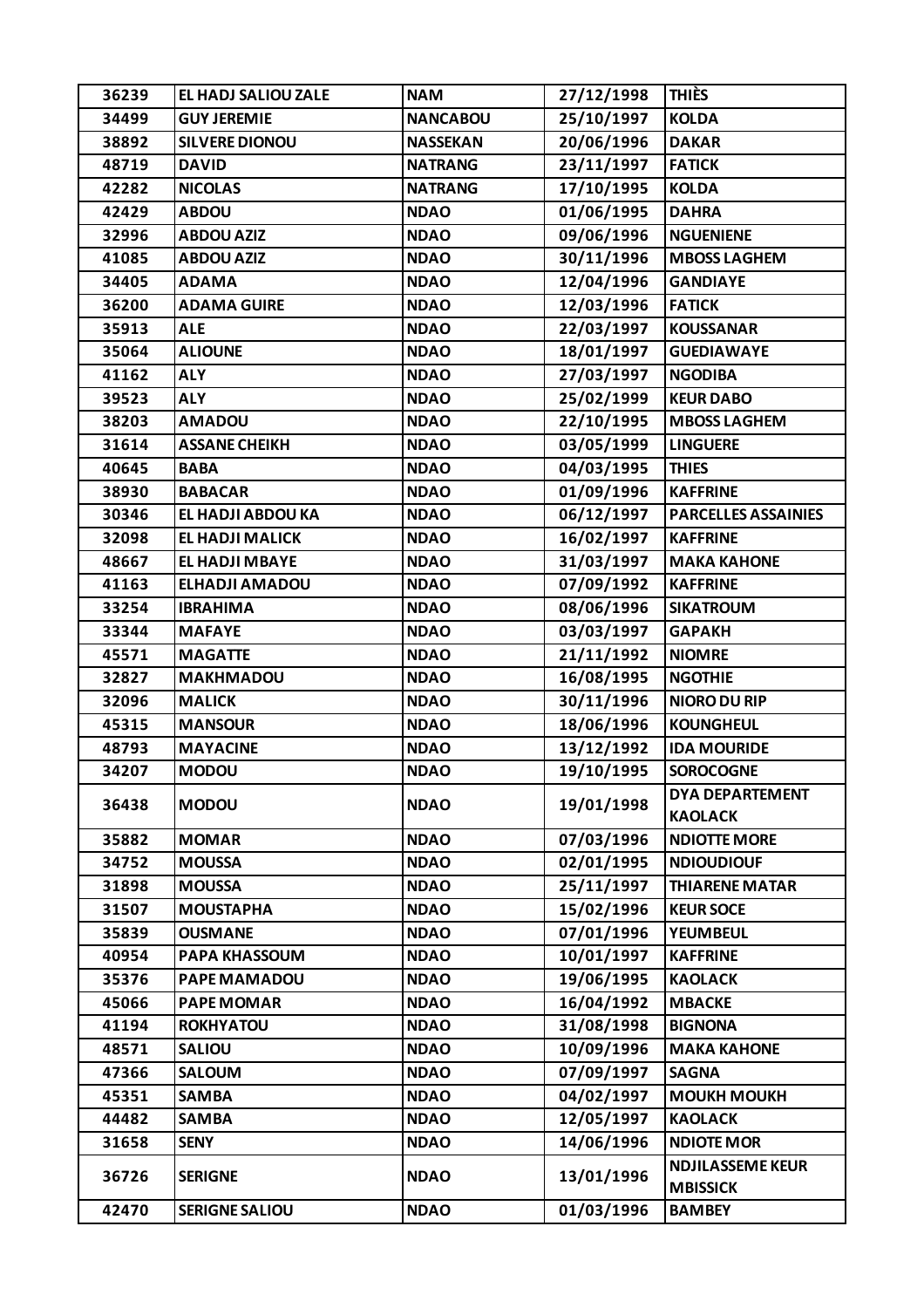| 29993 | <b>THIERNO</b>             | <b>NDAO</b>   | 29/12/1996 | <b>KAVILLE</b>            |
|-------|----------------------------|---------------|------------|---------------------------|
| 34136 | <b>ALIOUNE BADARA</b>      | <b>NDAW</b>   | 20/09/1996 | <b>THIES</b>              |
| 33374 | EL HADJI BABACAR           | <b>NDAW</b>   | 07/05/1994 | <b>KAOLACK</b>            |
| 38236 | <b>SAMBA</b>               | <b>NDAW</b>   | 15/02/1996 | <b>NDOFFANE</b>           |
| 40446 | <b>SERIGNE FALLOU</b>      | <b>NDAW</b>   | 22/02/1996 | <b>THIÈS</b>              |
| 36387 | <b>JEAN MICHEL</b>         | <b>NDECKY</b> | 03/10/1996 | <b>DJIBONKER MANJAQUE</b> |
| 30364 | <b>JEROME</b>              | <b>NDECKY</b> | 30/09/1996 | <b>KAOLACK</b>            |
| 31928 | <b>JOHN WILSON KENNEDY</b> | <b>NDECKY</b> | 15/10/1996 | <b>TAMBACOUNDA</b>        |
| 40575 | <b>JACQUES KENNEDY</b>     | <b>NDIAMY</b> | 30/01/1997 | <b>NIAGUIS</b>            |
| 31137 | <b>IBRAHIMA</b>            | <b>NDIANE</b> | 02/04/1996 | <b>KEUR YERIM</b>         |
| 34058 | <b>ABDOU</b>               | <b>NDIAYE</b> | 06/01/1994 | <b>NDOFFANE NGOUYE</b>    |
| 30841 | <b>ABDOU</b>               | <b>NDIAYE</b> | 01/01/1996 | <b>SOMB</b>               |
| 48463 | <b>ABDOU</b>               | <b>NDIAYE</b> | 20/10/1998 | <b>KEUR KHAR KANE</b>     |
| 41211 | <b>ABDOU AZIZ</b>          | <b>NDIAYE</b> | 08/06/1990 | <b>KAOLACK</b>            |
| 32649 | <b>ABDOU AZIZ</b>          | <b>NDIAYE</b> | 10/06/1995 | <b>BOUBEL</b>             |
| 33659 | <b>ABDOU SADIO</b>         | <b>NDIAYE</b> | 25/05/1991 | <b>DAKAR YOFF</b>         |
| 30108 | <b>ABDOULAYE</b>           | <b>NDIAYE</b> | 10/09/1995 | <b>KAVIL (KAOLACK)</b>    |
| 33999 | <b>ABDOULAYE</b>           | <b>NDIAYE</b> | 07/03/1996 | <b>KAOLACK</b>            |
| 39174 | Abdoulaye                  | <b>NDIAYE</b> | 12/04/1996 | <b>JOAL</b>               |
| 45444 | <b>ABDOULAYE</b>           | <b>NDIAYE</b> | 19/07/1996 | <b>THIÈS</b>              |
| 36458 | <b>ABDOULAYE</b>           | <b>NDIAYE</b> | 10/12/1996 | <b>NDIONGOLOR</b>         |
| 30739 | <b>ABDOULAYE</b>           | <b>NDIAYE</b> | 08/06/1997 | <b>NIORO DU RIP</b>       |
| 40548 | <b>ABDOULAYE</b>           | <b>NDIAYE</b> | 28/02/1999 | <b>BOULAL</b>             |
| 47572 | <b>ABDOULAYE MBAGNICK</b>  | <b>NDIAYE</b> | 01/02/1996 | <b>FATICK</b>             |
| 38661 | <b>ABDOURAHMANE</b>        | <b>NDIAYE</b> | 20/11/1996 | <b>FATICK</b>             |
| 32740 | <b>ADAMA</b>               | <b>NDIAYE</b> | 01/01/1993 | <b>TENE TOUBAB</b>        |
| 31377 | <b>ADAMA</b>               | <b>Ndiaye</b> | 18/11/1995 | <b>YEUMBEUL</b>           |
| 33247 | <b>ADAMA</b>               | <b>NDIAYE</b> | 06/03/1996 | <b>BIRKELANE</b>          |
| 36271 | Adama                      | <b>NDIAYE</b> | 01/01/1999 | <b>NDOUR NDOUR</b>        |
| 32904 | <b>AHMED</b>               | <b>NDIAYE</b> | 12/03/1998 | <b>NGATHIE NAOUDÉ</b>     |
| 36638 | <b>AISSATOU</b>            | <b>NDIAYE</b> | 12/05/1998 | <b>MBAMANE</b>            |
| 34108 | <b>AÏSSATOU</b>            | <b>NDIAYE</b> | 06/04/1995 | <b>NDIONGOLOR</b>         |
| 31089 | <b>ALIOU</b>               | <b>NDIAYE</b> | 03/05/1995 | <b>FELANE</b>             |
| 46043 | <b>ALIOU</b>               | <b>NDIAYE</b> | 19/11/1997 | <b>TAMBACOUNDA</b>        |
| 48437 | <b>ALIOU</b>               | <b>NDIAYE</b> | 19/11/1997 | <b>TAMBACOUNDA</b>        |
| 41406 | <b>ALIOU</b>               | <b>NDIAYE</b> | 04/02/1998 | <b>SATEWALY</b>           |
| 32459 | <b>ALIOUNE</b>             | <b>NDIAYE</b> | 10/05/1998 | <b>NDIAREME</b>           |
|       |                            |               |            | <b>LIMAMOULAYE</b>        |
| 30570 | <b>AMADOU</b>              | <b>NDIAYE</b> | 05/06/1996 | <b>GAYNA</b>              |
| 38790 | <b>AMADOU</b>              | <b>NDIAYE</b> | 10/01/1997 | <b>THICALAR</b>           |
| 31378 | <b>AMADOU</b>              | <b>NDIAYE</b> | 04/12/1997 | <b>NDEMENEL</b>           |
| 41282 | <b>AMADOU SY</b>           | <b>NDIAYE</b> | 23/04/1994 | <b>PIKINE</b>             |
| 30940 | <b>AMADY</b>               | <b>NDIAYE</b> | 10/01/1995 | <b>BIRKELANE</b>          |
| 31284 | <b>AMATH</b>               | <b>NDIAYE</b> | 29/07/1995 | <b>MBOUL</b>              |
| 34282 | <b>AMATH</b>               | <b>NDIAYE</b> | 18/12/1998 | <b>DIAKHAO</b>            |
| 41030 | <b>AMDY</b>                | <b>NDIAYE</b> | 18/03/1996 | <b>SENDIEGNE</b>          |
| 37097 | <b>ASSANE</b>              | <b>NDIAYE</b> | 18/10/1996 | <b>ZIGUINCHOR</b>         |
| 45628 | <b>ASSANE</b>              | <b>NDIAYE</b> | 28/11/1997 | <b>BARGNY</b>             |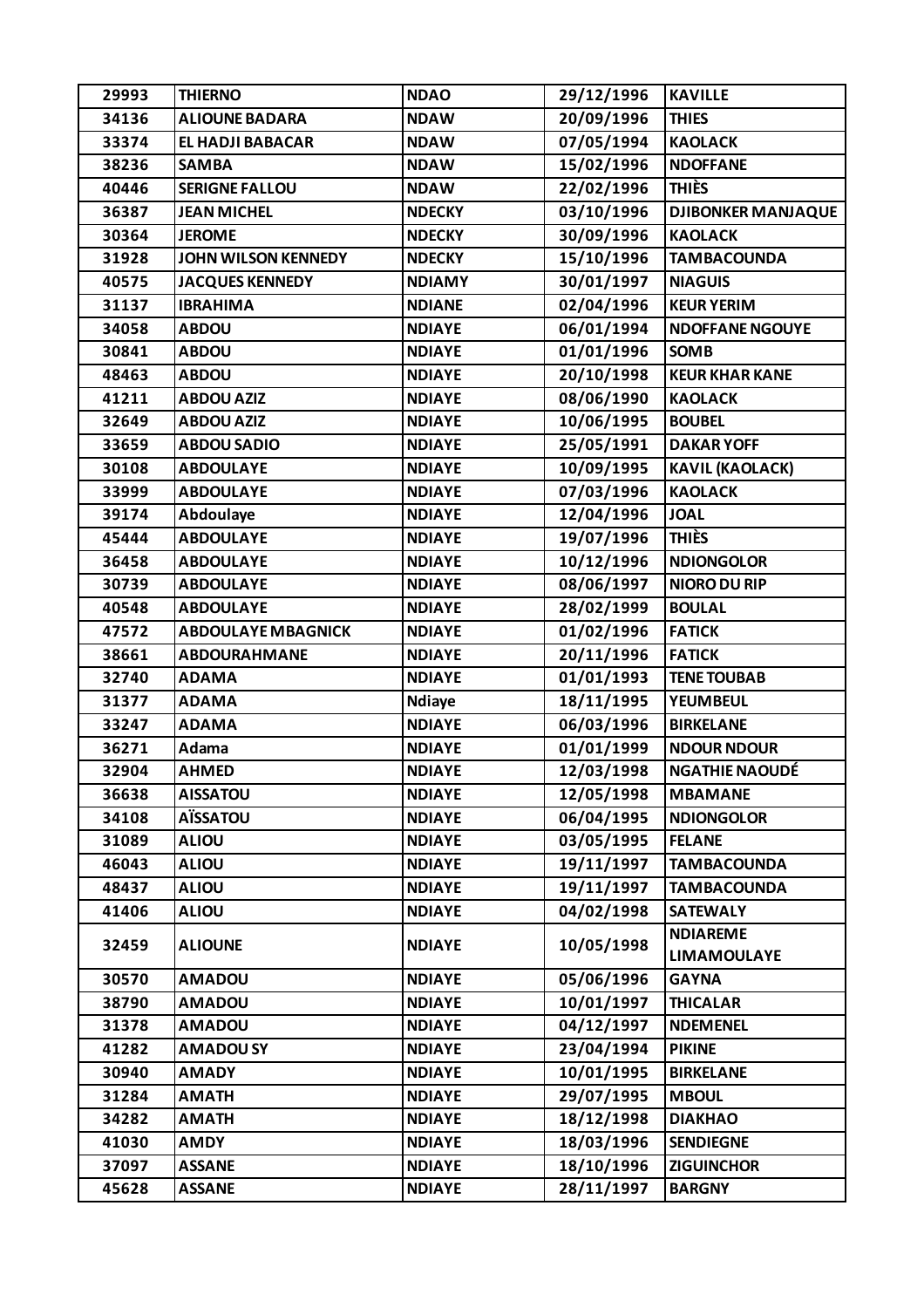| 37970 | <b>ASSANE DIALLO</b>                       | <b>Ndiaye</b> | 25/09/1995               | <b>BIGNONA</b>            |
|-------|--------------------------------------------|---------------|--------------------------|---------------------------|
| 41429 | <b>AUGUSTIN</b>                            | <b>NDIAYE</b> | 30/10/1989               | <b>NGOHE NDOFONGOR</b>    |
| 39701 | <b>AWA</b>                                 | <b>NDIAYE</b> | 01/10/1996               | <b>KAOLACK</b>            |
| 33600 | <b>BABACAR</b>                             | <b>NDIAYE</b> | 13/05/1993               | <b>NDIAFFATE</b>          |
| 41690 | <b>BABACAR</b>                             | <b>NDIAYE</b> | 28/10/1994               | <b>KAOLACK</b>            |
| 32004 | <b>BABACAR</b>                             | <b>NDIAYE</b> | 02/01/1996               | <b>KAFFRINE</b>           |
| 32738 | <b>BABACAR</b>                             | <b>NDIAYE</b> | 15/04/1996               | <b>SOROKH</b>             |
| 48338 | <b>BABACAR</b>                             | <b>NDIAYE</b> | 05/12/1996               | <b>DIOURBEL</b>           |
| 31167 | <b>BABACAR</b>                             | <b>NDIAYE</b> | 12/03/1997               | <b>NIORO DU RIP</b>       |
| 44810 | <b>BABACAR</b>                             | <b>NDIAYE</b> | 15/11/1997               | <b>MBAMBE</b>             |
| 35727 | <b>BABACAR</b>                             | <b>NDIAYE</b> | 19/02/1999               | <b>DJILOR</b>             |
| 39437 | <b>BABACAR</b>                             | <b>NDIAYE</b> | 19/02/1999               | <b>DJILOR</b>             |
| 38798 | <b>BABACAR ASSANE</b>                      | <b>NDIAYE</b> | 11/01/1995               | <b>KAOLACK</b>            |
| 36277 | <b>BADARA</b>                              | <b>NDIAYE</b> | 06/07/1996               | <b>KOUNGHEUL</b>          |
| 32069 | <b>BADARA</b>                              | <b>NDIAYE</b> | 08/03/1997               | <b>BOLY</b>               |
| 34148 | <b>BASSIROU</b>                            | <b>NDIAYE</b> | 06/02/1998               | <b>RUFISQUE</b>           |
| 34770 | <b>BIRAM</b>                               | <b>NDIAYE</b> | 25/08/1994               | <b>GOBACK</b>             |
| 34719 | <b>BIRAME WALY</b>                         | <b>NDIAYE</b> | 25/01/1998               | <b>DOUDAME</b>            |
| 36244 | <b>BIRANE</b>                              | <b>NDIAYE</b> | 02/01/1997               | <b>KEUR SOULEYE THIAM</b> |
| 38122 | <b>BIRANE</b>                              | <b>NDIAYE</b> | 02/02/1998               | <b>MBAR NDIAYE</b>        |
| 41718 | <b>BOUBACAR</b>                            | <b>NDIAYE</b> | 16/10/1995               | <b>VELINGARA</b>          |
| 38078 | <b>BOUBACAR</b>                            | <b>NDIAYE</b> | 20/11/1996               | <b>OUARKHOKH</b>          |
| 45613 | <b>BOUBACAR</b>                            | <b>NDIAYE</b> | 01/02/1998               | <b>GOUDOMP</b>            |
| 30916 | <b>CHEIKH</b>                              | <b>NDIAYE</b> | 08/04/1995               | <b>FATICK</b>             |
| 30686 | <b>CHEIKH</b>                              | <b>NDIAYE</b> | 05/02/1996               | <b>Ndiourbel SINE</b>     |
| 48277 | <b>CHEIKH ABDOULAKHAT</b><br><b>MBACKÉ</b> | <b>NDIAYE</b> | 04/04/1997               | <b>TOGLOU SERERE</b>      |
| 37029 | <b>CHEIKH OMAR</b>                         | <b>NDIAYE</b> | 10/10/1998               | <b>KEUR NDIOUGA</b>       |
| 33187 | <b>CHEIKH TALIBOUYA</b>                    | <b>NDIAYE</b> | 08/06/1997               | <b>SOROKHASSAP</b>        |
| 31674 | <b>CHEIKHOU</b>                            | <b>NDIAYE</b> | 09/02/1995               | <b>VELINGARA</b>          |
| 34444 | <b>COULY</b>                               | <b>NDIAYE</b> | 31/03/1997               | <b>KOUMBAL</b>            |
| 30193 | <b>DANE SYLLA</b>                          | <b>NDIAYE</b> | 18/04/1995               | <b>SARARE</b>             |
| 32055 |                                            |               |                          |                           |
|       | <b>DIAGA</b>                               | <b>NDIAYE</b> | 02/01/1998               | <b>SATE WALY</b>          |
| 31930 | <b>DIEGANE</b>                             | <b>NDIAYE</b> | 19/03/1995               | <b>NDOFFANE</b>           |
| 33196 | <b>DIENE</b>                               | <b>NDIAYE</b> | 31/08/1998               | <b>NDIOUDIOUF</b>         |
| 32496 | <b>DJIBRIL</b>                             | <b>NDIAYE</b> | 01/01/1999               | <b>THIES</b>              |
| 44786 | <b>DJIRE</b>                               | <b>NDIAYE</b> | 12/10/1997               | <b>KEUR FARBA</b>         |
| 39387 | EL HADJI BASSIROU                          | <b>NDIAYE</b> | 01/02/1999               | <b>SAGATTA</b>            |
| 41131 | EL HADJI IBRAHIMA                          | <b>NDIAYE</b> | 11/09/1996               | <b>THIES</b>              |
| 36465 | EL HADJI MALICK                            | <b>NDIAYE</b> | 05/10/1994               | <b>TIVAOUANE</b>          |
| 38392 | EL HADJI MAMADOU                           | <b>NDIAYE</b> | 16/03/1995               | <b>THIES</b>              |
| 32876 | EL HADJI TALLA                             | <b>NDIAYE</b> | 01/08/1996               | <b>BAMBEY</b>             |
| 34582 | EL HADJI THIERNO                           | <b>NDIAYE</b> | 04/05/1995               | <b>GAYNA</b>              |
| 39840 | <b>FATOU SYLLA</b>                         | <b>NDIAYE</b> | 12/01/1997               | <b>SOMB</b>               |
| 44460 | <b>GALLO</b>                               | <b>NDIAYE</b> | 09/01/1996               | <b>FATICK</b>             |
| 42307 | <b>HAMADY</b>                              | <b>NDIAYE</b> | 05/06/1994               | <b>KOBONGOYE</b>          |
| 34502 | <b>IBRAHIMA</b>                            | <b>NDIAYE</b> | 14/04/1995<br>15/01/1996 | <b>FAOYE</b>              |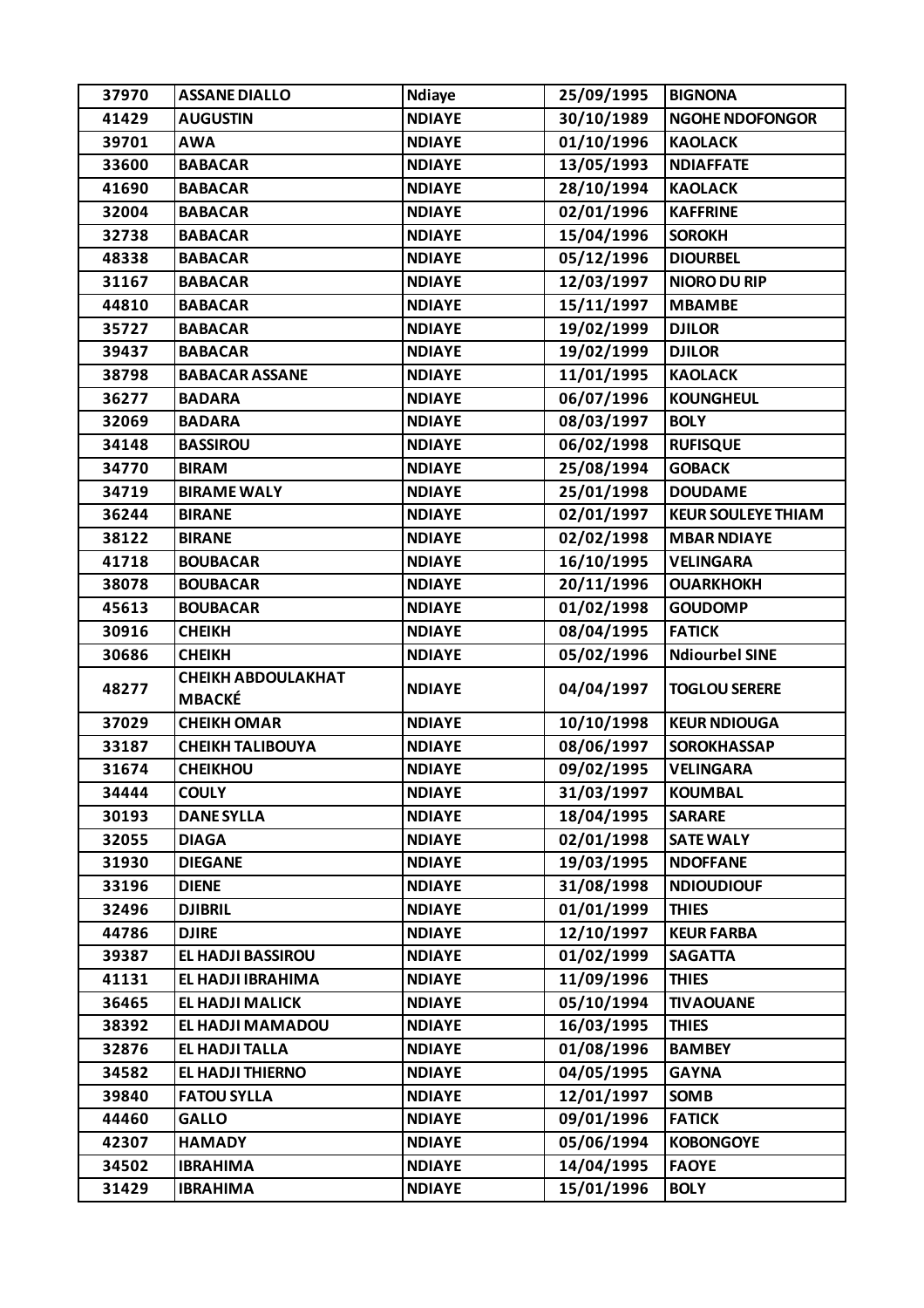| 39173 | <b>IBRAHIMA</b>              | <b>NDIAYE</b> | 19/03/1996 | <b>MBOTIL</b>           |
|-------|------------------------------|---------------|------------|-------------------------|
| 36872 | <b>IBRAHIMA</b>              | <b>NDIAYE</b> | 04/04/1996 | <b>GUINGUINEO</b>       |
| 34205 | <b>IBRAHIMA</b>              | <b>NDIAYE</b> | 08/08/1996 | <b>THIES</b>            |
| 34766 | <b>IBRAHIMA</b>              | <b>NDIAYE</b> | 10/01/1997 | <b>GANDIAYE</b>         |
| 35868 | <b>IBRAHIMA</b>              | <b>NDIAYE</b> | 27/04/1998 | <b>GANDIAYE</b>         |
| 48584 | <b>IBRAHIMA</b>              | <b>NDIAYE</b> | 18/08/1998 | <b>GUINGUINÉO</b>       |
| 37192 | <b>IDRISSA</b>               | <b>NDIAYE</b> | 04/01/1996 | <b>FATICK</b>           |
| 35678 | <b>ISMAILA</b>               | <b>NDIAYE</b> | 06/02/1994 | <b>KEUR WALY NDIAYE</b> |
| 30658 | <b>JOSEPH DIENE</b>          | <b>Ndiaye</b> | 09/11/1995 | <b>DAKAR</b>            |
| 31509 | <b>KAIRE</b>                 | <b>NDIAYE</b> | 20/04/1997 | <b>NDIATHIANG</b>       |
| 31713 | <b>KHADIM RASSOUL MBACKE</b> | <b>NDIAYE</b> | 13/11/1996 | <b>FOUNDOUGNE</b>       |
| 31959 | <b>KHALIFA</b>               | <b>NDIAYE</b> | 20/10/1996 | <b>GUAGUE MODY</b>      |
| 45473 | <b>KHASSIMOU</b>             | <b>NDIAYE</b> | 08/07/1995 | <b>THIES</b>            |
| 40976 | <b>LAÏTY</b>                 | <b>NDIAYE</b> | 08/11/1997 | <b>KOUTAL</b>           |
| 30178 | <b>LAMINE</b>                | <b>NDIAYE</b> | 30/04/1993 | <b>TANDA MBOUDAYE</b>   |
| 30482 | <b>LAMINE</b>                | <b>NDIAYE</b> | 14/09/1995 | <b>FATICK</b>           |
| 39080 | <b>LAMINE</b>                | <b>NDIAYE</b> | 14/03/1996 | <b>SOMB</b>             |
| 37131 | <b>LAMINE</b>                | <b>NDIAYE</b> | 13/04/1998 | <b>YENE</b>             |
| 45960 | <b>LAMINE GORGUI</b>         | <b>NDIAYE</b> | 20/09/1996 | <b>SOUM</b>             |
| 34936 | <b>LAT GRAND</b>             | <b>NDIAYE</b> | 07/08/1998 | <b>SOMB</b>             |
| 33992 | <b>LATGRAND</b>              | <b>NDIAYE</b> | 16/06/1999 | <b>DIAKHAO</b>          |
| 42816 | <b>LÉONARD</b>               | <b>NDIAYE</b> | 19/03/1998 | <b>MBASSIS FATICK</b>   |
| 30789 | <b>MACODOU</b>               | <b>NDIAYE</b> | 15/06/1997 | <b>NDIATHIANG</b>       |
| 36390 | <b>MAGATTE</b>               | <b>NDIAYE</b> | 28/03/1997 | <b>THIÈS</b>            |
| 34798 | <b>MAKHALY</b>               | <b>NDIAYE</b> | 16/01/1999 | <b>TIVAOUANE</b>        |
| 44302 | <b>MALANG</b>                | <b>NDIAYE</b> | 06/12/1997 | <b>BAMBALY</b>          |
| 30458 | <b>MALICK</b>                | <b>NDIAYE</b> | 30/12/1996 | <b>DAKAR</b>            |
| 34341 | <b>MAMA</b>                  | <b>NDIAYE</b> | 14/05/1996 | <b>LINGUERE</b>         |
| 30383 | <b>MAMADOU</b>               | <b>NDIAYE</b> | 13/04/1994 | <b>KASSAS</b>           |
| 32379 | <b>MAMADOU</b>               | <b>NDIAYE</b> | 26/05/1995 | <b>SANGHAÏE</b>         |
| 30234 | <b>MAMADOU</b>               | <b>NDIAYE</b> | 01/12/1995 | <b>MAROMÉNE</b>         |
| 33965 | <b>MAMADOU</b>               | <b>NDIAYE</b> | 07/10/1998 | <b>KAFFRINE</b>         |
| 32510 | <b>MAMADOU LAMINE</b>        | <b>NDIAYE</b> | 10/01/1997 | <b>YEUMBEUL</b>         |
| 39020 | <b>MAMADOU MANSOUR</b>       | <b>NDIAYE</b> | 28/02/1992 | <b>PIKINE</b>           |
| 31241 | <b>MAMADOU MOUSTAPHA</b>     | <b>NDIAYE</b> | 21/06/1995 | <b>MAKA KAEL</b>        |
| 39113 | <b>MAME COLY</b>             | <b>NDIAYE</b> | 13/02/1997 | <b>SOMB</b>             |
| 37076 | <b>MAME NDIOL</b>            | <b>NDIAYE</b> | 18/06/1990 | <b>VEREANE</b>          |
| 33475 | <b>MAME SETTE</b>            | <b>NDIAYE</b> | 17/07/1998 | <b>KAFFRINE</b>         |
| 36724 | <b>MAME SETTE</b>            | <b>NDIAYE</b> | 17/07/1998 | <b>KAFFRINE</b>         |
| 42856 | <b>MAMOUR</b>                | <b>NDIAYE</b> | 16/11/1989 | <b>NDOFFANE</b>         |
| 34803 | <b>MAMOUR</b>                | <b>NDIAYE</b> | 24/09/1991 | <b>NIORO DU RIP</b>     |
| 38510 | <b>MANGONE</b>               | <b>NDIAYE</b> | 12/02/1994 | <b>BACK SAMBA DIOR</b>  |
| 38787 | <b>MANSOUR</b>               | <b>NDIAYE</b> | 01/02/1993 | <b>MBOULOUM</b>         |
| 48694 | <b>MANSOUR</b>               | <b>NDIAYE</b> | 03/01/1997 | <b>DAGANA</b>           |
| 38989 | <b>MARIAMA</b>               | <b>NDIAYE</b> | 28/10/1993 | <b>KAOLACK</b>          |
| 33922 | <b>MARIAMA</b>               | <b>NDIAYE</b> | 21/02/1997 | <b>FATICK</b>           |
| 45785 | <b>MARIE</b>                 | <b>NDIAYE</b> | 13/02/1998 | <b>KHALAMBASSE</b>      |
| 30099 | <b>MASSAMBA</b>              | <b>NDIAYE</b> | 07/10/1996 | <b>DAKAR</b>            |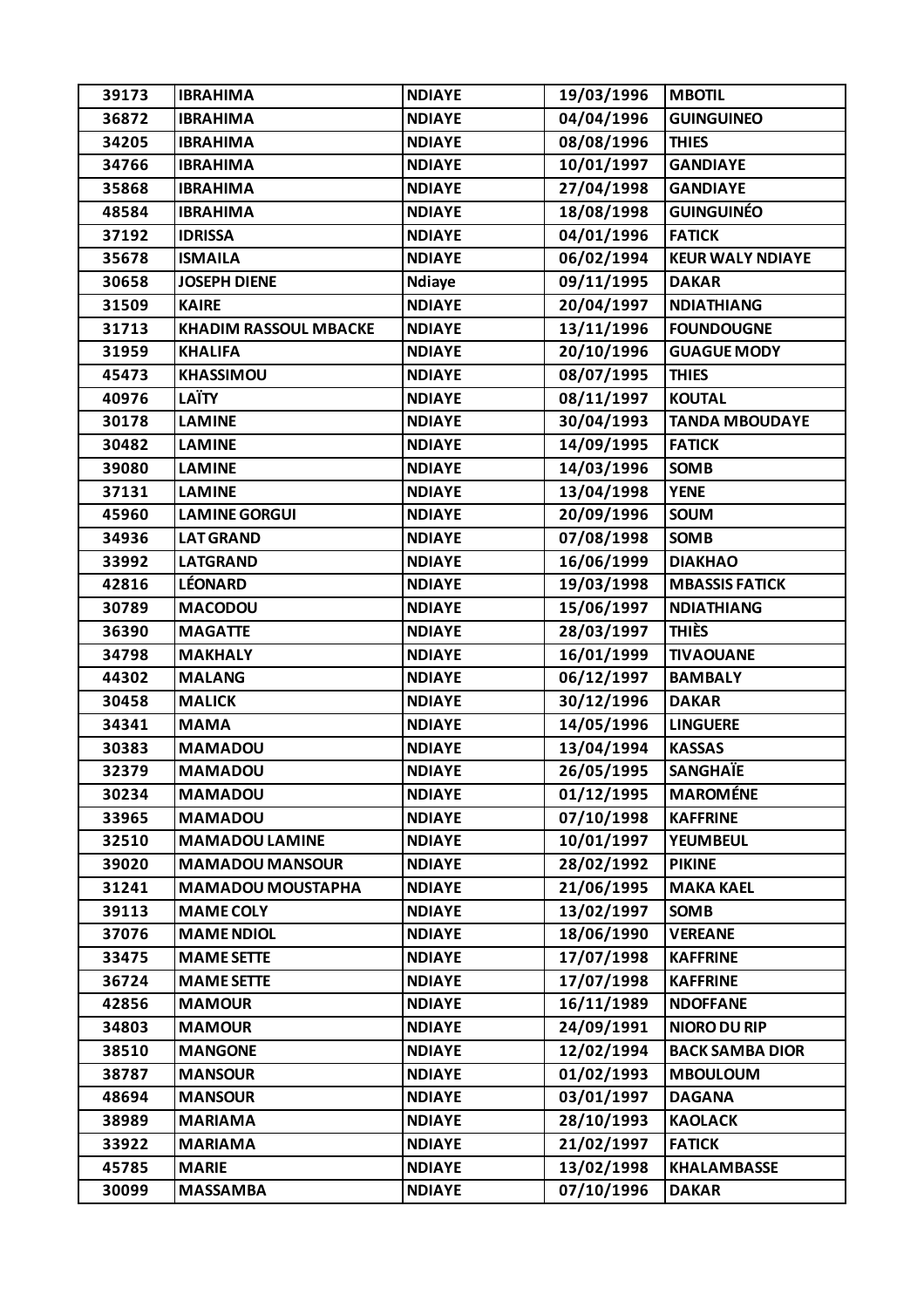| 35254 | <b>MATAMBOURA</b>        | <b>NDIAYE</b> | 05/10/1995 | <b>DAGANA</b>              |
|-------|--------------------------|---------------|------------|----------------------------|
| 30359 | <b>MATY</b>              | <b>NDIAYE</b> | 14/07/1997 | <b>KAFFRINE</b>            |
| 46851 | <b>MBAGNICK</b>          | <b>NDIAYE</b> | 11/05/1997 | <b>NGALAGNE</b>            |
| 36866 | <b>MBAGNICKDIOP</b>      | <b>NDIAYE</b> | 15/07/1997 | <b>MBOSS LAGHEM</b>        |
| 36008 | <b>MBAYE</b>             | <b>NDIAYE</b> | 27/03/1991 | <b>GAGNICK</b>             |
| 38917 | <b>MBAYE</b>             | <b>NDIAYE</b> | 06/06/1998 | <b>BARKAEL</b>             |
| 34426 | <b>MBAYE</b>             | <b>NDIAYE</b> | 17/07/1998 | <b>KEUR LAMINE DIAME</b>   |
| 30424 | <b>MBISSANE</b>          | <b>NDIAYE</b> | 12/10/1995 | <b>DIOURBEL</b>            |
| 30683 | <b>MÉDOUNE</b>           | <b>NDIAYE</b> | 15/02/1997 | <b>THIES</b>               |
| 35881 | <b>MICHEL</b>            | <b>NDIAYE</b> | 13/09/1993 | <b>PARARE</b>              |
| 39915 | <b>MICHEL SALIOU</b>     | <b>NDIAYE</b> | 23/10/1997 | <b>MBOUR</b>               |
| 31807 | <b>MODIÈNE</b>           | <b>NDIAYE</b> | 08/10/1996 | <b>KAFFRINE</b>            |
| 32486 | <b>MODOU</b>             | <b>NDIAYE</b> | 29/10/1995 | <b>CHERIF MOULAYE</b>      |
| 32895 | <b>MODOU</b>             | <b>NDIAYE</b> | 28/03/1996 | <b>DAKAR</b>               |
| 38447 | <b>MODOU</b>             | <b>NDIAYE</b> | 03/02/1998 | <b>SAKHAGNE</b>            |
| 42702 | <b>MODOU MAMOUNE</b>     | <b>NDIAYE</b> | 09/07/1996 | <b>NDANGALMA</b>           |
| 30716 | <b>MOHAMADOU</b>         | <b>NDIAYE</b> | 19/06/1995 | <b>KEUR MASSAR</b>         |
| 32453 | <b>MOHAMED MBACKÉ</b>    | <b>NDIAYE</b> | 09/11/1997 | <b>SATE WALY</b>           |
| 31242 | <b>MOR SECK</b>          | <b>NDIAYE</b> | 11/07/1996 | <b>LOUMBAL</b>             |
| 32364 | <b>MOUNTAHA</b>          | <b>NDIAYE</b> | 07/01/1997 | <b>KEUR DIERY</b>          |
| 43104 | <b>MOUSSA</b>            | <b>NDIAYE</b> | 02/01/1995 | <b>KAOLACK</b>             |
| 34214 | <b>MOUSSA</b>            | <b>NDIAYE</b> | 10/01/1996 | <b>BOULEL</b>              |
| 33094 | <b>MOUSSA</b>            | <b>NDIAYE</b> | 03/03/1999 | <b>THIES</b>               |
| 31425 | <b>MOUSSA MANE</b>       | <b>NDIAYE</b> | 28/07/1996 | <b>THILMAKHA</b>           |
| 42705 | <b>MOUSTAPHA</b>         | <b>NDIAYE</b> | 05/01/1994 | <b>KALLENE</b>             |
| 39802 | <b>MOUSTAPHA</b>         | <b>NDIAYE</b> | 14/08/1996 | <b>KAOLACK</b>             |
| 33840 | <b>MOUSTAPHA</b>         | <b>NDIAYE</b> | 18/01/1997 | <b>NDIOUM NGAINTH</b>      |
| 48640 | <b>MOUSTAPHA</b>         | <b>NDIAYE</b> | 20/07/1997 | <b>TANDA MBOUDAYE</b>      |
| 31049 | <b>NDEYE ASTOU</b>       | <b>NDIAYE</b> | 13/02/1997 | <b>DIOURBEL</b>            |
| 30369 | <b>NDEYE KEWE</b>        | <b>NDIAYE</b> | 03/03/1995 | <b>KAFFRINE</b>            |
| 30901 | <b>NDIEME</b>            | <b>NDIAYE</b> | 18/04/1996 | <b>NDIAMBOR</b>            |
| 39350 | <b>NDIOGOU</b>           | <b>NDIAYE</b> | 03/01/1996 | <b>PODOR</b>               |
| 31087 | <b>NDIOUMA</b>           | <b>NDIAYE</b> | 18/03/1997 | <b>BOLY</b>                |
| 44771 | <b>NGAGNE</b>            | <b>NDIAYE</b> | 18/08/1997 | <b>DIORAL</b>              |
| 34272 | <b>OMAR</b>              | <b>NDIAYE</b> | 12/09/1996 | <b>KEUR MANGARY</b>        |
| 42803 | <b>OMAR</b>              | <b>NDIAYE</b> | 12/02/1997 | <b>SIKHANE</b>             |
| 46304 | <b>OMAR</b>              | <b>NDIAYE</b> | 10/06/1997 | <b>THIOMBY DEPART</b>      |
|       |                          |               |            | <b>KAOLACK</b>             |
| 33322 | <b>OUMAR</b>             | <b>NDIAYE</b> | 24/12/1998 | <b>GUINGUINÉO</b>          |
| 35225 | <b>OUSEYNOU</b>          | <b>NDIAYE</b> | 10/01/1996 | <b>KOUTANGO</b>            |
| 35978 | <b>OUSMANE</b>           | <b>NDIAYE</b> | 02/02/1995 | <b>MALICOUNDA</b>          |
| 33306 | <b>OUSMANE</b>           | <b>NDIAYE</b> | 29/10/1996 | <b>KOUTANGO</b>            |
| 45578 | <b>PAPA</b>              | <b>NDIAYE</b> | 12/01/1996 | <b>PARCELLES ASSAINIES</b> |
| 41563 | PAPA ALASSANE            | <b>NDIAYE</b> | 02/07/1995 | <b>THIADIAYE</b>           |
| 39627 | PAPA DIAMÈ               | <b>NDIAYE</b> | 17/03/1992 | <b>SADIOGA</b>             |
| 39253 | <b>PAPA GORGUI NGONE</b> | <b>NDIAYE</b> | 26/10/1996 | <b>POUT</b>                |
| 33536 | <b>PAPA MAGATTE</b>      | <b>NDIAYE</b> | 23/03/1995 | <b>LOUGA</b>               |
| 35717 | <b>PAPA OMAR</b>         | <b>NDIAYE</b> | 25/11/1996 | <b>SOKONE</b>              |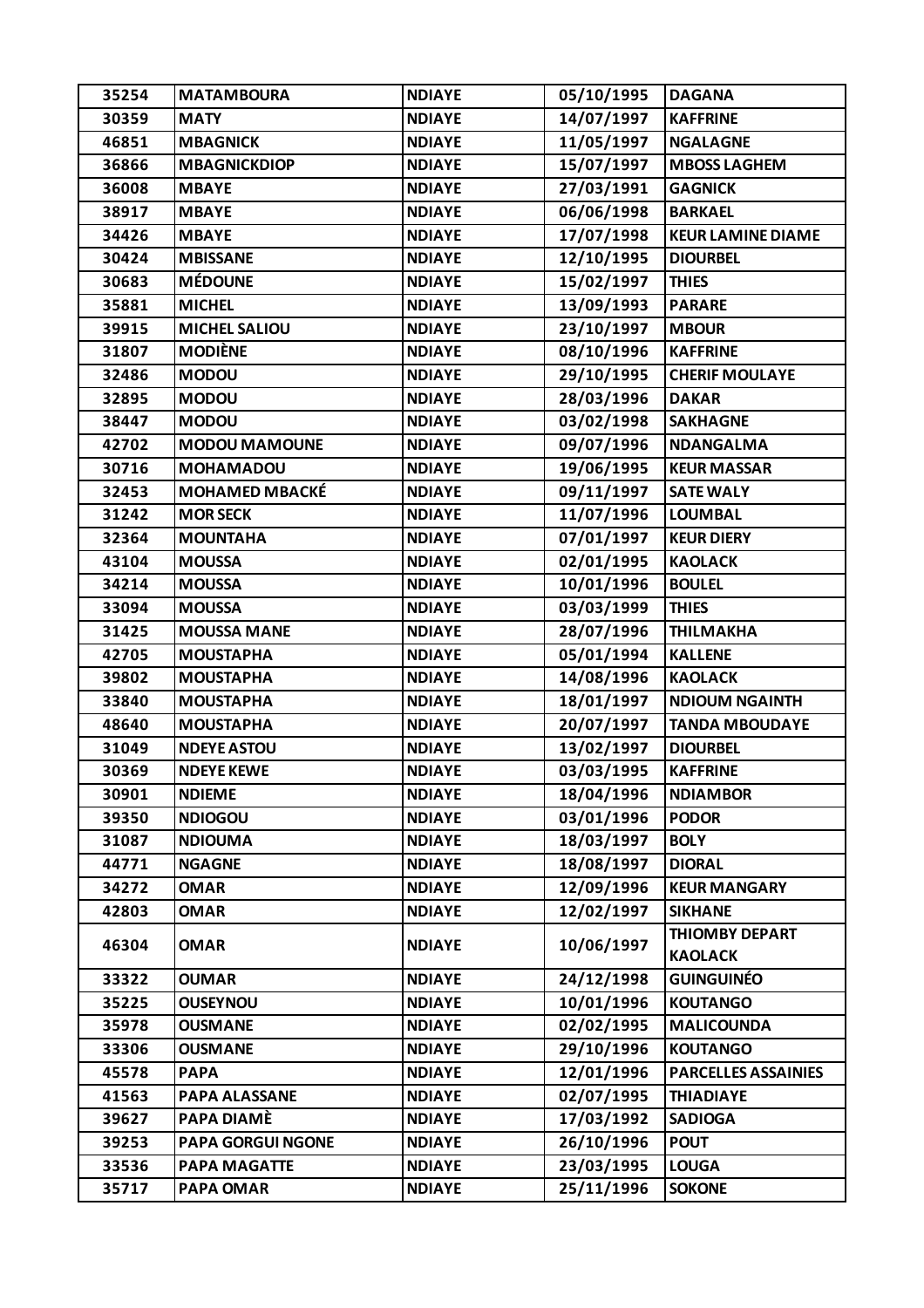| 43219 | <b>PAPA WALY</b>                            | <b>NDIAYE</b>     | 05/02/1997 | <b>KAWSARA 14</b>                    |
|-------|---------------------------------------------|-------------------|------------|--------------------------------------|
| 35063 | <b>PAPE</b>                                 | <b>NDIAYE</b>     | 12/01/1997 | <b>KEUR KABOU</b>                    |
| 36413 | <b>PAPE BIRAME</b>                          | <b>NDIAYE</b>     | 23/02/1999 | <b>TAMBACOUNDA</b>                   |
| 41535 | <b>PAPE BIRIMA</b>                          | <b>NDIAYE</b>     | 21/02/1996 | <b>NIAKHAR</b>                       |
| 36795 | <b>PAPE MANDAKHE</b>                        | <b>NDIAYE</b>     | 20/04/1996 | <b>NDIOURBEL GOR</b>                 |
| 35346 | <b>PAPE SALIOU</b>                          | <b>NDIAYE</b>     | 16/06/1996 | <b>NDIDOR</b>                        |
| 37303 | <b>PASCAL IBRAHIMA</b>                      | <b>NDIAYE</b>     | 07/04/1996 | <b>YEUMBEUL</b>                      |
| 32120 | <b>SABOUR</b>                               | <b>NDIAYE</b>     | 28/01/1997 | 10101997                             |
| 30433 | <b>SALIOU</b>                               | <b>NDIAYE</b>     | 17/05/1996 | <b>MALEM HODAR</b>                   |
| 36538 | <b>SALIOU</b>                               | <b>NDIAYE</b>     | 09/10/1996 | <b>TOUCAR</b>                        |
| 32885 | <b>SALIOU</b>                               | <b>NDIAYE</b>     | 12/07/1997 | <b>DAHRA</b>                         |
| 33120 | <b>SAMBA</b>                                | <b>NDIAYE</b>     | 18/07/1995 | <b>RICHARD TOLL</b>                  |
| 36262 | <b>SAMBA</b>                                | <b>NDIAYE</b>     | 10/12/1997 | <b>MBODIENE</b>                      |
| 43576 | <b>SEDAR</b>                                | <b>NDIAYE</b>     | 01/01/1997 | <b>KHALAMBASSE</b>                   |
| 35240 | <b>SENGHANE</b>                             | <b>NDIAYE</b>     | 18/04/1997 | <b>VELOR SERERE</b>                  |
| 35816 | <b>SERIGNE ABDOU HAHAD</b><br><b>MBACKÉ</b> | <b>NDIAYE</b>     | 07/01/1996 | <b>THIÈS</b>                         |
| 42186 | <b>SERIGNE BAMBA BANDAR</b>                 | <b>NDIAYE</b>     | 02/11/1993 | <b>DIOURBEL</b>                      |
| 43635 | <b>SERIGNE FALLILOU MBACKE</b>              | <b>NDIAYE</b>     | 15/08/1995 | <b>BAMBEY</b>                        |
| 31476 | <b>SERIGNE LAMINE</b>                       | <b>NDIAYE</b>     | 21/04/1995 | <b>APLMARIN NGALLOU</b>              |
| 30319 | <b>SERIGNE SALIOU MBACKE</b>                | <b>NDIAYE</b>     | 27/10/1996 | <b>KAOLACK</b>                       |
| 46091 | <b>SEYNABOU</b>                             | <b>NDIAYE</b>     | 08/01/1997 | <b>NDIAYE BOPP</b>                   |
| 32170 | <b>SIDY</b>                                 | <b>NDIAYE</b>     | 16/07/1998 | <b>MBALMY</b>                        |
| 39098 | SOPHIE CLÉMENTINE                           | <b>NDIAYE</b>     | 23/11/1996 | <b>DAKAR</b>                         |
| 31194 | SOULEYMANE                                  | <b>NDIAYE</b>     | 27/01/1997 | <b>BOLY</b>                          |
| 42039 | SOULEYMANE                                  | <b>NDIAYE</b>     | 25/01/1998 | <b>DAHRA</b>                         |
| 37946 | <b>THIERNO</b>                              | <b>NDIAYE</b>     | 10/06/1997 | 1,2402E+12                           |
| 32551 | <b>THIERNO ABDOULAYE</b>                    | <b>NDIAYE</b>     | 15/06/1994 | <b>NGUINDOR</b>                      |
| 45907 | <b>WALY</b>                                 | <b>NDIAYE</b>     | 24/06/1996 | <b>NDIAROGNE</b>                     |
| 38488 | <b>WOULA</b>                                | <b>NDIAYE</b>     | 02/03/1996 | <b>NDIOULBETH</b>                    |
| 34574 | <b>YACINE</b>                               | <b>NDIAYE</b>     | 07/08/1990 | <b>LINGUERE</b>                      |
| 34323 | <b>MAMATH</b>                               | <b>NDIMBALANE</b> | 25/10/1997 | <b>NDIOUM GAINTH</b>                 |
| 33295 | <b>ALIOU</b>                                | <b>NDIONE</b>     | 13/07/1997 | <b>KINIABOUR</b>                     |
| 33669 | <b>ARONA</b>                                | <b>NDIONE</b>     | 01/02/1998 | <b>MBOMBOYE</b>                      |
| 48731 | <b>ASSANE</b>                               | <b>NDIONE</b>     | 07/01/1997 | <b>DIASS</b>                         |
| 33479 | <b>BENJAMIN MATHIEU</b><br><b>THIOUCKY</b>  | <b>NDIONE</b>     | 11/06/1999 | <b>FANDENE</b><br><b>NDIAMDIOROH</b> |
| 37013 | <b>DIMITRI ATHANASE ADAMS</b>               | <b>NDIONE</b>     | 25/08/1996 | <b>FANDÉNE NDIOUR</b>                |
| 37459 | <b>JEAN BERNARD BOUCAR</b>                  | <b>NDIONE</b>     | 09/12/1996 | <b>FANDENE NDIOUR</b>                |
| 31161 | <b>LAURENT ALY</b>                          | <b>Ndione</b>     | 30/05/1996 | <b>DAKAR</b>                         |
| 40193 | <b>MODOU</b>                                | <b>NDIONE</b>     | 13/02/1995 | <b>MBOMBOYE</b>                      |
| 41782 | <b>MOHAMED</b>                              | <b>NDIONE</b>     | 24/12/1998 | <b>GUEREO</b>                        |
| 34739 | <b>MOUSTAPHA</b>                            | <b>NDIONE</b>     | 10/01/1997 | <b>THIÉS</b>                         |
| 39451 | <b>PAUL KOULY</b>                           | <b>NDIONE</b>     | 22/07/1998 | <b>FANDENE DIAYANE</b>               |
| 40442 | <b>IBRAHIMA</b>                             | <b>NDIONGUE</b>   | 04/02/1992 | <b>OURO MADIOU</b>                   |
| 33545 | <b>ABDOU</b>                                | <b>NDIOR</b>      | 21/12/1996 | <b>LANGUEME</b>                      |
| 36038 | <b>ABDOU</b>                                | <b>NDIOR</b>      | 14/09/1997 | <b>NIAGA</b>                         |
| 39329 | <b>BASSIROU</b>                             | <b>NDIOR</b>      | 13/03/1996 | <b>MBELLACADIAO</b>                  |
| 41683 | <b>MARTHIALSILMANG</b>                      | <b>NDIOR</b>      | 10/06/1999 | <b>DIOUROUP</b>                      |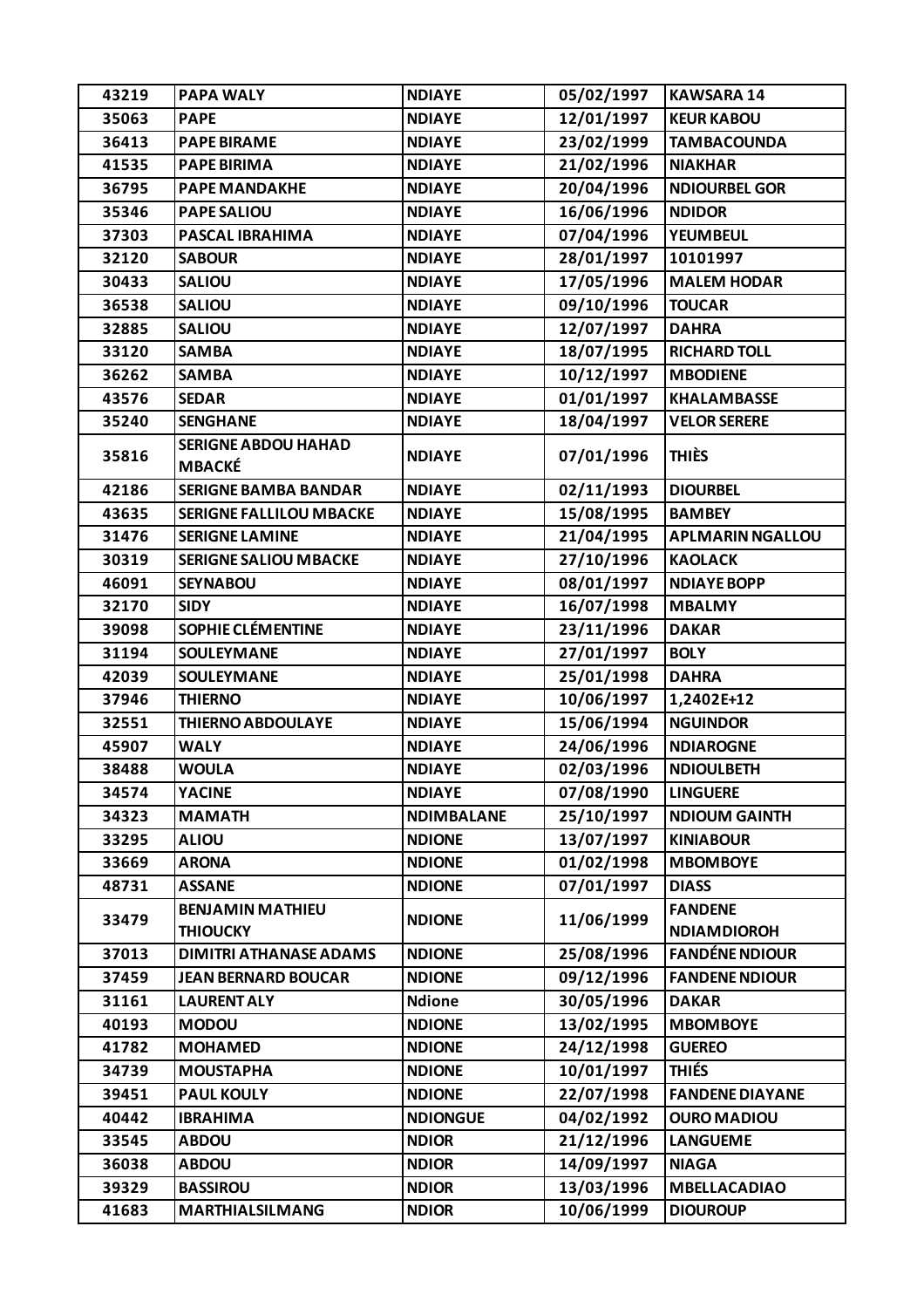| 44983 | <b>ABDOU LAHAT</b>                                                                                       | <b>NDIOUR</b>                          | 05/10/1996 | <b>NDOMBOLOKH</b>                                                  |
|-------|----------------------------------------------------------------------------------------------------------|----------------------------------------|------------|--------------------------------------------------------------------|
| 31559 | <b>ASSANE</b>                                                                                            | <b>NDIOUR</b>                          | 20/08/1996 | <b>RUFISQUE</b>                                                    |
| 45310 | <b>BADAOUR</b>                                                                                           | <b>NDIOUR</b>                          | 24/11/1999 | <b>NIAGUE</b>                                                      |
| 30565 | <b>GOTE</b>                                                                                              | <b>NDIR</b>                            | 14/12/1996 | <b>KALOM</b>                                                       |
| 33847 | <b>BASSIROU</b>                                                                                          | <b>NDNDIAYE</b>                        | 12/12/1996 | <b>DIOHINE</b>                                                     |
| 34678 | COCOUCOUMCOUMCOUMAC<br><b>OUMACOUMAKCOUMAKH</b>                                                          | <b>NDNDNDONDOUN</b><br><b>DOUNDOUR</b> | 08/03/1996 | DIDIODIOUDIOURDIOUR<br><b>ODIOUROUDIOUROUDI</b><br><b>OUROUP</b>   |
| 31795 | <b>MOMOUMOUHMOUHAMOUH</b><br><b>AMMOUHAMAMOUHAMAD</b><br><b>MOUHAMADOMOUHAMADO</b><br><b>UMOUHAMADOU</b> | <b>NDNDONDNDOUN</b><br><b>DNDOUR</b>   | 07/07/1996 | KIKINKINIKINIAKINIABKI<br><b>NIABOKINIABOUKINIAB</b><br><b>OUR</b> |
| 48064 | <b>SIDY</b>                                                                                              | <b>NDOME</b>                           | 13/03/1993 | <b>PODOR</b>                                                       |
| 46225 | <b>ABDOU</b>                                                                                             | <b>NDONG</b>                           | 15/01/1995 | <b>GAGUE CHERIF</b>                                                |
| 31485 | <b>ABDOU</b>                                                                                             | <b>NDONG</b>                           | 31/08/1996 | <b>MBELBOUCK</b>                                                   |
| 45440 | <b>ABDOULAYE DIAGNE</b>                                                                                  | <b>NDONG</b>                           | 11/12/1997 | <b>SADIOGA</b>                                                     |
| 40166 | <b>ABLAYE</b>                                                                                            | <b>NDONG</b>                           | 08/02/1996 | <b>NIAKHAR</b>                                                     |
| 35509 | <b>ALPHONSE</b>                                                                                          | <b>NDONG</b>                           | 13/01/1997 | <b>KEUR YÉRIM</b>                                                  |
| 38481 | <b>AMY</b>                                                                                               | <b>NDONG</b>                           | 12/11/1997 | <b>SAMBA DIA</b>                                                   |
| 30705 | <b>ASSANE</b>                                                                                            | <b>NDONG</b>                           | 24/10/1997 | <b>NIANIANE</b>                                                    |
| 31337 | <b>BABACAR</b>                                                                                           | <b>NDONG</b>                           | 22/02/1995 | <b>KAOLACKA</b>                                                    |
| 39524 | <b>BABACAR</b>                                                                                           | <b>NDONG</b>                           | 09/08/1998 | <b>FIMELA</b>                                                      |
| 32009 | <b>BASSIROU</b>                                                                                          | <b>NDONG</b>                           | 20/05/1996 | <b>KEUR NDENE NDAO</b>                                             |
| 46505 | <b>BOUBACAR</b>                                                                                          | <b>NDONG</b>                           | 17/06/1997 | <b>FATICK</b>                                                      |
| 35187 | <b>DANE</b>                                                                                              | <b>NDONG</b>                           | 13/02/1996 | <b>SAME</b>                                                        |
| 32378 | <b>DIADIE</b>                                                                                            | <b>NDONG</b>                           | 23/08/1996 | <b>GOBACK</b>                                                      |
| 36626 | <b>DJIBRIL</b>                                                                                           | <b>NDONG</b>                           | 23/02/1996 | <b>SANGHARE</b>                                                    |
| 33683 | <b>DOUDOU</b>                                                                                            | <b>NDONG</b>                           | 14/02/1992 | <b>MBASSIS</b>                                                     |
| 37050 | <b>EL HADJI</b>                                                                                          | <b>NDONG</b>                           | 03/06/1997 | <b>DIOFIOR</b>                                                     |
| 48783 | <b>GASTON SÉDAR</b>                                                                                      | <b>NDONG</b>                           | 01/05/1998 | <b>JOAL FADIOUTH</b>                                               |
| 43085 | <b>GEORGES MBAR</b>                                                                                      | <b>NDONG</b>                           | 29/09/1996 | <b>DAKAR</b>                                                       |
| 33831 | <b>INSA</b>                                                                                              | <b>NDONG</b>                           | 28/03/1996 | <b>MBASSIS</b>                                                     |
| 45652 | <b>JOSEPH WALY</b>                                                                                       | <b>NDONG</b>                           | 19/11/1997 | <b>DAKAR</b>                                                       |
| 30680 | <b>LAITY</b>                                                                                             | <b>NDONG</b>                           | 20/05/1996 | <b>GOBACK</b>                                                      |
| 38511 | <b>MAMADOU</b>                                                                                           | <b>NDONG</b>                           | 01/02/1997 | <b>DIOURBEL</b>                                                    |
| 38460 | <b>MAURICE</b>                                                                                           | <b>NDONG</b>                           | 13/09/1996 | <b>TATTAGUINE</b>                                                  |
| 31379 | <b>MOUHAMED</b>                                                                                          | <b>NDONG</b>                           | 11/01/1995 | <b>FAYIL</b>                                                       |
| 30771 | <b>NICOLAS</b>                                                                                           | <b>NDONG</b>                           | 28/12/1995 | <b>NGOHÉ POFFINE</b>                                               |
| 42903 | <b>OMAR</b>                                                                                              | <b>NDONG</b>                           | 01/01/1999 | <b>FATICK</b>                                                      |
| 43588 | <b>OUSMANE</b>                                                                                           | <b>NDONG</b>                           | 04/02/1996 | <b>NDILLE</b>                                                      |
| 39322 | <b>OUSMANE</b>                                                                                           | <b>NDONG</b>                           | 04/06/1996 | <b>FATICK</b>                                                      |
| 36437 | <b>OUSSEYNOU</b>                                                                                         | <b>NDONG</b>                           | 10/10/1997 | <b>KAOLACK</b>                                                     |
| 38434 | <b>SAER</b>                                                                                              | <b>NDONG</b>                           | 13/03/1995 | <b>LATMINGUE</b>                                                   |
| 35325 | <b>WAGANE</b>                                                                                            | <b>NDONG</b>                           | 17/06/1997 | <b>FOUNDIOUGNE</b>                                                 |
| 47039 | <b>YOUSSOUPH</b>                                                                                         | <b>NDONGANE</b>                        | 04/01/1997 | <b>GOUDOMP</b>                                                     |
| 33319 | <b>MOUNTAGA</b>                                                                                          | <b>NDONGO</b>                          | 14/04/1996 | <b>GAMADJI SARE</b>                                                |
| 36257 | <b>MOUSSA</b>                                                                                            | <b>NDONGO</b>                          | 30/10/1991 | <b>DAKAR</b>                                                       |
| 47484 | <b>ABDOULAYE</b>                                                                                         | <b>NDOUR</b>                           | 08/04/1991 | <b>THIOMBY</b>                                                     |
| 32002 | <b>ABDOULAYE</b>                                                                                         | <b>Ndour</b>                           | 10/04/1996 | <b>THICKY</b>                                                      |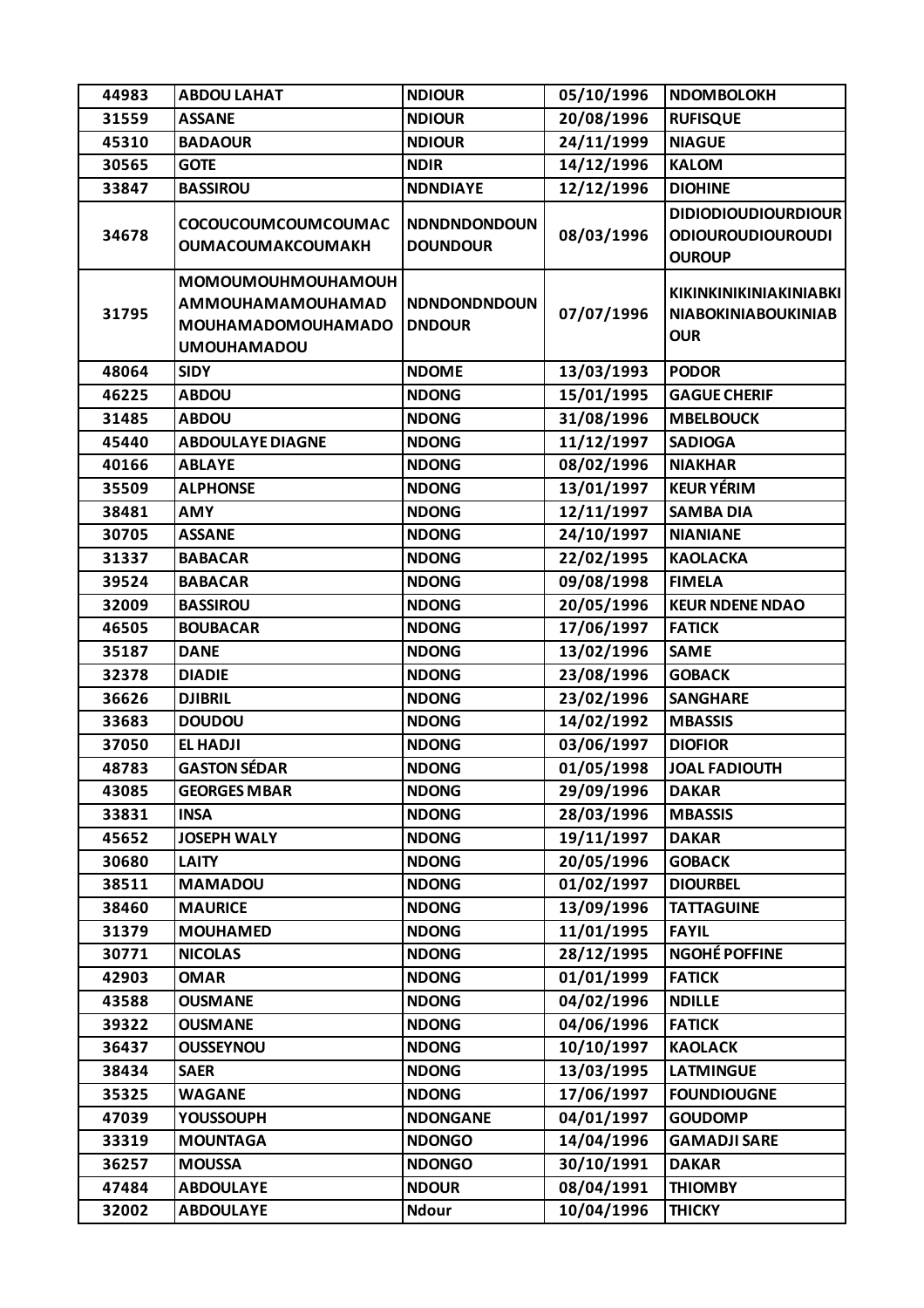| 30531 | <b>ABDOULAYE</b>          | <b>NDOUR</b> | 10/01/1998              | <b>FATICK</b>          |
|-------|---------------------------|--------------|-------------------------|------------------------|
| 34879 | <b>ABDOULAYE</b>          | <b>NDOUR</b> | 29/08/1998              | <b>DAKAR</b>           |
| 31147 | <b>ADAMA</b>              | <b>NDOUR</b> | 13/01/1996              | <b>FATICK</b>          |
| 31944 | <b>ALIOU</b>              | <b>NDOUR</b> | 02/12/1995              | <b>SANDOCK</b>         |
| 32329 | <b>ALIOU</b>              | <b>NDOUR</b> | 19/08/1996              | <b>SOMB</b>            |
| 31232 | <b>ASS MALICK</b>         | <b>NDOUR</b> | 02/03/1996              | <b>PAFFA</b>           |
| 34824 | <b>BABACAR</b>            | <b>NDOUR</b> | 12/03/1995              | <b>GANDIAYE</b>        |
| 35793 | <b>BABACAR</b>            | <b>NDOUR</b> | $\overline{01/01/1996}$ | <b>KAOLACK</b>         |
| 34909 | <b>BABACAR</b>            | <b>NDOUR</b> | 10/04/1996              | <b>VELOR SERERE</b>    |
| 44676 | <b>BABACAR</b>            | <b>NDOUR</b> | 27/02/1997              | <b>DIOFIOR</b>         |
| 34723 | <b>BENJAMIN TEKHEYE</b>   | <b>NDOUR</b> | 22/08/1997              | <b>LOUL NDOUNDOUR</b>  |
| 32549 | <b>BINJAMIN</b>           | <b>NDOUR</b> | 27/11/1995              | <b>DJILASSE</b>        |
| 30846 | <b>BIRAME</b>             | <b>NDOUR</b> | 13/12/1995              | <b>BOUBOU DEME</b>     |
| 36658 | <b>BIRAME</b>             | <b>NDOUR</b> | 14/05/1996              | <b>KEUR MOR DIOP</b>   |
| 32499 | <b>CHEIKH</b>             | <b>NDOUR</b> | 04/05/1996              | <b>KEBE</b>            |
| 34007 | <b>CHEIKH</b>             | <b>NDOUR</b> | 15/02/1998              | <b>SINDIA</b>          |
| 39890 | <b>DEMBA</b>              | <b>NDOUR</b> | 06/05/1992              | <b>POINTE SARENE</b>   |
| 31115 | <b>DEMBA</b>              | <b>NDOUR</b> | 07/12/1995              | <b>KEBE</b>            |
| 36448 | <b>DIBCOR</b>             | <b>NDOUR</b> | 12/04/1994              | <b>NDIELEME FARDA</b>  |
| 31719 | <b>DIENE</b>              | <b>NDOUR</b> | 05/05/1996              | <b>NDOUFF</b>          |
| 33895 | <b>DIENE</b>              | <b>NDOUR</b> | 16/01/1997              | <b>BOUTHIE</b>         |
| 46191 | <b>DIENE</b>              | <b>NDOUR</b> | 18/01/1998              | <b>NDIAMSIL</b>        |
| 46324 | <b>DJIBY</b>              | <b>NDOUR</b> | 10/10/1996              | <b>NDIEMANE</b>        |
| 43365 | <b>DJILENE</b>            | <b>NDOUR</b> | 08/06/1999              | <b>SOUDIANE DIMLE</b>  |
| 45710 | <b>EL HADJI</b>           | <b>NDOUR</b> | 22/06/1997              | <b>GANDIAYE</b>        |
| 32287 | <b>ETIENNE SADAH</b>      | <b>NDOUR</b> | 23/01/1998              | <b>SOUDIANE DIMELE</b> |
| 33391 | <b>GILBERT LAMINE</b>     | <b>NDOUR</b> | 10/03/1995              | <b>MBISSEL</b>         |
| 33283 | <b>IBRAHIMA</b>           | <b>NDOUR</b> | 07/10/1994              | <b>DJILASS</b>         |
| 34082 | <b>IBRAHIMA SOBEL</b>     | <b>NDOUR</b> | 05/11/1997              | <b>MBALAKHATE</b>      |
| 30732 | <b>ISMAILA</b>            | <b>NDOUR</b> | 14/05/1997              | <b>BELEL GADIALY</b>   |
| 38699 | <b>JEAN BAPTISTE</b>      | <b>NDOUR</b> | 15/10/1996              | <b>LOUL SESSENE</b>    |
| 39550 | <b>JEAN BAPTISTE</b>      | <b>NDOUR</b> | 15/10/1996              | <b>LOUL SESSENE</b>    |
| 35633 | <b>JEAN MARIE</b>         | <b>NDOUR</b> | 05/02/1997              | <b>DIOUROUP</b>        |
| 38575 | <b>JEAN PIERRE</b>        | <b>NDOUR</b> | 12/02/1998              | <b>LOUL SESSENE</b>    |
| 34743 | <b>JEAN PIERRE NDANE</b>  | <b>NDOUR</b> | 09/12/1996              | <b>LOUL NDOUNDOUR</b>  |
| 42203 | <b>KORY</b>               | <b>NDOUR</b> | 12/04/1990              | <b>FATICK</b>          |
| 38749 | <b>LAMINE</b>             | <b>NDOUR</b> | 04/11/1996              | <b>SOUM</b>            |
| 32366 | <b>LATYR</b>              | <b>NDOUR</b> | 10/05/1995              | <b>A NIANIAR</b>       |
| 35903 | <b>MADIOR</b>             | <b>NDOUR</b> | 27/06/1995              | <b>NDAMBO</b>          |
| 47234 | <b>MAMADOU</b>            | <b>NDOUR</b> | 12/05/1996              | <b>MAROUTH</b>         |
| 37783 | <b>MAMADOU LOUIS</b>      | <b>NDOUR</b> | 05/06/1999              | <b>DIORAL</b>          |
| 31203 | <b>MAME SAMBA</b>         | <b>NDOUR</b> | 30/01/1995              | <b>DIOFIOR</b>         |
| 33387 | <b>MANG</b>               | <b>NDOUR</b> | 17/05/1996              | <b>КОТНІОКН</b>        |
| 31184 | <b>MANGA</b>              | <b>NDOUR</b> | 30/03/1995              | <b>SANGHARE</b>        |
| 30204 | <b>MASSAMBA</b>           | <b>NDOUR</b> | 17/03/1996              | <b>THIES</b>           |
| 39878 | <b>MICHEL LATYR</b>       | <b>NDOUR</b> | 27/04/1997              | <b>KAOLACK</b>         |
| 34729 | <b>MOUHAMADOU MANSOUR</b> | <b>NDOUR</b> | 03/07/1998              | <b>KAOLACK</b>         |
| 35747 | <b>MOUSTAPHA</b>          | <b>NDOUR</b> | 01/08/1996              | <b>KAOLACK</b>         |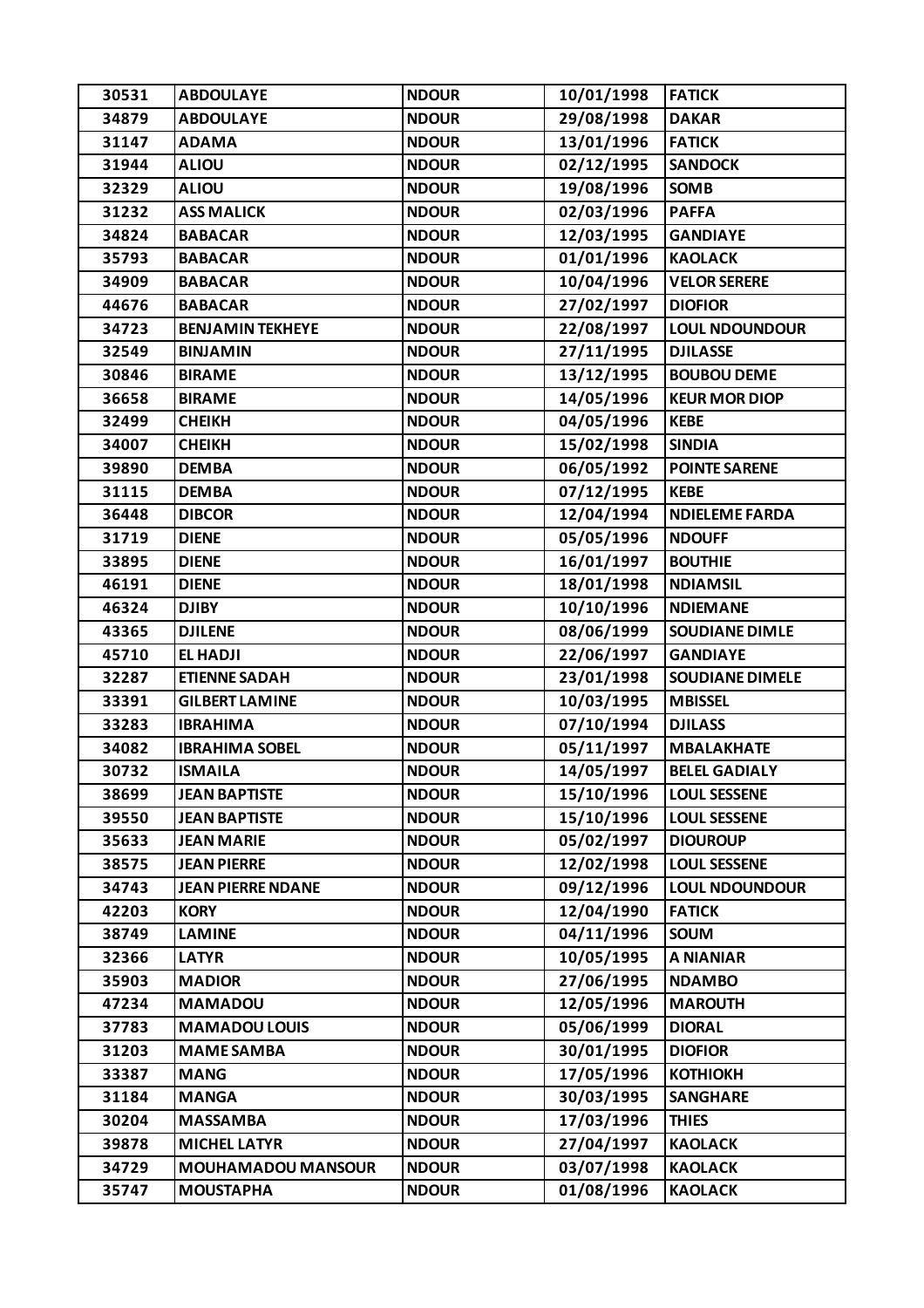| 35056 | <b>MOUSTAPHA</b>            | <b>NDOUR</b>   | 04/12/1996 | <b>POUKHAME</b>          |
|-------|-----------------------------|----------------|------------|--------------------------|
| 30998 | <b>MOUSTAPHA</b>            | <b>NDOUR</b>   | 27/10/1997 | <b>NGOLOTHIE</b>         |
| 46057 | <b>NDAME</b>                | <b>NDOUR</b>   | 15/10/1996 | <b>THIOMBY</b>           |
| 30913 | <b>NDIAYE DIOUF</b>         | <b>NDOUR</b>   | 05/12/1997 | <b>Dakar</b>             |
| 32623 | <b>NDIOUMA</b>              | <b>NDOUR</b>   | 01/01/1996 | <b>KAOLACK</b>           |
| 41485 | <b>NDOFFENE</b>             | <b>NDOUR</b>   | 11/01/1996 | <b>FOUA2</b>             |
| 31971 | <b>NGOR BOUBACAR</b>        | <b>NDOUR</b>   | 15/07/1996 | <b>TATTAGUINE SERERE</b> |
| 31621 | <b>NIOKHOR</b>              | <b>NDOUR</b>   | 05/04/1990 | <b>SOBÈME</b>            |
| 32480 | <b>OUSMANE</b>              | <b>NDOUR</b>   | 16/04/1996 | <b>SIMAL</b>             |
| 31901 | <b>OUSMANE</b>              | <b>NDOUR</b>   | 04/03/1998 | <b>SELLICK</b>           |
| 36792 | <b>PAPE</b>                 | <b>NDOUR</b>   | 13/02/1997 | <b>BARRY NDONDOL</b>     |
| 33038 | <b>PAPE MOUSSA</b>          | <b>NDOUR</b>   | 04/04/1996 | <b>NDONDOL</b>           |
| 46346 | <b>SALIOU</b>               | <b>NDOUR</b>   | 23/09/1997 | <b>NIAKHAR</b>           |
| 47800 | <b>SAMBA</b>                | <b>NDOUR</b>   | 12/05/1997 | <b>MBAMANE</b>           |
| 44932 | <b>SAMBA NGOR</b>           | <b>NDOUR</b>   | 01/01/1998 | <b>PATARLIA</b>          |
| 41305 | <b>SITAPHA</b>              | <b>NDOUR</b>   | 25/09/1995 | <b>KAOLACK</b>           |
| 38137 | <b>THIERNO ABDOURAHMANE</b> | <b>NDOUR</b>   | 20/02/1996 | <b>NDOFFANE</b>          |
| 35438 | <b>WAGANE</b>               | <b>NDOUR</b>   | 12/05/1996 | <b>DAGA DIERY</b>        |
| 36843 | <b>WALY</b>                 | <b>NDOUR</b>   | 03/03/1999 | <b>SIBDAR</b>            |
| 45602 | <b>ASSANE</b>               | <b>NDOYE</b>   | 13/06/1991 | <b>THIES</b>             |
| 37836 | <b>DIADIA</b>               | <b>NDOYE</b>   | 17/06/1996 | <b>POUT</b>              |
| 40489 | <b>FRANÇOIS LAMINE</b>      | <b>NDOYE</b>   | 08/04/1997 | <b>VELINGARA</b>         |
| 35086 | <b>IBOU</b>                 | <b>NDOYE</b>   | 13/08/1996 | <b>BARGNY</b>            |
| 35072 | <b>OMAR</b>                 | <b>NDOYE</b>   | 09/04/1996 | <b>NDITAKH</b>           |
| 36755 | <b>SAER</b>                 | <b>NDOYE</b>   | 16/05/1996 | <b>SOWANE</b>            |
| 32684 | <b>FALLOU</b>               | <b>NFIAYE</b>  | 07/05/1997 | <b>TENE TOUBAB</b>       |
| 36489 | <b>MOMARTALLA</b>           | <b>NGALANE</b> | 24/11/1996 | <b>KEBEMER</b>           |
| 35668 | <b>MOUSSA</b>               | <b>NGING</b>   | 24/05/1995 | <b>KOUTAL SERERE</b>     |
| 34862 | <b>ABDOU</b>                | <b>NGOM</b>    | 28/10/1995 | <b>NGOUNDIANE PEYE</b>   |
| 31731 | <b>ABDOU KHADRE</b>         | <b>NGOM</b>    | 29/02/1996 | <b>DIAKHAO</b>           |
| 31103 | <b>ABDOU LAHAT</b>          | <b>NGOM</b>    | 23/11/1996 | <b>NGOMENE</b>           |
| 38121 | <b>ABDOULAYE</b>            | <b>NGOM</b>    | 14/04/1997 | <b>SASSARA</b>           |
| 43418 | <b>ALIOU</b>                | <b>NGOM</b>    | 03/08/1997 | <b>BAMBEY</b>            |
| 48713 | <b>ASSANE</b>               | <b>NGOM</b>    | 13/01/1993 | <b>TATENE SERERES</b>    |
| 34094 | <b>BABACAR</b>              | <b>NGOM</b>    | 13/05/1996 | <b>SAKHAO SERERE</b>     |
| 46586 | <b>BABACAR</b>              | <b>NGOM</b>    | 15/12/1996 | <b>SANTHIE MOUTHE</b>    |
| 48629 | <b>CHEIKH</b>               | <b>NGOM</b>    | 18/01/1994 | <b>GANDIAYE</b>          |
| 30428 | <b>DIADJI</b>               | <b>NGOM</b>    | 12/11/1996 | <b>MBOUR</b>             |
| 33016 | <b>DIATTA</b>               | <b>NGOM</b>    | 07/08/1996 | <b>SANDIARA</b>          |
| 45849 | <b>DJIBY</b>                | <b>NGOM</b>    | 20/02/1997 | <b>THIES</b>             |
| 40247 | <b>DJIBY</b>                | <b>NGOM</b>    | 01/05/1997 | <b>TOUBA PEYCOUCK</b>    |
| 41453 | <b>IBRAHIMA</b>             | <b>NGOM</b>    | 11/06/1997 | <b>DIABEL</b>            |
| 47542 | <b>IBRAHIMA</b>             | <b>NGOM</b>    | 05/06/1998 | <b>DIOURBEL</b>          |
| 40751 | <b>LEOPOLD</b>              | <b>NGOM</b>    | 10/03/1990 | <b>LAGNAR</b>            |
| 38052 | <b>MAMADOU</b>              | <b>NGOM</b>    | 05/07/1997 | <b>POUTDIACK</b>         |
| 31546 | <b>MAME BIRAM</b>           | <b>NGOM</b>    | 07/02/1996 | <b>GANDIAYE</b>          |
| 36369 | <b>MAME CHEIKH ANATA</b>    | <b>NGOM</b>    | 14/01/1996 | <b>MBAO</b>              |
| 30754 | <b>MARIAMA</b>              | <b>NGOM</b>    | 20/11/1996 | <b>MBENGHANE</b>         |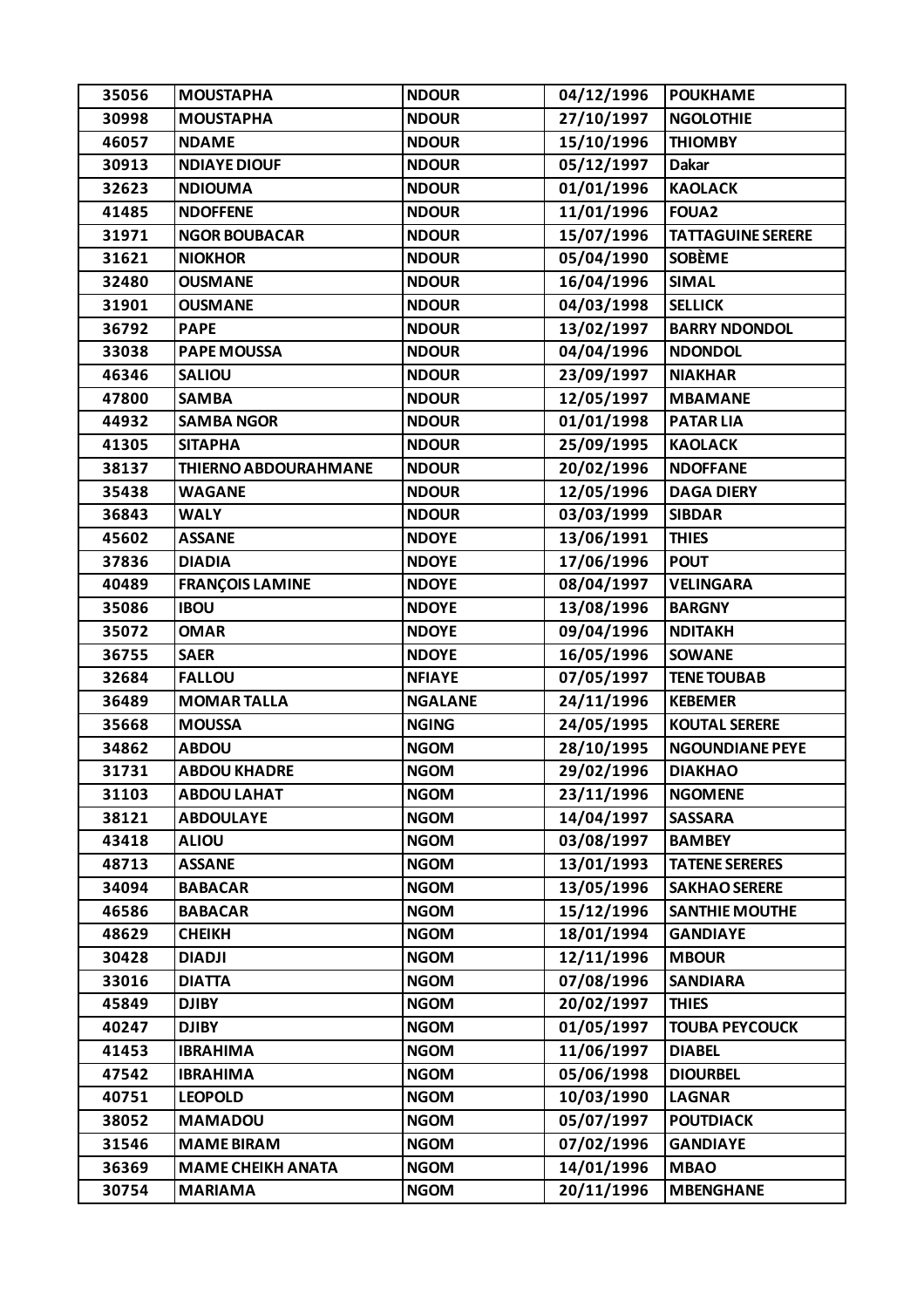| 36995 | <b>MBADE</b>               | <b>NGOM</b>      | 27/09/1996              | <b>NDIOULBETH</b>         |
|-------|----------------------------|------------------|-------------------------|---------------------------|
| 35582 | <b>MBAYE</b>               | <b>NGOM</b>      | 07/03/1997              | <b>NGOLLAR SÉRÉRES</b>    |
| 47697 | <b>MBAYE</b>               | <b>NGOM</b>      | 03/09/1997              | <b>MEME</b>               |
| 30459 | <b>MBAYE SERIGNE</b>       | <b>NGOM</b>      | 30/04/1997              | <b>RUFISQUE</b>           |
| 37393 | <b>MODOU</b>               | <b>NGOM</b>      | 19/07/1995              | <b>TOUCAR</b>             |
| 30349 | <b>MODOU</b>               | <b>NGOM</b>      | 19/05/1996              | <b>NDONDOL</b>            |
| 31301 | <b>MORY</b>                | <b>NGOM</b>      | 10/01/1996              | <b>THIÈS</b>              |
| 40040 | <b>NDONGO</b>              | <b>NGOM</b>      | 01/04/1996              | <b>BAMBEY SERERE</b>      |
| 45244 | <b>NGOR</b>                | <b>NGOM</b>      | 12/02/1999              | <b>MBELLACADIAO</b>       |
| 33522 | <b>OMAR</b>                | <b>NGOM</b>      | $\overline{01/12/1998}$ | <b>BABACK SERRERE</b>     |
| 31592 | <b>OUSMANE</b>             | <b>NGOM</b>      | 11/11/1995              | <b>FATICK</b>             |
| 30676 | <b>PAPA SAMBA</b>          | <b>NGOM</b>      | 18/02/1996              | <b>PATARLIA</b>           |
| 35561 | <b>PAPE</b>                | <b>NGOM</b>      | 01/07/1996              | <b>NDIARAO</b>            |
| 41885 | PAPE ABDOULAYE             | <b>NGOM</b>      | 05/01/1996              | <b>MBAYARD</b>            |
| 41530 | PAPE AMADOU BA             | <b>NGOM</b>      | 05/01/1996              | <b>GUINGUINEO</b>         |
| 33205 | <b>PHILBERT MASSE</b>      | <b>NGOM</b>      | 24/08/1996              | <b>BOYARD NDIODIOME</b>   |
| 38911 | <b>PHILIPPE</b>            | <b>NGOM</b>      | 24/06/1994              | <b>NDIOUKH THIAROKH</b>   |
| 31569 | <b>SERIGNE FALLOU</b>      | <b>NGOM</b>      | 10/08/1996              | <b>PIKINE</b>             |
| 33301 | <b>THIERNO</b>             | <b>NGOM</b>      | 04/02/1996              | <b>NGUEDIANE</b>          |
| 31814 | <b>THIEYACINE</b>          | <b>NGOM</b>      | 05/06/1996              | <b>NGUEKOKH</b>           |
| 35712 | <b>WALY</b>                | <b>NGOM</b>      | 03/07/1996              | <b>NDOSS DIARAF</b>       |
| 39900 | <b>YANDE</b>               | <b>NGOM</b>      | 06/08/1997              | <b>FOUNDIOUGNE</b>        |
| 34735 | <b>SEYDOU</b>              | <b>NIABALY</b>   | 01/01/1997              | <b>PAKOUR</b>             |
| 30891 | <b>CHEIKH</b>              | <b>Niakh</b>     | 05/07/1996              | <b>MBAFAYE</b>            |
| 38330 | <b>GANIEL</b>              | <b>NIAKH</b>     | 09/04/1996              | <b>LOUL SESSENE</b>       |
| 44528 | <b>GILBERT SITOR</b>       | <b>NIAKH</b>     | 12/02/1997              | <b>LOUL SESSENE</b>       |
| 34900 | <b>LANDING</b>             | <b>NIAKHASSO</b> | 31/01/1996              | <b>TAMBACOUNDA</b>        |
| 35806 | <b>ABDOULAYE</b>           | <b>NIANE</b>     | 26/11/1998              | <b>DIOFIOR</b>            |
| 36942 | <b>AÏSSATOU DICKO AMEL</b> | <b>NIANE</b>     | 06/10/1995              | <b>THIES</b>              |
| 36171 | <b>AYMEROU</b>             | <b>NIANE</b>     | 15/09/1997              | <b>KAOLACK</b>            |
| 31272 | <b>BABACAR</b>             | <b>NIANE</b>     | 20/04/1997              | <b>SANGHARÉ</b>           |
| 33288 | EL HADJI BABACAR BOP       | <b>NIANE</b>     | 16/03/1997              | <b>TANDA MBOUDAYE</b>     |
| 45380 | <b>FATOU</b>               | <b>NIANE</b>     | 10/02/1996              | <b>KAFFRINE</b>           |
| 35825 | <b>IBRAHIMA</b>            | <b>NIANE</b>     | 18/10/1998              | <b>GAINTE KAYE</b>        |
| 31809 | <b>KHALY</b>               | <b>NIANE</b>     | 19/08/1991              | <b>DAKAR</b>              |
| 30214 | <b>MAMADOU</b>             | <b>NIANE</b>     | 28/10/1997              | <b>KAOLACK</b>            |
| 45884 | <b>MAME LAITY</b>          | <b>NIANE</b>     | 15/03/1994              | <b>FOUNDIOUGNE</b>        |
| 46790 | <b>MATHIEU</b>             | <b>NIANE</b>     | 22/03/1992              | <b>LOUL SESSENE</b>       |
| 32664 | <b>OUSMANE</b>             | <b>NIANE</b>     | 30/06/1997              | <b>DANGALMA</b>           |
| 39358 | <b>OUSMANE</b>             | <b>NIANE</b>     | 17/04/1998              | <b>SOUMBEL KEUR LATYR</b> |
| 39774 | <b>OUSMANE</b>             | <b>NIANE</b>     | 13/07/1998              | <b>FATICK,</b>            |
| 33784 | <b>PAPA KORA</b>           | <b>NIANE</b>     | 23/01/1994              | <b>FATICK</b>             |
| 31606 | <b>PAUL</b>                | <b>Niane</b>     | 02/08/1993              | <b>FADIAL</b>             |
| 33757 | <b>SEYDINA ALIOUNE</b>     | <b>Niane</b>     | 16/12/1997              | <b>KAFFRINE</b>           |
| 32277 | <b>THEODORE</b>            | <b>NIANE</b>     | 20/02/1996              | <b>MBISSEL</b>            |
| 36024 | <b>ABDOULAYE</b>           | <b>NIANG</b>     | 21/12/1998              | <b>GUINGUINEO</b>         |
| 34843 | <b>BABACAR</b>             | <b>NIANG</b>     | 20/03/1999              | <b>SONKORONG</b>          |
| 34720 | <b>BOUBOU</b>              | <b>NIANG</b>     | 13/01/1995              | <b>YORODONDÉ</b>          |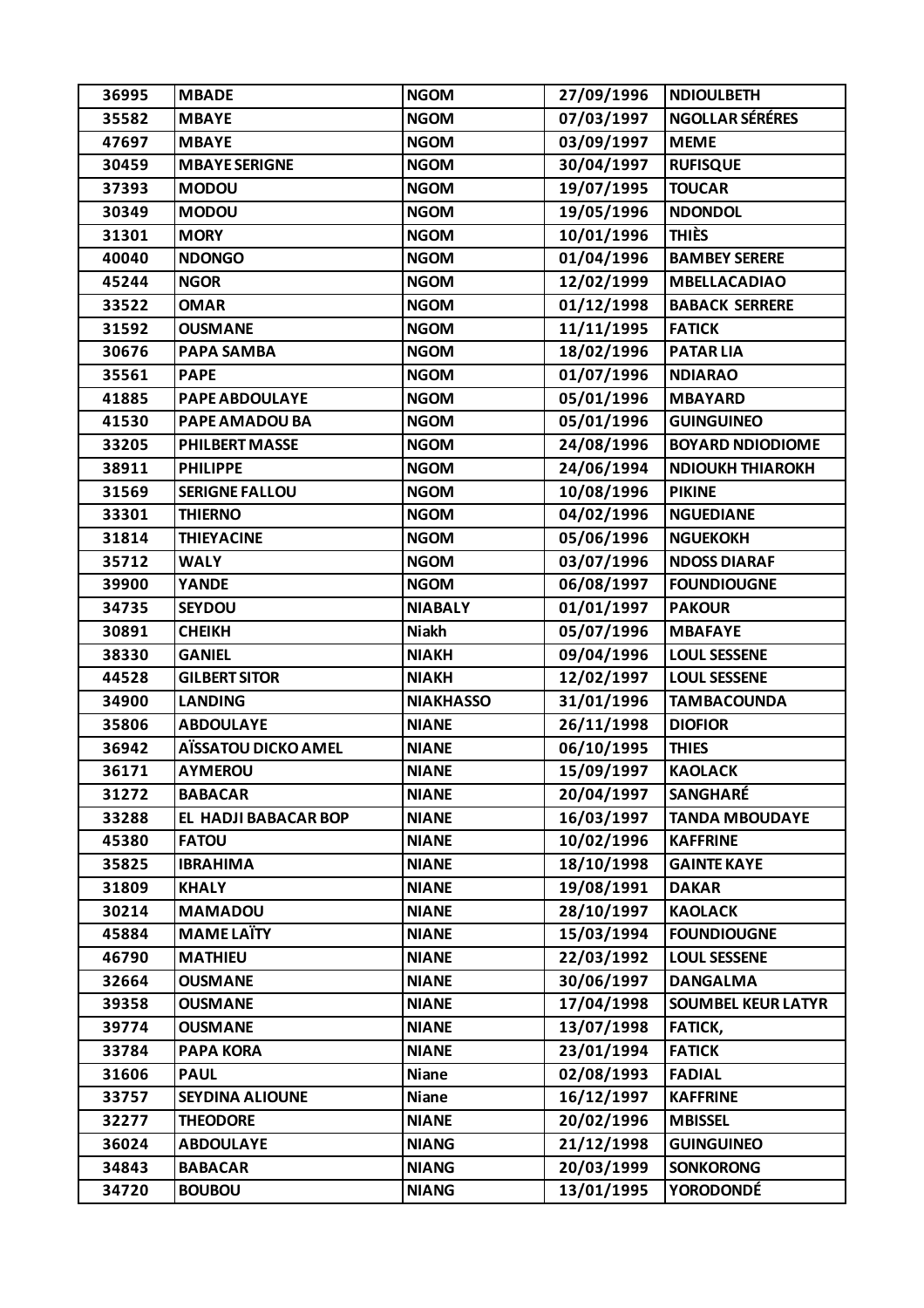| 31595 | <b>CHEIKH</b>                | <b>NIANG</b>    | 03/03/1994 | <b>ZIGUINCHOR</b>                       |
|-------|------------------------------|-----------------|------------|-----------------------------------------|
| 47187 | <b>CHEIKHOU</b>              | <b>NIANG</b>    | 11/01/1996 | <b>YORODONDÉ</b>                        |
| 32087 | <b>DJIBRIL</b>               | <b>NIANG</b>    | 30/04/1995 | <b>YAMOUSSOUKRO</b>                     |
| 38295 | <b>DJIBRIL</b>               | <b>NIANG</b>    | 26/07/1997 | <b>BANDIA SESSENE</b>                   |
| 42815 | EL HADJI FALLOU MBACKE       | <b>NIANG</b>    | 03/03/1997 | <b>LOUCKY SEANE</b>                     |
| 43590 | EL HADJI MEDOUNE             | <b>NIANG</b>    | 28/09/1996 | <b>MEDINA GOUNASS</b>                   |
| 42708 | <b>IBRAHIMA</b>              | <b>NIANG</b>    | 27/01/1997 | <b>KAOLACK</b>                          |
| 35459 | <b>MAGATTE</b>               | <b>NIANG</b>    | 25/01/1997 | <b>THIES</b>                            |
| 30873 | <b>MALICK</b>                | <b>NIANG</b>    | 05/08/1997 | <b>LEONA THIAROYE</b>                   |
| 39693 | <b>MALICK MOUSSA</b>         | <b>NIANG</b>    | 01/01/1995 | <b>ARAM</b>                             |
| 34954 | <b>MAMADOU</b>               | <b>NIANG</b>    | 10/08/1995 | <b>DOUNDODJI</b>                        |
| 48720 | <b>MAMADOU</b>               | <b>Niang</b>    | 02/01/1999 | <b>GANGETTE PENDA</b><br><b>YAYAKE</b>  |
| 34907 | <b>MAME ASSE</b>             | <b>NIANG</b>    | 14/11/1997 | <b>MECKHE</b>                           |
| 42660 | <b>MBAYE NDIAME</b>          | <b>NIANG</b>    | 12/08/1996 | <b>MALICOUNDA</b>                       |
| 48659 | <b>MODOU</b>                 | <b>NIANG</b>    | 07/12/1997 | <b>HAMDALLAYE SAMBA</b><br><b>MBAYE</b> |
| 33137 | <b>MODOU</b>                 | <b>NIANG</b>    | 01/01/1998 | <b>LOUGA</b>                            |
| 36260 | <b>MOHAMED</b>               | <b>NIANG</b>    | 22/03/1998 | <b>BAMBEY</b>                           |
| 41158 | <b>MOUHAMADOU MOUSTAPHA</b>  | <b>NIANG</b>    | 05/08/1990 | <b>DAKAR</b>                            |
| 33377 | <b>MOUSTAPHA</b>             | <b>NIANG</b>    | 10/01/1997 | <b>KAOLACK</b>                          |
| 29994 | <b>NDIOUGA</b>               | <b>Niang</b>    | 28/03/1995 | <b>THIENGUE NIANG</b>                   |
| 39007 | <b>OUSMANE</b>               | <b>NIANG</b>    | 10/09/1994 | <b>PIKINE</b>                           |
| 33842 | PAPA AMADOU KHALA            | <b>NIANG</b>    | 26/02/1996 | <b>SAGATTA</b>                          |
| 33077 | <b>WALY</b>                  | <b>NIANG</b>    | 16/04/1996 | <b>LINGUÈRE</b>                         |
| 42270 | YAHYA OUSSANOU               | <b>NIANG</b>    | 15/01/1994 | <b>DJILOR</b>                           |
| 46263 | <b>ASSANE</b>                | <b>NIASS</b>    | 08/07/1996 | <b>NDOFFANE</b>                         |
| 40524 | <b>BARHAM AWA</b>            | <b>NIASS</b>    | 15/03/1998 | <b>TAIBA NIASSENE</b>                   |
| 34741 | <b>BAYE OUMY</b>             | <b>NIASS</b>    | 05/03/1998 | <b>TAIBA NIASSENE</b>                   |
| 45003 | <b>ELHADJI YAGUE</b>         | <b>NIASS</b>    | 10/02/1996 | <b>NIASSENE</b>                         |
| 35001 | <b>MANSOUR</b>               | <b>NIASS</b>    | 17/05/1996 | <b>MECKHE</b>                           |
| 47395 | Mohamed                      | <b>NIASS</b>    | 09/08/1997 | <b>DAKAR</b>                            |
| 41332 | <b>MOMATH</b>                | <b>NIASS</b>    | 01/04/1997 | <b>THIOFFIOR</b>                        |
| 34443 | <b>BABACAR</b>               | <b>NIASSE</b>   | 10/05/1997 | <b>KEUR AMATH ASTA</b>                  |
| 33375 | <b>DIATTA</b>                | <b>NIASSE</b>   | 02/02/1998 | <b>PODOR</b>                            |
| 33689 | <b>ELHADJI KHADY</b>         | <b>NIASSE</b>   | 11/03/1998 | <b>TAIBA NIASSENE</b>                   |
| 35562 | <b>MAMADOU</b>               | <b>NIASSE</b>   | 10/01/1993 | <b>NIANGA EDY</b>                       |
| 34118 | <b>DAOUDA SENE</b>           | <b>NIASSY</b>   | 17/03/1996 | <b>NIAKHAR</b>                          |
| 39090 | <b>FAMARA</b>                | <b>NIASSY</b>   | 10/09/1995 | <b>SILINKING</b>                        |
| 43769 | <b>SALIOU MILÈNE</b>         | <b>NIASSY</b>   | 25/02/1996 | <b>SÉDHIOU</b>                          |
| 31346 | <b>ISSA</b>                  | <b>NIOME</b>    | 08/10/1996 | <b>DIOUROUP</b>                         |
| 37182 | <b>SEVERIN FRANÇOIS</b>      | <b>NIOUKY</b>   | 24/01/1998 | <b>BRIN</b>                             |
| 42163 | <b>JOACHIM</b>               | <b>NTAB</b>     | 26/02/1997 | <b>BLOC SÉFA</b>                        |
| 33908 | <b>JEAN PAUL</b>             | <b>NYAFOUNA</b> | 22/10/1995 | <b>DIAOBÉ</b>                           |
| 36699 | <b>SIGHATIBO JEREMI</b>      | <b>NYAFOUNA</b> | 30/09/1995 | <b>DIOHER</b>                           |
| 31351 | <b>FRANCK CHIMEL GISELIN</b> | <b>NZALE</b>    | 09/04/1995 | <b>SONE</b>                             |
| 46664 | <b>JOSEPH AYMAR</b>          | <b>NZALY</b>    | 20/01/1997 | <b>KOLDA</b>                            |
| 38525 | <b>YVETTE BERTILLE</b>       | <b>NZALY</b>    | 03/01/1997 | <b>SEBIKOTANE</b>                       |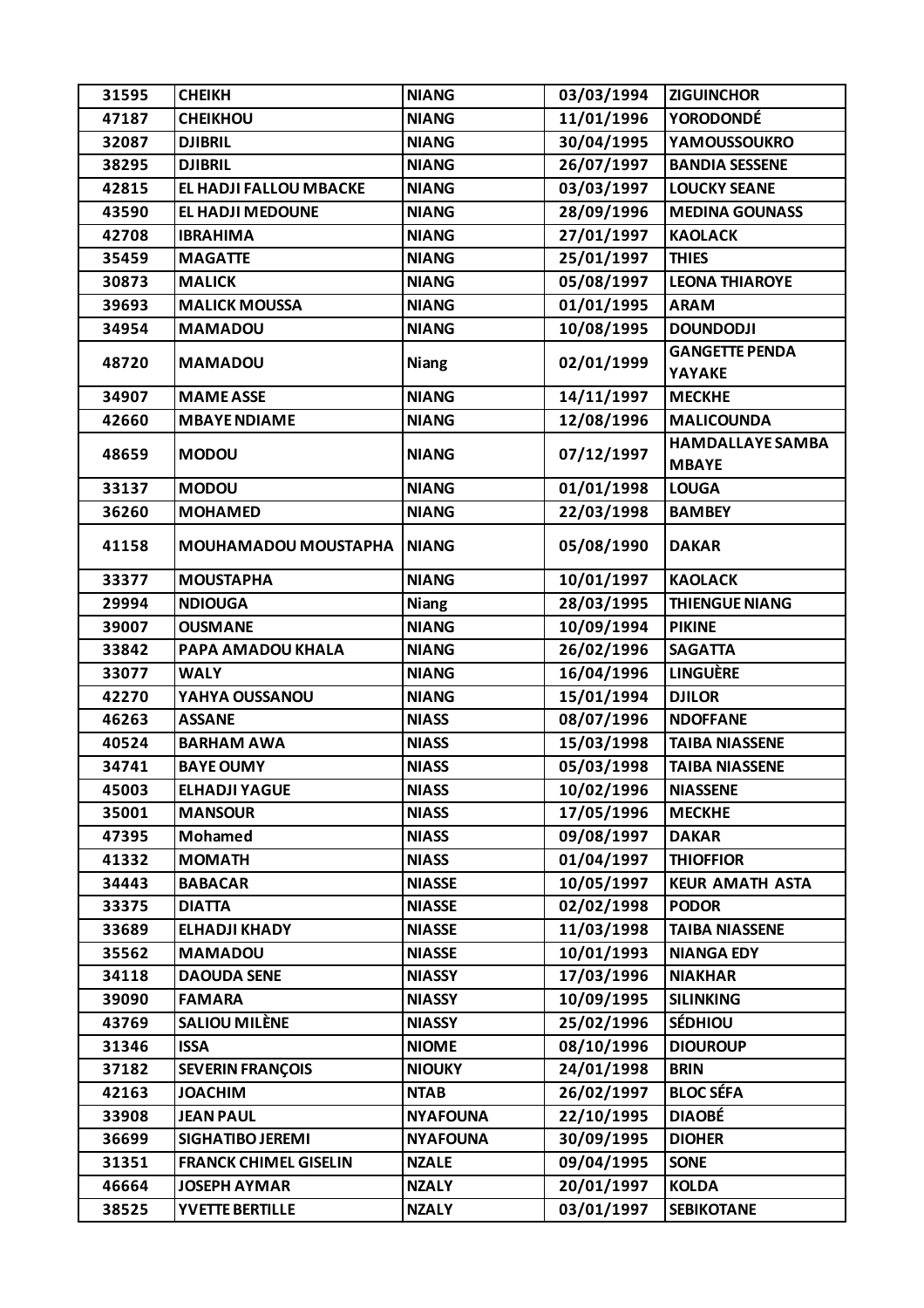| 32358 | <b>OSCAR</b>                               | <b>OUDIANE</b> | 23/07/1996 | <b>GUIDEL</b>                              |
|-------|--------------------------------------------|----------------|------------|--------------------------------------------|
| 32472 | <b>SARR</b>                                | <b>OUSMANE</b> | 21/07/1997 | <b>SASSAR</b>                              |
| 40265 | <b>ALASSANE</b>                            | <b>PAM</b>     | 16/04/1995 | <b>KOLDA</b>                               |
| 34530 | EL HADJI ALPHOUSSEYNI<br><b>DIATTA</b>     | <b>PAM</b>     | 12/01/1998 | <b>KOLDA</b>                               |
| 31778 | <b>ALIOUNE BADARA</b>                      | <b>POUYE</b>   | 14/06/1996 | <b>NDIÉNÉ</b>                              |
| 45870 | <b>BABACAR</b>                             | <b>POUYE</b>   | 22/08/1999 | <b>KAOLACK</b>                             |
| 41711 | <b>CHEIKH AHMADOU BAMBA</b>                | <b>POUYE</b>   | 29/05/1997 | <b>DIOURBEL</b>                            |
| 33073 | <b>GORGUI</b>                              | <b>POUYE</b>   | 11/09/1996 | <b>THIÉLÉ PATHIÉME</b>                     |
| 33952 | <b>IDRISSA</b>                             | <b>POUYE</b>   | 03/02/1998 | <b>TATTAGUINE ESCALE</b>                   |
| 36690 | <b>MANSOUR</b>                             | <b>POUYE</b>   | 21/02/1996 | <b>POUT DIACK</b>                          |
| 31441 | <b>MOUHAMAD IBRAHIMA</b>                   | <b>POUYE</b>   | 14/10/1996 | <b>PALAL</b>                               |
| 34137 | <b>MOUHAMED</b>                            | <b>POUYE</b>   | 20/12/1996 | <b>MBAO</b>                                |
| 32939 | <b>MOUSSA</b>                              | <b>POUYE</b>   | 29/09/1996 | <b>DIASS</b>                               |
| 32634 | <b>SALIOU</b>                              | Pouye          | 12/06/1997 | <b>NGOHÉ POFINE</b>                        |
| 40197 | <b>SERIGNE MANSOUR</b>                     | <b>POUYE</b>   | 24/02/1996 | <b>LOULY NDIA</b>                          |
| 33658 | <b>DENISE</b>                              | <b>PREIRA</b>  | 08/10/1997 | <b>KAOLACK</b>                             |
| 35957 | <b>IRENE</b>                               | <b>PREIRA</b>  | 02/04/1995 | <b>ZIGUICHOR</b>                           |
| 35499 | <b>JEAN PHILIPPE</b>                       | <b>PREIRA</b>  | 10/01/1996 | <b>MPACK</b>                               |
| 41802 | <b>SIMON PIERRE</b>                        | <b>PREIRA</b>  | 10/11/1997 | <b>MBAO</b>                                |
| 39932 | <b>AMADOU MALICK</b>                       | <b>SABALY</b>  | 17/07/1998 | <b>RICHARD TOLL</b>                        |
| 35263 | <b>MAMADOU</b>                             | <b>SABALY</b>  | 04/12/1996 | <b>SEBIKOTANE</b>                          |
| 47276 | <b>ABDOU</b>                               | <b>SADIO</b>   | 13/02/1995 | <b>THIIONK-ESSYL</b>                       |
| 39999 | <b>CHEIKH MAHAPHOUS AIDARA</b>             | <b>SADIO</b>   | 19/01/1996 | <b>TEREMBASSE</b>                          |
| 42822 | <b>LAMINE</b>                              | <b>SADIO</b>   | 13/02/1991 | <b>GOUDOMP</b>                             |
| 45666 | <b>LAMINE</b>                              | <b>SADIO</b>   | 09/03/1992 | <b>KARTIACK</b>                            |
| 30134 | <b>MALANG</b>                              | <b>SADIO</b>   | 25/09/1995 | <b>DAKABANTANG</b>                         |
| 41370 | <b>MALICK</b>                              | <b>SADIO</b>   | 21/01/1995 | <b>BIGNONA</b>                             |
| 35659 | <b>MAMADOU</b>                             | <b>SADIO</b>   | 14/04/1996 | <b>DIATTACOUNDA</b>                        |
| 31736 | <b>MOUSSA</b>                              | <b>SADIO</b>   | 10/01/1997 | <b>DIATTACOUNDA2</b>                       |
| 37968 | <b>OMAR AZIZ</b>                           | <b>SADIO</b>   | 10/02/1996 | <b>DAKAR</b>                               |
| 33272 | <b>OMAR KEBA</b>                           | <b>SADIO</b>   | 02/01/1994 | <b>KARTIACK</b>                            |
| 37697 | <b>ABDOU KHADRY</b>                        | <b>SAGNA</b>   | 09/02/1997 | <b>GOUDOMP</b>                             |
| 44625 | <b>ADAMA</b>                               | <b>SAGNA</b>   | 24/01/1996 | <b>THIAROYE SUR MER</b>                    |
| 36470 | <b>ADAMA</b>                               | <b>SAGNA</b>   | 11/10/1997 | <b>KAFOUNTINE</b>                          |
| 39234 | <b>AMBROISE LAURENT</b><br><b>DJIMANOR</b> | <b>SAGNA</b>   | 07/07/1997 | <b>KAOLACK</b>                             |
| 45400 | <b>AMIDOU</b>                              | <b>SAGNA</b>   | 25/03/1998 | <b>KAGNAROU</b>                            |
| 37158 | <b>BASSIROU</b>                            | <b>SAGNA</b>   | 06/04/1999 | <b>DIATOCK</b>                             |
| 30985 | <b>BOUBACAR</b>                            | <b>SAGNA</b>   | 11/03/1993 | <b>PIKINE</b>                              |
| 33310 | <b>BOUNA</b>                               | <b>SAGNA</b>   | 14/07/1995 | <b>TAMBACOUNDA</b>                         |
| 33234 | <b>CHARLEMAGNE</b>                         | <b>SAGNA</b>   | 12/12/1992 | <b>ZIGUINCHOR</b>                          |
| 32390 | <b>DELMAS</b>                              | <b>SAGNA</b>   | 14/06/1995 | YOUTOU, DJIBONKER,<br>ZIGUINCHOR, SÉNÉGAL. |
| 36502 | <b>EL HADJI</b>                            | <b>SAGNA</b>   | 12/11/1996 | <b>THIES</b>                               |
| 31811 | EL HADJI BOUBACAR                          | <b>SAGNA</b>   | 21/09/1997 | <b>KAOLACK</b>                             |
| 40850 | <b>ELHADJI MALANG</b>                      | <b>SAGNA</b>   | 05/01/1996 | <b>MACKA</b>                               |
| 46139 | <b>HIPPOLYTE MICHEL</b>                    | <b>SAGNA</b>   | 07/04/1998 | <b>BAFICAN</b>                             |
| 38555 | <b>ISMAILA</b>                             | <b>SAGNA</b>   | 14/03/1992 | <b>MANDOUARD2</b>                          |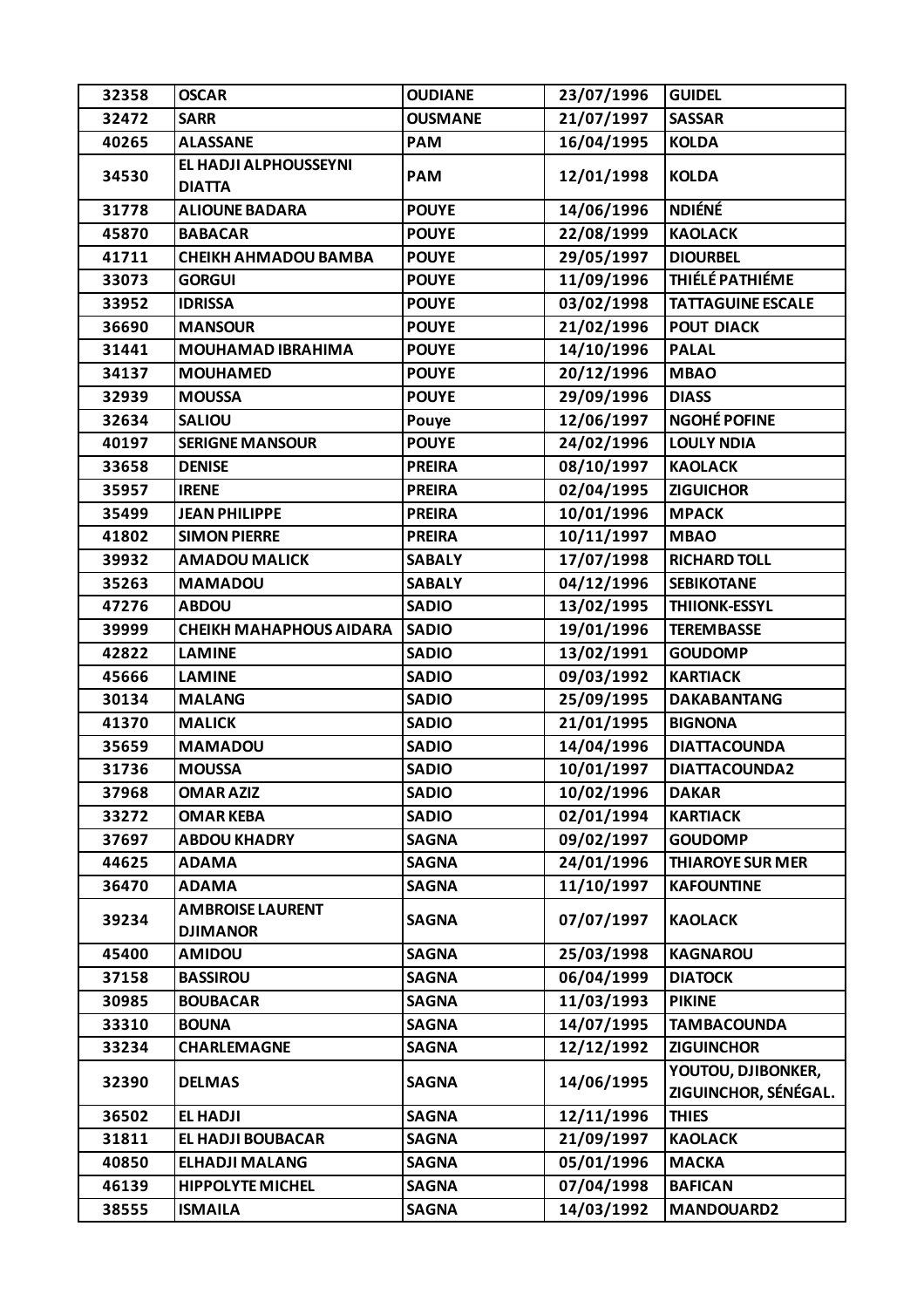| 31922 | <b>ISMAILA SYDI KANDE</b> | <b>SAGNA</b>   | 01/01/1995 | <b>KAGNOBON</b>            |
|-------|---------------------------|----------------|------------|----------------------------|
| 34571 | <b>KALILOU</b>            | <b>SAGNA</b>   | 19/03/1995 | <b>TOGHO</b>               |
| 33811 | <b>LAMINE</b>             | <b>SAGNA</b>   | 10/02/1997 | <b>MANDEGANE</b>           |
| 41128 | <b>LAMINE</b>             | <b>SAGNA</b>   | 16/01/1999 | <b>KOUNDIOUNDOU</b>        |
| 30781 | <b>LANDING</b>            | <b>SAGNA</b>   | 13/05/1997 | <b>BAGHAGHA</b>            |
| 32437 | <b>LANSANA</b>            | <b>SAGNA</b>   | 18/06/1997 | <b>THIONCK ESSYL</b>       |
| 32035 | <b>MADIAGNE MARCEL</b>    | <b>SAGNA</b>   | 13/10/1997 | <b>SEDHIOU</b>             |
| 41817 | <b>MADY</b>               | <b>SAGNA</b>   | 01/03/1997 | <b>ZIGUINCHOR</b>          |
| 45287 | <b>MALANG</b>             | <b>SAGNA</b>   | 27/08/1999 | <b>GUEDIAWAYE</b>          |
| 45914 | <b>MAMADOU LAMINE</b>     | <b>SAGNA</b>   | 01/05/1997 | <b>NDOFFANE</b>            |
| 36037 | <b>MAMADOU MAHARY</b>     | <b>SAGNA</b>   | 04/04/1997 | <b>BODE</b>                |
| 42408 | <b>MOUSSA</b>             | <b>SAGNA</b>   | 15/03/1992 | <b>THIONCK ESSYL</b>       |
| 41274 | <b>PAPE DJIBY</b>         | <b>SAGNA</b>   | 10/09/1996 | <b>ZIGUINCHOR</b>          |
| 39530 | <b>PIERRE ANTOINE</b>     | <b>SAGNA</b>   | 01/01/1998 | <b>ELANA</b>               |
| 34298 | PIERRE ANTOINE BERTRANG   | <b>SAGNA</b>   | 29/12/1994 | <b>CAYAR</b>               |
| 44562 | <b>TOUMANY KARAMBA</b>    | <b>SAGNA</b>   | 20/02/1994 | <b>YEUMBEUL</b>            |
| 38611 | <b>YOUSSOUPH</b>          | <b>SAGNA</b>   | 03/08/1993 | <b>GUERINA</b>             |
| 36017 | <b>YOUSSOUPH</b>          | <b>SAGNA</b>   | 09/08/1994 | <b>TENGHORY DJIKESSE</b>   |
| 35194 | <b>YOUSSOUPHA</b>         | <b>SAGNA</b>   | 05/03/1996 | <b>TOUBA</b>               |
| 32302 | <b>MALAMINE</b>           | <b>SAGNAN</b>  | 26/03/1996 | <b>BIGNONA</b>             |
| 30062 | <b>AHMADOU KHADIM</b>     | <b>SAGNANE</b> | 17/07/1997 | <b>DAROU</b>               |
| 33135 | <b>COUMAKH</b>            | <b>SAGNE</b>   | 03/01/1997 | <b>FATICK</b>              |
| 32173 | <b>MBAYE</b>              | <b>SAGNE</b>   | 13/06/1994 | <b>NGUENIENE</b>           |
| 38998 | <b>YACINE</b>             | <b>SAGNE</b>   | 08/04/1992 | <b>NDOFFANE</b>            |
| 30003 | <b>IBOU</b>               | <b>SAHO</b>    | 15/02/1997 | <b>BIGNONA</b>             |
| 32262 | <b>BAKARY</b>             | <b>SAKHO</b>   | 12/12/1995 | <b>DJIRNDA</b>             |
| 33903 | <b>MAMADOU</b>            | <b>SAKHO</b>   | 25/08/1996 | <b>KEUR MADIABEL</b>       |
| 31703 | <b>MOUHAMED</b>           | <b>SAKHO</b>   | 15/11/1992 | <b>KAMATANE</b>            |
| 41595 | <b>OUSMANE</b>            | <b>SAKHO</b>   | 10/10/1996 | <b>TALLENE</b>             |
| 32151 | <b>ABIBOU</b>             | <b>SALL</b>    | 06/03/1995 | YANG YANG                  |
| 44663 | <b>ALASSANE</b>           | <b>SALL</b>    | 14/10/1995 | <b>BOULEL</b>              |
| 32498 | <b>ALHASSANE AMADOU</b>   | <b>SALL</b>    | 12/01/1995 | <b>KEUR MABA DIAKHOU</b>   |
| 36382 | <b>ALIOU</b>              | <b>SALL</b>    | 07/04/1996 | <b>MEDINA SABAKH</b>       |
| 31245 | <b>ASSANE</b>             | <b>SALL</b>    | 13/01/1995 | <b>TOUBE</b>               |
| 32962 | <b>AWA</b>                | <b>SALL</b>    | 09/10/1997 | <b>DAKAR</b>               |
| 31772 | <b>EL HADJI BABACAR</b>   | <b>SALL</b>    | 18/01/1996 | <b>KEUR SAROKHY</b>        |
| 34098 | <b>IDRISSA</b>            | <b>SALL</b>    | 10/09/1997 | <b>RICHARD TOLL</b>        |
| 34757 | <b>LAMINE</b>             | <b>SALL</b>    | 14/09/1996 | <b>KEUR MBAYE SALL</b>     |
| 31067 | <b>MAMADOU</b>            | Sall           | 03/01/1996 | <b>BICOLE</b>              |
| 36066 | <b>MAMADOU SOREL</b>      | <b>SALL</b>    | 10/05/1997 | <b>MALEME NIANI</b>        |
| 38579 | <b>MOHAMADOU LAMINE</b>   | <b>SALL</b>    | 01/01/1998 | <b>KAOLACK</b>             |
| 45927 | <b>MOMAR</b>              | <b>SALL</b>    | 04/10/1996 | <b>DAKAR</b>               |
| 35966 | <b>PAPA NDIAYE</b>        | <b>SALL</b>    | 18/03/1996 | <b>KEUR MATAR GUEYE</b>    |
| 34869 | <b>SAMBA LAOBE</b>        | <b>SALL</b>    | 28/03/1996 | <b>DAKAR</b>               |
| 32348 | <b>SERIGNE</b>            | <b>SALL</b>    | 08/01/1997 | <b>DIAGNEL</b>             |
| 37779 | <b>SERIGNE MALICK</b>     | <b>SALL</b>    | 10/01/1998 | <b>LINGUERE</b>            |
| 30906 | ELHADJI MAMADOU           | <b>SALLA</b>   | 08/10/1996 | <b>DAKAR</b>               |
| 45675 | <b>ALAIN</b>              | SAM            | 01/01/1997 | <b>CADJINOLLE EBANKINE</b> |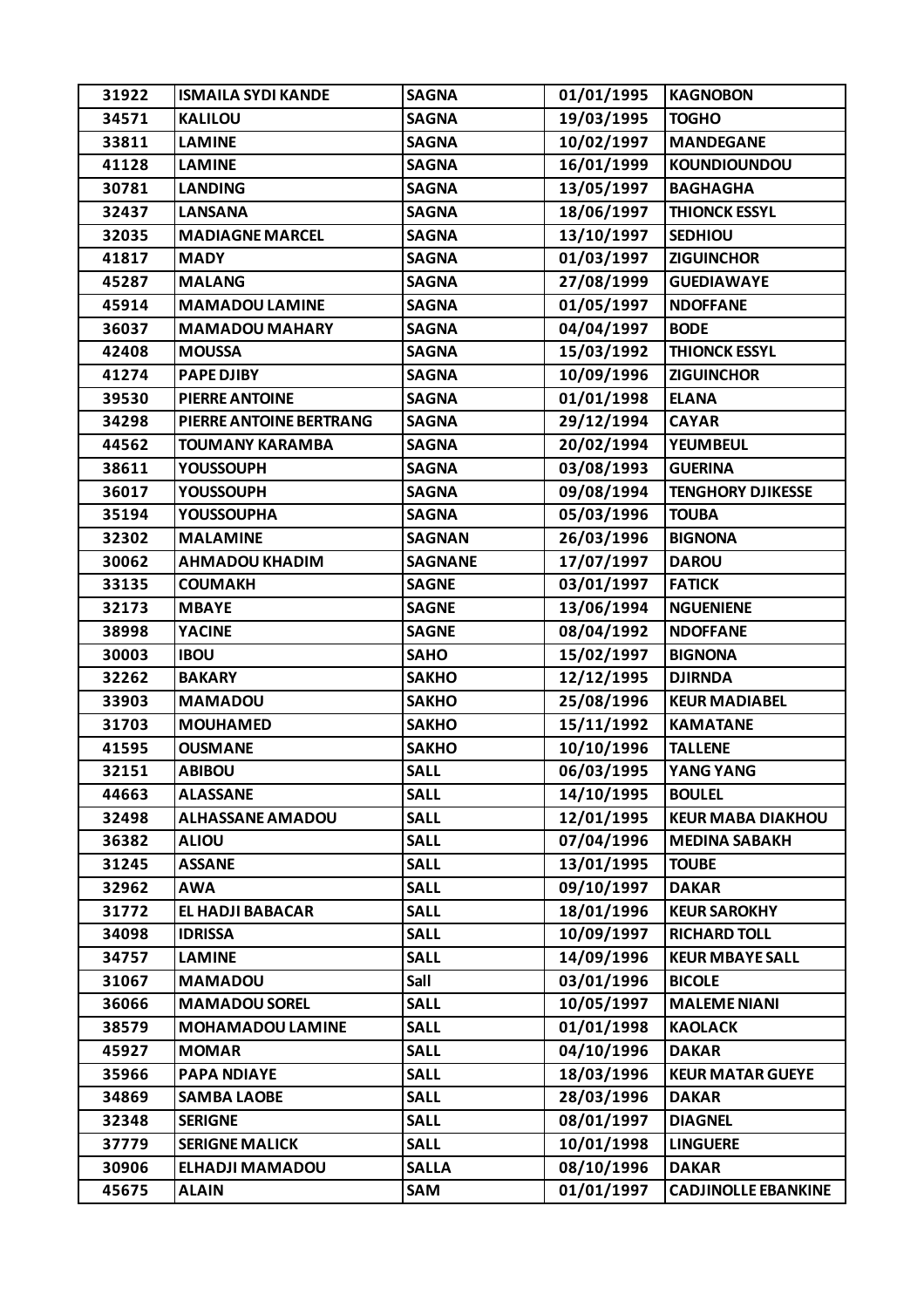| 30790 | <b>ADAMA</b>                              | <b>SAMAKE</b>  | 09/11/1996 | <b>KEUR TAIBE</b>                      |
|-------|-------------------------------------------|----------------|------------|----------------------------------------|
| 32955 | <b>ABLAYE</b>                             | <b>SAMB</b>    | 12/03/1996 | <b>MBOUKHOUTOUR</b>                    |
| 35291 | <b>ALSANE</b>                             | <b>SAMB</b>    | 02/01/1996 | <b>PASSY</b>                           |
| 30533 | <b>FATOU</b>                              | <b>SAMB</b>    | 26/05/1995 | <b>ZIGUINCHOR</b>                      |
| 33558 | <b>MADE</b>                               | <b>SAMB</b>    | 18/12/1997 | <b>MBOUKHOUTOUR</b>                    |
| 39022 | <b>MAMADOU BOULAYE</b>                    | <b>SAMB</b>    | 24/04/1996 | <b>BAKEL</b>                           |
| 43053 | <b>MBAYE</b>                              | <b>SAMB</b>    | 30/11/1998 | <b>NDIOSMONE</b>                       |
| 30473 | <b>TAMSIR</b>                             | <b>SAMB</b>    | 20/03/1996 | <b>KOUNKANE</b>                        |
| 41914 | <b>CHEIKH TIDIANE</b>                     | <b>SAMBE</b>   | 08/04/1996 | <b>PIKINE</b>                          |
| 33407 | <b>OUMARKHA</b>                           | <b>SAMBE</b>   | 12/03/1997 | <b>DAKAR</b>                           |
| 39338 | <b>ABDOULAYE</b>                          | <b>SAMBOU</b>  | 08/12/1996 | <b>THIONCK ESSYL</b>                   |
| 36899 | <b>AIDIOKE</b>                            | <b>SAMBOU</b>  | 04/03/1997 | <b>KANDJINOLLE</b><br><b>KANDIANKA</b> |
| 35051 | <b>ALPHA</b>                              | <b>SAMBOU</b>  | 18/01/1996 | <b>THIONCK-ESSYL</b>                   |
| 34361 | <b>ALPHONSE EMIGNE</b>                    | <b>SAMBOU</b>  | 02/02/1997 | <b>ZIGUINCHOR</b>                      |
| 31672 | <b>CHEIKH TIDIANE</b>                     | <b>SAMBOU</b>  | 12/02/1998 | <b>THIES</b>                           |
| 38026 | <b>CHEIKH YOUSSOUPH</b>                   | <b>SAMBOU</b>  | 19/12/1998 | <b>DAKAR</b>                           |
| 30356 | <b>DENIS GILBERT</b>                      | <b>SAMBOU</b>  | 26/12/1995 | <b>NIOMOUNE</b>                        |
| 31684 | <b>DOUDOU</b>                             | <b>SAMBOU</b>  | 22/11/1996 | <b>DIABOUDIOR</b>                      |
| 32843 | <b>EDOUARD</b>                            | <b>SAMBOU</b>  | 10/01/1998 | <b>Niomoune</b>                        |
| 40014 | <b>IBRAHIMA</b>                           | <b>SAMBOU</b>  | 29/08/1994 | <b>THIONCK-ESSYL</b>                   |
| 45420 | <b>IBRAHIMA PANQUIA</b>                   | <b>SAMBOU</b>  | 12/06/1990 | <b>BOUTEGOL</b>                        |
| 35571 | <b>JEAN CLAUDE</b>                        | <b>SAMBOU</b>  | 16/03/1997 | <b>CAGNOUT</b><br><b>BOUHIMBANE</b>    |
| 31972 | <b>JEAN PAUL</b>                          | <b>SAMBOU</b>  | 10/11/1995 | <b>CADJINOLLE</b><br><b>KANDIANKA</b>  |
| 33993 | <b>JOSEPH</b>                             | <b>SAMBOU</b>  | 15/03/1997 | <b>KAFONE</b>                          |
| 44024 | <b>LAMINE</b>                             | <b>SAMBOU</b>  | 04/04/1991 | <b>THIONCK ESSYL</b>                   |
| 39601 | <b>MANLANG PETY</b>                       | <b>SAMBOU</b>  | 25/11/1996 | <b>RUFISQUE</b>                        |
| 45559 | <b>MICHEL</b>                             | <b>SAMBOU</b>  | 12/05/1992 | <b>MLOMP</b>                           |
| 40258 | <b>NFALLY</b>                             | <b>SAMBOU</b>  | 21/03/1998 | <b>DIOULOULOU</b>                      |
| 32519 | <b>PRUDENCE GERMAINE</b>                  | <b>SAMBOU</b>  | 26/12/1995 | <b>BIGNONA</b>                         |
| 44960 | <b>SALIF AHONGOE</b>                      | <b>SAMBOU</b>  | 05/09/1997 | <b>MLOMP</b>                           |
| 38171 | <b>SIDYA</b>                              | <b>SAMBOU</b>  | 20/10/1998 | <b>MLOMP</b>                           |
| 43809 | <b>SOULEYMANE WAHOHE</b><br><b>DIADIA</b> | <b>SAMBOU</b>  | 01/01/1996 | <b>MLOMP</b>                           |
| 40386 | <b>WILLIAM</b>                            | <b>SAMBOU</b>  | 17/07/1996 | <b>GADJINOLLE KAGNAO</b>               |
| 47034 | <b>YAKHOUBA</b>                           | <b>SAMBOU</b>  | 17/09/1996 | <b>BIGNONA</b>                         |
| 39576 | <b>PAPE ALASSANE</b>                      | <b>SAME</b>    | 20/01/1996 | <b>PIKINE</b>                          |
| 40430 | <b>MOUSTAPHA</b>                          | <b>SANDE</b>   | 05/05/1997 | <b>MBASSIS</b>                         |
| 36547 | <b>YANCOUBA</b>                           | <b>SANDING</b> | 20/03/1998 | <b>KOUSSY</b>                          |
| 42273 | <b>ABDOU</b>                              | <b>SANE</b>    | 11/08/1994 | <b>BADIOURE</b>                        |
| 32862 | <b>ABDOU FABOURE</b>                      | <b>SANE</b>    | 12/07/1996 | <b>KAOLACK</b>                         |
| 30335 | <b>ABDOULAYE</b>                          | <b>SANE</b>    | 02/02/1996 | <b>THIARE</b>                          |
| 31623 | <b>ADAMA</b>                              | <b>SANE</b>    | 01/01/1995 | <b>BALINGORE</b>                       |
| 34384 | <b>ADAMA</b>                              | <b>SANE</b>    | 12/06/1996 | <b>BIGNONA</b>                         |
| 30512 | <b>AMADOU</b>                             | <b>SANE</b>    | 02/02/1996 | <b>KOUFAMBORA</b>                      |
| 46626 | <b>AMADOU BELALY</b>                      | <b>SANE</b>    | 25/04/1991 | <b>MEDIEGUE</b>                        |
| 38612 | <b>ANSOU</b>                              | <b>SANE</b>    | 08/08/1993 | <b>BOULAYOTTE</b>                      |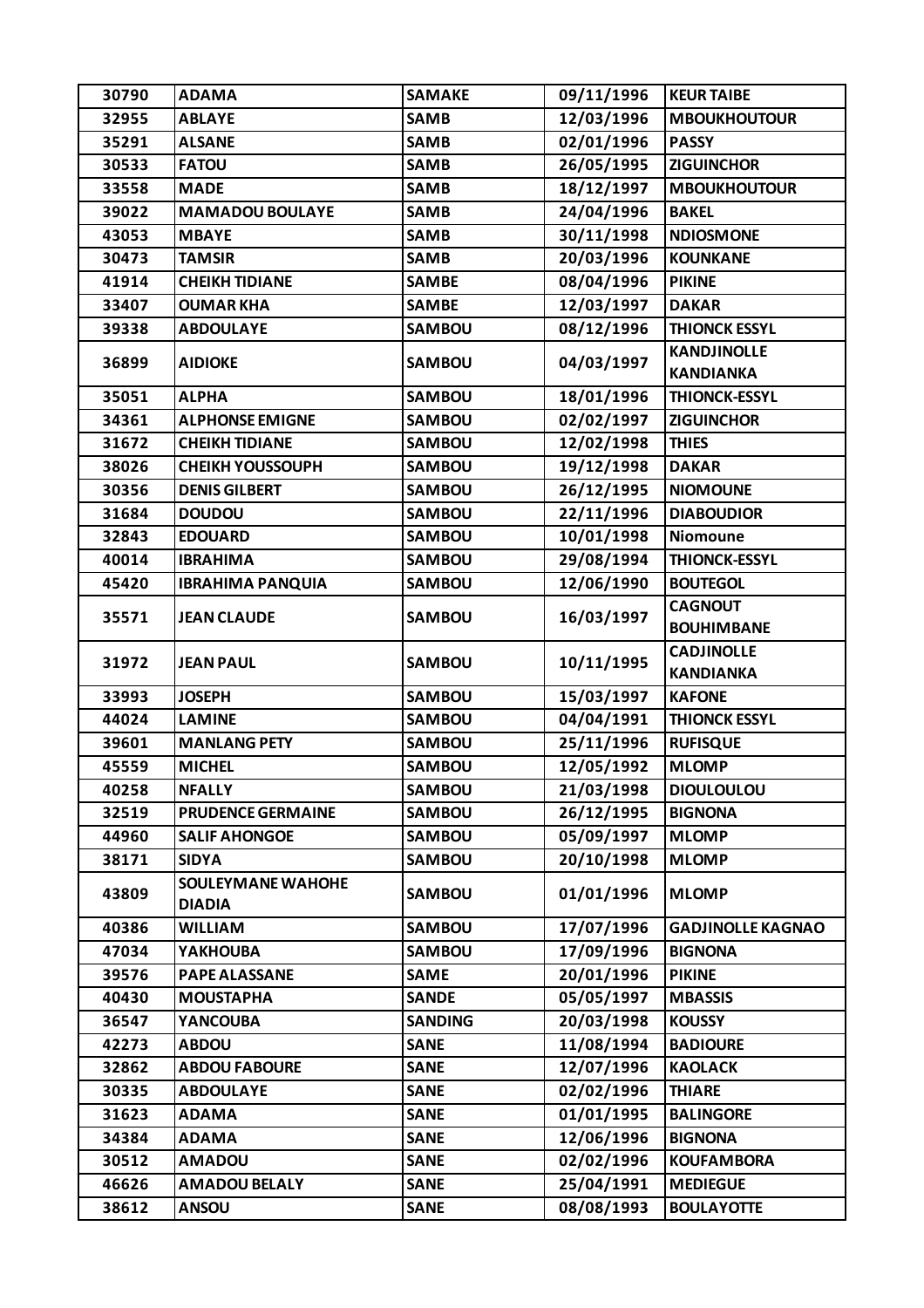| 32529 | <b>ASSANE</b>             | <b>SANE</b>     | 30/04/1995 | <b>TAMBACOUNDA</b>        |
|-------|---------------------------|-----------------|------------|---------------------------|
| 30119 | <b>BACARY</b>             | <b>SANE</b>     | 18/04/1996 | <b>KAGUITTE</b>           |
| 47082 | <b>BOUBACAR</b>           | <b>SANE</b>     | 10/05/1994 | <b>DJINIPERE</b>          |
| 40461 | <b>BOUBACAR</b>           | <b>SANE</b>     | 12/01/1998 | <b>BAGHERE</b>            |
| 34138 | <b>CHEIKHOU IBRAHIMA</b>  | <b>SANE</b>     | 16/12/1995 | <b>YEUMBEUL</b>           |
| 31176 | <b>CHERIF</b>             | <b>SANE</b>     | 28/04/1997 | <b>MEDIEGUE</b>           |
| 39680 | <b>DJIBRIL</b>            | <b>SANE</b>     | 21/04/1990 | <b>KANGODY</b>            |
| 37140 | <b>DOUDOU LO</b>          | <b>SANE</b>     | 27/01/1994 | <b>OUNIOCK</b>            |
| 34240 | <b>ELHADJI ABDOU</b>      | <b>SANE</b>     | 12/06/1996 | <b>BALINGORE</b>          |
| 32794 | <b>ELIMANE</b>            | <b>SANE</b>     | 13/10/1996 | <b>BOURECK</b>            |
| 47728 | <b>FANSOU</b>             | <b>SANE</b>     | 14/05/1992 | <b>COUBALAN</b>           |
| 38033 | <b>FANTA NDAO</b>         | <b>SANE</b>     | 30/10/1998 | <b>DAKAR</b>              |
| 38997 | <b>GAÏDOU</b>             | <b>SANE</b>     | 07/03/1995 | <b>MAHMOUDA CHERIF</b>    |
| 41797 | <b>IDRISSA</b>            | <b>SANE</b>     | 20/03/1998 | <b>VELINGARA</b>          |
| 37073 | <b>INSA</b>               | <b>SANE</b>     | 25/03/1994 | <b>KAMOYA</b>             |
|       |                           |                 |            | <b>BADJICOUNDA</b>        |
| 37268 | <b>KADIALY</b>            | <b>SANE</b>     | 28/12/1996 | <b>GUEDIAWAYE</b>         |
| 36833 | <b>KAOUSSOU</b>           | <b>SANE</b>     | 04/04/1997 | <b>MPACK</b>              |
| 46403 | <b>LANSANA</b>            | <b>SANE</b>     | 06/02/1997 | <b>KOUSSY</b>             |
| 46421 | <b>LANSANA</b>            | <b>SANE</b>     | 06/02/1997 | <b>KOUSSY</b>             |
| 41995 | <b>MALAMINE</b>           | <b>SANE</b>     | 30/10/1996 | <b>BALANKINE SUD</b>      |
| 45107 | <b>MALAMINE TELEMACK</b>  | <b>SANE</b>     | 14/04/1997 | <b>SINDIAN</b>            |
| 42012 | <b>MAMADOU</b>            | <b>SANE</b>     | 10/02/1994 | <b>BISSARY DIOUB</b>      |
| 32224 | <b>MAMADOU LAMINE</b>     | <b>SANE</b>     | 12/02/1995 | <b>DIEGOULE</b>           |
| 39481 | <b>MAMADOU MOUSTAPHA</b>  | <b>SANE</b>     | 15/08/1996 | <b>LEONA THIAROYE</b>     |
| 37662 | <b>MANSOUR</b>            | <b>SANE</b>     | 11/11/1996 | <b>DAKAR GUINAW RAILS</b> |
| 31260 | <b>MOUAMAR YOUSSOUPH</b>  | <b>SANE</b>     | 27/01/1994 | <b>MEDINA GOUNASS</b>     |
| 31873 | <b>MOUFALLY</b>           | <b>SANE</b>     | 28/08/1997 | <b>YOFF</b>               |
| 30788 | <b>MOUSSA</b>             | <b>SANE</b>     | 13/10/1997 | 13 10 1997                |
| 47600 | <b>MOUSTAPHA</b>          | <b>SANE</b>     | 12/03/1998 | <b>BIGNONA</b>            |
| 46316 | <b>MOUSTAPHA BINTOURE</b> | <b>SANE</b>     | 07/07/1998 | <b>KARANG POSTE</b>       |
| 47566 | <b>NABI ISSA</b>          | <b>SANE</b>     | 19/04/1995 | <b>ZIGUINCHOR</b>         |
| 33256 | <b>NOUHA</b>              | <b>SANE</b>     | 24/07/1998 | <b>BALANKINE</b>          |
| 32365 | <b>OMAR</b>               | <b>SANE</b>     | 01/01/1996 | <b>BADIOURE</b>           |
| 46641 | <b>OUSMANE</b>            | <b>SANE</b>     | 10/02/1991 | <b>MANGOULE</b>           |
| 48858 | <b>OUSMANE</b>            | <b>SANE</b>     | 20/05/1994 | <b>DIAGONGUE</b>          |
| 46821 | <b>OUSSEYNOU</b>          | <b>SANE</b>     | 18/06/1996 | <b>SINDIAN</b>            |
| 47348 | <b>PAPE INSA</b>          | <b>SANE</b>     | 15/04/1996 | <b>KAGNAROU</b>           |
| 38653 | <b>SALIF</b>              | <b>SANE</b>     | 31/08/1990 | <b>OUNIOCK</b>            |
| 37423 | <b>SALOUM</b>             | <b>SANE</b>     | 07/02/1998 | <b>BALLOUNGUE</b>         |
| 30958 | SOULEYMANE                | <b>SANE</b>     | 04/02/1995 | <b>COUBALAN</b>           |
| 33243 | <b>YOUBA BINTA</b>        | <b>SANE</b>     | 15/07/1996 | <b>SANTHIABA MANJAQUE</b> |
| 44943 | <b>LANSANA</b>            | <b>SANÉ</b>     | 10/03/1996 | <b>BIGNONA</b>            |
| 35760 | <b>NOUHOU</b>             | SANÉ            | 30/06/1994 | <b>KAFESSE</b>            |
| 36537 | <b>SALIF</b>              | SANÉ            | 30/12/1993 | <b>BALINGORE</b>          |
| 40173 | <b>DEMBA</b>              | <b>SANKHARE</b> | 01/10/1998 | <b>BANFAROTO</b>          |
| 32901 | <b>MOUSSA</b>             | <b>SANKHARE</b> | 23/01/1995 | <b>FIMELA</b>             |
| 31387 | <b>IBRAHIMA</b>           | <b>SANOKHO</b>  | 12/12/1995 | <b>SAMBA DIALLO</b>       |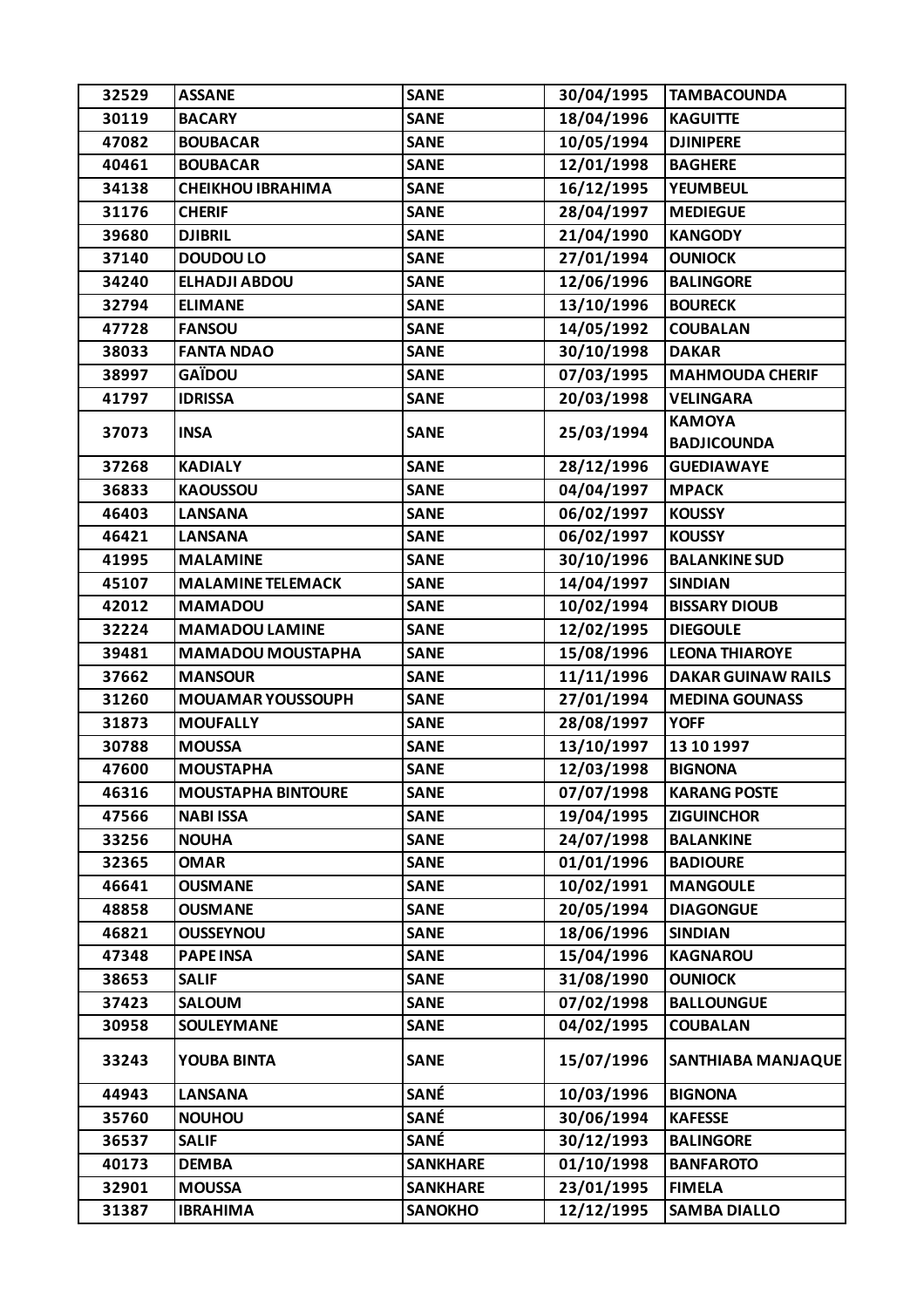| 45135 | <b>OSCAR</b>            | <b>SANTOS</b> | 28/07/1993 | <b>KOLDA</b>            |
|-------|-------------------------|---------------|------------|-------------------------|
| 47853 | <b>PAPE SIDY</b>        | SAO           | 04/06/1994 | <b>DIOURBEL</b>         |
| 45798 | <b>ROSE IVETTE</b>      | <b>SAR</b>    | 18/11/1997 | <b>THIAROYE SUR MER</b> |
| 34896 | <b>ABDOU</b>            | <b>SARR</b>   | 05/01/1995 | <b>SARÉ ABDOULAYE</b>   |
| 42047 | <b>ABDOU</b>            | <b>SARR</b>   | 06/02/1997 | <b>FATICK</b>           |
| 32956 | <b>ABDOU BA</b>         | <b>SARR</b>   | 15/01/1999 | <b>DIOFIOR</b>          |
| 37685 | <b>ABDOU KHADRE</b>     | <b>SARR</b>   | 08/05/1994 | <b>DAKAR</b>            |
| 38472 | <b>ABDOUL AZIZ</b>      | <b>SARR</b>   | 16/03/1998 | <b>DAKAR</b>            |
| 45118 | Abdoulaye               | Sarr          | 23/02/1995 | <b>FATICK</b>           |
| 33352 | <b>ABDOURAHMANE</b>     | <b>SARR</b>   | 05/05/1996 | <b>BOKHOL</b>           |
| 30752 | <b>ABLAYE</b>           | <b>SARR</b>   | 05/02/1996 | <b>PEYE NGOYE</b>       |
| 37993 | <b>ADAMA</b>            | <b>SARR</b>   | 08/03/1995 | <b>MBOULEME</b>         |
| 31025 | <b>ADI</b>              | <b>SARR</b>   | 15/05/1996 | <b>GAMBOUL</b>          |
| 32269 | <b>ALIOU</b>            | <b>SARR</b>   | 01/01/1994 | <b>DIOB NDOFFENE</b>    |
| 35769 | <b>ALIOU</b>            | <b>SARR</b>   | 17/08/1995 | <b>DJILASSE</b>         |
| 31506 | <b>ALIOU</b>            | <b>SARR</b>   | 13/01/1998 | <b>NDAIRY</b>           |
| 31735 | <b>AMADOU</b>           | <b>SARR</b>   | 26/12/1994 | <b>KAFRINE</b>          |
| 34152 | <b>AMADOU</b>           | <b>SARR</b>   | 08/01/1995 | <b>MBALCAM</b>          |
| 34438 | <b>AMADOU NDIAYE</b>    | <b>SARR</b>   | 22/11/1996 | <b>GANDIAYE</b>         |
| 38868 | <b>AMATH</b>            | <b>SARR</b>   | 14/04/1997 | <b>NDIELEME SOUP</b>    |
| 44678 | <b>AMY</b>              | <b>SARR</b>   | 09/11/1992 | <b>DAKAR</b>            |
| 35487 | <b>ANDRE MOUNDOR</b>    | <b>SARR</b>   | 06/03/1995 | <b>NDIOURBEL SABOUR</b> |
| 39021 | <b>ASSANE</b>           | <b>SARR</b>   | 10/10/1995 | <b>GAGUE MODY</b>       |
| 44619 | <b>ASSANE MAMADOU</b>   | <b>SARR</b>   | 10/04/1997 | <b>SOKONE</b>           |
| 32733 | <b>BABACAR NGOR</b>     | <b>SARR</b>   | 25/07/1997 | <b>DIOFIOR</b>          |
| 36213 | <b>BABOUCAR</b>         | <b>SARR</b>   | 27/07/1999 | <b>NIAKHAR</b>          |
| 36106 | <b>BADARA</b>           | <b>SARR</b>   | 07/04/1998 | <b>GUINGUINEO</b>       |
| 32384 | <b>BALLA MBOUP</b>      | <b>SARR</b>   | 10/06/1996 | <b>KAOLACK</b>          |
| 41143 | <b>BASSIROU</b>         | <b>SARR</b>   | 02/02/1996 | <b>PEYE NGOYE</b>       |
| 30462 | <b>BASSIROU</b>         | <b>SARR</b>   | 07/06/1997 | <b>PATAR</b>            |
| 40077 | <b>BASSIROU</b>         | <b>SARR</b>   | 28/12/1998 | <b>FINTEL SOMBE</b>     |
| 32775 | <b>BAYE NDOFFÈNE</b>    | <b>SARR</b>   | 24/08/1999 | <b>BACK</b>             |
| 39281 | <b>BENOIT LAMINE</b>    | <b>SARR</b>   | 11/11/1996 | <b>LEONA</b>            |
| 38125 | <b>BERNARD NGOR</b>     | <b>SARR</b>   | 29/07/1997 | <b>DIOB NDOFFENE</b>    |
| 34494 | <b>BIRAMA</b>           | <b>SARR</b>   | 06/04/1997 | <b>SOUM</b>             |
| 33376 | <b>BOUBACAR NDIG</b>    | <b>SARR</b>   | 07/02/1992 | <b>NDILLE</b>           |
| 30183 | <b>BOURE</b>            | <b>SARR</b>   | 01/02/1996 | LAHI                    |
| 48881 | <b>BOYE</b>             | <b>SARR</b>   | 02/02/1997 | <b>DAHRA DJOLOF</b>     |
| 41497 | <b>CHARLES MBISSANE</b> | <b>SARR</b>   | 13/04/1992 | <b>NDIEBEL</b>          |
| 31826 | <b>CHEIKH</b>           | <b>SARR</b>   | 17/01/1997 | <b>THIOFFIOR</b>        |
| 33305 | <b>CHEIKH</b>           | <b>SARR</b>   | 10/10/1997 | <b>KEUR NDÉNÉ NDAO</b>  |
| 36918 | <b>CHEIKH ABA</b>       | <b>SARR</b>   | 03/01/1996 | <b>DIOFIOR</b>          |
| 42595 | <b>CHEIKH ABDOU</b>     | <b>SARR</b>   | 11/06/1993 | <b>DAKAR</b>            |
| 33207 | <b>CHEIKH IBRAHIMA</b>  | <b>SARR</b>   | 16/05/1995 | <b>KANTORA DIASSE</b>   |
| 41785 | <b>COUMBA</b>           | <b>SARR</b>   | 02/11/1997 | <b>KAOLACK</b>          |
| 34053 | <b>DJIBRIL</b>          | <b>SARR</b>   | 01/01/1999 | <b>FISSEL</b>           |
| 46535 | <b>EL HADJI</b>         | <b>SARR</b>   | 10/05/1995 | <b>SIMAL</b>            |
| 32516 | EL HADJI ABDOULAYE      | <b>SARR</b>   | 06/06/1995 | <b>DIOFIOR</b>          |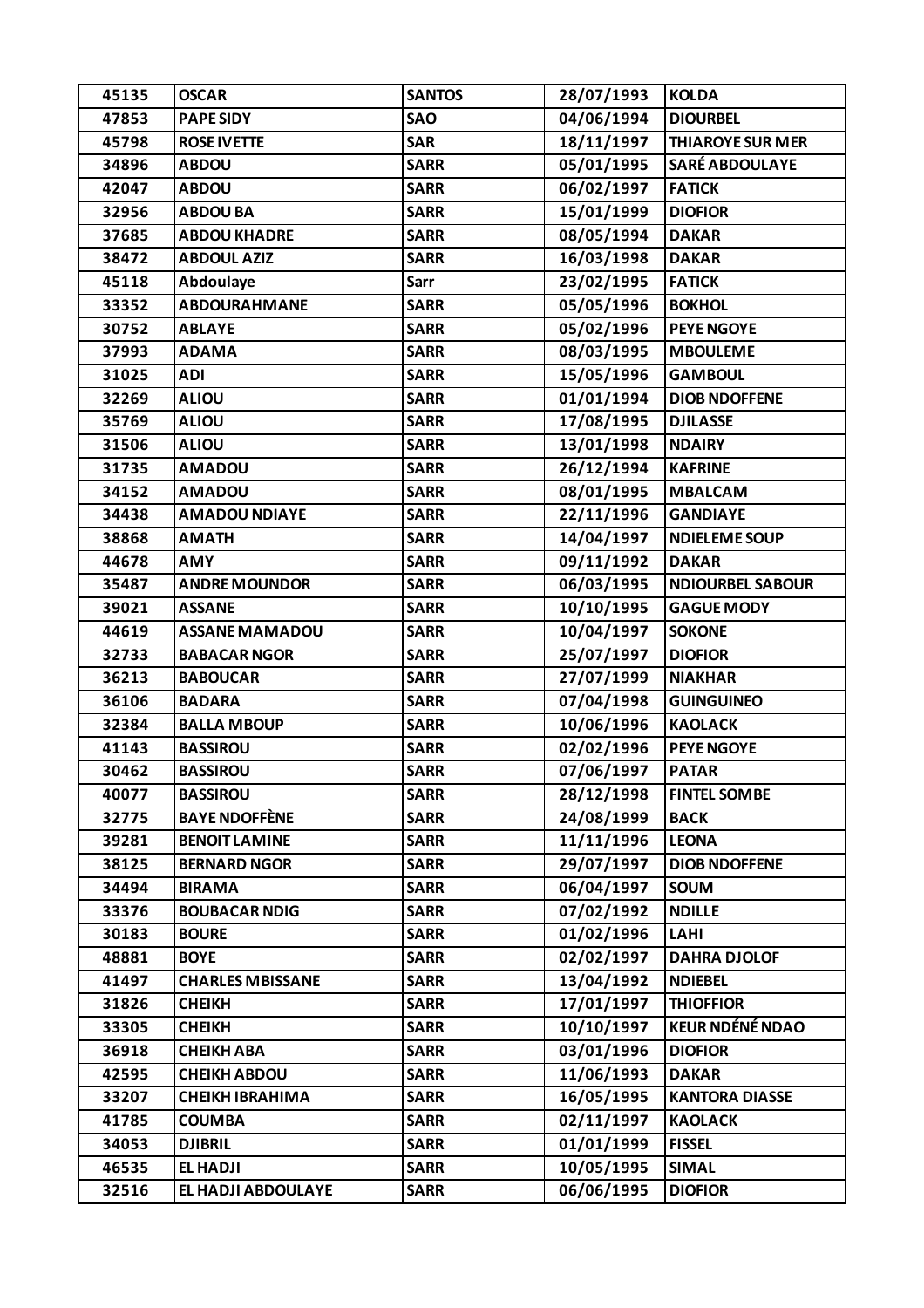| 30498 | EL HADJI ABDOULAYE           | <b>SARR</b> | 27/01/1998 | <b>FATICK</b>           |
|-------|------------------------------|-------------|------------|-------------------------|
| 36018 | EL HADJI MOUSTAPHA           | <b>SARR</b> | 22/04/1999 | <b>THIES</b>            |
| 47007 | <b>ELIAS</b>                 | <b>SARR</b> | 27/08/1998 | <b>KISSANE</b>          |
| 37577 | <b>FABIEN SITOR</b>          | <b>SARR</b> | 14/08/1996 | <b>FATICK</b>           |
| 37681 | <b>FALLOU</b>                | <b>SARR</b> | 01/01/1995 | <b>KHOMBOLE</b>         |
| 44811 | <b>FRUMENCE CARLO BIRAME</b> | <b>SARR</b> | 09/08/1997 | <b>KAFFRINE</b>         |
| 35729 | <b>GILBERT NGOR</b>          | <b>SARR</b> | 11/10/1997 | <b>JOAL FADIOUTH</b>    |
| 38703 | <b>IBRAHIMA</b>              | <b>SARR</b> | 02/02/1992 | <b>NDIAFFE NDIAFFE</b>  |
| 48415 | <b>IBRAHIMA</b>              | <b>SARR</b> | 05/02/1992 | <b>TATTAGUINE</b>       |
| 32835 | <b>IBRAHIMA</b>              | <b>SARR</b> | 22/09/1994 | <b>LERANE COLY</b>      |
| 33453 | <b>IBRAHIMA</b>              | <b>SARR</b> | 06/02/1995 | <b>FAOYE</b>            |
| 30128 | <b>JEAN MARIE IBOU</b>       | <b>SARR</b> | 31/12/1995 | <b>DJILASSE</b>         |
| 37911 | <b>JEAN PAUL DIÉGANE</b>     | <b>SARR</b> | 05/05/1997 | <b>SASSAR</b>           |
| 31806 | <b>JOACHIM</b>               | <b>SARR</b> | 14/02/1994 | <b>FAYIL</b>            |
| 31406 | <b>JOSEPH NGOR</b>           | <b>SARR</b> | 12/04/1998 | <b>TATTAGUINE</b>       |
| 36188 | <b>KATIRINA MAME COUMBA</b>  | <b>SARR</b> | 31/12/1995 | <b>NDIONGOLOR</b>       |
| 37555 | <b>KHADIAITOU</b>            | <b>SARR</b> | 11/03/1996 | <b>FATICK</b>           |
| 35577 | <b>KHADIM MBACKE</b>         | <b>SARR</b> | 09/01/1996 | <b>NDIAFFATE</b>        |
| 32408 | <b>KORY</b>                  | <b>SARR</b> | 28/07/1996 | <b>YENGUELE</b>         |
| 31202 | <b>LAMINE</b>                | <b>SARR</b> | 01/02/1996 | <b>KOUMBAL</b>          |
| 35713 | <b>MA AWA</b>                | <b>SARR</b> | 07/11/1996 | <b>GAGNICK MACK</b>     |
| 35657 | <b>MALICK</b>                | <b>SARR</b> | 27/09/1996 | <b>GOSSAS</b>           |
| 37529 | <b>MAMADOU</b>               | <b>SARR</b> | 12/10/1993 | <b>FANDANE</b>          |
| 34662 | <b>MAMADOU</b>               | <b>SARR</b> | 12/01/1995 | <b>NDIOUDIOUF</b>       |
| 45414 | <b>MAMADOU</b>               | <b>SARR</b> | 28/04/1996 | <b>THIES</b>            |
| 32662 | <b>MAMADOU ADY</b>           | <b>SARR</b> | 22/10/1997 | <b>SANDICOLY</b>        |
| 38514 | <b>MAMADOU LAMINE</b>        | <b>SARR</b> | 12/01/1997 | <b>GUINAW RAILS</b>     |
| 36855 | <b>MAMADOU NAZIR</b>         | <b>SARR</b> | 03/06/1997 | <b>GUINGUINÉO</b>       |
| 37978 | <b>MAMADOU NDOFFENE</b>      | <b>SARR</b> | 15/10/1996 | <b>GUITYR SÉRÈRE</b>    |
| 33488 | <b>MAME MBATHIE</b>          | <b>SARR</b> | 01/07/1995 | <b>LINGUERE</b>         |
| 38439 | <b>MAURICE ISMAILA</b>       | <b>SARR</b> | 25/12/1996 | <b>SALY</b>             |
| 39685 | <b>MBAGNICK</b>              | <b>SARR</b> | 20/11/1997 | <b>BACK</b>             |
| 35085 | <b>MBAYE</b>                 | <b>SARR</b> | 19/03/1995 | <b>BACCODIOR</b>        |
| 34449 | <b>MICHEL ABDOU TENING</b>   | <b>SARR</b> | 30/01/1996 | <b>DJILASS</b>          |
| 38457 | <b>MODOU</b>                 | <b>SARR</b> | 01/01/1996 | <b>BICOLE</b>           |
| 37127 | <b>MOHAMED PIEERE</b>        | <b>SARR</b> | 02/02/1996 | <b>DAKAR</b>            |
| 40448 | <b>MOUHAMED AMADOU</b>       | <b>SARR</b> | 05/10/1997 | <b>DIAYGA SOUBALO</b>   |
| 46964 | <b>MOULAYE</b>               | <b>SARR</b> | 04/04/1992 | <b>DAKAR</b>            |
| 35801 | <b>MOUNDOR</b>               | <b>SARR</b> | 04/09/1997 | <b>DIOUROUP</b>         |
| 41628 | <b>MOUSTAPHA</b>             | <b>SARR</b> | 08/03/1997 | <b>NDIOULY 1</b>        |
| 41946 | <b>MOUSTAPHA</b>             | <b>SARR</b> | 08/03/1997 | <b>GUINGUINEO</b>       |
| 41986 | <b>NDIAGA</b>                | <b>SARR</b> | 25/10/1997 | <b>GRAND MBAO</b>       |
| 40592 | <b>NGOR MACK</b>             | <b>SARR</b> | 03/03/1995 | <b>NGOHE NDOFFONGOR</b> |
| 34784 | <b>OMAR</b>                  | <b>SARR</b> | 31/07/1998 | <b>DJILASSE</b>         |
| 32296 | <b>OMAR NDIACK</b>           | <b>SARR</b> | 15/01/1997 | <b>DIOFIOR</b>          |
| 40045 | <b>OUSMANE</b>               | <b>SARR</b> | 03/01/1996 | <b>RONKH</b>            |
| 35802 | <b>OUSMANE</b>               | <b>SARR</b> | 05/01/1996 | <b>TAGDIAME</b>         |
| 34922 | <b>OUSMANE</b>               | <b>SARR</b> | 11/12/1996 | <b>NDIONGOLOR</b>       |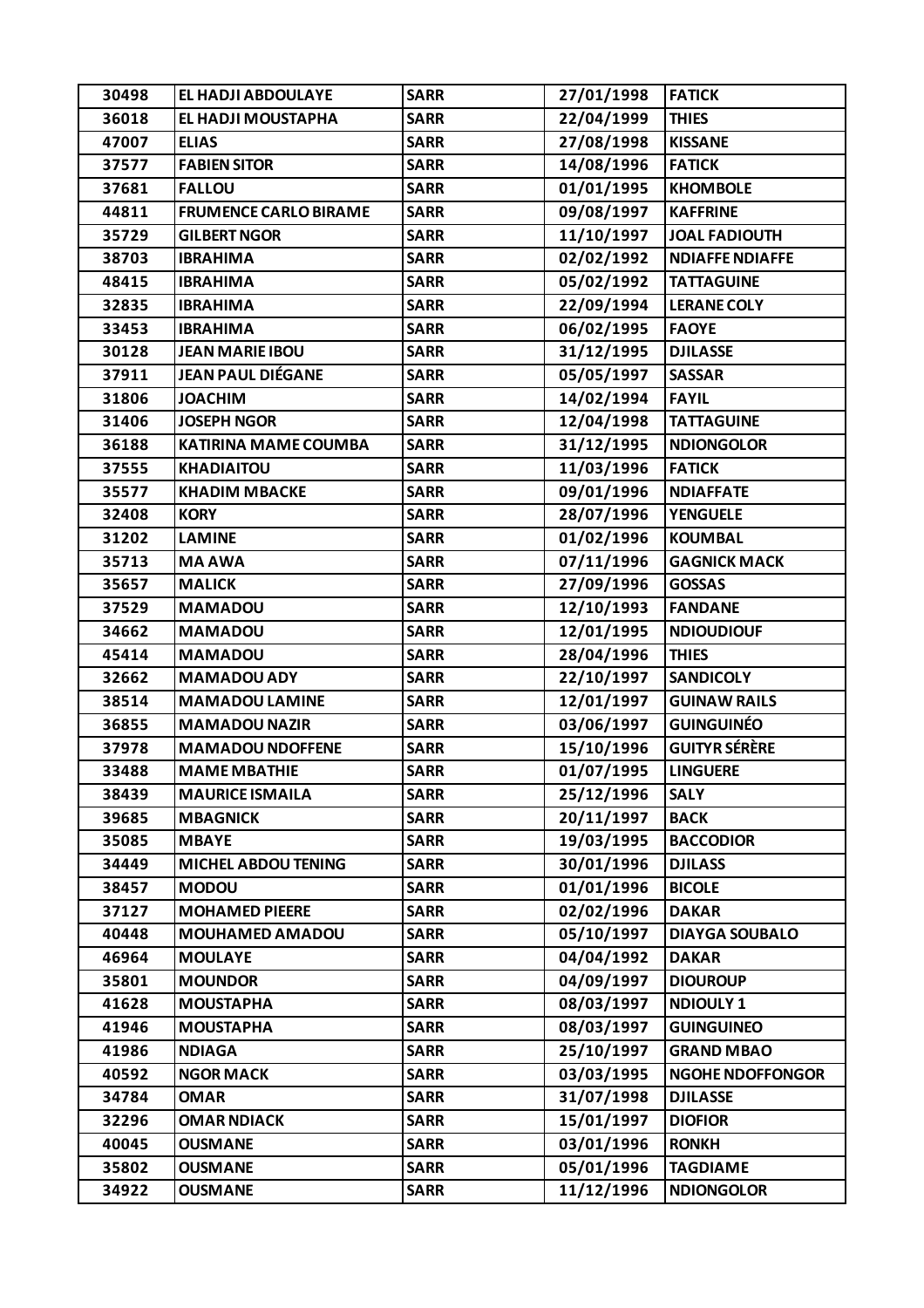| 34097 | <b>OUSMANE</b>                | <b>SARR</b>   | 09/09/1998               | <b>SIBASSOR</b>                         |
|-------|-------------------------------|---------------|--------------------------|-----------------------------------------|
| 37903 | <b>OUSMANE</b>                | <b>SARR</b>   | 25/10/1998               | <b>FISSEL</b>                           |
| 29922 | <b>OUSMANE MIGNANE</b>        | <b>SARR</b>   | 28/12/1995               | <b>DIO</b>                              |
| 34180 | <b>PAPE IDRISSA</b>           | <b>SARR</b>   | 13/09/1998               | <b>DIOFIOR</b>                          |
| 35103 | <b>Paul Mignane</b>           | Sarr          | 02/06/1991               | <b>SOBEME</b>                           |
| 32327 | <b>SAMBA</b>                  | <b>SARR</b>   | 01/05/1996               | <b>FELANE SINE</b>                      |
| 34892 | <b>SAMBA ADAM</b>             | <b>SARR</b>   | 02/01/1995               | <b>NGUEKOKH</b>                         |
| 39961 | <b>SEKOU MINDOR</b>           | <b>SARR</b>   | 22/05/1997               | <b>THIARE</b>                           |
| 30536 | <b>SERIGNE</b>                | <b>SARR</b>   | 17/02/1993               | <b>FATICK</b>                           |
| 33225 | <b>SERIGNE MBAYE</b>          | <b>SARR</b>   | 06/10/1996               | <b>KOULOUCK MBADA</b>                   |
| 33144 | Sidy                          | Sarr          | 01/01/1993               | <b>MBOUR</b>                            |
| 40283 | <b>TAFSIR ABDOULAYE</b>       | <b>SARR</b>   | 14/09/1992               | <b>FATICK</b>                           |
| 31717 | <b>WAGANE IBRAHIMA</b>        | <b>SARR</b>   | 03/01/1995               | <b>THIOMBY</b>                          |
| 41106 | <b>SOULEYE</b>                | <b>SATHIE</b> | 12/04/1995               | <b>TELLAYARGOUYE</b>                    |
| 32165 | <b>SALIM</b>                  | <b>SAVANE</b> | 03/04/1993               | <b>KOLDA</b>                            |
| 40449 | <b>ABDOU AZIZ</b>             | <b>SECK</b>   | 11/05/1996               | <b>THICKY</b>                           |
| 46640 | <b>ABDOUL AZIZ</b>            | <b>SECK</b>   | 09/05/1997               | <b>RICHARD TOLL</b>                     |
| 37952 | <b>ABDOUL AZIZ</b>            | <b>SECK</b>   | 13/02/1998               | <b>SINDIA</b>                           |
| 36944 | <b>ABDOULAYE</b>              | <b>SECK</b>   | 10/06/1998               | <b>SINDIA</b>                           |
| 45573 | <b>ABIBOU</b>                 | <b>SECK</b>   | 08/04/1996               | <b>KAOLACK</b>                          |
| 44638 | <b>ADAMA</b>                  | <b>SECK</b>   | 13/08/1996               | <b>KINIABOUR 1</b>                      |
| 34428 | <b>AIDARA</b>                 | <b>SECK</b>   | 13/06/1994               | <b>GOUYE DIAMA</b>                      |
| 34818 | AL OUSSEYNOU                  | <b>SECK</b>   | 18/02/1997               | <b>DIOURBEL</b>                         |
| 34583 | <b>ALASSANE</b>               | <b>SECK</b>   | 18/11/1990               | <b>YEUMBEUL</b>                         |
| 34333 | <b>ALIOU</b>                  | <b>SECK</b>   | 25/03/1997               | Samkedji                                |
| 30761 | <b>ALIOU</b>                  | <b>SECK</b>   | 09/05/1997               | <b>LOHÉNE</b>                           |
| 37616 | <b>ALIOU</b>                  | <b>SECK</b>   | 13/06/1997               | <b>KINIABOUR</b>                        |
| 42028 | <b>ALIOU</b>                  | <b>SECK</b>   | 05/03/1998               | <b>MALICOUNDA</b>                       |
| 42097 | <b>ALY</b>                    | <b>SECK</b>   | 17/08/1996               | <b>MEDINA SABAKH</b>                    |
| 30228 | <b>AMADOU</b>                 | <b>SECK</b>   | 05/01/1996               | <b>SAMKEDJI</b>                         |
| 36400 | <b>AMETH</b>                  | <b>SECK</b>   | 18/09/1990               | <b>THIES</b>                            |
| 30600 | <b>AMINATA</b>                | <b>SECK</b>   | 14/07/1993               | <b>MBOUR</b>                            |
| 31821 | <b>BABACAR</b>                | <b>SECK</b>   | 02/01/1995               | <b>KEUR OUSMANE</b><br><b>NDIAMATOU</b> |
| 42937 | <b>BABACAR</b>                | <b>SECK</b>   | 08/06/1998               | <b>THIÈS</b>                            |
| 41725 | <b>CHEIKH ABDOU DJILY</b>     | <b>SECK</b>   | 26/10/1997               | <b>NGOURANE</b>                         |
| 30094 | <b>CHEIKH MBACKE</b>          | <b>SECK</b>   | 01/02/1996               | <b>BANE</b>                             |
| 45341 | <b>CHEIKH NASSIROU DIAGNE</b> | <b>SECK</b>   | $\overline{23/11/1997}$  | <b>DIAMNIADIO</b>                       |
|       |                               |               | 12/05/1996               | <b>THICKY</b>                           |
| 47360 | <b>DAOUDA</b>                 | <b>SECK</b>   | 23/03/1998               |                                         |
| 48702 | <b>DAOUDA</b>                 | <b>SECK</b>   |                          | <b>KOUTAL</b>                           |
| 34459 | <b>DEMBA</b>                  | <b>SECK</b>   | 01/10/1997<br>08/08/1996 | <b>TAMBACOUNDA</b>                      |
| 37821 | <b>DIEYNABA</b>               | <b>SECK</b>   |                          | <b>MBAP</b>                             |
| 36952 | <b>DJIBEL</b>                 | <b>SECK</b>   | 24/12/1996               | <b>KEBE KOUDE</b>                       |
| 38299 | EL HADJI MALICK               | <b>SECK</b>   | 03/03/1995               | <b>LINGUERE</b>                         |
| 41335 | <b>FARBA</b>                  | <b>SECK</b>   | 09/01/1993               | <b>MBAM</b>                             |
| 42734 | <b>IBRAHIMA</b>               | <b>Seck</b>   | 15/08/1996               | Ibrahima Seck                           |
| 34874 | <b>IBRAHIMA</b>               | <b>SECK</b>   | 09/03/1997               | <b>KINIABOUR</b>                        |
| 42766 | <b>KATIM</b>                  | <b>SECK</b>   | 12/04/1999               | <b>THICKY</b>                           |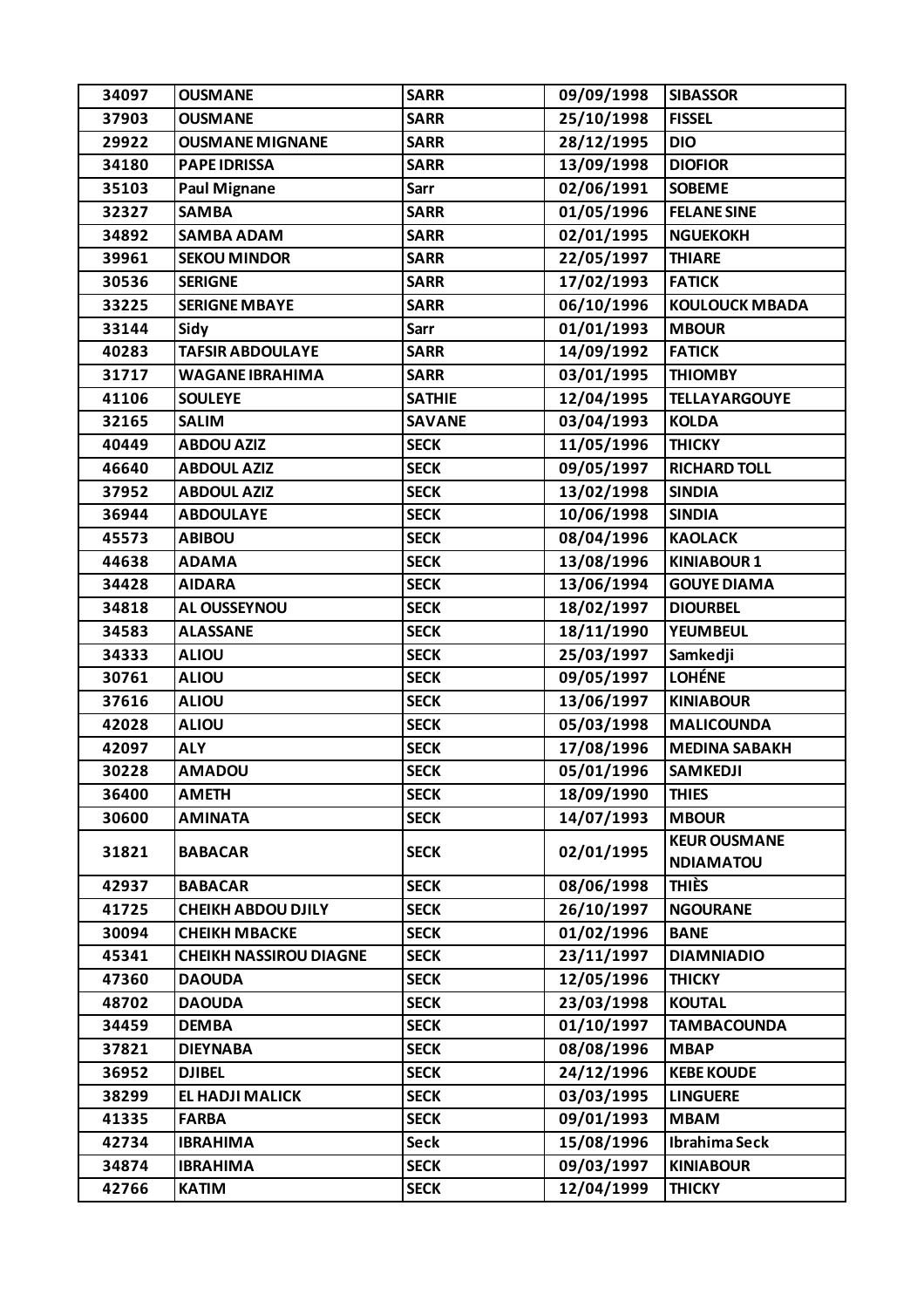| 41618 | <b>LAITY</b>                 | <b>SECK</b>    | 06/03/1999              | <b>MBAM LOG</b>          |
|-------|------------------------------|----------------|-------------------------|--------------------------|
| 36145 | <b>MADIAKHER</b>             | <b>SECK</b>    | 10/06/1998              | <b>DAROU MOUSTY</b>      |
| 36236 | <b>MADICKE</b>               | <b>SECK</b>    | 09/03/1998              | <b>TIVAOUANE</b>         |
| 30802 | <b>MAGATTE</b>               | <b>SECK</b>    | 01/02/1995              | <b>MAKA TOUBE</b>        |
| 41556 | <b>MALICK</b>                | <b>SECK</b>    | 25/12/1997              | <b>CAMARA</b>            |
| 34241 | <b>MALICK</b>                | <b>SECK</b>    | 29/09/1998              | <b>DIOKHAR</b>           |
| 48844 | <b>MAMADOU MANSOUR</b>       | <b>SECK</b>    | 01/10/1993              | <b>BIGNONA</b>           |
| 43582 | <b>MARIAMA</b>               | <b>SECK</b>    | 11/08/1996              | <b>JOAL</b>              |
| 30679 | <b>MODOU</b>                 | <b>SECK</b>    | 01/01/1997              | <b>SIPANE</b>            |
| 32729 | MOUHAMADOU MOUSTAPHA         | <b>SECK</b>    | 10/01/1995              | <b>DAGANA</b>            |
| 33520 | <b>MOUHAMED</b>              | <b>SECK</b>    | 13/02/1998              | <b>SINDIA</b>            |
| 31424 | <b>MOUSTAPHA</b>             | <b>SECK</b>    | 10/04/1997              | <b>DAROU MOUSTY</b>      |
| 38363 | <b>MOUSTAPHA</b>             | <b>SECK</b>    | 15/11/1997              | <b>FADIAL</b>            |
| 30784 | <b>OMAR DELAC</b>            | <b>SECK</b>    | 20/10/1997              | <b>TANDA BAR</b>         |
| 30622 | PAPE MOUNDIAYE               | <b>SECK</b>    | 25/09/1996              | <b>THIAROYE SUR MER</b>  |
| 38187 | <b>ROKHAYA</b>               | <b>SECK</b>    | 28/04/1992              | <b>DIASS</b>             |
| 36052 | <b>SERIGNE ABDOU KHADRE</b>  | <b>SECK</b>    | 10/03/1996              | <b>LINGUERE</b>          |
| 48707 | <b>SERIGNE FALLOU MBACKÉ</b> | <b>SECK</b>    | 27/10/1997              | <b>KAOLACK</b>           |
| 35022 | <b>SEYDINA MADIONE</b>       | <b>SECK</b>    | 13/03/1998              | <b>NIAKHAR</b>           |
| 32423 | Seyni pathe                  | <b>Seck</b>    | 27/09/1997              | <b>KE MASS</b>           |
| 46096 | <b>SOULEYE</b>               | <b>SECK</b>    | 18/03/1994              | <b>BOFFEL</b>            |
| 33031 | <b>SOULEYMANE</b>            | <b>SECK</b>    | 16/09/1997              | <b>NDIAGO1</b>           |
| 33865 | YAKHYA                       | <b>SECK</b>    | 21/08/1998              | <b>NIORO DU RIP</b>      |
| 38037 | <b>ALADJI OUMAR</b>          | <b>SEGNANE</b> | 29/01/1996              | <b>KAOLACK</b>           |
| 37272 | <b>BABACAR</b>               | <b>SEGNANE</b> | 09/04/1995              | <b>TOUBA TABA</b>        |
| 31646 | <b>SALOUM</b>                | <b>SEGNANE</b> | $\overline{01/01/1996}$ | <b>KAFFRINE</b>          |
| 43542 | <b>DIOP</b>                  | <b>SEMOU</b>   | 12/02/1992              | <b>KEUR MBAYE</b>        |
| 46442 | <b>SERIGNE SALIOU</b>        | <b>SEN</b>     | 01/01/1998              | <b>BAMBEY</b>            |
| 38869 | <b>ABDOU</b>                 | <b>SENE</b>    | 16/02/1996              | <b>THIADIAYE</b>         |
| 36629 | <b>ABDOU</b>                 | <b>SENE</b>    | 10/09/1996              | <b>GAPPO</b>             |
| 40466 | <b>ABDOU</b>                 | <b>SENE</b>    | 10/05/1999              | <b>YAYE</b>              |
| 30274 | <b>ABDOUL AHAD</b>           | <b>SENE</b>    | 31/01/1996              | <b>MBOUSNAKH NGOR</b>    |
| 32981 | <b>ABDOULAYE CHERIF</b>      | <b>SENE</b>    | 02/02/1996              | <b>NDIAFFATTE SERERE</b> |
| 34953 | <b>ABLAYE</b>                | <b>SENE</b>    | 15/03/1994              | <b>NDONDOL SESSENE</b>   |
| 35504 | <b>ABLAYE</b>                | <b>SENE</b>    | 15/02/1995              | <b>DIANE</b>             |
| 39629 | <b>ABLAYE</b>                | <b>SENE</b>    | 03/03/1998              | <b>POULTOCK</b>          |
| 48790 | <b>ABRAHAM AMAD YANDE</b>    | <b>SENE</b>    | 11/10/1997              | <b>NIAKHAR</b>           |
| 30577 | <b>ADAMA</b>                 | <b>SENE</b>    | 29/05/1996              | <b>GANDIAYE</b>          |
| 37078 | <b>ALIOU</b>                 | <b>SENE</b>    | 25/06/1996              | <b>NGAYOKHEME</b>        |
| 37544 | <b>ALIOU</b>                 | <b>SENE</b>    | 01/07/1999              | <b>MBANE</b>             |
| 35257 | <b>ALY</b>                   | <b>SENE</b>    | 10/10/1994              | <b>THIANDENE</b>         |
| 33554 | <b>AMISATOU</b>              | <b>SENE</b>    | 14/05/1995              | <b>SANGUE</b>            |
| 36978 | <b>ANTOINE NGOR</b>          | <b>SENE</b>    | 13/05/1995              | <b>NAKHAMAYE</b>         |
| 39799 | <b>ASSANE</b>                | <b>SENE</b>    | 02/02/1996              | <b>TAKHOUM</b>           |
| 32927 | <b>ASSANE IBRAHIMA</b>       | <b>SENE</b>    | 09/04/1995              | <b>LATMINGUE</b>         |
| 36552 | <b>BABACAR</b>               | <b>SENE</b>    | 21/03/1997              | <b>FATICK</b>            |
| 35516 | <b>BABACAR</b>               | <b>SENE</b>    | 22/03/1997              | <b>LOUL SESSENE</b>      |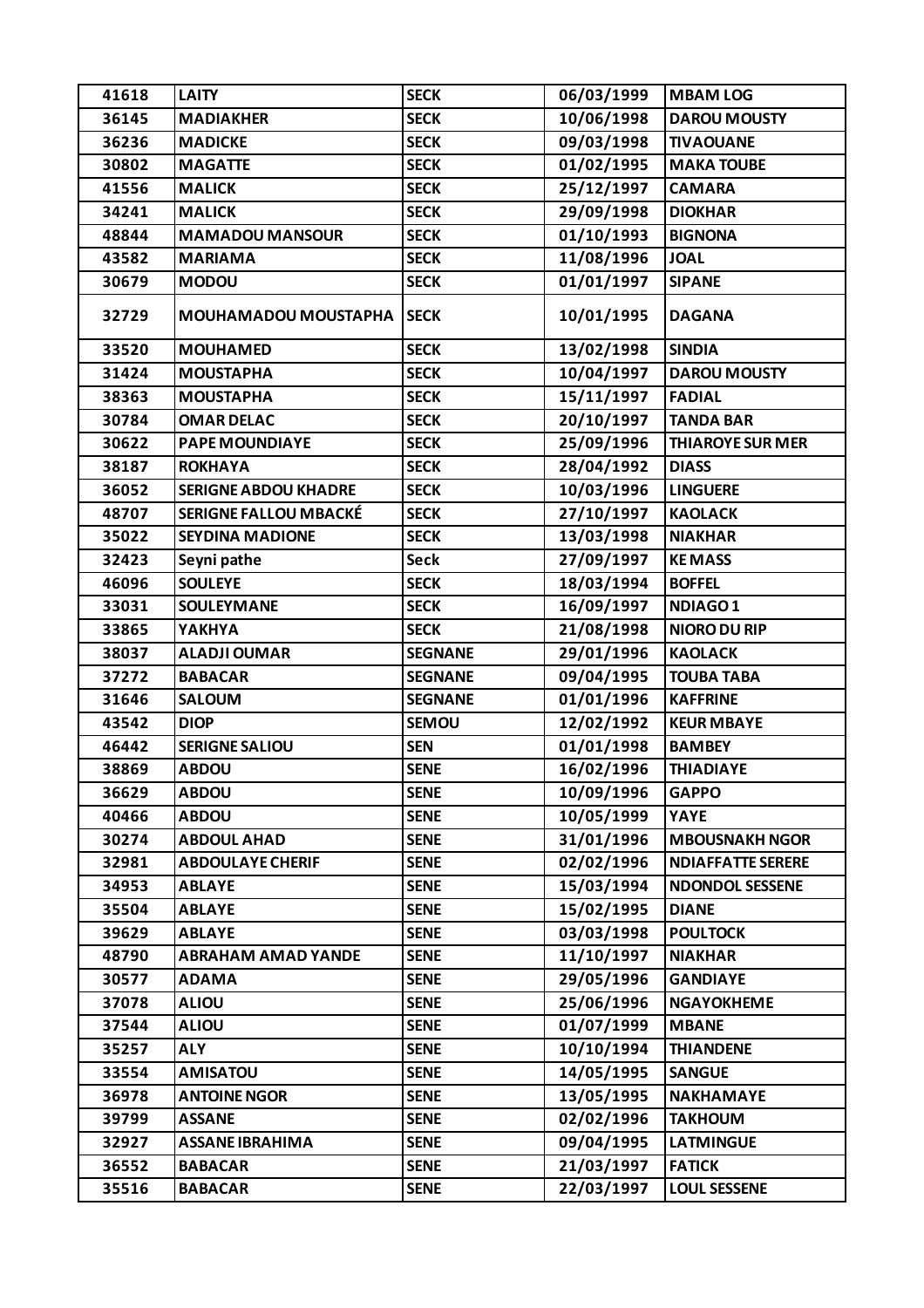| 48952 | <b>BABACAR KOBOR</b>      | <b>SENE</b> | 20/01/1995 | <b>GAGUE CHÉRIF</b>                   |
|-------|---------------------------|-------------|------------|---------------------------------------|
| 36808 | <b>BABOU</b>              | <b>SENE</b> | 15/12/1997 | <b>BOUTHIE</b>                        |
| 31408 | <b>BASSIROU</b>           | <b>SENE</b> | 07/03/1995 | <b>KEUR OAMR BAMBARA</b>              |
| 38686 | <b>BASSIROU</b>           | <b>SENE</b> | 07/03/1996 | <b>KEUR OMAR BAMBARA</b>              |
| 37148 | <b>BASSIROU</b>           | <b>SENE</b> | 09/06/1998 | <b>THIES</b>                          |
| 30133 | <b>BLAISE</b>             | <b>SENE</b> | 13/03/1997 | <b>DIOKOUL</b>                        |
| 31385 | <b>BOUCAR</b>             | <b>SENE</b> | 20/11/1995 | <b>KEBE</b>                           |
| 33688 | <b>CHEIKH</b>             | <b>SENE</b> | 01/01/1990 | <b>KAOLACK</b>                        |
| 33244 | <b>CHEIKH</b>             | <b>SENE</b> | 18/02/1994 | <b>NDIABAYE</b>                       |
| 37714 | <b>CHEIKH</b>             | <b>SENE</b> | 12/03/1994 | <b>NDOFFANE</b>                       |
| 37430 | <b>CHEIKH</b>             | <b>SENE</b> | 17/01/1996 | <b>NDIAYE NDIAYE WOLOF</b>            |
| 48502 | <b>DANGO</b>              | <b>SENE</b> | 03/04/1996 | <b>THIABE DIENE</b>                   |
| 34406 | <b>DANIEL DJIRE</b>       | <b>SENE</b> | 22/05/1997 | <b>KALOM</b>                          |
| 32281 | <b>DAOUDA</b>             | <b>SENE</b> | 15/09/1997 | <b>DYA</b>                            |
| 32763 | <b>DIEGANE</b>            | <b>SENE</b> | 09/02/1996 | <b>LANGOMACK</b>                      |
| 46366 | <b>DIOGOYE</b>            | <b>SENE</b> | 16/02/1998 | <b>WANDIANA</b>                       |
| 46368 | <b>DIOGOYE</b>            | <b>SENE</b> | 16/02/1998 | <b>WANDIANA</b>                       |
| 39463 | <b>DIOGOYE</b>            | <b>SENE</b> | 01/12/1998 | <b>THIOMBY</b>                        |
| 43081 | <b>DIOUMA</b>             | <b>SENE</b> | 05/05/1994 | <b>FOUNDIOUGNE</b>                    |
| 34500 | <b>DJIBRIL</b>            | <b>SENE</b> | 16/02/1995 | <b>DIOFIOR</b>                        |
| 47654 | <b>DJIBRIL</b>            | <b>SENE</b> | 10/02/1996 | <b>THIAFOURA</b>                      |
| 40004 | <b>DJIBY</b>              | <b>SENE</b> | 12/05/1998 | <b>NGOSSY</b>                         |
| 38573 | <b>EL HADJI</b>           | <b>SENE</b> | 13/03/1997 | <b>TATTAGUINE SERERE</b>              |
| 36936 | EL HADJI FALLILOU         | <b>SENE</b> | 06/01/1997 | <b>DIACK MBODOKHANE</b>               |
| 47822 | <b>FALLOU</b>             | <b>SENE</b> | 19/02/1998 | <b>AFE KAEL</b>                       |
| 34346 | <b>FAPY</b>               | <b>SENE</b> | 14/08/1997 | <b>MBELLANGOUTH</b>                   |
| 32831 | <b>FARBA</b>              | <b>SENE</b> | 18/04/1996 | <b>NDOSS DIARAF</b>                   |
| 45389 | <b>FATOU BINETOU</b>      | <b>SENE</b> | 01/01/1997 | <b>BAMBEY</b>                         |
| 33694 | <b>FRANCOIS WALY</b>      | <b>SENE</b> | 16/05/1997 | <b>KEUR DABO</b>                      |
| 34072 | <b>GORA</b>               | <b>SENE</b> | 13/08/1996 | <b>BARGNY</b>                         |
| 40110 | <b>GORGUI</b>             | <b>SENE</b> | 13/03/1995 | <b>SENGHOR</b>                        |
| 37217 | <b>GORGUI</b>             | <b>SENE</b> | 15/09/1996 | <b>NIAGA</b>                          |
| 35598 | <b>GUEDJI</b>             | <b>SENE</b> | 14/04/1996 | <b>MBADATTE</b>                       |
| 31295 | <b>IBOU</b>               | <b>SENE</b> | 23/01/1996 | <b>KEUR NDENE NDAO</b>                |
| 34357 | <b>IBRAHIMA</b>           | <b>SENE</b> | 18/07/1997 | <b>MBAMANE</b>                        |
| 35876 | <b>IBRAHIMA</b>           | <b>SENE</b> | 25/06/1999 | <b>MARONÉME</b>                       |
| 33631 | <b>JEAN MARIE DETHIE</b>  | <b>SENE</b> | 27/07/1997 | <b>DIAMAGUENE</b>                     |
| 33297 | <b>JEAN NOËL</b>          | <b>SENE</b> | 05/01/1996 | <b>NDOFFANE</b>                       |
| 48337 | <b>JEAN NOËL SAMBA</b>    | <b>SENE</b> | 13/10/1995 | <b>SASSAR</b>                         |
| 46759 | Jennifer Anthanlie nogoye | Sene        | 18/07/1995 | Koulouck mbada                        |
| 34248 | <b>KARIM</b>              | <b>SENE</b> | 10/01/1996 | <b>LOULY MBAFAYE</b>                  |
| 35834 | <b>KHADIM</b>             | <b>SENE</b> | 01/01/1997 | <b>KEUR SALLA</b><br><b>DEURGUENE</b> |
| 34196 | <b>KHAMAD DEMBA</b>       | <b>SENE</b> | 04/05/1996 | <b>DIOUROUP</b>                       |
| 44631 | <b>KORY</b>               | <b>SENE</b> | 10/11/1998 | <b>MERETO</b>                         |
| 38533 | <b>KOSSENE</b>            | <b>SENE</b> | 03/04/1996 | <b>NDONDOL SESSENE</b>                |
| 36377 | <b>LAMINE</b>             | <b>SENE</b> | 12/08/1997 | <b>MISSIRAH WALO</b>                  |
| 31338 | <b>LAT DIEYE</b>          | <b>SENE</b> | 01/03/1996 | <b>GAGUE MODY</b>                     |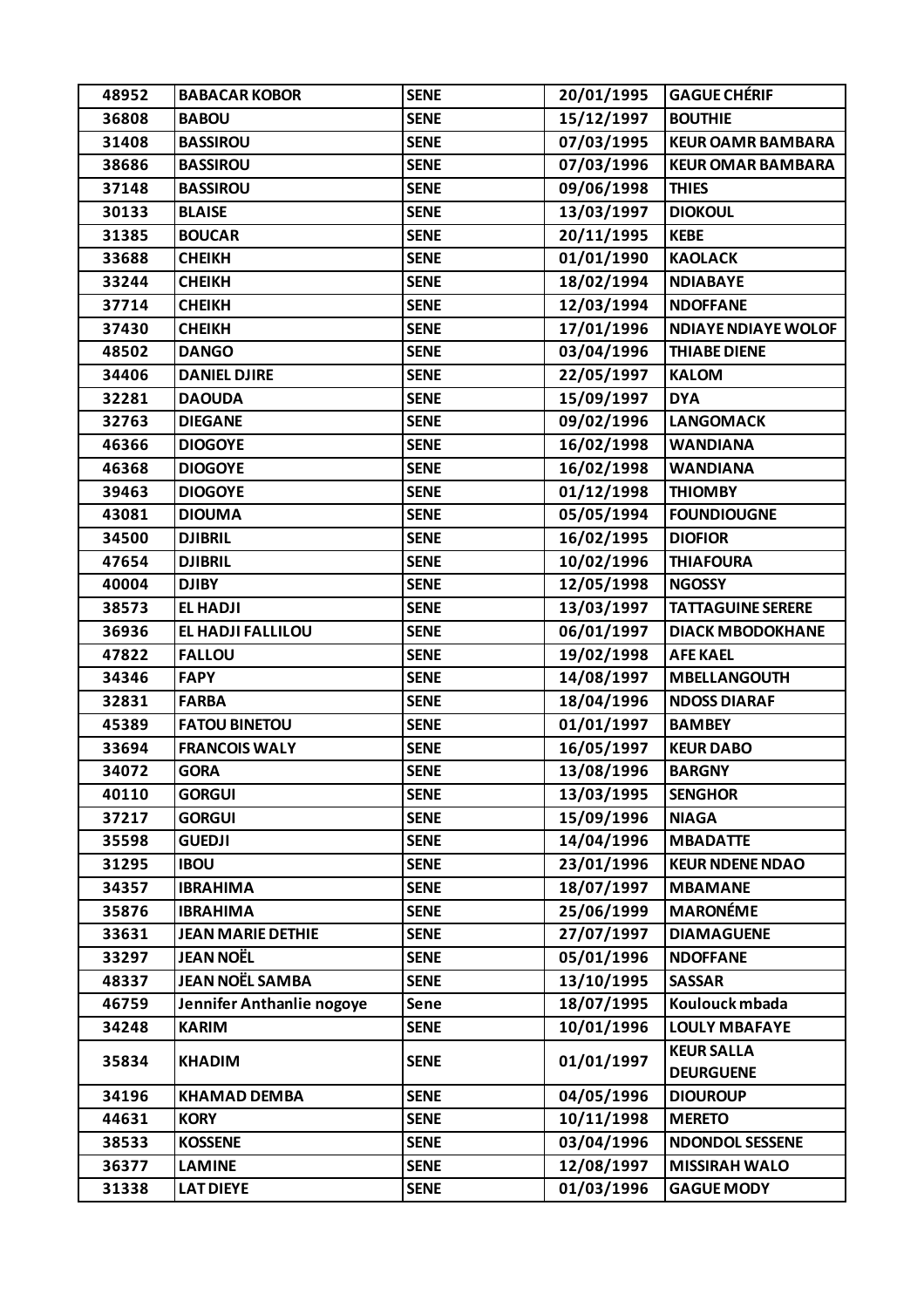| 31597 | <b>LEOPOLD WALY</b>      | <b>SENE</b>    | 03/09/1994 | <b>KONGOLY</b>            |
|-------|--------------------------|----------------|------------|---------------------------|
| 40473 | <b>MALICK</b>            | <b>SENE</b>    | 28/03/1995 | <b>MBACKÉ</b>             |
| 30257 | <b>MALICK</b>            | <b>SENE</b>    | 03/03/1998 | <b>FAYLAR</b>             |
| 37934 | <b>MAMADOU</b>           | <b>SENE</b>    | 23/01/1993 | <b>MBODIENE</b>           |
| 40434 | <b>MAMADOU</b>           | <b>SENE</b>    | 19/06/1997 | <b>MBOUDAYE</b>           |
| 42419 | <b>MAMADOU BAMBA</b>     | <b>SENE</b>    | 10/05/1997 | <b>NDIAYE NDIAYE</b>      |
| 39273 | <b>MAMADOU LAMINE</b>    | <b>SENE</b>    | 13/04/1996 | <b>DIAT MOURY</b>         |
| 45606 | <b>MAMADOU MOUSTAPHA</b> | <b>SENE</b>    | 27/04/1996 | <b>GUEDIAWAYE</b>         |
| 32503 | <b>MBAGNICK</b>          | <b>SENE</b>    | 18/01/1997 | <b>SANGHAIE</b>           |
| 32838 | <b>MBALLO</b>            | <b>SENE</b>    | 15/04/1998 | <b>FISSEL</b>             |
| 36664 | <b>MBAYE</b>             | <b>SENE</b>    | 01/05/1996 | <b>SATE WALY</b>          |
| 32100 | <b>MICHEL</b>            | <b>SENE</b>    | 15/06/1995 | <b>DIANE</b>              |
| 37626 | <b>MODOU NDAO</b>        | <b>SENE</b>    | 16/01/1993 | <b>GOWETHIE</b>           |
| 33173 | <b>MOUSSA</b>            | <b>SENE</b>    | 06/11/1996 | <b>DIOUROUP</b>           |
| 30011 | <b>NDIACKOR</b>          | <b>SENE</b>    | 09/03/1995 | <b>FISSEL 2</b>           |
| 36820 | <b>NDOGNE</b>            | <b>SENE</b>    | 30/03/1997 | <b>THIANDÉNE</b>          |
| 37964 | <b>NGOR</b>              | <b>SENE</b>    | 14/06/1998 | <b>DJILASSE</b>           |
| 42894 | <b>OUSMANE</b>           | <b>SENE</b>    | 18/04/1992 | <b>GODAGUENE</b>          |
| 34740 | <b>OUSMANE</b>           | <b>SENE</b>    | 15/04/1998 | <b>FATICK</b>             |
| 35218 | <b>OUSMANE DIENE</b>     | <b>SENE</b>    | 01/06/1995 | <b>DJILASS</b>            |
| 48757 | <b>PAPA WALY</b>         | <b>SENE</b>    | 25/01/1990 | <b>NIORO DU RIP</b>       |
| 33677 | <b>PASCAL NGOR</b>       | <b>SENE</b>    | 02/09/1997 | <b>NGOLOTHIE</b>          |
| 38601 | <b>ROBERT</b>            | <b>SENE</b>    | 14/02/1995 | <b>MAKA KAHONE</b>        |
| 39276 | <b>SALIOU</b>            | <b>SENE</b>    | 02/01/1996 | <b>NDIELEME FARBA</b>     |
| 48417 | <b>SAMBA</b>             | <b>SENE</b>    | 18/04/1996 | <b>THIANDÉNE</b>          |
| 46088 | <b>SAMBA</b>             | <b>SENE</b>    | 12/02/1997 | <b>BOOF NDEMENE</b>       |
| 34926 | <b>SAMBA</b>             | <b>SENE</b>    | 16/08/1998 | <b>NDAME</b>              |
| 34188 | <b>SERIGNE</b>           | <b>SENE</b>    | 22/07/1996 | <b>DALIFORT</b>           |
| 47792 | <b>SERIGNE MODOU</b>     | <b>SENE</b>    | 06/01/1997 | <b>NDOCKA 2</b>           |
| 39129 | <b>SIMON</b>             | <b>SENE</b>    | 08/08/1996 | <b>LOULY BENTEGNE</b>     |
| 35549 | <b>SOMBEL</b>            | <b>SENE</b>    | 03/02/1997 | <b>THIÈS</b>              |
| 38323 | <b>SOULEYE</b>           | <b>SENE</b>    | 15/07/1992 | <b>TATTAGUIINE SERERE</b> |
| 31076 | <b>THIAKA</b>            | <b>SENE</b>    | 12/03/1995 | <b>NGOURANE</b>           |
| 31573 | <b>THIERNO</b>           | <b>SENE</b>    | 09/08/1996 | <b>TATENE SERERES</b>     |
| 32949 | <b>WAGANE</b>            | <b>SENE</b>    | 04/02/1995 | <b>DIOKHOBA</b>           |
| 36905 | <b>WALY</b>              | <b>SENE</b>    | 02/04/1995 | <b>DIAKHAO</b>            |
| 38805 | <b>WALY</b>              | <b>SENE</b>    | 11/12/1996 | <b>FATICK</b>             |
| 48402 | <b>WALY</b>              | <b>SENE</b>    | 10/11/1997 | <b>NDOSS DIARAF</b>       |
| 32908 | <b>ALIOU</b>             | <b>SÉNE</b>    | 15/01/1996 | <b>POULTOCK</b>           |
| 43215 | <b>CHEIKH TIDIANE</b>    | <b>SÉNE</b>    | 11/06/1996 | <b>BOUTHIE</b>            |
| 42722 | Jean Robert Diodji       | Séne           | 06/09/1992 | <b>PIKINE</b>             |
| 45860 | <b>MODOU FALL</b>        | <b>SÉNE</b>    | 04/05/1998 | <b>ROSSO SÉNÉGAL</b>      |
| 38836 | SEYDINA MANDIONE LAYE    | <b>SÈNE</b>    | 11/09/1995 | <b>MALIKA</b>             |
| 37407 | <b>ABDOULAYE</b>         | <b>SENGHOR</b> | 27/04/1997 | <b>DJILOR</b>             |
| 44203 | <b>ABLAYE</b>            | <b>SENGHOR</b> | 03/06/1995 | <b>SABOYA</b>             |
| 32460 | <b>ALASSASSANE</b>       | <b>SENGHOR</b> | 10/02/1998 | <b>DIAMSIRA</b>           |
| 36203 | <b>ALIMATOU SADIYA</b>   | <b>SENGHOR</b> | 15/01/1995 | <b>THIES</b>              |
| 46028 | <b>ALIOU</b>             | <b>SENGHOR</b> | 29/03/1992 | <b>NGAYOKHEME</b>         |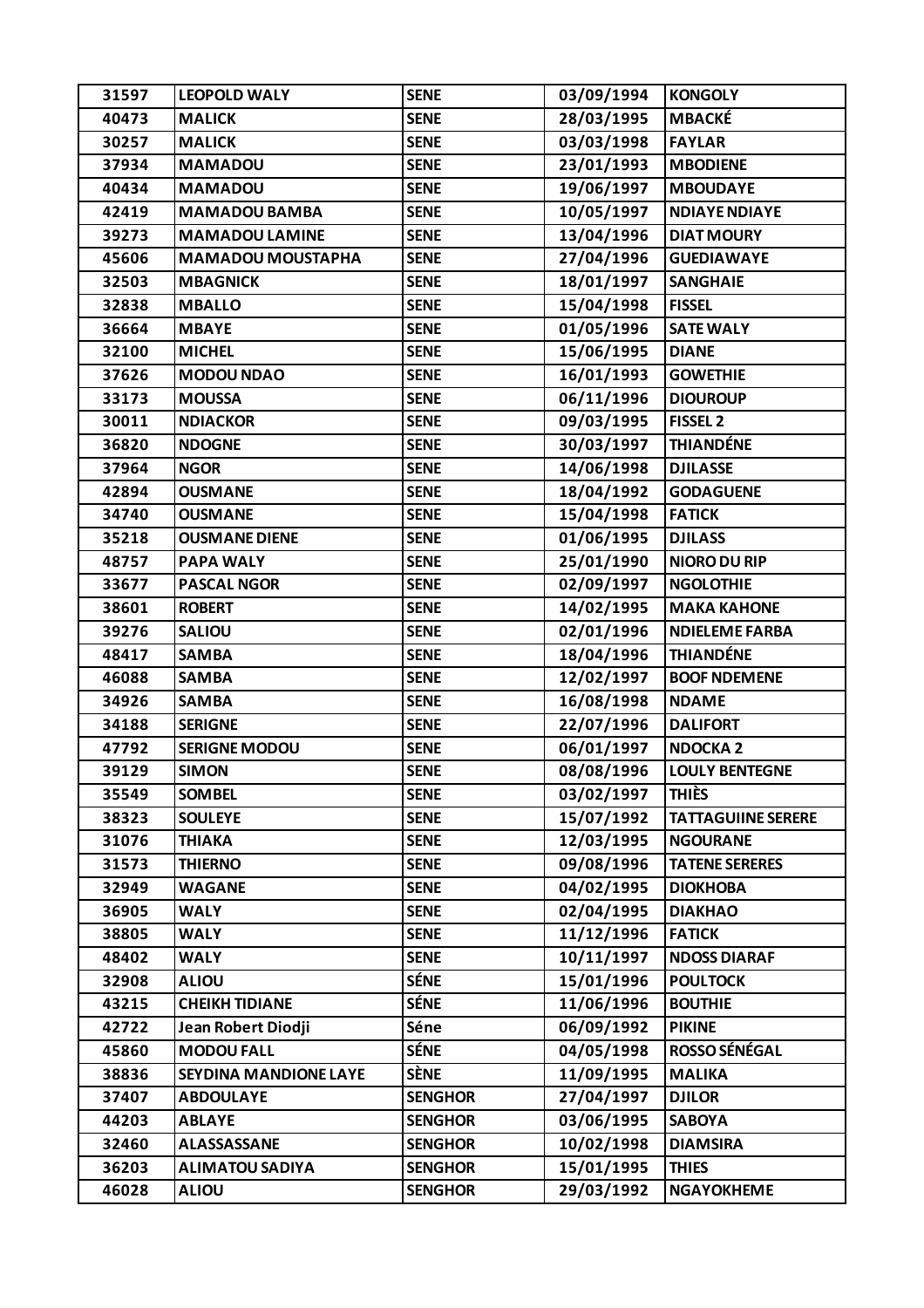| 34912 | <b>AMADOU</b>                | <b>SENGHOR</b>  | 08/08/1996 | <b>DIAGLE</b>         |
|-------|------------------------------|-----------------|------------|-----------------------|
| 43901 | <b>AUGUSTIN</b>              | <b>SENGHOR</b>  | 13/07/1996 | <b>DAFFEME</b>        |
| 33623 | <b>BABACAR</b>               | <b>SENGHOR</b>  | 15/02/1994 | <b>NGUECOKH</b>       |
| 39416 | <b>BASSIROU</b>              | <b>SENGHOR</b>  | 18/11/1995 | <b>NDORONG LOG</b>    |
| 38975 | <b>BENOIT ALAIN BERTRAND</b> | <b>SENGHOR</b>  | 24/09/1995 | <b>PIKINE</b>         |
| 36630 | <b>CHEIKH TIDIANE</b>        | <b>SENGHOR</b>  | 09/10/1996 | <b>FAMB</b>           |
| 44762 | <b>COLY</b>                  | <b>SENGHOR</b>  | 28/05/1997 | <b>BOLY</b>           |
| 31132 | <b>DIEGANE</b>               | <b>SENGHOR</b>  | 30/11/1993 | <b>SOUM</b>           |
| 39679 | <b>FELIX MAME BIRAME</b>     | <b>SENGHOR</b>  | 02/02/1993 | <b>SENGHOR</b>        |
| 46327 | <b>LAMINE</b>                | <b>SENGHOR</b>  | 01/08/1997 | <b>NDORONG LOG</b>    |
| 33470 | <b>MAMADOU</b>               | <b>SENGHOR</b>  | 13/08/1994 | 1,4572E+12            |
| 37379 | <b>MAMADOU</b>               | <b>SENGHOR</b>  | 02/02/1999 | <b>MBOULOUM</b>       |
| 34568 | <b>MAME SAMBA</b>            | <b>SENGHOR</b>  | 02/01/1996 | <b>NDIAGO1</b>        |
| 45850 | <b>MOUHAMADOU</b>            | <b>SENGHOR</b>  | 17/08/1998 | <b>FELANE</b>         |
| 36444 | <b>MOUHAMED BOU</b>          | <b>SENGHOR</b>  | 28/02/1996 | <b>THIARIACK</b>      |
| 32666 | <b>MOUSSA</b>                | <b>SENGHOR</b>  | 20/08/1995 | <b>TOUBACOUTA</b>     |
| 45744 | <b>ROKHIYATOU NDENE</b>      | <b>SENGHOR</b>  | 01/01/1998 | <b>FOUNDIOUGNE</b>    |
| 37502 | <b>ZAHIB MAMADOU</b>         | <b>SENGHOR</b>  | 09/02/1995 | <b>DJILOR</b>         |
| 45104 | <b>ABDOUL AZIZ</b>           | <b>SEYDI</b>    | 08/03/1993 | <b>ZIGUINCHOR</b>     |
| 42530 | <b>BABACAR</b>               | <b>SEYDI</b>    | 12/12/1992 | <b>NDOUMBOUDJI</b>    |
| 43810 | <b>MATAR</b>                 | <b>SEYDI</b>    | 08/04/1990 | <b>DJILACOUNE</b>     |
| 35157 | <b>MOUHAMED ALPHA</b>        | <b>SEYDI</b>    | 06/04/1996 | <b>MARSASSOUM</b>     |
| 36592 | <b>SALIF</b>                 | <b>SEYDI</b>    | 07/08/1996 | <b>DASSILAME SOCE</b> |
| 47148 | <b>SEYDINA ALIOU</b>         | <b>SEYDI</b>    | 06/03/1992 | <b>KOLDA</b>          |
| 37096 | LO                           | <b>SEYDINA</b>  | 01/07/1996 | <b>DAKAR</b>          |
| 37977 | <b>ABDOU</b>                 | <b>SEYE</b>     | 07/01/1997 | <b>TENE TOUBAB</b>    |
| 32189 | <b>ABDOU AZIZ</b>            | <b>SEYE</b>     | 12/01/1996 | <b>GOSSAS</b>         |
| 36275 | <b>MAGATTE</b>               | <b>SEYE</b>     | 01/01/1997 | <b>NOTTO</b>          |
| 32425 | <b>MAYMOUNA</b>              | <b>SEYE</b>     | 24/01/1995 | <b>THIES</b>          |
| 31215 | <b>MOR</b>                   | <b>SEYE</b>     | 16/11/1996 | <b>MBALMY</b>         |
| 41617 | <b>OUMAR</b>                 | <b>SEYE</b>     | 03/08/1995 | <b>GUÉDIAWAYE</b>     |
| 30060 | <b>PAPE MEISSA</b>           | <b>SEYE</b>     | 28/03/1996 | <b>DAKAR</b>          |
| 33371 | <b>SERIGNE GAYE</b>          | <b>SEYE</b>     | 06/04/1996 | <b>NOTTO</b>          |
| 42993 | <b>WALY</b>                  | <b>SEYE</b>     | 10/10/1998 | <b>NDIAYENE WALY</b>  |
| 31366 | <b>YABA</b>                  | <b>SEYE</b>     | 15/01/1996 | <b>KOUNGHEUL</b>      |
| 37458 | Yakhya                       | Seye            | 16/03/1999 | <b>PIKINE</b>         |
| 34630 | <b>ADAMA</b>                 | <b>SIDIBE</b>   | 19/09/1996 | <b>SAINT LOUIS</b>    |
| 35610 | <b>BABA</b>                  | <b>SIDIBE</b>   | 08/12/1998 | <b>KAOLACK</b>        |
| 34114 | <b>IDRISSA</b>               | <b>SIDIBE</b>   | 16/02/1998 | <b>KAFFRINE</b>       |
| 46898 | <b>SEYDOU</b>                | <b>SIDIBÉ</b>   | 10/05/1997 | <b>MALICOUNDA</b>     |
| 32994 | <b>SOMBEL</b>                | <b>SIGA</b>     | 12/09/1994 | <b>NDIANDIAYE</b>     |
| 39937 | <b>FOUNÉ</b>                 | <b>SIMAKHA</b>  | 14/05/1997 | <b>KOLDA</b>          |
| 35686 | <b>CHEIKH</b>                | <b>SINE</b>     | 08/11/1998 | <b>KAFFRINE</b>       |
| 45288 | <b>MAR</b>                   | <b>SINE</b>     | 03/06/1997 | <b>THIARE</b>         |
| 48681 | <b>DIOULA</b>                | <b>SINGOURA</b> | 15/06/1996 | <b>KEDOUGOU</b>       |
| 34565 | <b>MOHAMED SALIF</b>         | <b>SISSOKHO</b> | 23/09/1996 | <b>MBOMBOYE</b>       |
| 35875 | <b>EL OMAR</b>               | <b>SOCE</b>     | 18/03/1997 | <b>MEDINA SABAKH</b>  |
| 32875 | <b>ALIOUNE BADARA</b>        | <b>SOCK</b>     | 31/12/1996 | <b>THIES</b>          |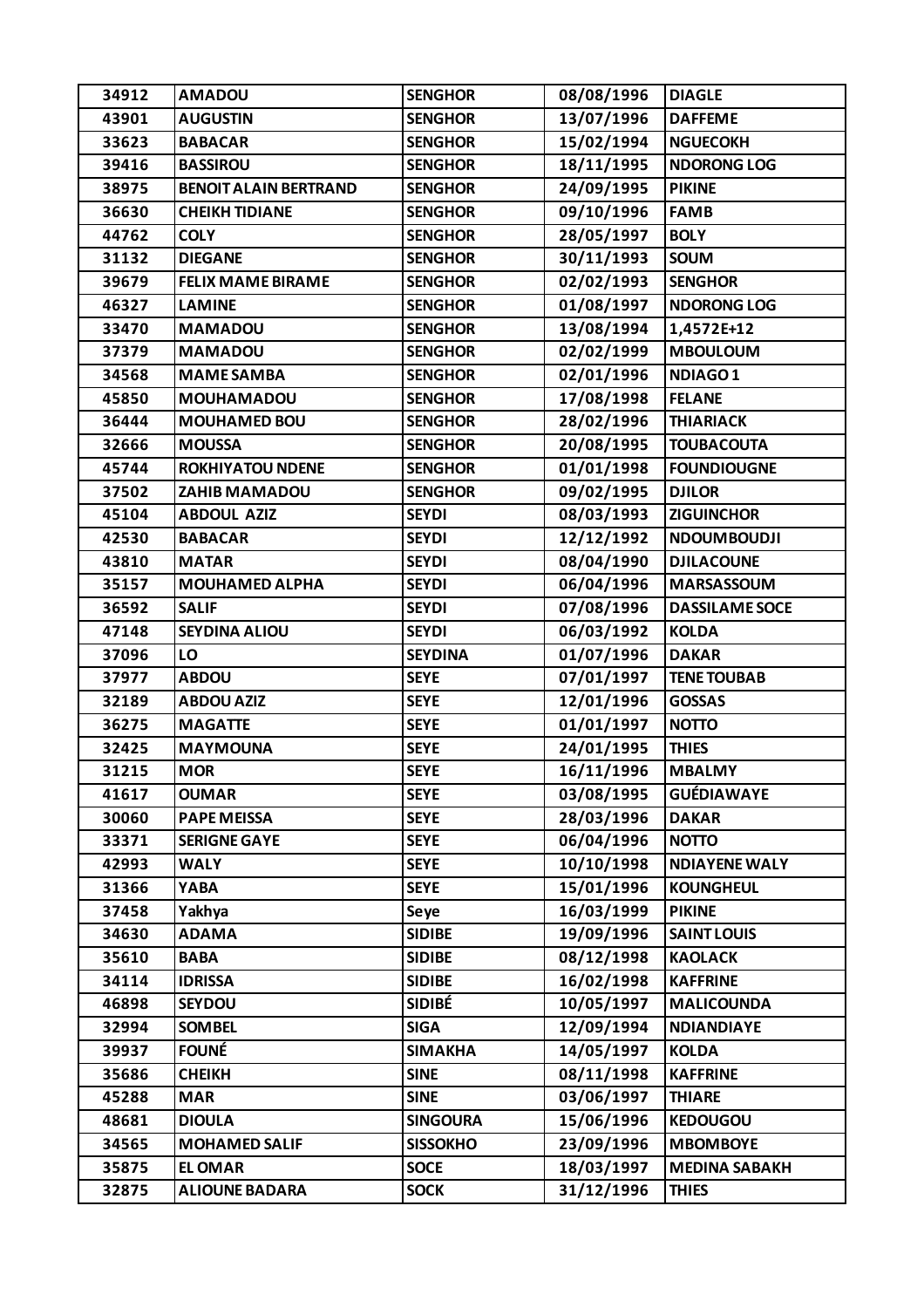| 41220 | <b>MAME ALASSANE</b>          | <b>SOCK</b>       | 18/01/1995              | <b>FATICK</b>            |
|-------|-------------------------------|-------------------|-------------------------|--------------------------|
| 30122 | <b>OUMAR</b>                  | <b>SOGNANE</b>    | 27/07/1996              | <b>THIES</b>             |
| 30751 | <b>ABDOU</b>                  | <b>SONKO</b>      | 03/01/1996              | <b>NIAGUIS</b>           |
| 40236 | <b>ALIOU</b>                  | <b>SONKO</b>      | 30/04/1991              | <b>MAMPALAGO</b>         |
| 40547 | <b>ALIOUNE BADARA</b>         | <b>SONKO</b>      | 27/11/1997              | <b>SEDHIOU</b>           |
| 47718 | <b>ANSOUMANA</b>              | <b>SONKO</b>      | 13/01/1999              | <b>DIANNAH</b>           |
| 37696 | <b>BABOUCAR</b>               | <b>SONKO</b>      | 25/02/1996              | <b>KABEUMB</b>           |
| 33871 | <b>BOUBACAR</b>               | <b>SONKO</b>      | $\overline{19/01/1995}$ | <b>GOUDOMP</b>           |
| 44654 | <b>BOURAMA KEBA</b>           | <b>SONKO</b>      | 10/03/1999              | <b>BAMBILOR</b>          |
| 39108 | <b>DIEUDONNE</b>              | <b>SONKO</b>      | 12/05/1996              | <b>SAMINE ESCALE</b>     |
| 33345 | <b>IDRISSA DIT SIDY BOUYA</b> | <b>SONKO</b>      | 04/11/1998              | <b>PIKINE</b>            |
| 48840 | <b>ISSA</b>                   | <b>SONKO</b>      | 15/12/1994              | <b>BIGNONA</b>           |
| 34648 | <b>KEBA BOUBACAR</b>          | <b>SONKO</b>      | 01/04/1997              | <b>MBAO</b>              |
| 42601 | <b>LANDING</b>                | <b>SONKO</b>      | 12/12/1992              | <b>BADIANA</b>           |
| 35244 | <b>MALANG</b>                 | <b>SONKO</b>      | 18/03/1996              | <b>BELAYE</b>            |
| 31893 | <b>MAMADOU LAMINE</b>         | <b>SONKO</b>      | 16/09/1996              | <b>DIANKI</b>            |
| 39341 | <b>MBAGNICK</b>               | <b>SONKO</b>      | 06/01/1997              | <b>EBINKINE</b>          |
| 36528 | MOUHAMADOU BOURLO             | <b>SONKO</b>      | 29/09/1990              | <b>KAGNOBON</b>          |
| 40502 | <b>MOUHAMED MANSOUR</b>       | <b>SONKO</b>      | 13/12/1992              | <b>DAKAR</b>             |
| 45322 | <b>MOUSSA</b>                 | <b>SONKO</b>      | 12/04/1993              | <b>KAGNOBON</b>          |
| 42467 | <b>OUSMANE</b>                | <b>SONKO</b>      | 18/04/1996              | <b>BISSASSOU SANTO</b>   |
| 36576 | <b>OUSSEYNOU</b>              | <b>SONKO</b>      | 05/01/1992              | <b>KAGNOBON</b>          |
| 32711 | <b>SYDI</b>                   | <b>SONKO</b>      | 17/01/1990              | <b>GRAND KOULAYE</b>     |
| 32451 | <b>MAMADOU</b>                | <b>SOUANE</b>     | 18/04/1996              | <b>SARE NDIAYE POSTE</b> |
| 45137 | <b>AHASSANA</b>               | <b>SOUARE</b>     | 01/01/1998              | <b>NIAGALAN COME</b>     |
| 38806 | <b>ALIMOU</b>                 | <b>SOUARE</b>     | 25/08/1995              | <b>TAMBACOUNDA</b>       |
| 34710 | <b>AMADOU RAMADAN</b>         | <b>SOUARE</b>     | 22/02/1995              | <b>TAMBACOUNDA</b>       |
| 30518 | <b>BACARY</b>                 | <b>SOUARE</b>     | 13/12/1997              | <b>SEDHIOU</b>           |
| 30917 | <b>BOUBACAR</b>               | <b>SOUARE</b>     | 24/03/1997              | <b>ZIGUINCHOR</b>        |
| 40935 | <b>MAHAMADOU</b>              | <b>SOUARE</b>     | 01/03/1996              | <b>TAMBACOUNDA</b>       |
| 38416 | <b>MOUHAMET</b>               | <b>SOUARE</b>     | 07/11/1998              | <b>PIKINE</b>            |
| 42962 | <b>OUSMANE</b>                | <b>SOUGOUFARA</b> | 22/07/1994              | <b>DAKAR</b>             |
| 39384 | <b>LASSANA</b>                | <b>SOUMANO</b>    | 15/07/1998              | <b>KEDOUGOU</b>          |
| 42515 | <b>OUMAR</b>                  | <b>SOUMANO</b>    | 10/01/1997              | <b>MISSIRAH</b>          |
| 33416 | <b>MAMADOU DIOP</b>           | <b>SOUMARE</b>    | 17/09/1995              | <b>SAINT-LOUIS</b>       |
| 32439 | <b>SOUNKOUN</b>               | <b>SOUMARE</b>    | 08/09/1997              | <b>DAKAR</b>             |
| 34083 | <b>DIASSAMANE</b>             | <b>SOUR</b>       | 13/10/1997              | <b>NDIAFFATE</b>         |
| 46235 | <b>ABASSE</b>                 | <b>SOW</b>        | 29/12/1998              | <b>BIGNONA</b>           |
| 36770 | <b>ABDOURAHMANE</b>           | <b>SOW</b>        | 12/10/1991              | <b>FOUNDIOUGNE</b>       |
| 35198 | <b>ABOU</b>                   | <b>SOW</b>        | 02/02/1992              | <b>TIVAOUANE PEULH</b>   |
| 32965 | <b>ALIOU</b>                  | <b>SOW</b>        | 28/09/1994              | <b>SEKHELA DIARGA</b>    |
| 33382 | <b>AMADOU</b>                 | <b>SOW</b>        | 01/01/1995              | <b>MALEM HODAR</b>       |
| 34576 | <b>AMADOU</b>                 | <b>SOW</b>        | 04/05/1997              | <b>MATAM</b>             |
| 30575 | <b>AMADOU ABDOUL</b>          | <b>SOW</b>        | 16/09/1997              | <b>NDIOUM</b>            |
| 30566 | <b>AMADOU BAIDY</b>           | <b>SOW</b>        | 24/06/1997              | <b>KOUTAL</b>            |
| 31105 | <b>AMADY</b>                  | <b>SOW</b>        | 13/02/1996              | <b>NDIEDIENG</b>         |
| 36394 | <b>AMATH</b>                  | <b>SOW</b>        | 02/01/1996              | <b>DAGA ALBOURY</b>      |
| 43056 | <b>BELAL</b>                  | <b>SOW</b>        | 10/03/1997              | <b>TESSÉKÉRÉ</b>         |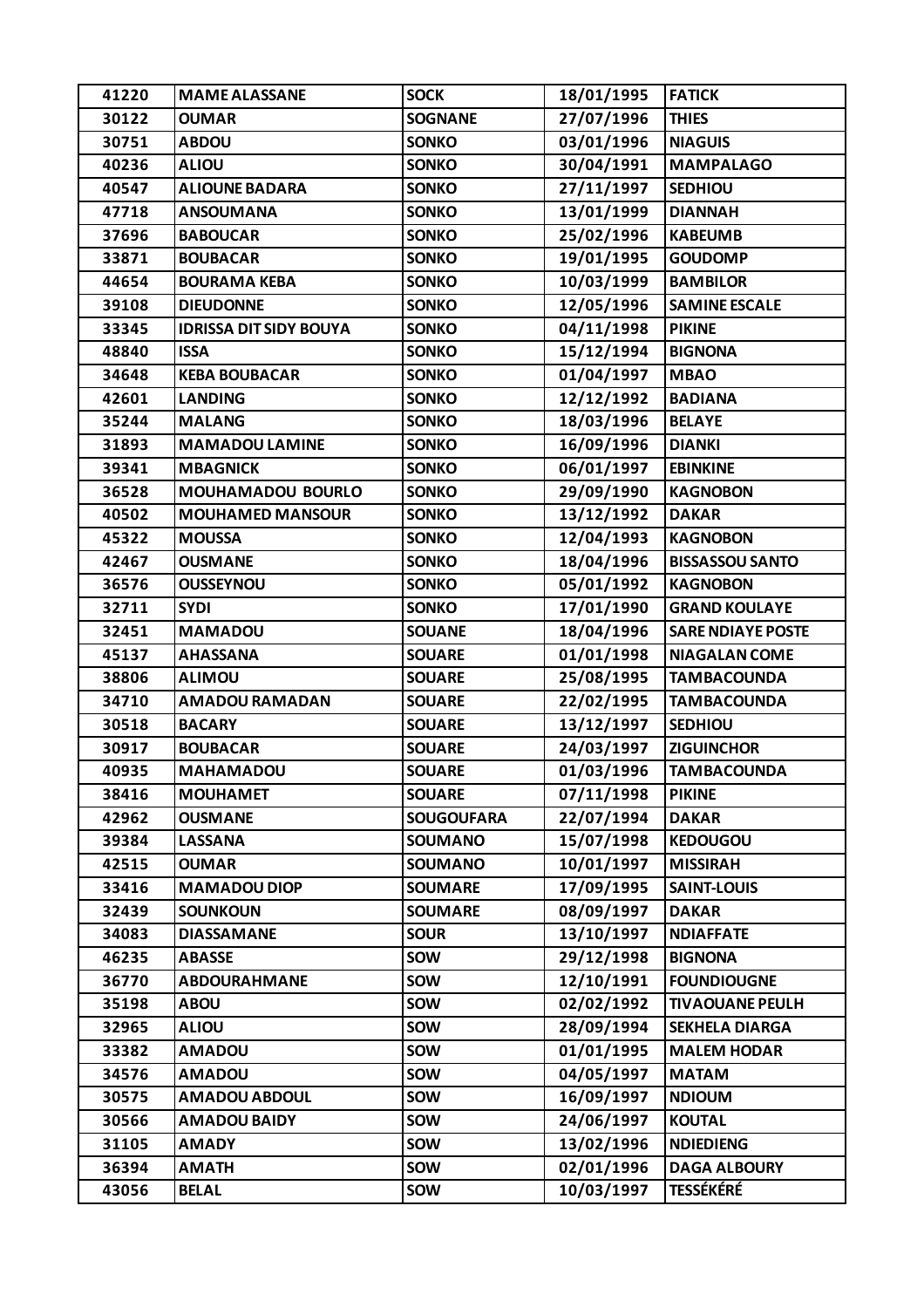| 29988 | <b>BIRANE AMADY</b>     | <b>SOW</b> | 18/09/1997 | <b>THIÉS</b>                            |
|-------|-------------------------|------------|------------|-----------------------------------------|
| 40959 | <b>BOUBACAR</b>         | <b>SOW</b> | 10/04/1998 | <b>NDIATHIANG</b>                       |
| 38673 | <b>CHEIKH</b>           | <b>SOW</b> | 15/10/1996 | <b>KEUR MOUSSA</b>                      |
|       |                         |            |            | <b>FRONTIÈRE</b>                        |
| 31668 | <b>CHEIKH OUMAR</b>     | <b>SOW</b> | 20/07/1997 | <b>MBOUR</b>                            |
| 33820 | <b>DEMBA</b>            | <b>SOW</b> | 01/01/1996 | <b>GANDIAYE</b>                         |
| 41351 | <b>DEMBA</b>            | <b>SOW</b> | 16/01/1999 | <b>KEUR CHEIKHOU</b>                    |
| 30104 | EL HADJI ALIOU          | <b>SOW</b> | 03/04/1998 | <b>SARE ALMAMY</b>                      |
| 39039 | <b>ELHADJI</b>          | <b>SOW</b> | 17/02/1993 | <b>NDINDY HANN</b>                      |
| 46508 | <b>FALLOU</b>           | <b>SOW</b> | 03/03/1998 | <b>BAMBEY</b>                           |
| 47353 | <b>IBRAHIMA</b>         | <b>SOW</b> | 18/03/1996 | <b>NDIMN KORKY</b>                      |
| 46570 | <b>IBRAHIMA</b>         | <b>SOW</b> | 09/05/1996 | <b>DAKAR</b>                            |
| 44651 | <b>IBRAHIMA</b>         | <b>SOW</b> | 19/06/1998 | <b>KAOLACK</b>                          |
| 31514 | <b>KABE</b>             | <b>SOW</b> | 15/02/1995 | <b>NDRAMÉ ESCALE</b>                    |
| 36911 | <b>KEBA</b>             | <b>SOW</b> | 23/01/1996 | <b>MBADIENE</b>                         |
| 39301 | <b>MAIMOUNA</b>         | <b>SOW</b> | 21/05/1998 | <b>KOLDA</b>                            |
| 32482 | <b>MALAMINE</b>         | <b>SOW</b> | 03/11/1995 | <b>BAKEL</b>                            |
| 31356 | <b>MALICK</b>           | <b>SOW</b> | 01/04/1998 | <b>NIORO DU RIP</b>                     |
| 37400 | <b>MAMADOU</b>          | <b>SOW</b> | 28/02/1993 | <b>DAKAR</b>                            |
| 39058 | <b>MAMADOU</b>          | <b>SOW</b> | 11/03/1996 | <b>KEUR MODOU KHARY</b><br><b>PEULH</b> |
| 45132 | <b>MAMADOU</b>          | <b>SOW</b> | 11/04/1996 | <b>THIES</b>                            |
| 31060 | <b>MAMADOU</b>          | <b>SOW</b> | 04/12/1996 | <b>THIES</b>                            |
| 31752 | <b>MAMADOU LAMINE</b>   | <b>SOW</b> | 04/09/1996 | <b>THIÈS</b>                            |
| 46282 | <b>MAMADOU LAMINE</b>   | <b>SOW</b> | 04/04/1997 | <b>LOUDIA OUOLOFF</b>                   |
| 36520 | <b>MAMADOU MAGUI</b>    | <b>SOW</b> | 05/03/1997 | <b>SEBIKOTANE</b>                       |
| 34942 | <b>MAMADOU MOUCTAR</b>  | <b>SOW</b> | 23/04/1997 | <b>THIÈS BASE AÉRIENNE</b>              |
| 35034 | <b>MAMAPATHE</b>        | <b>SOW</b> | 10/10/1997 | <b>DIOURBEL</b>                         |
| 46109 | <b>MOUSSA YAYA</b>      | <b>SOW</b> | 04/01/1995 | <b>TAMBACOUNDA</b>                      |
| 36290 | <b>NDENE</b>            | <b>SOW</b> | 25/08/1995 | <b>NDOFFANE MBAGNICK</b>                |
| 44117 | <b>OUSMANE</b>          | <b>SOW</b> | 18/01/1997 | <b>BOUNE</b>                            |
| 45502 | <b>OUSMANE IBRAHIMA</b> | <b>SOW</b> | 01/01/1994 | <b>BOKE LAOBE</b>                       |
| 31174 | <b>SALIOU</b>           | <b>SOW</b> | 24/08/1991 | <b>ELINKINE</b>                         |
| 41614 | <b>SAMBA</b>            | <b>SOW</b> | 01/01/1996 | <b>CHICAT KEUR GALO</b>                 |
| 31853 | <b>SECKOUTHIARE</b>     | <b>SOW</b> | 01/01/1995 | <b>TEMENTO</b>                          |
| 31953 | <b>SECKOUTHIARE</b>     | <b>SOW</b> | 01/01/1995 | <b>TEMENTO</b>                          |
| 31369 | <b>SIDATY</b>           | <b>SOW</b> | 21/10/1996 | <b>MBANE</b>                            |
| 45010 | <b>SIDY</b>             | <b>SOW</b> | 20/06/1997 | <b>KEBEMER</b>                          |
| 32057 | SOULEYMANE              | <b>SOW</b> | 07/01/1997 | <b>TAMBACOUNDA</b>                      |
| 35478 | <b>THIELLA</b>          | <b>SOW</b> | 24/01/1996 | <b>SESSENE</b>                          |
| 45150 | <b>YORO</b>             | <b>SOW</b> | 27/07/1996 | <b>NIORO DU RIP</b>                     |
| 47511 | <b>ABABACAR</b>         | <b>SY</b>  | 20/08/1997 | <b>GANDIAYE</b>                         |
| 31415 | <b>ABABACAR SADIKH</b>  | SY         | 09/02/1997 | <b>THIES</b>                            |
| 33273 | <b>ABDOULAYE</b>        | <b>SY</b>  | 12/04/1989 | <b>TIVAOUANE</b>                        |
| 30215 | <b>ABOU</b>             | <b>SY</b>  | 01/01/1995 | <b>KAOLACK</b>                          |
| 39618 | <b>ABOUBACAR</b>        | Sy         | 20/10/1997 | <b>MAKA VILLAGE</b>                     |
| 34386 | <b>ALIOU</b>            | <b>SY</b>  | 01/01/1996 | <b>PEYE NGOYE 1</b>                     |
| 45347 | <b>ALIOU</b>            | <b>SY</b>  | 05/08/1996 | <b>MANDE KEUR DIEGANE</b>               |
| 31030 | <b>ALIOUNE CISSE</b>    | <b>SY</b>  | 16/11/1994 | <b>KAOLACK</b>                          |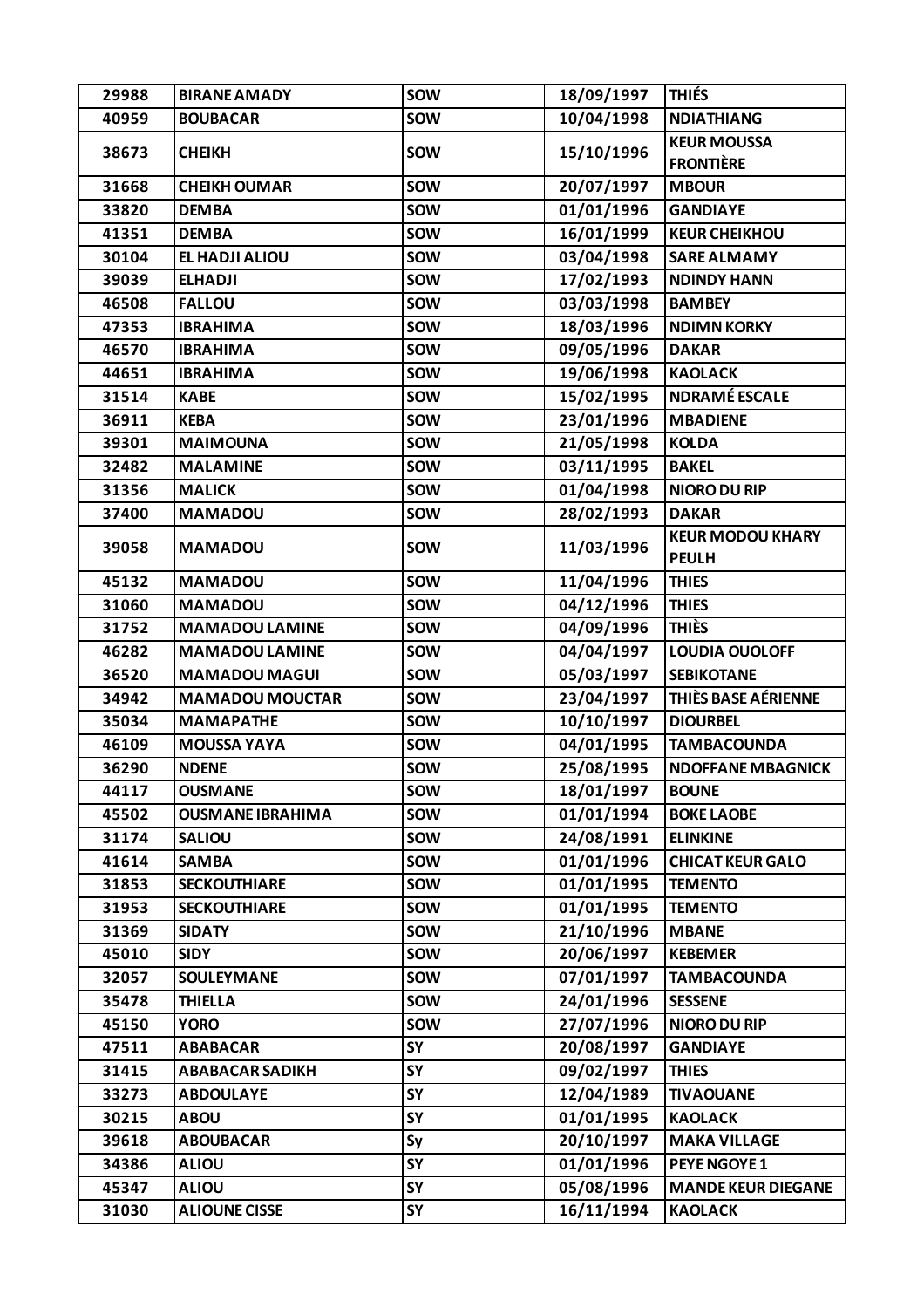| 37740 | <b>ALY</b>                    | SY              | 15/08/1998 | <b>NIORO DU RIP</b>      |
|-------|-------------------------------|-----------------|------------|--------------------------|
| 43498 | <b>AMADINE</b>                | <b>SY</b>       | 13/04/1992 | <b>GUEDIAWAYE</b>        |
| 46830 | <b>AMADOU DIOP</b>            | SY              | 18/04/1991 | <b>KAOL</b>              |
| 37621 | EL HADJI RAVANE               | SY              | 28/09/1995 | <b>NIORO DU RIP</b>      |
| 35524 | <b>LAMINE</b>                 | SY              | 10/12/1992 | <b>THIES</b>             |
| 36964 | <b>MAMADOU ARFANG</b>         | <b>SY</b>       | 20/01/1997 | <b>COLIBANTAN</b>        |
| 35911 | <b>MAMADOU BILO</b>           | SY              | 18/01/1996 | <b>TAMBACOUNDA</b>       |
| 35965 | <b>MAMADOU NIANG</b>          | <b>SY</b>       | 03/05/1997 | <b>NIORO DU RIP</b>      |
| 30289 | <b>PENDA</b>                  | SY              | 05/05/1995 | <b>DAGANA</b>            |
| 37924 | <b>SECOU</b>                  | <b>SY</b>       | 13/04/1997 | <b>BOULINDIEN</b>        |
| 34967 | <b>ABDOU</b>                  | <b>SYLLA</b>    | 05/06/1997 | <b>THIADIAYE</b>         |
| 37745 | <b>IBRAHIMA</b>               | <b>SYLLA</b>    | 16/04/1997 | <b>BAGHERE</b>           |
| 45480 | <b>MAHAWA</b>                 | <b>SYLLA</b>    | 12/10/1996 | <b>KOLDA</b>             |
| 37195 | <b>MAMADOU</b>                | <b>SYLLA</b>    | 13/12/1996 | <b>DAKAR</b>             |
| 34129 | <b>MATAR</b>                  | <b>SYLLA</b>    | 22/12/1996 | <b>NOTTO</b>             |
| 33023 | <b>MOHAMED</b>                | <b>SYLLA</b>    | 01/06/1998 | <b>MATAM</b>             |
| 36481 | <b>MOUHAMADOU BACHIR LAYE</b> | <b>SYLLA</b>    | 13/06/1996 | <b>THIES</b>             |
| 30504 | <b>ADAMA</b>                  | <b>SYLLA</b>    | 23/08/1996 | <b>THIÈS</b>             |
| 33043 | <b>ROMARIC</b>                | <b>TABAR</b>    | 16/03/1997 | <b>KEUR MASSAR</b>       |
| 39075 | <b>ABDOULAYE COUMAKH</b>      | <b>TALL</b>     | 08/02/1996 | <b>FATICK</b>            |
| 32925 | <b>AMADOU</b>                 | <b>TALL</b>     | 15/01/1998 | <b>WACK NGOUNA</b>       |
| 34258 | <b>CHEIKH</b>                 | <b>TALL</b>     | 13/03/1996 | <b>SEDHIOU</b>           |
| 48636 | <b>MOUSSA</b>                 | <b>TALL</b>     | 21/01/1998 | <b>NIORO DU RIP</b>      |
| 37160 | <b>OMAR</b>                   | <b>TALL</b>     | 11/01/1996 | <b>GANDIAYE</b>          |
| 40042 | <b>OMAR</b>                   | <b>TALL</b>     | 10/02/1998 | <b>BOULEL</b>            |
| 45031 | <b>Serigne Dane</b>           | Tall            | 03/02/1997 | <b>KAOLACK</b>           |
| 33989 | <b>THIERNO BASSIROU</b>       | <b>TALL</b>     | 10/08/1997 | <b>THIES</b>             |
| 30925 | <b>ASSANE</b>                 | <b>TAMBA</b>    | 01/09/1995 | <b>DAKAR</b>             |
| 40497 | <b>IBRAHIMA</b>               | <b>TAMBA</b>    | 07/05/1993 | <b>KANDION MANGANA</b>   |
| 32834 | <b>IDRISSA</b>                | <b>TAMBA</b>    | 14/12/1994 | <b>DIENDIEME</b>         |
| 32112 | <b>KEBA</b>                   | <b>TAMBA</b>    | 05/09/1996 | <b>DJIRAGONE KARIATE</b> |
| 35941 | <b>LAMINE</b>                 | <b>TAMBA</b>    | 02/10/1997 | <b>ZIGUINCHOR</b>        |
| 47886 | <b>OUMAR</b>                  | <b>TAMBA</b>    | 01/08/1994 | <b>COUBALAN</b>          |
| 33152 | <b>SOULEYMANE</b>             | <b>TAMBA</b>    | 18/02/1995 | <b>DIENDIEME</b>         |
| 33057 | <b>BOUSSO</b>                 | <b>TAMBEDOU</b> | 01/04/1996 | <b>NIORO DU RIP</b>      |
| 40482 | <b>MOUHAMMAD</b>              | <b>TAMBOURA</b> | 05/07/1995 | <b>PIKINE</b>            |
| 48652 | <b>MOUSTAPHA</b>              | <b>TANDIAN</b>  | 17/11/1996 | <b>THIES</b>             |
| 30256 | <b>ELHADJI MOHAMED</b>        | <b>TANDIANG</b> | 18/03/1997 | <b>ZIGUINCHOR</b>        |
| 38142 | <b>CHRISTIAN MICHEL</b>       | <b>TAVARES</b>  | 25/10/1996 | <b>NIAGUIS</b>           |
| 37109 | <b>BÉNÉDICT</b>               | <b>TENDENG</b>  | 22/06/1995 | <b>ZIGUINCHOR</b>        |
| 46916 | <b>CERAPHIN</b>               | <b>TENDENG</b>  | 04/12/1995 | <b>SELEKY BAKENE</b>     |
| 40543 | <b>ERNEST</b>                 | <b>TENDENG</b>  | 10/01/1996 | <b>OUSSOUYE</b>          |
| 33318 | <b>ISSA IBRAHIMA</b>          | <b>TENDENG</b>  | 02/01/1996 | <b>BADIATE SOUGUERE</b>  |
| 32555 | <b>ABDOU SEYE</b>             | <b>THIAM</b>    | 13/04/1996 | <b>THIAMENE</b>          |
| 30618 | <b>ABDOULAYE</b>              | <b>THIAM</b>    | 13/05/1998 | <b>RUFISQUE</b>          |
| 32380 | <b>ABIB</b>                   | <b>THIAM</b>    | 03/08/1997 | <b>KEURMADIABEL</b>      |
| 34331 | ALI                           | <b>THIAM</b>    | 11/09/1998 | <b>MISSIRAH</b>          |
| 31305 | <b>ALIOU</b>                  | <b>THIAM</b>    | 06/02/1997 | <b>GAPAKH</b>            |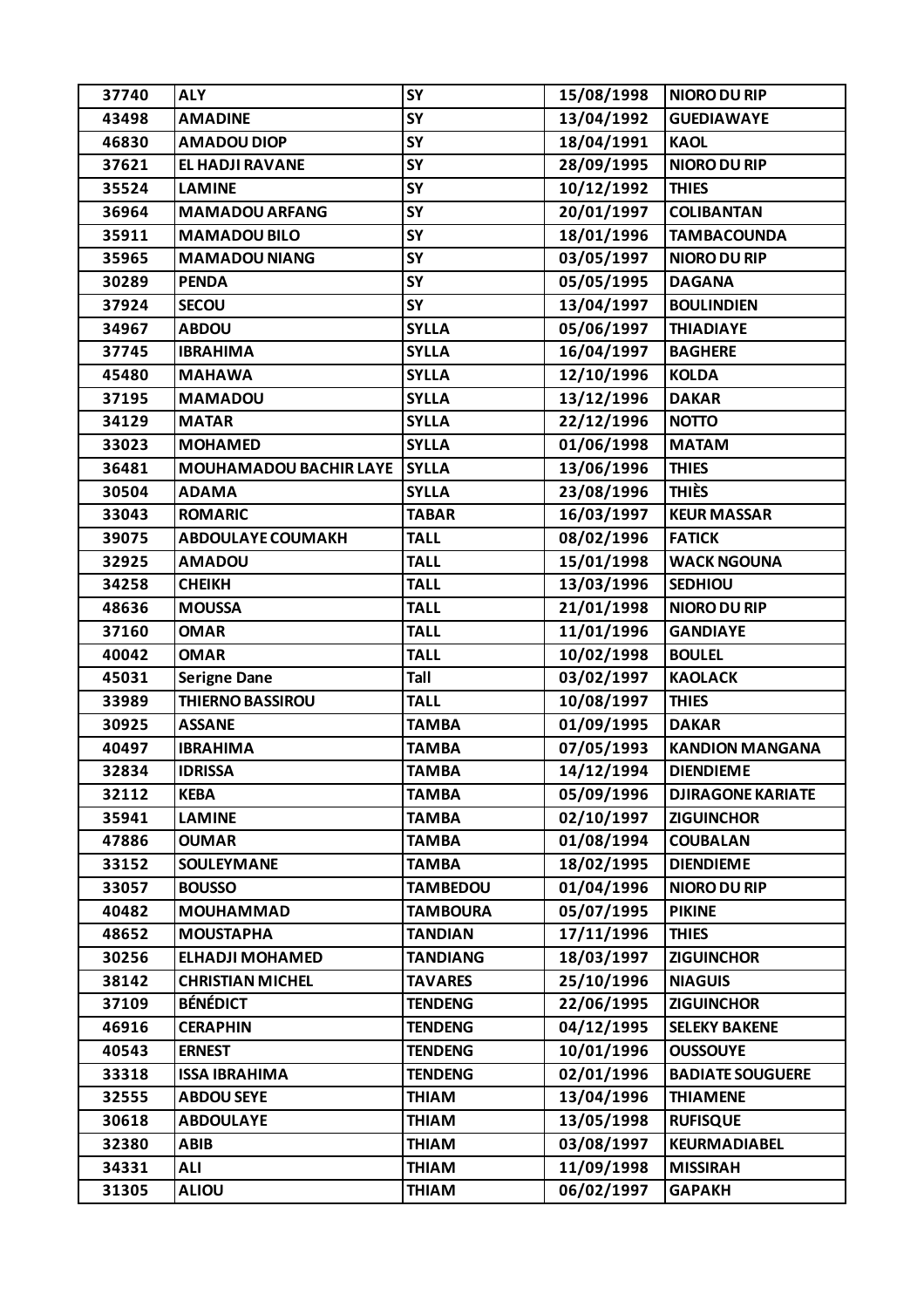| 37869 | <b>ALIOU</b>                 | <b>THIAM</b> | 02/02/1998 | <b>GNILINE GOUMACK</b>  |
|-------|------------------------------|--------------|------------|-------------------------|
| 40427 | <b>AMADOU</b>                | <b>THIAM</b> | 24/03/1998 | <b>MBANE</b>            |
| 30636 | <b>AMATH</b>                 | <b>THIAM</b> | 15/04/1996 | <b>THIAMENE BIRANE</b>  |
| 30444 | <b>AMATH BOURY</b>           | <b>THIAM</b> | 10/10/1997 | <b>THIAMENE</b>         |
| 34951 | <b>ASSANE LAMINE</b>         | <b>THIAM</b> | 10/11/1996 | <b>MEDINA WANDIFA</b>   |
| 36361 | <b>BABACAR</b>               | <b>THIAM</b> | 15/05/1999 | <b>NGALAGNE DIARAF</b>  |
| 36907 | <b>BABOU</b>                 | <b>THIAM</b> | 03/05/1997 | <b>DIOFIOR</b>          |
| 34937 | <b>BALLA</b>                 | <b>THIAM</b> | 23/03/1997 | <b>NIORO DU RIP</b>     |
| 32538 | <b>BARA</b>                  | <b>THIAM</b> | 07/04/1996 | <b>KAFFRINE</b>         |
| 31279 | <b>BARHAM</b>                | <b>THIAM</b> | 10/10/1996 | <b>THIAMENE OUSMANE</b> |
| 32127 | <b>BASSIROU</b>              | <b>THIAM</b> | 31/12/1997 | YAYÉME                  |
| 40380 | <b>BAYE ALY</b>              | <b>THIAM</b> | 12/02/1997 | <b>KAOLACK</b>          |
| 31905 | <b>CHEIKH</b>                | <b>THIAM</b> | 18/01/1993 | <b>THIAMENE BIRANE</b>  |
| 35261 | <b>CHEIKHOU</b>              | <b>THIAM</b> | 02/03/1996 | <b>PAOSKOTO</b>         |
| 32872 | <b>DAOUDA</b>                | <b>THIAM</b> | 27/02/1995 | <b>DIOFIOR</b>          |
| 45809 | <b>DAYE</b>                  | <b>THIAM</b> | 01/02/1991 | <b>DAGANA</b>           |
| 33497 | <b>DIEGANE</b>               | <b>THIAM</b> | 21/08/1997 | <b>SOUMBEL</b>          |
| 37802 | <b>DJIMBA</b>                | <b>THIAM</b> | 01/10/1996 | <b>MISSIRAH</b>         |
| 33332 | EL HADJI DAOUDA              | <b>THIAM</b> | 10/08/1991 | <b>THIES</b>            |
| 44493 | <b>ELHADJI ALIOUNE</b>       | <b>THIAM</b> | 31/12/1997 | <b>KAOLACK</b>          |
| 36487 | <b>ELHADJI CHEIKH</b>        | <b>THIAM</b> | 04/07/1996 | <b>KAOLACK</b>          |
| 32857 | <b>IBOU</b>                  | <b>THIAM</b> | 02/11/1995 | <b>DIOFIOR</b>          |
| 36815 | <b>IBRAHIMA</b>              | <b>THIAM</b> | 20/02/1996 | <b>GUINEE</b>           |
| 36903 | <b>JEAN NOEL ADAMA</b>       | <b>THIAM</b> | 14/01/1996 | <b>GANDIAYE</b>         |
| 30667 | <b>KHADIM MBACKE CENTANS</b> | <b>THIAM</b> | 20/07/1995 | <b>THIES</b>            |
| 33700 | <b>KHALIFA</b>               | <b>THIAM</b> | 06/05/1996 | <b>NDIEDIENG</b>        |
| 35609 | <b>KHAMADE</b>               | <b>THIAM</b> | 26/02/1997 | <b>MBINE MODY</b>       |
| 31052 | <b>KHOLE</b>                 | <b>THIAM</b> | 15/01/1997 | <b>MBINE MODY</b>       |
| 40623 | <b>LAMINE</b>                | <b>THIAM</b> | 19/03/1996 | <b>NGUESSINE</b>        |
| 30502 | <b>MALICK</b>                | <b>THIAM</b> | 06/01/1997 | <b>NIORO DU RIP</b>     |
| 33477 | <b>MALICK</b>                | <b>THIAM</b> | 01/09/1998 | <b>NIORO DU RIP</b>     |
| 33945 | <b>MAMADOU</b>               | <b>THIAM</b> | 27/03/1996 | <b>PAOSKOTO</b>         |
| 41169 | <b>MAMADOU</b>               | <b>THIAM</b> | 27/11/1997 | <b>SAINT-LOUIS</b>      |
| 35586 | <b>MAMADOU DIA</b>           | <b>THIAM</b> | 01/03/1993 | <b>DIOFIOR</b>          |
| 32347 | <b>MAMADOU MOUSTAPHA</b>     | <b>THIAM</b> | 01/03/1998 | <b>PAOSKOTO</b>         |
| 30738 | <b>MANGONÉ</b>               | <b>THIAM</b> | 05/12/1996 | <b>MALICOUNDA</b>       |
| 33966 | <b>MAYE</b>                  | <b>THIAM</b> | 29/11/1997 | <b>MBASSIS</b>          |
| 31119 | <b>MODOU</b>                 | <b>THIAM</b> | 05/04/1995 | <b>KAFFRINE</b>         |
| 35651 | <b>MODOU FATY</b>            | <b>THIAM</b> | 25/05/1996 | <b>SANTHIE THIAMENE</b> |
| 37194 | <b>MOMATH</b>                | <b>THIAM</b> | 15/01/1998 | <b>MISSIRAH DINE</b>    |
| 36490 | <b>MOUHAMADOU</b>            | <b>THIAM</b> | 10/01/1999 | <b>DIOFIOR</b>          |
| 35660 | <b>MOUSSA</b>                | <b>THIAM</b> | 09/11/1995 | <b>KHOUROULOUMBE</b>    |
| 41159 | <b>MOUSTAPHA</b>             | <b>THIAM</b> | 10/11/1997 | <b>THIAMÈNE BIRANE</b>  |
| 33473 | <b>NAFISSATOU</b>            | <b>THIAM</b> | 26/09/1996 | <b>DAKAR</b>            |
| 31533 | <b>NDEYE</b>                 | <b>THIAM</b> | 06/05/1996 | <b>KAOLACK</b>          |
| 48472 | <b>NDIOGOU</b>               | <b>THIAM</b> | 20/06/1991 | <b>KAOLACK</b>          |
| 31043 | <b>NOGOYE</b>                | <b>THIAM</b> | 01/08/1996 | <b>BAMBEY</b>           |
| 39232 | <b>OMAR</b>                  | <b>THIAM</b> | 29/06/1997 | <b>DIOFIOR</b>          |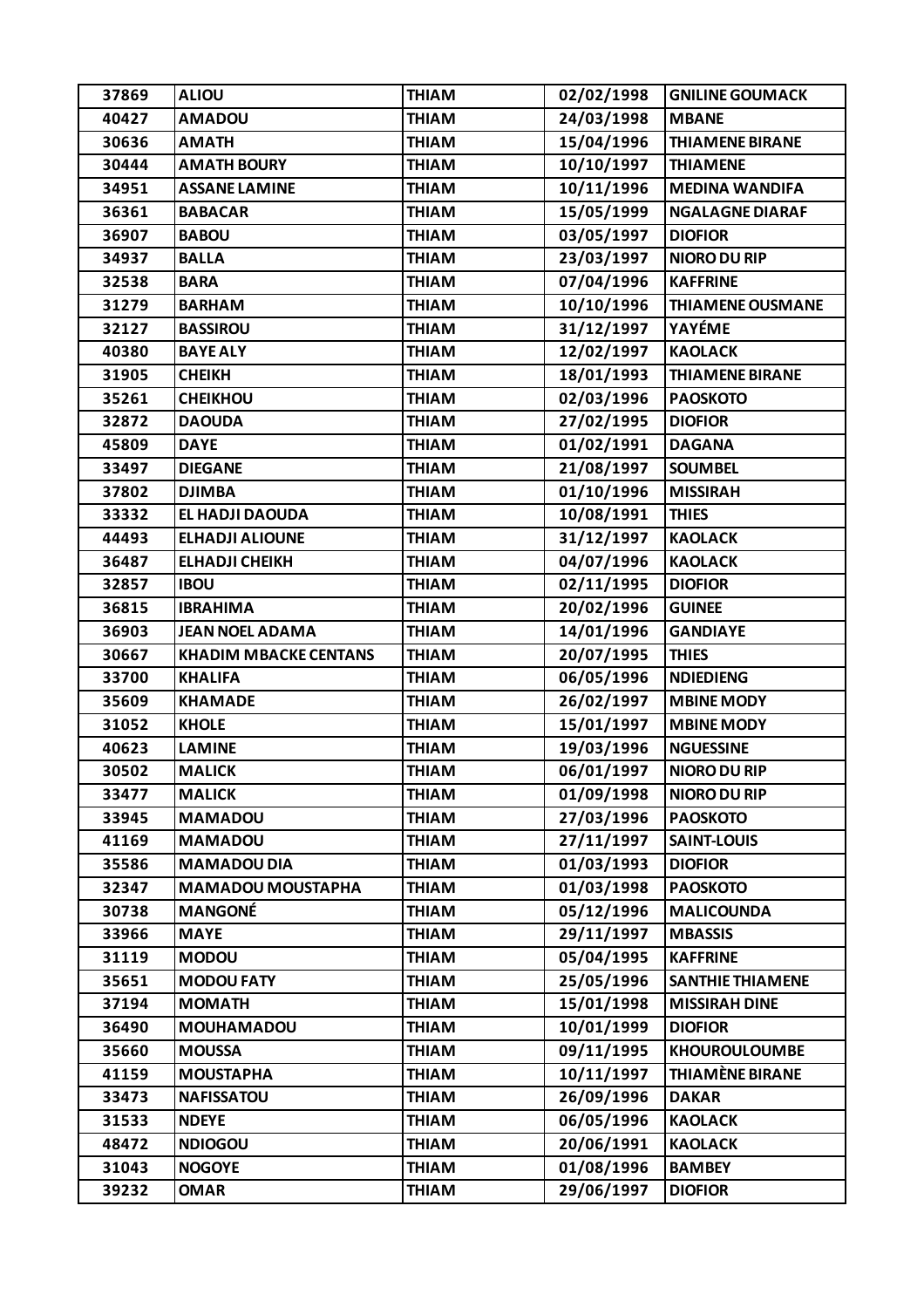| 32773 | <b>PAPA YATTE</b>          | <b>THIAM</b>     | 23/03/1996 | <b>DIOURBEL</b>                            |
|-------|----------------------------|------------------|------------|--------------------------------------------|
| 31478 | <b>PAPE MOUSSA</b>         | <b>THIAM</b>     | 01/01/1996 | <b>KAFFRINE</b>                            |
| 35807 | <b>SAOULDY</b>             | <b>THIAM</b>     | 04/05/1997 | <b>NGANDA</b>                              |
| 36799 | <b>SAOULDY</b>             | <b>THIAM</b>     | 04/05/1997 | <b>NGANDA</b>                              |
| 31122 | <b>SERIGNE</b>             | <b>THIAM</b>     | 12/08/1995 | <b>DOMBE</b>                               |
| 30140 | <b>SEYDINA ALIOUNE</b>     | <b>THIAM</b>     | 31/03/1995 | <b>THIES</b>                               |
| 33878 | <b>SONAR</b>               | <b>THIAM</b>     | 10/03/1997 | <b>DIOFIOR</b>                             |
| 35981 | YAYA                       | <b>THIAM</b>     | 12/07/1996 | <b>BÉLAYE</b>                              |
| 39699 | <b>ALIOUNE</b>             | <b>THIANDOUM</b> | 10/03/1997 | <b>DIOUNGANE</b>                           |
| 39214 | <b>ISMAILA</b>             | <b>THIANDOUM</b> | 08/12/1996 | <b>TATENE SERERE</b>                       |
| 46268 | <b>KEBA</b>                | <b>THIANDOUM</b> | 20/02/1999 | <b>SADIOGA</b>                             |
| 31322 | <b>MANSOUR</b>             | <b>THIANDOUM</b> | 20/07/1997 | <b>KINIABOUR1</b>                          |
| 38813 | <b>MBAYE GUEYE</b>         | <b>THIANDOUM</b> | 12/07/1995 | <b>MBAYARD</b>                             |
| 33139 | <b>OUSMANE</b>             | <b>THIANDOUM</b> | 30/04/1997 | <b>KINIABOUR</b>                           |
| 37862 | <b>SERIGNE MOR</b>         | <b>THIANE</b>    | 28/06/1997 | <b>NDIOLOFENE</b>                          |
| 34301 | <b>BOUNAMA</b>             | <b>THIANG</b>    | 10/01/1995 | <b>MAROUTH</b>                             |
| 33358 | <b>OUSMANE</b>             | <b>THIANG</b>    | 25/08/1997 | <b>DIOFIOR</b>                             |
| 40477 | <b>MARTIN SOUTIYO</b>      | <b>THIANGHOU</b> | 20/01/1992 | <b>SORANCE</b>                             |
| 39206 | <b>BASSIROU</b>            | <b>THIAO</b>     | 10/12/1996 | <b>NDORONG</b>                             |
| 36687 | Mohamed                    | <b>THIAO</b>     | 25/01/1995 | <b>SANGOULÉ</b>                            |
| 32349 | <b>IBRAHIMA</b>            | <b>THIARE</b>    | 10/07/1998 | <b>THIOMBY</b>                             |
| 43403 | <b>JOSEPH SAMBA</b>        | <b>THIARE</b>    | 13/07/1995 | <b>NIAKHAR</b>                             |
| 32294 | <b>PAPE SING</b>           | <b>THIARE</b>    | 13/05/1996 | <b>NGODJILEME</b>                          |
| 30244 | <b>PAPE TAMSIR</b>         | <b>THIARE</b>    | 06/04/1998 | <b>MANDE KEUR DIEGANE</b><br><b>THIARE</b> |
| 32633 | <b>ABDOULAYE</b>           | <b>THIAW</b>     | 19/05/1996 | <b>SEKHELELA KOLANE</b>                    |
| 32651 | <b>ADAMA</b>               | <b>THIAW</b>     | 10/03/1995 | <b>REFANE</b>                              |
| 33533 | <b>ALASSANE</b>            | <b>THIAW</b>     | 10/04/1996 | <b>SEKHELA DIARGA</b>                      |
| 31822 | <b>AMATH</b>               | <b>THIAW</b>     | 18/03/1995 | <b>SEKHELA DIARGA</b>                      |
| 35250 | <b>ARMAN JOACHIM BACOR</b> | <b>THIAW</b>     | 25/09/1996 | <b>NGEE</b>                                |
| 30488 | <b>ASSANE</b>              | <b>THIAW</b>     | 03/06/1996 | <b>NDOFFANE</b>                            |
| 46156 | <b>BACAR</b>               | <b>THIAW</b>     | 24/08/1996 | <b>REO MAO</b>                             |
| 31037 | <b>DAOUDA</b>              | <b>THIAW</b>     | 10/02/1997 | <b>REFANE</b>                              |
| 40333 | <b>JOSEPH IGNACE ABDOU</b> | <b>THIAW</b>     | 30/01/1995 | <b>YEUNDANE</b>                            |
| 32070 | <b>LAMINE</b>              | <b>THIAW</b>     | 15/02/1995 | <b>KEUR BARRA SARR</b>                     |
| 36031 | <b>LATYR</b>               | <b>THIAW</b>     | 07/09/1996 | <b>ALLOUCKY</b>                            |
| 29914 | <b>MAKHTAR</b>             | <b>THIAW</b>     | 02/02/1997 | <b>THIÈS</b>                               |
| 34012 | <b>MAMADOU BODIAN</b>      | <b>THIAW</b>     | 01/01/1996 | <b>DJIDDAH</b>                             |
| 40950 | <b>MASSAER</b>             | <b>THIAW</b>     | 11/03/1996 | <b>NDOFFANE</b>                            |
| 35440 | <b>MODOU</b>               | <b>THIAW</b>     | 09/09/1996 | <b>NDOFFANE</b>                            |
| 40405 | <b>OMAR</b>                | <b>THIAW</b>     | 03/01/1997 | <b>FATICK</b>                              |
| 34454 | <b>PAPA</b>                | <b>THIAW</b>     | 17/01/1996 | <b>GANDIAYE</b>                            |
| 48239 | <b>SAMBA</b>               | <b>THIAW</b>     | 10/04/1997 | <b>NIANING</b>                             |
| 35227 | <b>SOULEYE</b>             | <b>THIAW</b>     | 04/01/1998 | <b>KEUR MADIABOU</b>                       |
| 37853 | <b>SANGOULE</b>            | <b>THIOBANE</b>  | 13/02/1991 | <b>LINGUERE</b>                            |
| 47708 | <b>MOUHAMED</b>            | <b>THIOMBANE</b> | 11/10/1997 | <b>RUFISQUE</b>                            |
| 37936 | <b>BABACAR</b>             | <b>THIONGANE</b> | 16/11/1996 | <b>TAMBACOUNDA</b>                         |
| 32487 | <b>LAMINE</b>              | <b>THIONGANE</b> | 12/01/1996 | <b>NDOFFANE COLY</b>                       |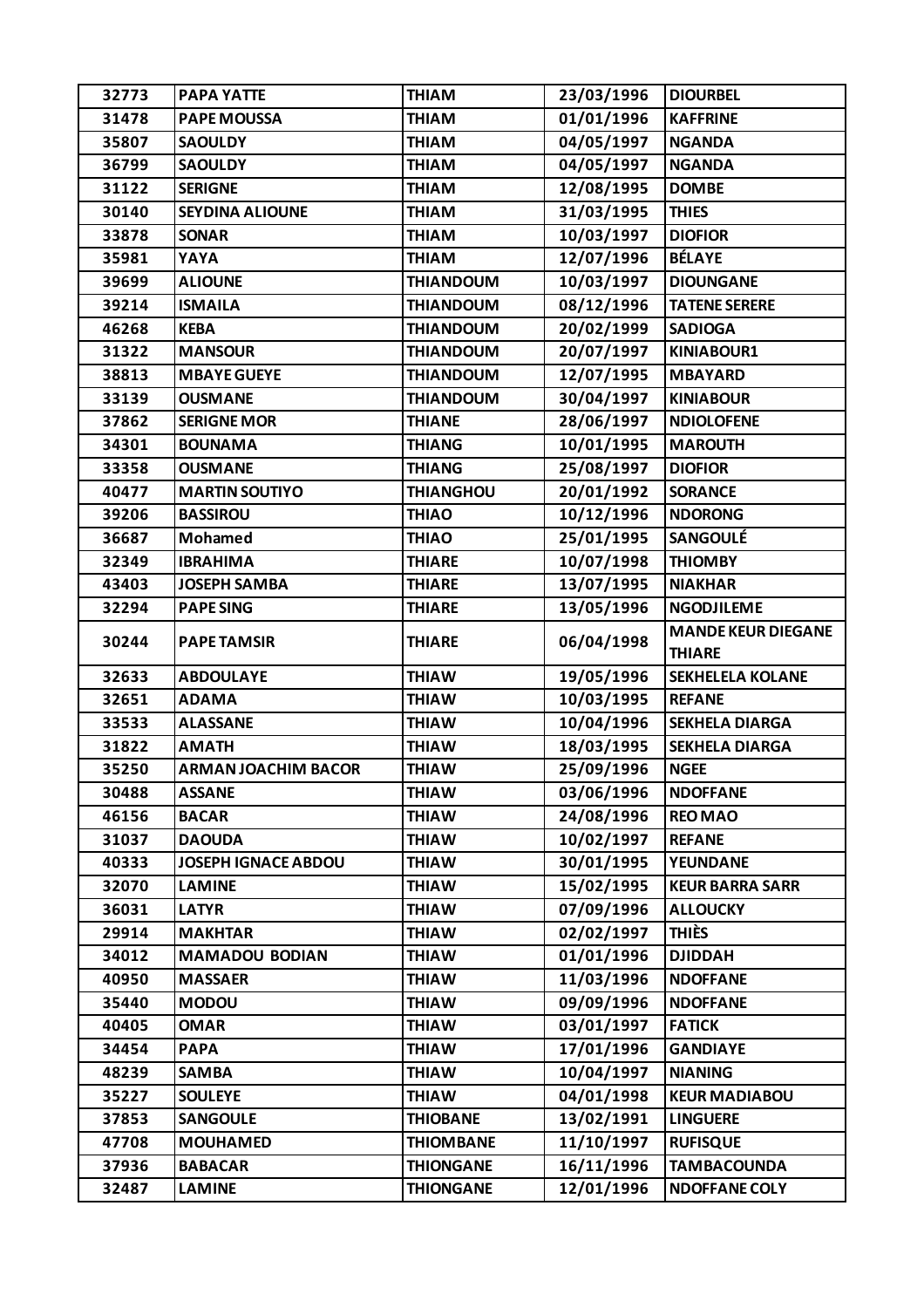| 34825 | <b>MOUHAMED</b>                          | <b>THIONGANE</b>                                     | 12/08/1996              | <b>THIES</b>                       |
|-------|------------------------------------------|------------------------------------------------------|-------------------------|------------------------------------|
| 39737 | <b>IBRAHIMA KHALIL</b>                   | <b>THIOUB</b>                                        | 31/12/1996              | <b>DAKAR</b>                       |
| 33987 | <b>LASSANA</b>                           | <b>THIOUB</b>                                        | 05/05/1993              | <b>BAMBEY</b>                      |
| 39154 | <b>MASSE</b>                             | <b>THIOUB</b>                                        | 05/01/1994              | <b>PIKINE</b>                      |
| 30447 | <b>ABDOU</b>                             | <b>THIOUNE</b>                                       | 07/01/1998              | <b>BABA GARAGE</b>                 |
| 36752 | <b>LÉOPOLD BIRAME</b>                    | <b>THIOUNE</b>                                       | 12/02/1998              | <b>FAYIL</b>                       |
| 35335 | <b>MAMADOU</b>                           | <b>THIOUNE</b>                                       | $\overline{01/01/1996}$ | <b>TIVAOUANE</b>                   |
| 42885 | YORO MAMADOU                             | <b>THIOYE</b>                                        | 25/10/1997              | <b>YEUMBEUL</b>                    |
| 47077 | <b>CHEIKHNA AHMED TIDIANE</b>            | <b>THTHIOTHTHIOBAT</b><br><b>HTHIOTHTHIOBAN</b><br>E | 12/05/1990              | <b>KAOLACK</b>                     |
| 36284 | <b>ABDOUL AHAD</b>                       | <b>TINE</b>                                          | 01/01/1998              | <b>DIOURBEL</b>                    |
| 30412 | <b>ASTOU FAYE</b>                        | <b>TINE</b>                                          | 13/07/1998              | <b>BAMBEYE SERERE</b>              |
| 46331 | <b>BABACAR</b>                           | <b>TINE</b>                                          | 10/01/1999              | <b>KEUR YERIM</b>                  |
| 36836 | <b>BAYEMODOU</b>                         | <b>TINE</b>                                          | 19/05/1997              | <b>NDOULO</b>                      |
| 34863 | <b>BENOIT ETIENNE MAXIME</b>             | <b>TINE</b>                                          | 28/09/1996              | <b>THIAOUNE SERERE</b>             |
| 37084 | <b>CHEIKH</b>                            | <b>TINE</b>                                          | 06/11/1995              | <b>DIOUNGANE</b>                   |
| 40887 | <b>DAVID MASSENE</b>                     | <b>TINE</b>                                          | 10/06/1995              | <b>LOUL SESSENE</b>                |
| 33365 | <b>IBRA</b>                              | <b>TINE</b>                                          | 11/01/1995              | <b>TATENE SERERES</b>              |
| 31258 | <b>IBRAHIMA</b>                          | <b>TINE</b>                                          | 03/06/1994              | <b>NIAKHAR</b>                     |
| 35209 | <b>IBRAHIMA</b>                          | <b>TINE</b>                                          | 14/08/1996              | <b>DIOUNGANE</b>                   |
| 31243 | <b>IBRAHIMA</b>                          | <b>TINE</b>                                          | 26/02/1997              | <b>MBAO</b>                        |
| 30831 | <b>LAMINE</b>                            | <b>TINE</b>                                          | 05/02/1996              | <b>KEUR BARRA SARR</b>             |
| 32523 | <b>MARIO LATYR</b>                       | <b>TINE</b>                                          | 29/06/1994              | <b>KOUDIADIÉNE</b>                 |
| 35090 | <b>NGARY</b>                             | <b>TINE</b>                                          | 20/08/1997              | <b>POUT DIACK</b>                  |
| 31653 | <b>OUSMANE</b>                           | <b>TINE</b>                                          | 12/03/1996              | <b>NDIANDIAYE</b>                  |
| 36134 | <b>OUSSEYNOU</b>                         | <b>TINE</b>                                          | 18/12/1996              | <b>THIÈS</b>                       |
| 35430 | <b>PAPE OUSMANE</b>                      | <b>TINE</b>                                          | 21/09/1995              | <b>NDIARAO</b>                     |
| 30665 | <b>SERIGNE ABDOU AZIZ</b>                | <b>TINE</b>                                          | 03/02/1998              | <b>SEO</b>                         |
| 32839 | <b>SERIGNE MODOU</b>                     | <b>TINE</b>                                          | 02/06/1997              | <b>BACOBOOF</b>                    |
| 30567 | <b>ABDOU</b>                             | <b>TOP</b>                                           | 04/04/1996              | <b>LINDE</b>                       |
| 41249 | <b>ALIOU</b>                             | <b>TOP</b>                                           | 02/05/1996              | <b>OUARKHOKH</b>                   |
| 45399 | <b>MAMOUR</b>                            | <b>TOP</b>                                           | 10/06/1997              | <b>NIORO DU RIP</b>                |
| 30217 | <b>MOR</b>                               | <b>TOP</b>                                           | 17/10/1996              | <b>LEONA THIAROYE</b>              |
| 30126 | <b>THIERNO</b>                           | <b>TOP</b>                                           | 24/04/1998              | <b>SADIO</b>                       |
| 47847 | <b>BOUBACAR</b>                          | <b>TOUNKARA</b>                                      | 19/01/1999              | <b>AFIA MBEMBA</b>                 |
| 33617 | YANIC JACQUES ORSON<br><b>NABEAUMANE</b> | <b>TOUPANE</b>                                       | 14/04/1997              | <b>GUEDIAWAYE</b>                  |
| 33472 | <b>ABIB</b>                              | <b>TOURE</b>                                         | 03/05/1997              | <b>KAMATANE</b><br><b>MBAMBARA</b> |
| 40233 | <b>ADAMA</b>                             | <b>TOURE</b>                                         | 16/06/1998              | <b>THIES</b>                       |
| 38494 | <b>ALIOU</b>                             | <b>TOURE</b>                                         | 16/02/1997              | <b>BASSOUM</b>                     |
| 32369 | <b>ALIOU</b>                             | <b>TOURE</b>                                         | 10/03/1997              | <b>KAYMOR</b>                      |
| 37352 | <b>BABACAR</b>                           | <b>TOURE</b>                                         | 04/03/1992              | <b>NIORO DU RIP</b>                |
| 34162 | <b>BABACAR</b>                           | <b>TOURE</b>                                         | 02/02/1997              | <b>DIAOULE</b>                     |
| 39602 | EL HADJI IBOU                            | <b>TOURE</b>                                         | 09/03/1996              | <b>MEDINA SABAKH</b>               |
| 34479 | <b>ELHADJI</b>                           | <b>TOURE</b>                                         | 03/03/1996              | <b>BOULOUM</b>                     |
| 35777 | <b>MAHECOR</b>                           | <b>TOURE</b>                                         | 15/03/1996              | <b>MBELLACADIAO</b>                |
| 31725 | <b>MAMADOU</b>                           | <b>TOURE</b>                                         | 15/01/1997              | <b>KAFFRINE</b>                    |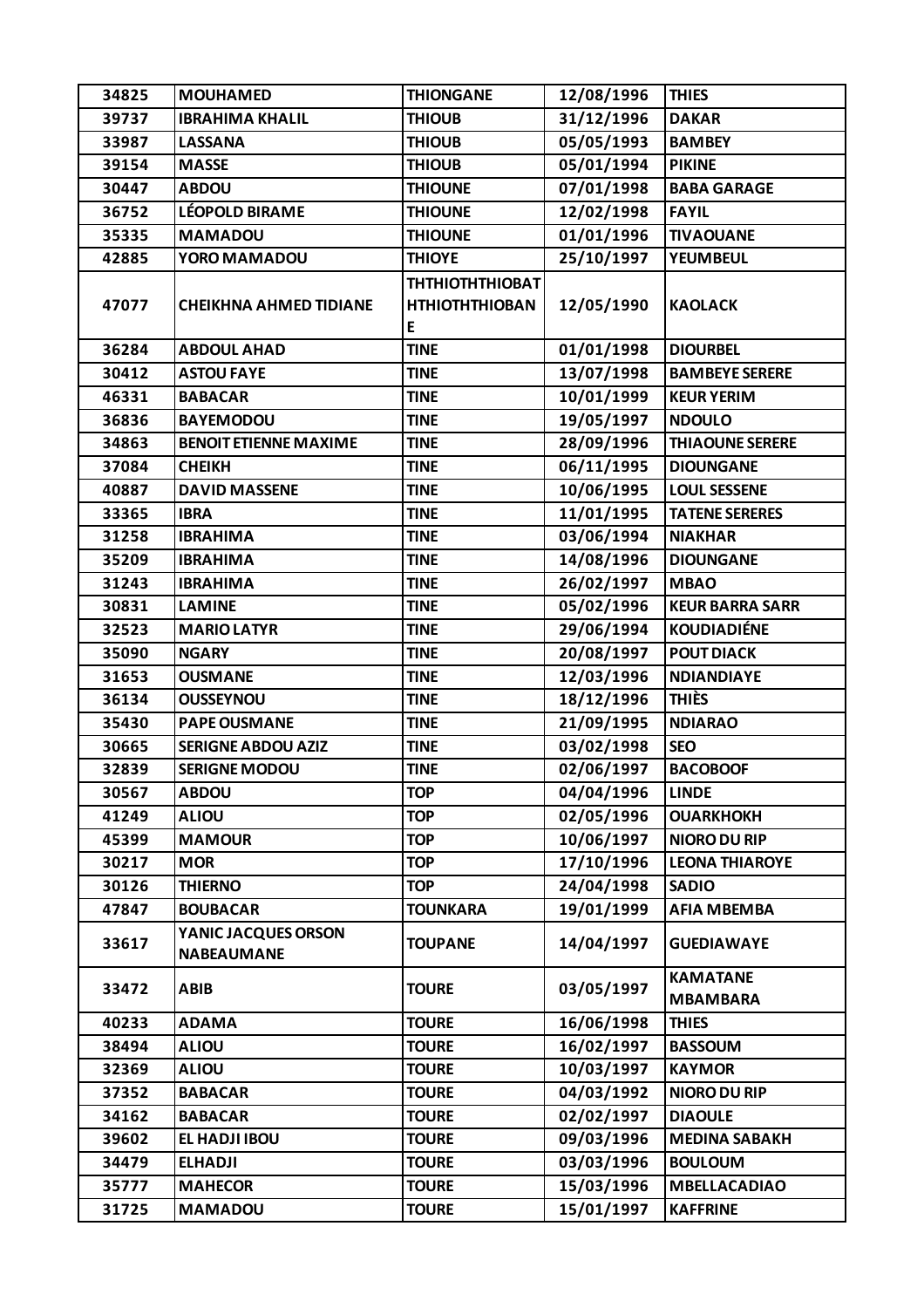| 31155 | <b>MAME CHEIKH</b>     | <b>TOURE</b>  | 05/01/1995 | <b>KEUR MOUSSA</b>                   |
|-------|------------------------|---------------|------------|--------------------------------------|
|       |                        |               |            | <b>FRONTIÉRE</b>                     |
| 34642 | <b>MODOU</b>           | <b>TOURE</b>  | 20/12/1995 | <b>NIORO DU RIP</b>                  |
| 30674 | <b>MOHAMED</b>         | <b>TOURE</b>  | 03/08/1994 | <b>KAOLACK</b>                       |
| 44038 | <b>NOUKHOU</b>         | <b>TOURE</b>  | 07/07/1996 | <b>NGATHIE NDIASSANE</b>             |
| 37882 | <b>OMAR</b>            | <b>TOURE</b>  | 15/03/1997 | <b>KEUR DIARRA</b><br><b>BAMBARA</b> |
| 46704 | <b>IBRAHIMA</b>        | <b>TOURÉ</b>  | 15/06/1998 | <b>KAOLACK</b>                       |
| 31750 | <b>PAPE MOUSSA</b>     | <b>TOURÉ</b>  | 12/05/1996 | <b>MBAM</b>                          |
| 34716 | <b>SOULEYMANE</b>      | <b>TOURÉ</b>  | 12/11/1996 | <b>POUT</b>                          |
| 33706 | <b>AROUNA</b>          | <b>TRAORE</b> | 06/09/1996 | <b>DIATTACOUNDA</b>                  |
| 33513 | <b>BAIDY</b>           | <b>TRAORE</b> | 16/07/1997 | <b>SOUSSANE SARENE</b>               |
| 31897 | <b>BANDIOUGOU</b>      | <b>TRAORE</b> | 13/01/1994 | <b>NDRAME ESCALE</b>                 |
| 47281 | <b>CHEIKHOU</b>        | <b>TRAORE</b> | 12/04/1997 | <b>KAOLACK</b>                       |
| 41977 | <b>IDRISSA</b>         | <b>TRAORE</b> | 09/06/1996 | <b>KARANG POSTE</b>                  |
| 31570 | <b>LASSANA</b>         | <b>TRAORE</b> | 06/03/1996 | <b>WASSADOU</b>                      |
| 36806 | <b>MAMADOU</b>         | <b>TRAORE</b> | 18/08/1994 | <b>PIKINE</b>                        |
| 31133 | <b>MOHAMED ELIASE</b>  | <b>TRAORE</b> | 04/05/1997 | <b>SAMBA DIA</b>                     |
| 30606 | <b>OUSMANE</b>         | <b>TRAORE</b> | 07/01/1996 | <b>DAKAR</b>                         |
| 39287 | <b>AMADY</b>           | <b>TRAORÉ</b> | 11/02/1996 | <b>KAOLACK</b>                       |
| 45844 | <b>OUSSEYNOU</b>       | <b>TRAORÉ</b> | 06/03/1996 | <b>WASSADOU</b>                      |
| 34304 | <b>PAPE ALPHA</b>      | <b>TRAORÉ</b> | 12/05/1996 | <b>KOUNGHEUL</b>                     |
| 36825 | <b>CHEIKH</b>          | <b>TURPIN</b> | 03/01/1996 | <b>MBAMB</b>                         |
| 44298 | <b>ELHADJ IBRAHIMA</b> | <b>TURPIN</b> | 10/11/1991 | <b>PASSY</b>                         |
| 42399 | <b>ALPHA MACKY</b>     | <b>WADE</b>   | 20/03/1995 | <b>SAVOIGNE SAINT LOUIS</b>          |
| 31586 | <b>BALLA</b>           | Wade          | 01/01/1997 | <b>DAKAR</b>                         |
| 31187 | <b>DIAGA</b>           | <b>WADE</b>   | 12/11/1998 | <b>POMBANE</b>                       |
| 30445 | <b>IBRA</b>            | <b>WADE</b>   | 20/12/1996 | <b>GAYNA</b>                         |
| 36320 | <b>MAMADOU</b>         | <b>WADE</b>   | 18/09/1999 | <b>KARANG POSTE</b>                  |
| 35500 | <b>MARIETOU</b>        | <b>WADE</b>   | 10/01/1992 | <b>GANDON</b>                        |
| 47173 | <b>MOHAMED</b>         | <b>WADE</b>   | 08/11/1995 | <b>MBOUR</b>                         |
| 32814 | <b>MOR</b>             | <b>WADE</b>   | 17/09/1997 | <b>NDIAYENNE WALY</b>                |
| 37793 | <b>MOUHAMED</b>        | Wade          | 18/04/1996 | <b>GANDIAYE</b>                      |
| 45915 | <b>OUSMANE</b>         | <b>WADE</b>   | 20/08/1996 | <b>SAMBA DIA</b>                     |
| 40580 | <b>SEYDINA ISSA</b>    | <b>WADE</b>   | 01/12/1996 | <b>GUINGUINÉO</b>                    |
| 33300 | <b>THIERNO</b>         | <b>WADE</b>   | 11/05/1995 | <b>KAOLACK</b>                       |
| 34978 | <b>YACINE</b>          | <b>WADE</b>   | 09/09/1998 | <b>THIES</b>                         |
| 46701 | <b>ABDOURAHMANE</b>    | <b>WANE</b>   | 08/05/1996 | <b>TATAGUINE</b>                     |
| 46485 | <b>MAMADOU</b>         | <b>WANE</b>   | 14/11/1997 | <b>MBOUMBA</b>                       |
| 31093 | <b>ABOU</b>            | <b>WAR</b>    | 15/01/1997 | <b>MBOLO BIRANE</b>                  |
| 39418 | <b>WALY</b>            | <b>WATHIE</b> | 12/09/1995 | <b>FASS NDIAYENE</b>                 |
| 34033 | <b>KHALIFA</b>         | <b>WILANE</b> | 06/06/1996 | <b>NDJIGUI</b>                       |
| 30642 | <b>MOHAMED</b>         | <b>WILANE</b> | 16/08/1998 | <b>KAFFRINE</b>                      |
| 30472 | <b>ABA</b>             | <b>WONE</b>   | 17/05/1996 | <b>LINGUERE</b>                      |
| 47855 | <b>ABLAYE</b>          | <b>YADE</b>   | 05/02/1997 | <b>KAFFRINE</b>                      |
| 40250 | <b>SERIGNE MBACKE</b>  | <b>YADE</b>   | 28/04/1997 | <b>GUERLE WOLOF</b>                  |
| 32826 | <b>MAMA</b>            | <b>YALLY</b>  | 08/04/1994 | <b>POUT</b>                          |
| 31707 | <b>JOSEPH BOULY</b>    | YANGA         | 01/04/1997 | <b>BAFATA1</b>                       |
| 40655 | <b>CHEIKH TIDIANE</b>  | YOUM          | 23/06/1998 | <b>THIÈS</b>                         |